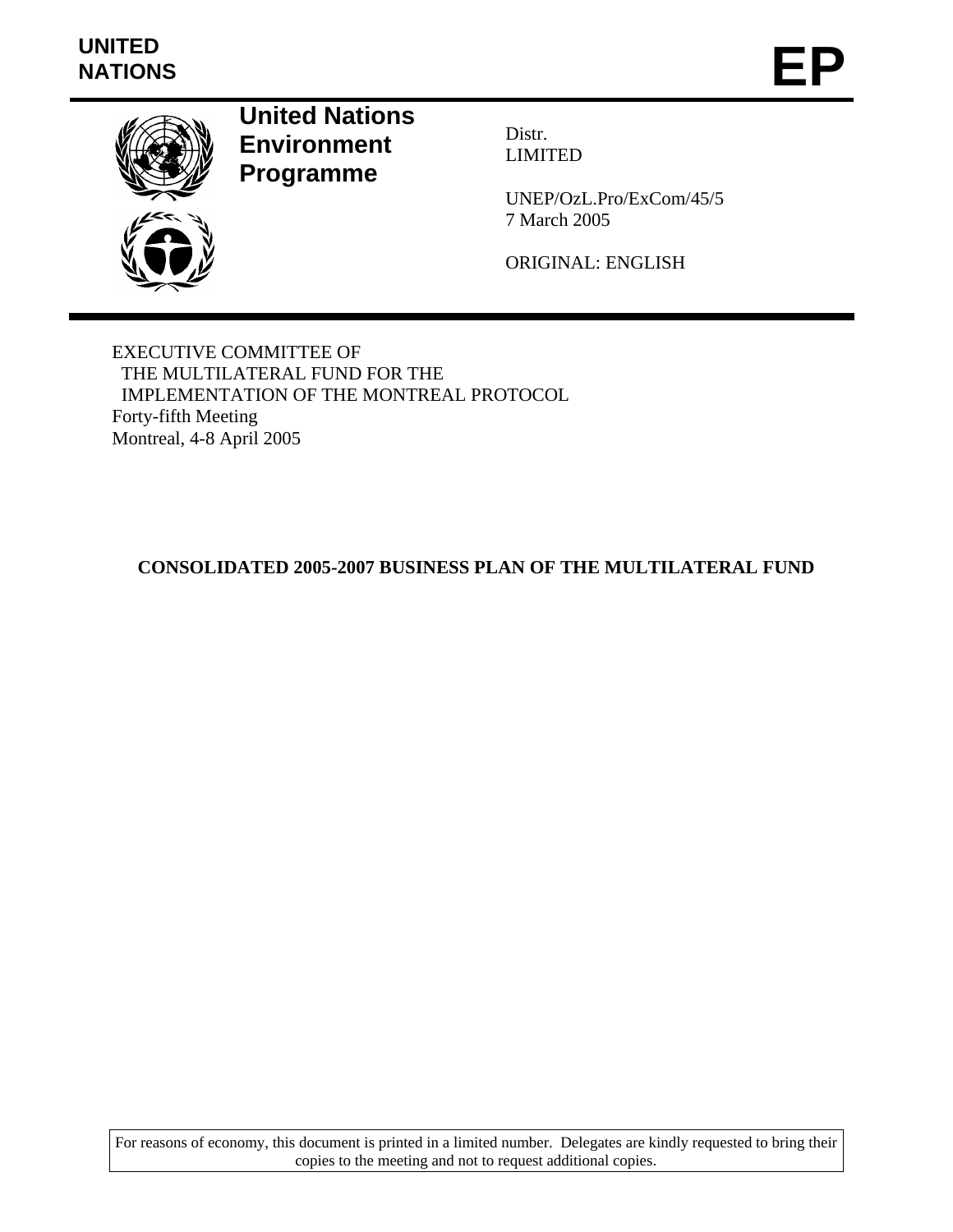# **EXECUTIVE SUMMARY**

1. The total value of projects planned for submission in 2005 by the bilateral and multilateral implementing agencies is US \$228.11 million that will lead to the phase-out of 41,638 ODP tonnes. The total budget for 2005 is US \$233 million including Treasurer and Executive Committee/Secretariat costs.

2. The business plans (including CAP initiatives) address all of the phase-out needs identified in the 3-year phase-out plan to enable compliance to 2007 except for some countries without 2003 CTC or TCA consumption.

3. The implementing agencies included 40 new multi-year performance-based agreements with a first tranche value estimated at US \$21.8 million that would be submitted in 2005.

4. A total of US \$35.3 million in bilateral projects are included in the 2005-2007 business plans of which US \$22.1 million would be submitted in 2005.

5. The resource allocation for 2005 is US \$221.5 million but the agencies have over-programmed by 5%; however, the allocation is not likely to be exhausted. Thus, there should not be any need for a special funding window since all projects in the plans could be considered.

6. The business plans indicate that 167,633 ODP tonnes would be phased out from the approved activities for the period 2005-2007, of which 96,734 ODP tonnes would be phased out in 2005. Implementation of approved activities is critical for compliance in 2005.

### **Issues**

7. Implementing agencies identified possible projects for MDI strategies for countries with no remaining funding eligibility and raised the issue of whether such activities could be funded. Decision XII/2 of the Meeting of the Parties requested the Executive Committee to consider funding for this purpose.

8. Implementing agencies included US \$15.3 million in chiller project preparation, demonstration, and technical assistance in the 2005 business plans. Several of the projects are for countries without funding eligibility. Most of the funding is for grants to establish revolving funds. Decision XVI/13 of the Meeting of the Parties requested the Executive Committee to consider funding for chillers.

9. US \$1.2 million in HCFC survey projects are included in the 2005 business plans which have been requested by a number of governments. The Executive Committee may wish to consider whether the surveys might be justified prior to the April 2006 results of the HCFC management study mandated by the Committee in decision 43/19.

10. CTC and TCA activities for LVCs in the business plans are usually in the form of technical assistance to provide information about alternatives and expert advice to small users. A contact group will be reconvened at the 45th Meeting to address a strategy for these activities.

11. US \$16.5 million for HCFC multi-year and individual investment projects are included in the plans for submission in 2007 that would phase-out 29% of the countries' 2003 aggregate consumption. The projects are not required for compliance, consumption could increase until the 2016 freeze in the absence of agreement to do otherwise; and there are no guidelines for such projects.

12. There are three ODS destruction projects in the business plans for 2006 and 2007. The projects are not required for compliance and the Committee has not elaborated further guidelines for such projects. The Executive Committee decided to address the issue of at its 46th Meeting.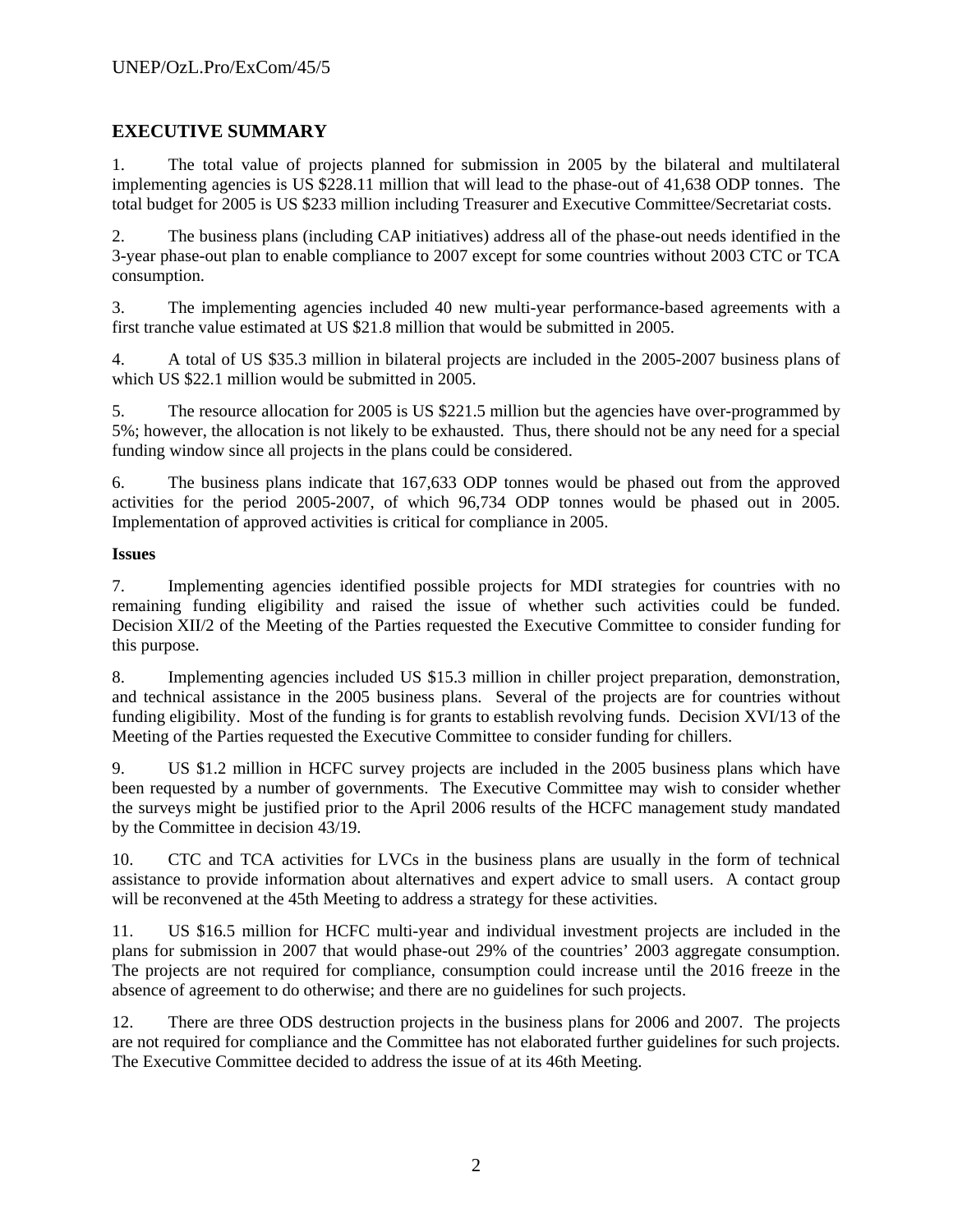# **Introduction**

1. Since the adoption of the three-year phase-out plan/compliance oriented model by the Executive Committee at its  $38<sup>th</sup>$  Meeting (decision  $38/66$ ), business planning in the Multilateral Fund has been based on addressing certain amounts of ODS for specific countries during the triennium to enable compliance with the Protocol control measures until 2007.

2. The Secretariat and the bilateral and multilateral implementing agencies started their collaborative efforts early in February through an Inter-Agency Coordination Meeting. During the meeting, planned activities in countries that needed phase-out to comply with the interim control measures and an updated model three-year phase-out plan were discussed.

3. The business plans are multi-year business plans since three years of activities are included, although there is less certainty with regard to 2006 and in particular 2007 activities that are not part of ongoing multi-year agreements. A spreadsheets on the compiled data for required business plan tables are available upon request.

4. The present document consists of the following sections:

| Section I:   | 2005 Business Plans;                    |
|--------------|-----------------------------------------|
| Section II:  | 2005-2007 Business Plans                |
| Section III: | <b>Resource Allocation</b>              |
| Section IV:  | <b>Implementation and Compliance</b>    |
| Section V:   | Performance Indicators                  |
| Section VI:  | <b>Observations and Recommendations</b> |

5. Section IV contains a brief summary of the Status/Prospects of Compliance information instead of a separate document on the subject. The summary and annexed data tables are based on updated information on project approvals at the  $44<sup>th</sup>$  Meeting and Article 7 data as of 17 February 2005.

# **SECTION I: 2005 BUSINESS PLANS**

6. The activities included in the business plans are firm for 2005 and less certain or tentative for 2006 and 2007. This section presents a summary of the activities planned for submission in 2005, the extent to which countries identified with a phase-out need are addressed in 2005 based on the compliance-oriented model/3-year ODS phase-out plan, and addresses several issues arising from the 2005 business plans, including: activities in countries with no remaining funding eligibility; chiller projects; HCFC survey projects, and phase-out of carbon tetrachloride (CTC)/ methyl chloroform (TCA)/methyl bromide in low-volume consuming countries.

# **Summary of activities planned in 2005**

7. The total value of projects planned for submission in 2005 by the implementing agencies is US \$228.11 million that will lead to the phase-out of 41,638 ODP tonnes. Their plans include: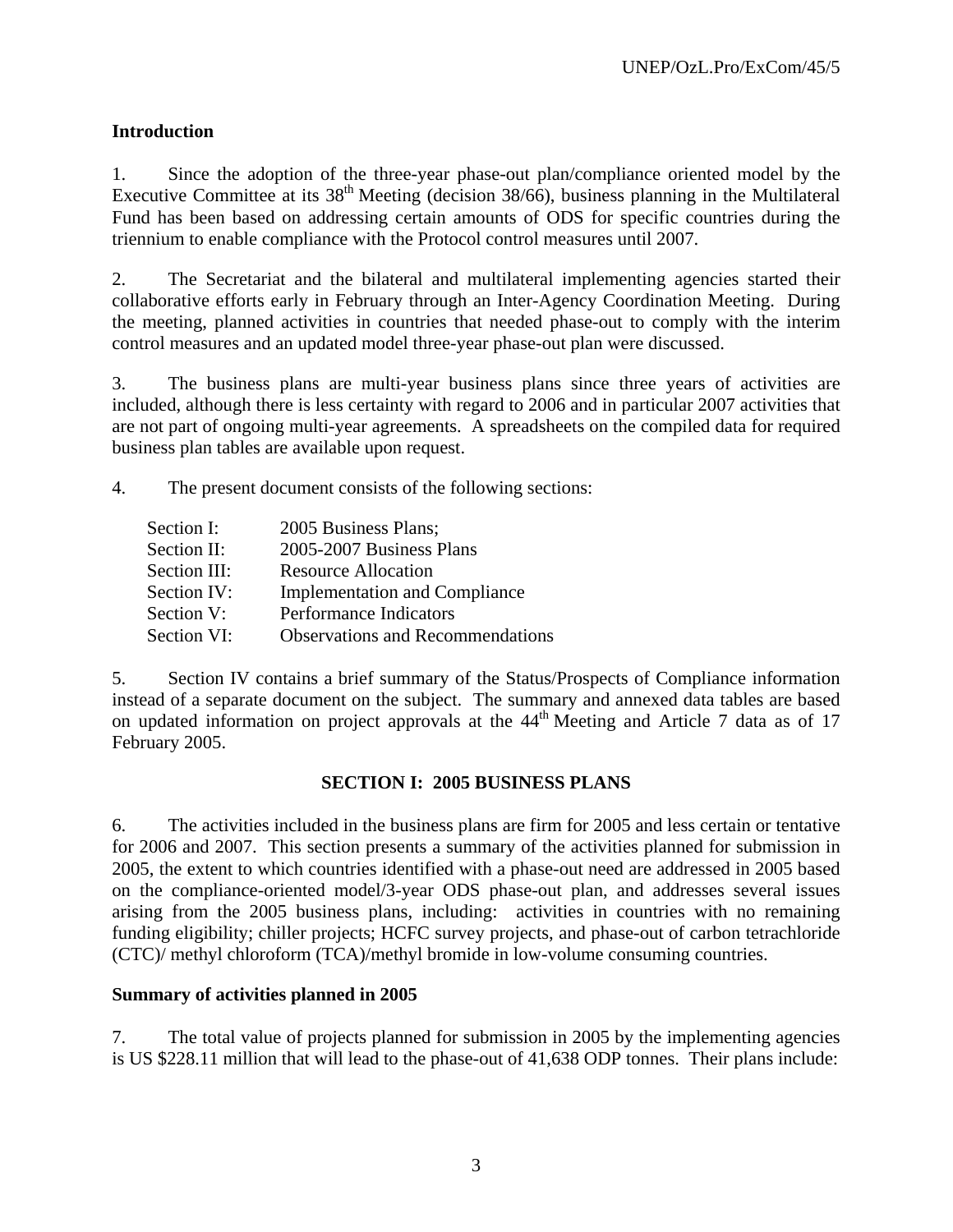- 74 requests for 2005 funding tranches associated with ongoing multi-year performance-based agreements amounting to US \$133.65 million (representing ODS phase-out of 36,008 ODP tonnes when implemented);
- 19 new multi-year performance-based agreements amounting to funding of US \$21.8 million in 2005 from an estimated total of US \$94.5 million, with an associated ODS phase-out in 2005 of 2,154 ODP tonnes (from a total of 10,134 ODP tonnes);
- 25 individual investment projects that will be submitted in 2005 with a value of US \$24.5 million and an associated ODS phase-out in 2005 of 2,975 ODP tonnes including 7 projects that will result in the total phase-out of a sector or substance;
- Refrigerant management plans at a cost of US \$3.93 million;
- Project preparation amounting to US \$1,994,335;
- Institutional strengthening projects and renewals at a cost of US \$8.64 million;
- Technical assistance projects at a cost of US \$5.99 million;
- Administrative budgets for the 2005 CAP at a cost of US \$8.04 million;
- Training at a cost of US \$1,122,700;
- Demonstration projects at a cost of US \$13.94 million;
- Core Unit funding at a cost of US \$4.5 million;
- US \$1.29 million for the first of two tranches of the US \$2.258 million that will phase out 400 ODP tonnes of methyl bromide, CFC and CTC production in Romania; and
- Project preparation to prepare a methyl bromide production sector closure project in China for submission in 2005.

# **Planned activities in 2005 by sector**

8. Annex I presents a summary of new activities to be submitted in 2005 by sector. The table includes the value and phase-out by chemical for all activities. The table shows that most of the phase-out to be approved in 2005 is for CFCs (2,357 ODP tonnes) representing funding of about US \$51.77 million. US \$16.94 million has been allocated for CTC projects that, if approved, would lead to the phase-out of an estimated 1,926 ODP tonnes according to data in the business plans. Methyl bromide, TCA, halon and other substances account for US \$5.81 million, US \$703,175, US \$869,430 and US \$11.87 million, respectively.

9. It should be noted that the activities summarized in Annex 1 are additional to those associated with the implementation of the annual work programmes emanating from the approved multi-year agreements. The resources allocated to the 2005 funding tranches are US \$133.65 million for the phase-out of 36,008 ODP tonnes of ODS consumption and production.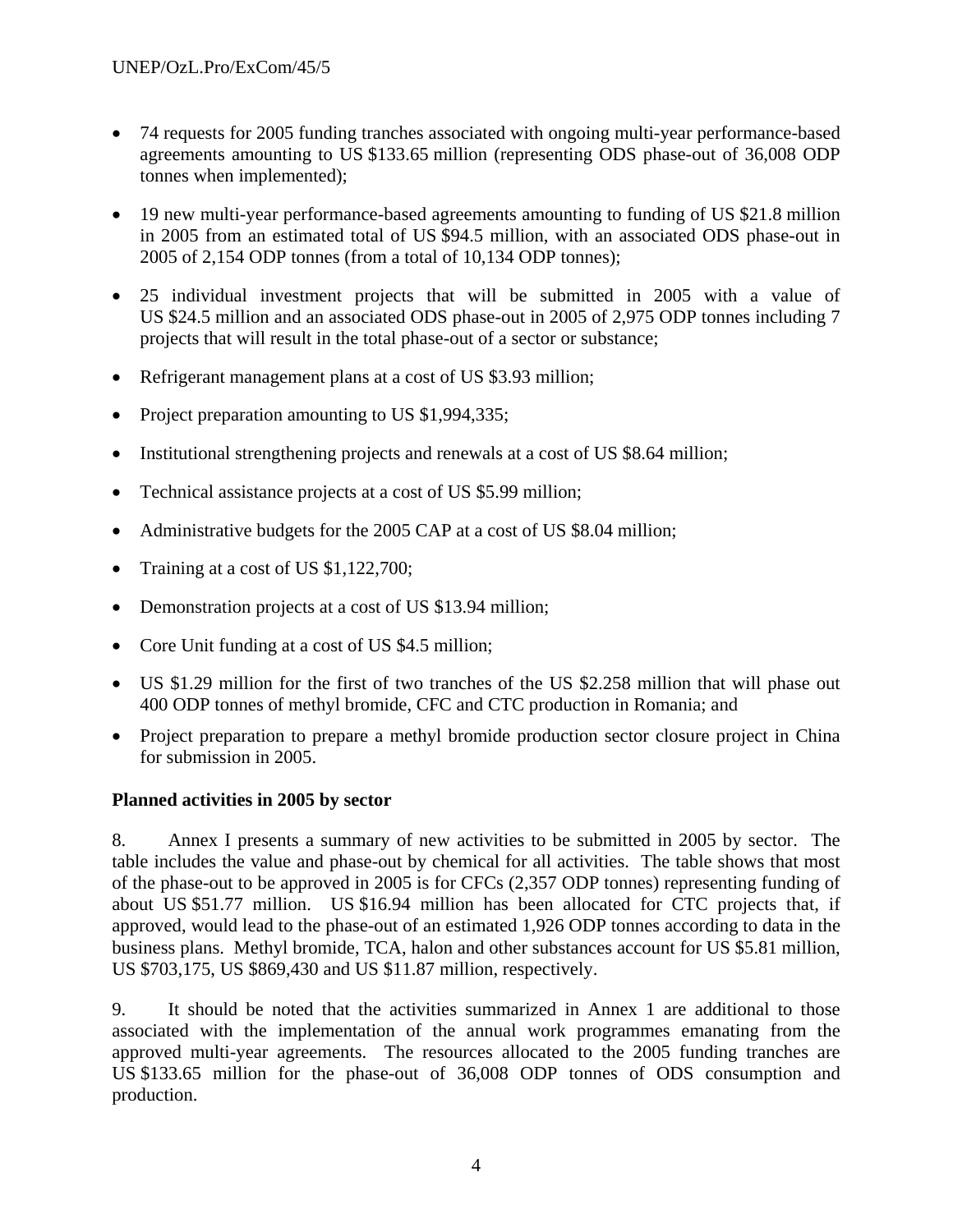### Other non-investment activities

10. Other non-investment activities included in the 2005 business plans concern demonstration projects, and technical assistance and training not associated with CAP or RMP activities. UNDP is requesting technical assistance funds for HCFC surveys amounting to US \$1,165,000 in 12 countries.

11. UNIDO is requesting US \$1,122,700 for training, including US \$719,400 for solvent and/or process agent training and awareness and US \$403,300 for fumigant training and awareness.

12. Technical assistance projects are planned amounting to US \$6.08 million, of which US \$1.91 million is for UNEP, US \$2.29 million is for UNDP, US \$430,000 is for UNIDO, US \$269,000 is for the World Bank and US \$1,18 million is for bilateral agencies. UNEP's technical assistance includes, *inter alia*:

- Several methyl bromide activities (US \$203,400 for an NGO Methyl Bromide Communication Programme in Africa, US \$90,400 for awareness-raising/communication to support methyl bromide phase-out in Europe, US \$56,500 for awareness-raising and technical assistance to prevent increasing use of methyl bromide in Madagascar)
- Several halon banking activities (US \$113,000 for a halon bank in Europe and CAP assistance to the World Bank to support halon phase-out project in Oman, to UNIDO to support halon phase-out project in Bosnia and Herzegovina, in consultation with UNIDO requested assistance for the halon phase-out project being implemented by UNIDO, and with German assistance UNEP has prepared a proposal for a virtual halon bank in the country);
- Two chiller activities (US \$226,000 for a global refrigeration servicing in chillers sector project in cooperation with the World Bank's demonstration projects and US \$169,500 for capacity building for chiller management in Uruguay),
- Several activities that could be considered supplemental to CAP (US \$45,200 for development of a journalist's kit in the global region, US \$158,200 for harmonization of legislative and regulatory mechanisms to improve monitoring and control of ODS consumption in English-speaking Africa, US \$141,250 for developing awareness materials in the global region, US \$226,000 for update of the customs training manual in 6 UN languages in the global region and US \$254,250 for Support for PICs in Asia.)

<sup>13.</sup> UNDP included US \$1,165,000 for HCFC survey in the following countries: Argentina (US \$75,000), Brazil (US \$200,000), Colombia (US \$75,000), India (US \$200,000), Indonesia (US \$125,000), Iran (US \$75,000), Lebanon (US \$50,000), Malaysia (US \$100,000), Mexico (US \$125,000), Sri Lanka (US \$40,000), Syria (US \$50,000) and Venezuela (US \$50,000). UNDP also included US \$80,000 for CFC sectoral phase-out in Congo DR, US \$75,000 for a solvent-sector project in Cuba, US \$635,200 for additional support for RMPs in LVCs in the global region, US \$100,000 for solvent-sector phase-out in Kenya, US \$70,000 for aerosol inhalant drugs in Nicaragua, US \$60,000 for solvent technical assistance in Uruguay, and US \$100,000 for solvent technical assistance in Zimbabwe.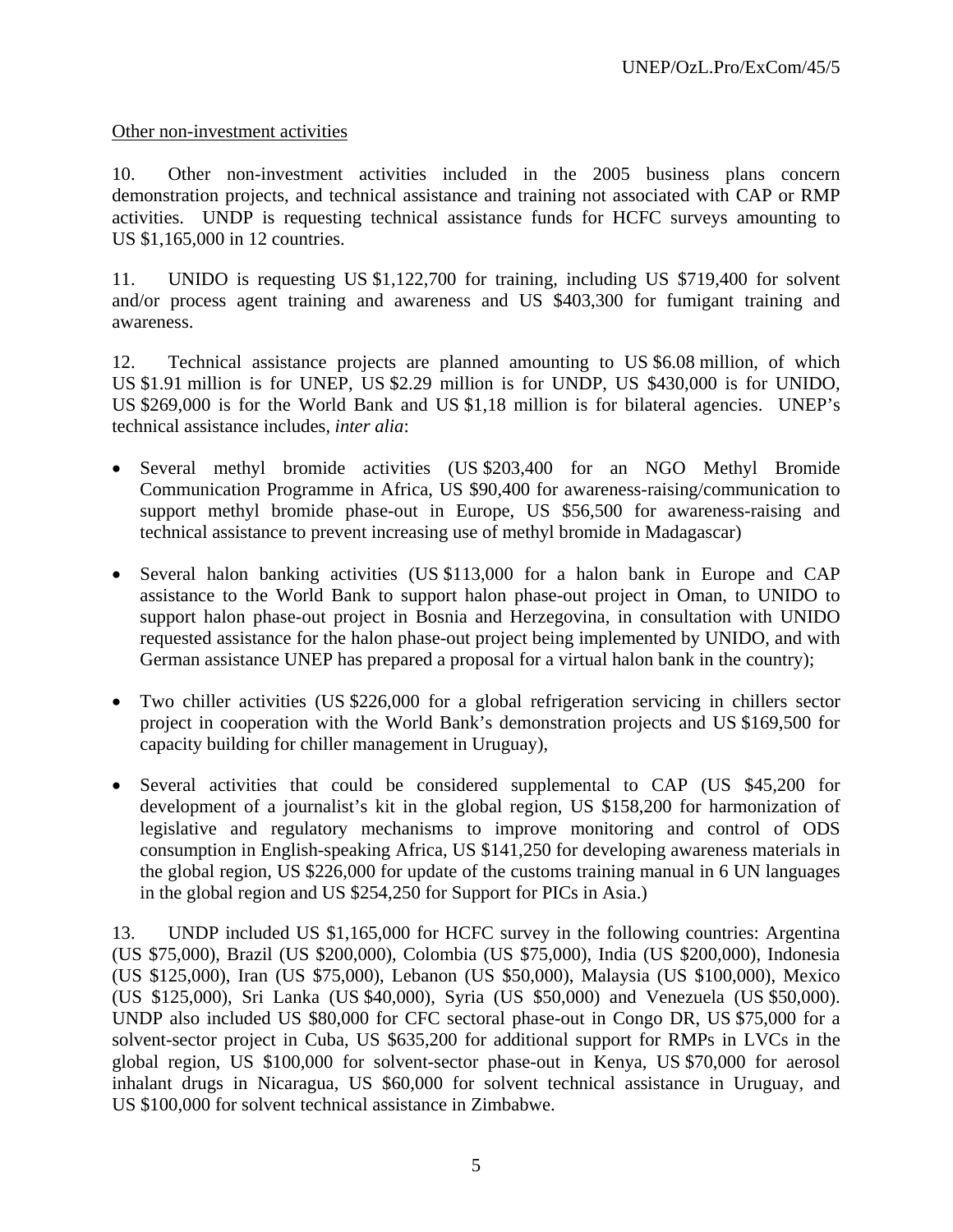14. Demonstration projects amounting to US \$14.4 million are included in the business plan of UNDP, UNIDO and the World Bank.

# **Country Analysis Adherence to the 2005-2007 Compliance Oriented Model/3-year ODS Phase-out Plan**

15. Annex II presents a comparison between the phase-out needs identified in the 2005-2007 Compliance Oriented Model and the implementing agencies' business plans for 2005 by substance and country. The updated 2005-2007 Compliance Oriented Model is available as UNEP/OzL.Pro/ExCom/45/Inf.3. A comparison of total global phase-out required by substance for the years 2005 to 2007 is presented in Section II.

# CFC

Annex II shows that all countries with an identified need for CFC are addressed in the agencies' 2005 business plans except Zimbabwe, for which a technical assistance project was approved at the 44<sup>th</sup> Meeting to assist it in compliance with the 2005 controls. In addition, a terminal phaseout project was planned for 2006 by Germany.

# Halon

16. Halon needs in Libya are addressed in the business plans and UNEP will prepare a halon management plan as a special CAP compliance service in Somalia.

# Methyl bromide

17. Methyl bromide needs are addressed in all countries, including Papua New Guinea, where the Fund Secretariat and Germany were informed that all methyl bromide consumption was for quarantine and pre-shipment uses, and Vanuatu, which is addressed in the Pacific Island Country strategy.

18. The other countries that might have a need include the following Caribbean countries where the main use of methyl bromide is for golf courses: Bahamas, Barbados, Guyana, Paraguay, Saint Kitts and Nevis and Trinidad and Tobago. The issue of methyl bromide use at golf courses was addressed at a UNEP sub-regional workshop; however, there are no ozonefriendly alternatives.

# CTC and TCA

19. CTC and TCA needs are often addressed together through a technical assistance project or a phase-out plan. However, no CTC activities were included in the business plans for Bahamas, Congo, Ecuador, Liberia, Macedonia, Marshall Islands, Mexico, Nepal, Peru, Sierra Leone, Tanzania, Uganda and Venezuela. UNEP is providing CAP assistance for Nepal, Peru, Sierra Leone and Uganda. The World Bank is preparing a TCA project for Ecuador and indicated that the project would also address CTC as needed. The remaining countries did not have CTC consumption in 2003.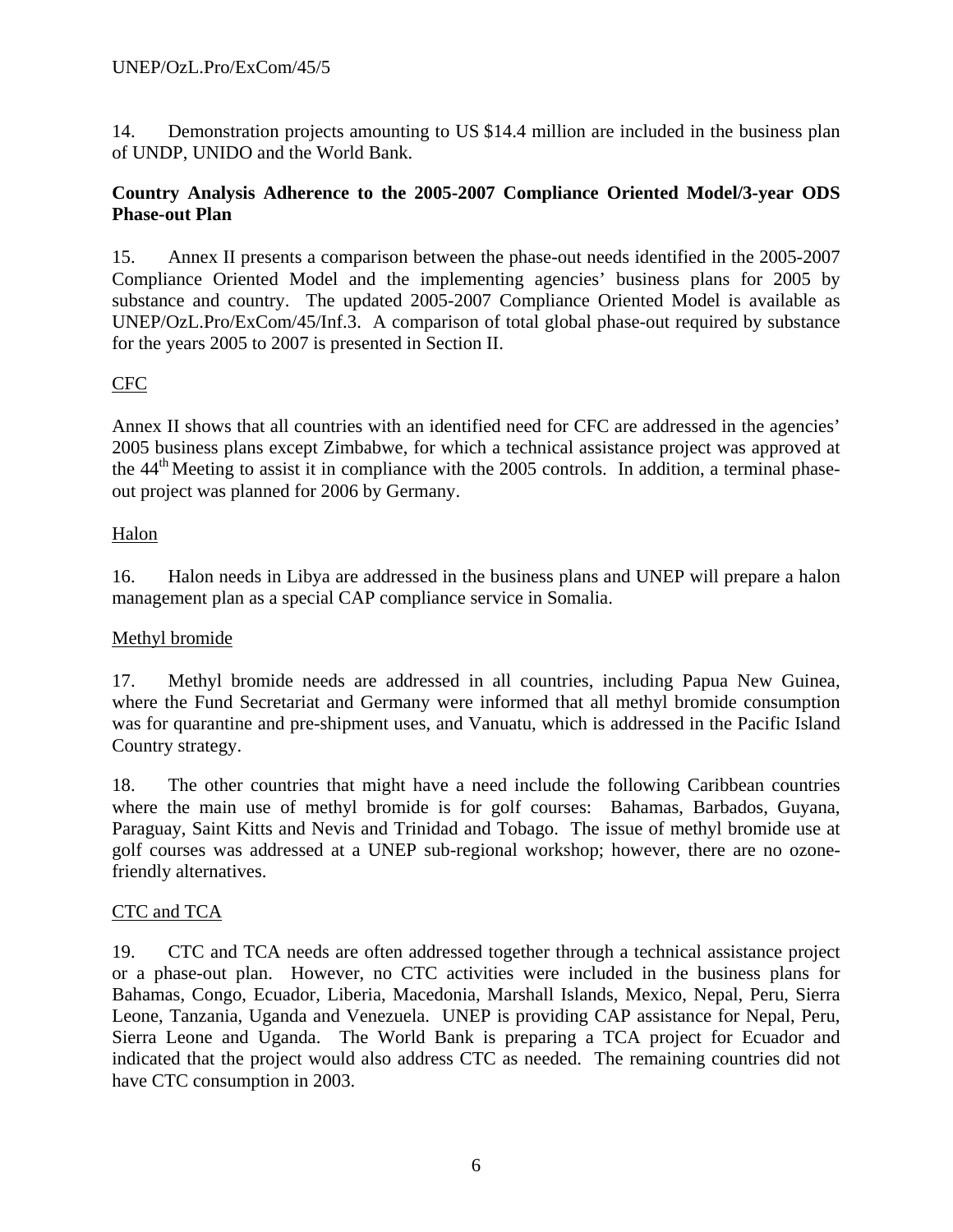20. No TCA activities were included for the following countries: Brazil, Cambodia, Cameroon, Colombia, Haiti, India, Korea DPR, Mexico, Pakistan, and Trinidad and Tobago. No TCA activities are anticipated since none of these countries had TCA consumption in 2003, except Cambodia and Colombia, which had a consumption of 0.4 ODP tonnes and 0.001 ODP tonnes, respectively. UNEP's CAP will provide assistance to Cambodia, Haiti, and Trinidad and Tobago. The World Bank indicated that Colombia would control any possible TCA consumption through its import controls. The remaining countries did not have TCA consumption in 2003.

# **MDI Activities in Countries with no Remaining Funding Eligibility**

21. Implementing agencies initially submitted requests for the preparation of CFC-MDI phase-out activities in countries where any CFC-MDI consumption had already been addressed in the national phase-out plans. It was noted, however, that decision XII/2 encouraged Article 5 Parties to develop transitional strategies and requested the Executive Committee to consider providing technical, financial and other assistance to facilitate the development of those strategies. It was also suggested that, if the consumption had been discovered after the approval of the agreement, then, based on the standard agreement, the flexibility clause would have to be used. The Secretariat indicated that these activities should be removed from the business plans and the agencies removed them but requested that the Committee consider the issue. The Executive Committee may wish to consider whether MDI strategies might be funded in the light of decisions 35/57 and XII/2.

# **Chillers**

22. Implementing agencies included US \$15.27 million in chiller project preparation, demonstration, and technical assistance in the 2005 business plans, as shown in Table 1.

| Country       | Agency       | <b>Type</b> | <b>Sector and Sub-Sector</b>                                                             | <b>Value</b><br>$$000$ in<br>2005 | ODP in<br>2005 | <b>Planned</b><br>Date of<br>Completion |
|---------------|--------------|-------------|------------------------------------------------------------------------------------------|-----------------------------------|----------------|-----------------------------------------|
| <b>Brazil</b> | <b>UNDP</b>  | <b>DEM</b>  | <b>Chillers Demonstration</b>                                                            | 500                               | 0.0            | N/P                                     |
| <b>Brazil</b> | <b>UNDP</b>  | PRP         | <b>Chillers Preparation</b>                                                              | 54                                |                | N/P                                     |
| China         | World Bank   | <b>DEM</b>  | <b>Chiller Replacement Demonstration</b>                                                 | 2,150                             |                | Dec. 09                                 |
| China         | World Bank   | <b>PRP</b>  | <b>Chiller Preparation</b>                                                               | 86                                |                | Dec. 06                                 |
| Global        | World Bank   | <b>TAS</b>  | Chiller Replacement Program Assessment                                                   | 215                               |                | Dec. 06                                 |
| Global        | <b>UNEP</b>  | <b>TAS</b>  | <b>Several Technical Assistance</b>                                                      | 226                               |                | $Mar-07$                                |
| India         | World Bank   | <b>DEM</b>  | <b>Chiller Replacement Demonstration</b>                                                 | 10,750                            |                | Dec. 09                                 |
| India         | World Bank   | <b>PRP</b>  | <b>Chiller Preparation</b>                                                               | 86                                |                | Dec. 06                                 |
| Jordan        | World Bank   | <b>DEM</b>  | <b>Chiller Replacement Demonstration</b>                                                 | 538                               |                | Dec. 09                                 |
| Jordan        | World Bank   | PRP         | <b>Chiller Preparation</b>                                                               | 27                                |                | Dec. 06                                 |
| Macedonia     | <b>UNIDO</b> | TAS         | <b>Chillers Demonstration</b>                                                            | 430                               | 10.0           | 2007                                    |
| Macedonia     | <b>UNIDO</b> | <b>PRP</b>  | <b>Chillers Preparation</b>                                                              | 38                                | 0.0            | 2005                                    |
| Uruguay       | <b>UNEP</b>  | <b>TAS</b>  | Uruguay capacity building of building owners/<br>managers on the replacement of chillers | 170                               |                | $Dec-07$                                |
| <b>Total</b>  |              |             |                                                                                          | 15,269                            | <b>10.0</b>    |                                         |

# **Table 1 FUNDING FOR CHILLERS IN 2005 BUSINESS PLAN (in US \$000)**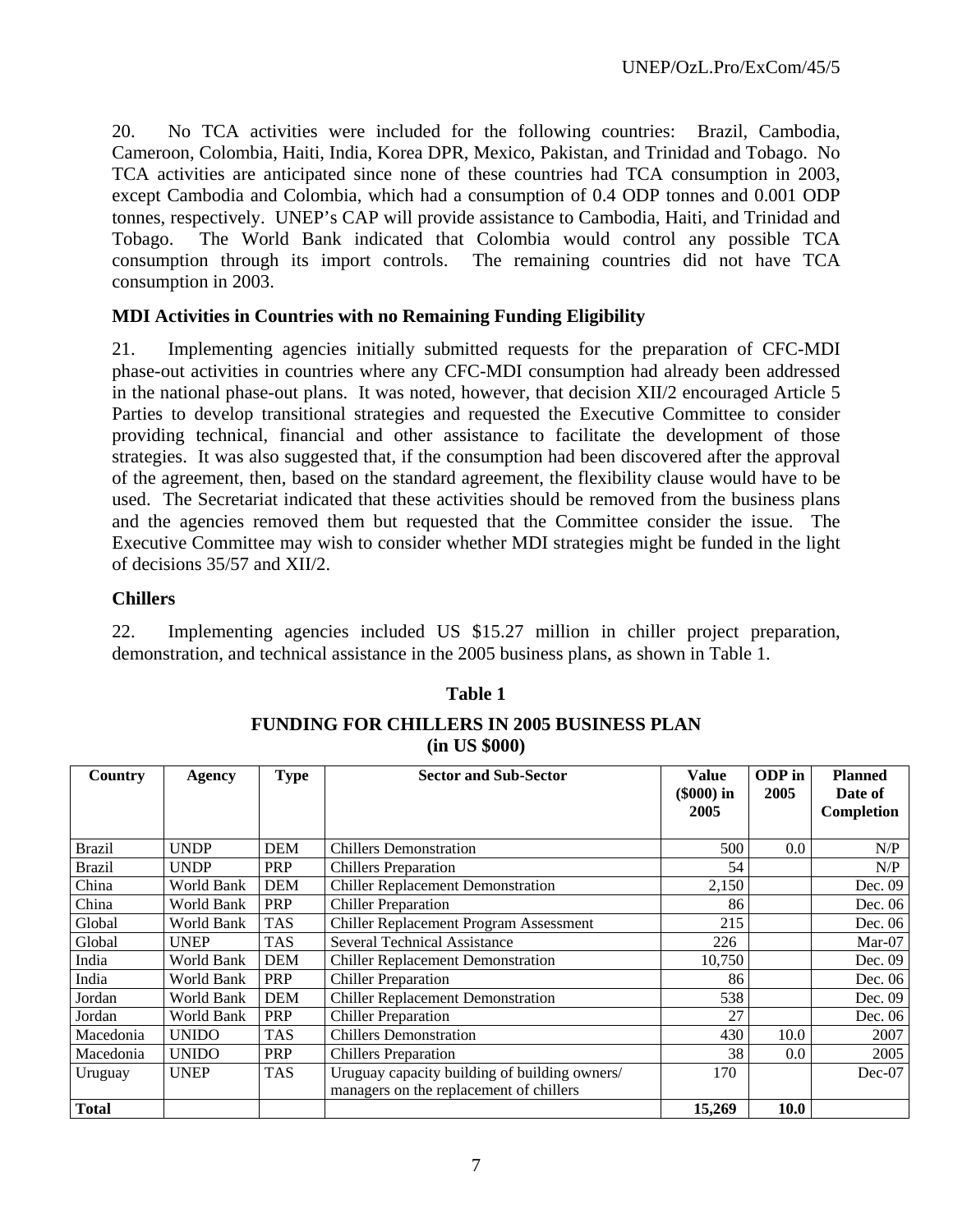23. The table shows that UNDP (Brazil), UNIDO (Macedonia) and the World Bank (Jordan) have demonstration projects in the range of US \$500,000. UNIDO's demonstration project is expected to be completed in 2007 and result in a phase-out of 10 ODP tonnes. Neither UNDP nor the Bank indicated a phase-out for their projects.

24. The World Bank also included demonstration projects in China (US \$2.2 million) and India (US \$10.8 million). All of the Bank's projects are grants to countries for the costs to set-up revolving funds for chiller replacement. The Bank intends to obtain co-financing from other funding mechanisms to increase the utility of the funds. All of the Bank's projects are expected to be completed in December 2009, immediately prior to the required complete phase-out of CFCs for Article 5 countries. The World Bank did not specify any associated phase-out from their chiller projects.

25. UNEP indicated that it had included US \$226,000 in its 2005 business plan for a global project to assist the Bank in its chiller programme. UNEP also included US \$170,000 for chiller replacement and training in Uruguay that was carried over from the previous year's business plan, but its eligibility would have to be considered in the light of the other proposals for chillers and UNEP's role as an implementing agency.

26. None of the countries with demonstration projects included in the 2005 business plans except Macedonia have remaining funding eligibility since the tonnage from chillers has been associated with approved national phase-out plans. All of the countries are expected to achieve their 2005 and 2007 CFC control measures.

27. Chiller projects might also be considered for countries where there is a risk of non-compliance depending upon their consumption of CFC-11. The Bank's global fund and UNEP's planned technical assistance might address the chiller sub-sector in LVC countries, but there are no individual projects in the business plans for either LVC countries or countries at risk of non-compliance.

28. The Executive Committee had decided to defer consideration of the implementation of decision XVI/13 concerning chillers until the  $45<sup>th</sup>$  Meeting (decision 44/61). A full review of decisions of the Executive Committee concerning the chiller sub-sector is provided in UNEP/OzL.Pro/ExCom/45/Inf.4.

# **HCFC survey projects**

29. UNDP included US \$1,165,000 in HCFC survey projects in the 2005 business plan. The consideration of HCFC activities raises several potential issues.

30. UNDP explained that there were still several enterprises with HCFC consumption that had been in operation prior to 25 July 1995 and have not received assistance from the Multilateral Fund. UNDP received letters from all of the countries concerned asking for surveys to enable them to understand the nature of the use of HCFCs, obtain a breakdown of manufacturing and servicing uses, examine alternative technologies available, compare prices and hold stakeholders consultations. The surveys would also allow the Governments to look into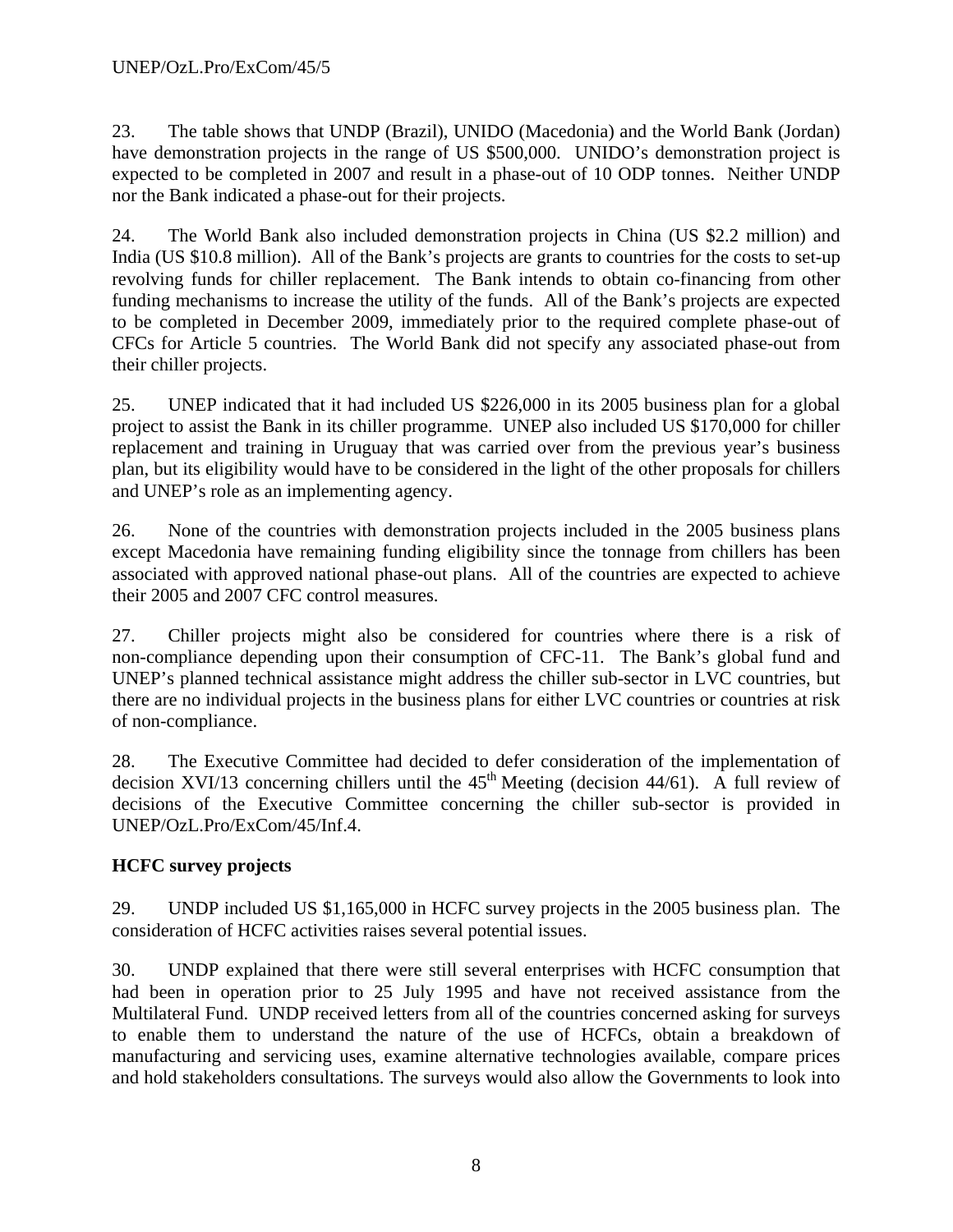the feasibility of starting the HCFC conversion sooner rather than later, and identify enterprises ready to move ahead with the conversion.

31. Decision 43/19 established that the HCFC management study for China should be completed by April 2006. The decision requires that one of the outcomes of the study would be to consider the effects of management of HCFCs in not only China, but all Article 5 countries. The original study did not envision surveys in all Article 5 countries. In view of the requests from the Governments of the countries concerned, the Committee may wish to consider whether the additional surveys might be justified for inclusion in the 2005 business plan prior to the April 2006 results of the study mandated in decision 43/19.

### **Phase-out of CTC/TCA/Methyl Bromide in very low-volume consuming countries**

32. As mentioned above, there remain some countries that have baselines for CTC/TCA/Methyl Bromide consumption that are not addressed in the 2005 business plans. The Executive Committee has taken several recent decisions encouraging implementing agencies to submit projects, where possible, for countries with low consumption of these substances

33. Implementing agencies have included activities for several countries that have very low levels of consumption of CTC and TCA, usually in the form of technical assistance to provide information about alternatives and expert advice to small users. Technical assistance was considered to be preferable to project preparation since there may not be any projects emanating from the preparatory work. Moreover, it was felt that technical assistance could be helpful to provide alternatives to those that might use these substances again in the future, and to identify these users to governments to ensure that their consumption is decreased according to the requirements of the Protocol. However, there are several countries without current consumption that have baselines for CTC or TCA that are above zero. This issue is addressed in the context of the Overview of issues identified during project review (UNEP/OzL.Pro/ExCom/45/15) since some of these activities have been submitted for approval at the current meeting.

34. Concerning countries with a low volume of methyl bromide consumption, there was a need for a transfer of knowledge on methyl bromide use and alternatives at the national level. The methyl bromide guidelines allow technical assistance for guidance on banning imports and on alternate uses of chemicals for those countries that have no baseline. Some projects have been included in the 2005 business plans.

35. The contact group established at the  $44<sup>th</sup>$  Meeting to address a possible strategy for addressing countries with nominal levels of CTC, TCA and methyl bromide will reconvene during the  $45<sup>th</sup>$  Meeting pursuant to decision  $44/4$ (c). The Executive Committee may wish to consider the conclusions of the contact group meetings' impact on business plan activities.

# **SECTION II: BUSINESS PLANNING FOR THE 2005-2007 TRIENNIUM**

36. This section presents a summary of the activities planned for submission in 2006 and 2007. It then provides a comparison between the phase-out identified in the 2005-2007 Compliance Oriented Model and the phase-out specified in the 2005-2007 business plans.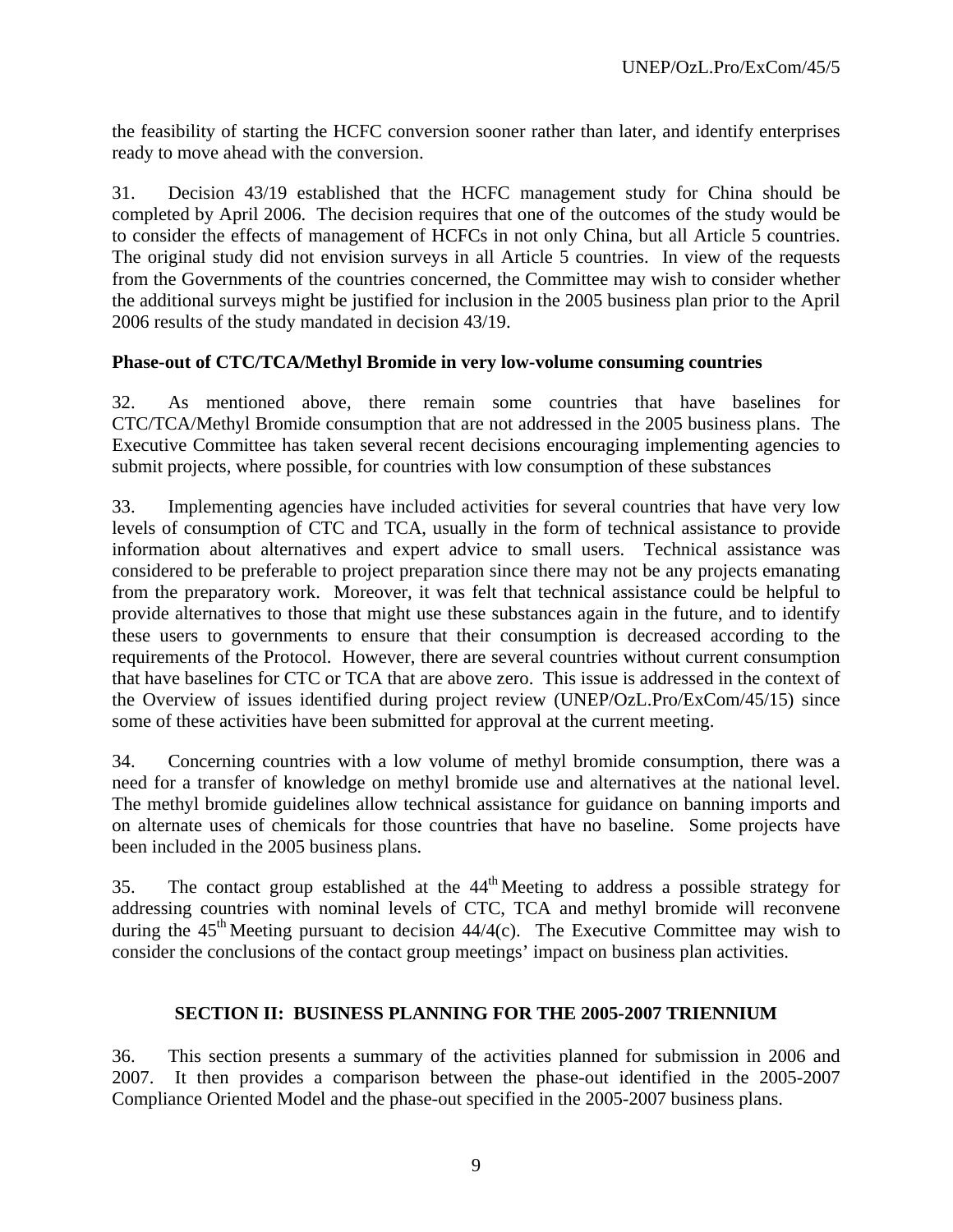37. It then addresses potential issues arising from planned activities for 2006 and 2007 including: HCFC multi-year and investment projects; ODS destruction projects, the forecast for multi-year project commitments, and planned bilateral cooperation.

### **Summary of activities planned in 2006 and 2007**

38. The total value of projects planned for submission in 2006 and 2007 by the implementing agencies is US \$183.59 million and US \$115.7 million, respectively. Their plans include:

- 50 approved multi-year performance-based agreements amounting to US \$100.56 million in 2006 and US \$60.73 million in 2007.
- 40 new multi-year performance-based agreements amounting to funding of US \$49.32 million in 2006 and US \$27.08 million in 2007 from an estimated total of US \$140.59 million;
- Individual investment projects at a cost US \$6.5 million for 2006 with an associated ODS phase-out of 343 ODP tonnes and US \$2.28 million for 2007 with an associated ODS phase-out of 86 ODP tonnes;
- Refrigerant management plans at a cost of US \$4.91 million for 2006 and US \$3.35 million for 2007;
- Project preparation amounting to US \$413,370 in 2006 and no activity planned for 2007;
- Institutional strengthening projects and renewals at a cost of US \$7.38 million in 2006 and US \$7.62 million in 2007;
- Technical assistance projects at a cost of US \$1.3 million for 2006 and US \$1.1 million for 2007;
- Administrative budgets for the 2006 CAP at a cost of US \$8.36 million and US \$8.7 million for 2007;
- Core Unit funding at a cost of US \$4.85 million for 2006 and 2007; and
- BCM projects amounting to US \$774,000 to phase out 20 ODP tonnes.

# **Global Adherence to the 2005-2007 Compliance Oriented Model/3-year ODS Phase-out Plan**

39. Table 2 presents the amount of phase-out that should be considered for approval during the 2005-2007 triennium according to the three-year phase-out plan that was updated based on the results of the  $44<sup>th</sup>$  Meeting.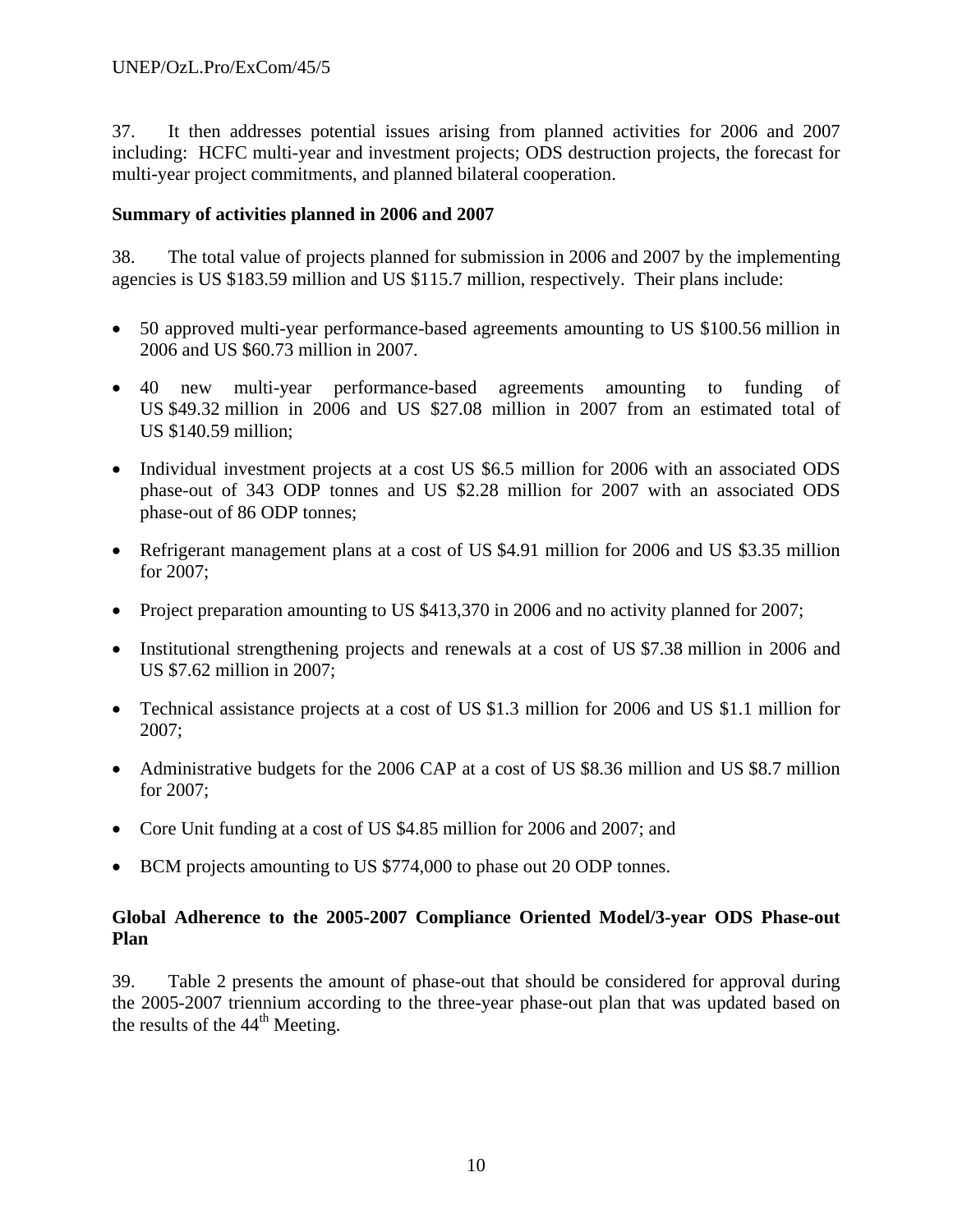### **PHASE-OUT NEEDS ACCORDING TO THE THREE-YEAR PHASE-OUT MODEL**

| <b>Phase-out in ODP tonnes</b> | 2005    | 2006    | 2007    | <b>Total</b> |
|--------------------------------|---------|---------|---------|--------------|
| CFC in non-LVC countries       | 1972.1  | 930.4   | 930.4   | 3,832.9      |
| CFC in LVC countries           | 558.3   | 303.9   | 303.9   | 1,166.1      |
| CFC production sector          |         |         |         |              |
| MB (consumption)               | 60.7    | 2.6     |         | 63.3         |
| MB (production)                | 155.3   |         |         | 155.3        |
| <b>CTC</b>                     | 576.0   | 50.8    | 50.8    | 677.6        |
| <b>TCA</b>                     | 83.6    | 55.7    | 55.7    | 195.0        |
| <b>Grand total (ODP tones)</b> | 3,406.0 | 1,343.4 | 1,340.8 | 6,090.2      |

40. Consolidation of the 2005-2007 business plans revealed the following trends when compared with the three-year phase-out plan.

### CFCs

41. Table 3 indicates the total amount of CFC phase-out for the years 2005-2007 and the amount attributed to non-LVCs.

### **Table 3**

| Agency                         |          | <b>CFC</b> |         |              | CFC (Non-LVC) |         |         |              |  |  |
|--------------------------------|----------|------------|---------|--------------|---------------|---------|---------|--------------|--|--|
|                                | 2005     | 2006       | 2007    | <b>Total</b> | 2005          | 2006    | 2007    | <b>Total</b> |  |  |
| <b>Bilateral</b>               | $1.0\,$  | 100.0      | 85.0    | 186.0        | 0.0           | 100.0   | 85.0    | 185.0        |  |  |
| <b>UNDP</b>                    | 379.6    | 487.7      | 587.7   | 1,455.0      | 289.9         | 311.0   | 427.1   | 1,028.0      |  |  |
| <b>UNEP</b>                    | 92.3     | 40.1       | 106.2   | 238.6        | 92.3          | 40.1    | 106.2   | 238.6        |  |  |
| <b>UNIDO</b>                   | 758.6    | 679.1      | 578.8   | 2,016.5      | 633.1         | 679.1   | 578.8   | 1,891.0      |  |  |
| World Bank                     | 1,125.0  | 76.5       | 140.0   | 1,341.5      | 1,125.0       | 76.5    | 140.0   | 1,341.5      |  |  |
| <b>Agency Total</b>            | 2,356.5  | 1,383.4    | 1,497.7 | 5,237.6      | 2,140.3       | 1,206.7 | 1,337.1 | 4,684.1      |  |  |
| <b>Total Required by Model</b> | 2,530.4  | 1,234.2    | 1,234.2 | 4,998.9      | 1,972.1       | 930.4   | 930.4   | 3,832.8      |  |  |
| Difference                     | $-173.9$ | 149.2      | 263.4   | 238.7        | 168.2         | 276.4   | 406.7   | 851.3        |  |  |

### **PHASE-OUT OF CFC CONSUMPTION DURING 2005-2007 (Excluding Approved Multi-Year Projects)**

42. The small deviation in the amount of CFC for 2005 is related to the fact that RMP activities are non-investment activities and recovery/recycling projects do not have the total phase-out associated with the individual projects. Therefore, the tonnage indicated for LVC countries often does not reflect the full amount of tonnage left in the country.

43. It should be noted that, through typical investment projects or sector phase-out plans, all non-LVCs have received funding for phase-out plans, or the business plans for 2005 have phaseout plans/projects to address control measures up to and including 2007.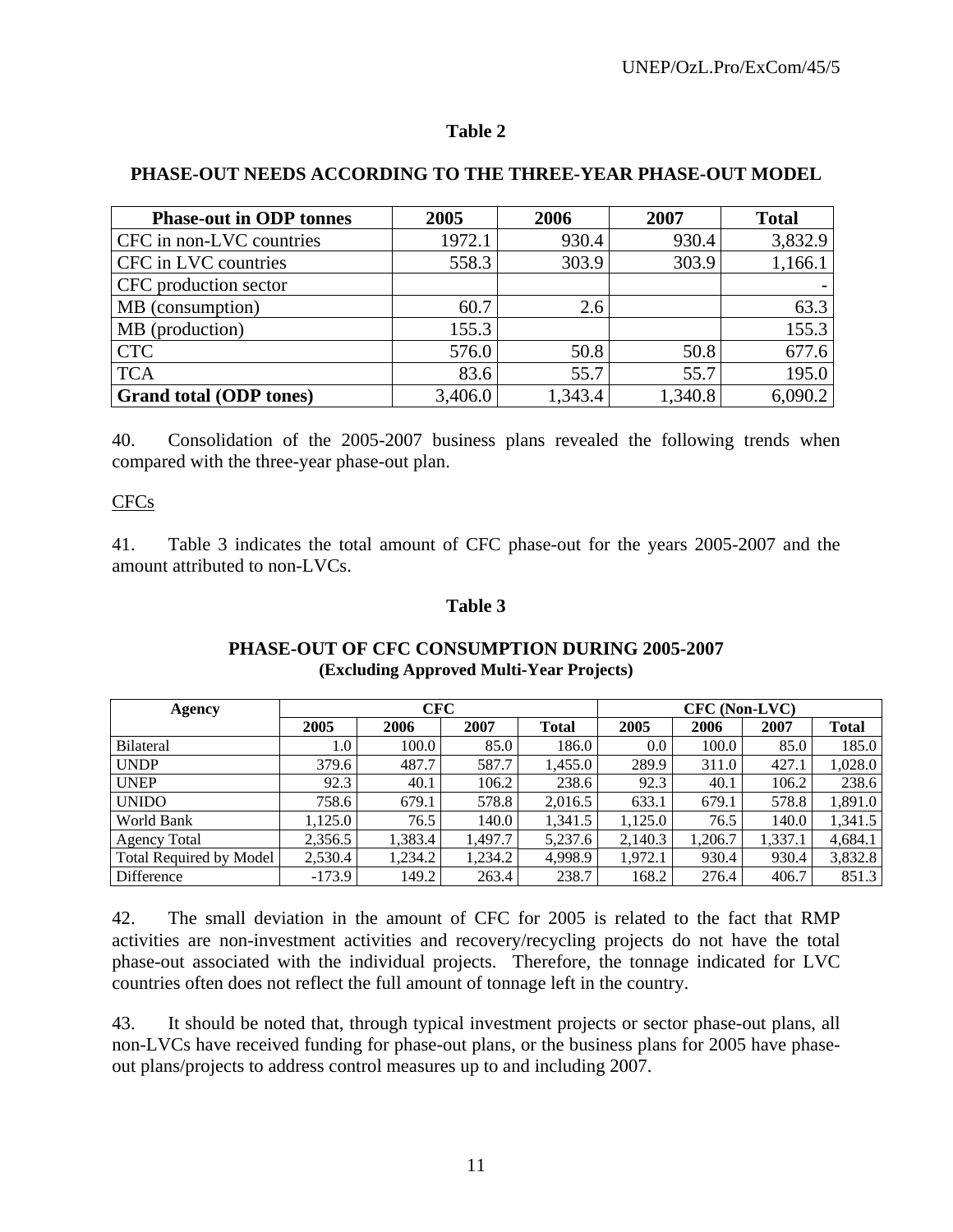44. Table 4 presents the phase-out included in the business plan for Other Controlled Substances including methyl bromide, CTC, and TCA. It should be noted that, unlike the case of CFCs, there are no starting points for determining the aggregate national consumption of Annex B and Annex E substances. Therefore, the proposed phase-out in the business plans differs markedly from that calculated in the three-year phase-out plan.

### **Table 4**

| Agency              |                              |         | <b>Methyl Bromide</b> |       | <b>CTC</b> |                       |         | <b>TCA</b>       |         |         |                  |         |
|---------------------|------------------------------|---------|-----------------------|-------|------------|-----------------------|---------|------------------|---------|---------|------------------|---------|
|                     | (Production and Consumption) |         |                       |       |            |                       |         |                  |         |         |                  |         |
|                     | 2005                         | 2006    | 2007                  | Total | 2005       | 2006                  | 2007    | <b>Total</b>     | 2005    | 2006    | 2007             | Total   |
| <b>Bilateral</b>    | 1.5                          | $0.0\,$ | 18.0                  | 19.5  | $0.0\,$    | 0.0                   | $0.0\,$ | 0.0 <sub>1</sub> | 0.0     | $0.0\,$ | 0.0 <sub>l</sub> | $0.0\,$ |
| <b>UNDP</b>         | 16.0                         | 15.0    | $0.0\,$               | 31.0  | 60.0       | 29.0                  | 0.0     | 89.0             | 10.0    | $0.0\,$ | 0.0 <sub>l</sub> | 10.0    |
| <b>UNIDO</b>        | 166.2                        | 277.1   | 247.6                 | 690.8 | 859.6      | 389.6                 | 283.3   | 1,532.5          | 34.8    | 96.7    | 193.4            | 324.9   |
| World Bank          | 77.0                         | 29.0    | 12.0                  | 118.0 |            | $1,006.0$   $4,500.0$ | 0.0     | 5.506.0          | 1.0     | $0.0\,$ | 0.0 <sub>l</sub> | 1.0     |
| <b>Agency Total</b> | 260.7                        | 321.1   | 277.6                 | 859.3 |            | 1,925.6 4,918.6       | 283.3   | 7,127.5          | 45.8    | 96.7    | 193.4            | 335.9   |
| Total Required by   | 216.0                        | 2.6     | $0.0\,$               | 218.6 | 576.0      | 50.8                  | 50.8    | 677.6            | 83.6    | 55.7    | 55.7             | 195.0   |
| Model               |                              |         |                       |       |            |                       |         |                  |         |         |                  |         |
| Difference          | 44.7                         | 318.5   | 277.6                 | 640.7 |            | 1,349.6 4,867.8       | 233.5   | 6.449.9          | $-37.8$ | 41.0    | 137.7            | 140.9   |

### **OTHER CONTROLLED SUBSTANCES (IN ODP TONNES) (Excluding Approved Multi-Year Projects)**

Note: UNEP is providing assistance through CAP to several countries with low volumes of remaining consumption but the data is not quantifiable.

45. Methyl bromide phase-out in 2006 and 2007 listed in Table 4 includes 111 ODP tonnes each year for production closure. The remaining phase-out is for accelerated phase-out based on their latest consumption vis-à-vis their baseline.

46. As indicated in each case, the business plans contain more phase-out than required for all three substances while the amount for TCA in 2005 is slightly below the requirement. This difference is largely attributed to the fact that the phase-out might be addressed as part of a technical assistance project for both CTC and TCA and some of the TCA tonnage may be included in the CTC amounts.

# **HCFC multi-year and investment projects**

47. UNDP included US \$16.5 million for 8 multi-year and 4 individual HCFC investment projects for submission in 2007. These projects when implemented would phase-out 828 ODP tonnes which constitutes 29 per cent of these countries' reported 2003 consumption. .

48. HCFC phase-out is not required for compliance during the current or next triennium. The baseline will be determined on the basis of 2015 consumption data and the freeze on consumption begins in 2016. Under the Protocol, Article 5 Parties could continue to increase their consumption until 2016 in the absence of agreement to limit future growth of consumption. Non-Article 5 countries are required to reduce their consumption to 35 per cent of their baselines by 2010. The Executive Committee's decision at its  $17<sup>th</sup>$  Meeting to provide assistance only to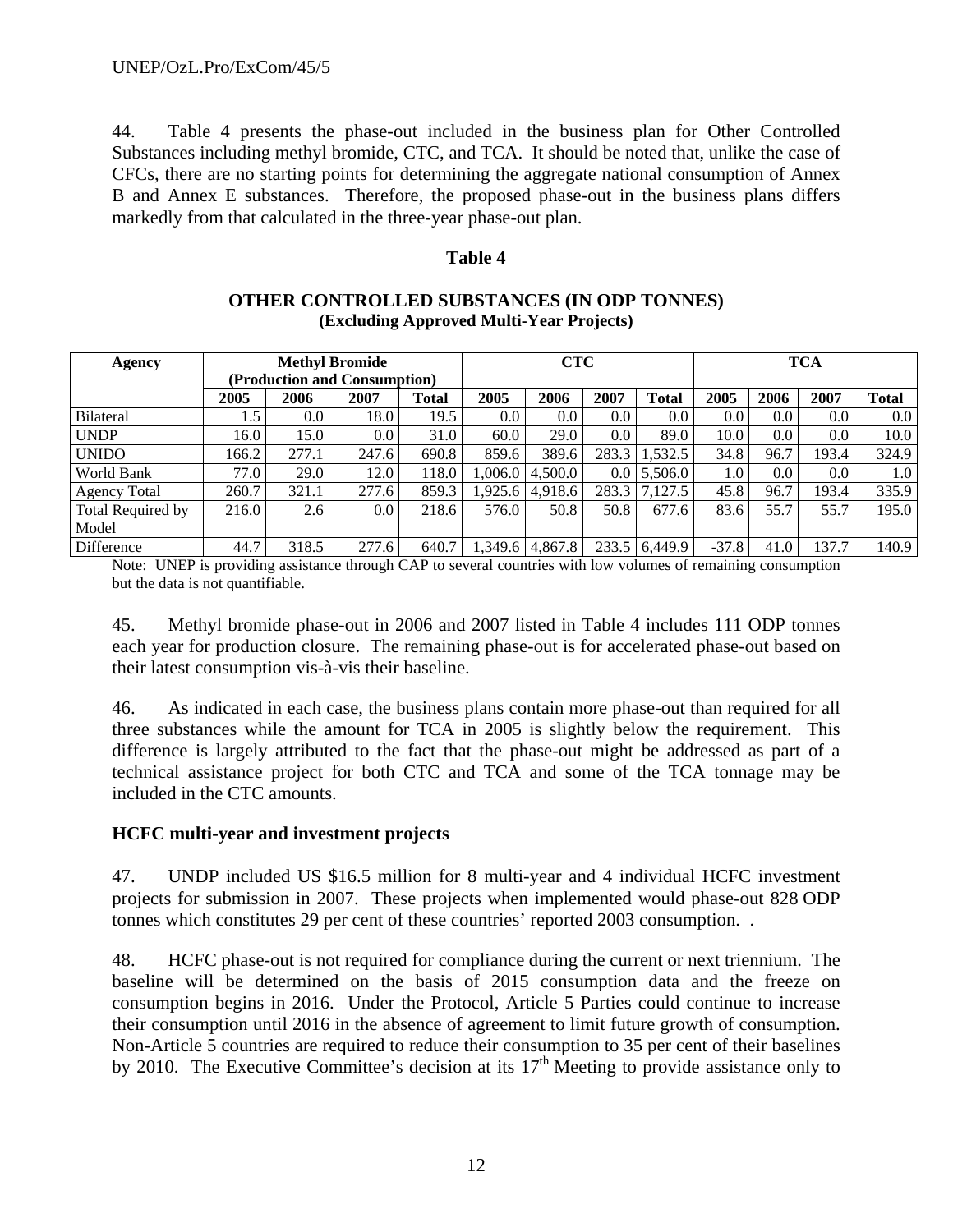companies that began operations prior to 25 July 1995 (decision 17/7) may limit the number of HCFC projects.

49. There are currently no guidelines for developing or assessing the incremental costs specifically for HCFC-22 projects. The Executive Committee's decision at its 38<sup>th</sup> Meeting not to fund second conversions after having funded a conversion from CFC to a transitional substance like HCFCs (decision 38/38) may limit the number of eligible HCFC-141b foam projects in particular.

50. In approving the HCFC management study at its  $43<sup>rd</sup>$  Meeting, the Executive Committee noted *inter alia* that that the intent of the project was to allow utilization of its results for all Article 5 countries, that the study was not aiming at preparing or initiating any conversion projects, and that the study would be completed 21 months after approval (decision 43/19). On this basis, the results of the study should be available by April 2006.

51. The Executive Committee may wish to consider whether the planned HCFC investment projects should be removed from/maintained in the 2007 business plans.

# **ODS destruction projects**

52. There are three ODS destruction projects in the business plans for 2006 and 2007, one of which is for 2006. There is also an existing project that has been referred to the Executive Committee for consideration in the light of a change in technology that would involve funding for waste disposal in lieu of equipment for reclamation of halons in Thailand. This issue is before the  $45<sup>th</sup>$  Meeting in the context of Project Implementation Delays (UNEP/OzL.Pro/ExCom/45/13).

53. UNDP has included US \$4 million each for the destruction of used CFCs for Brazil and Mexico in multi-year projects starting in 2007. UNDP indicated that these projects would identify sites where the collection of used CFCs could be performed in a cost-effective way (waste, reclamation centres, dumps or other industrial sites) and recommend ways on how these quantities could be destroyed. Japan also included the possibility of an ODS destruction project as part of its planned compliance assistance programme in Indonesia.

54. Although ODS destruction is included in the Indicative List of Categories of Incremental Costs (decision IV/18, para. 6), projects for ODS destruction may raise issues because such projects are not directly related to the compliance requirements of Article 5 countries and the Executive Committee has not elaborated further guidelines for such projects.

55. At its  $44<sup>th</sup>$  Meeting, the Executive Committee decided to request the Secretariat to collect information on guidelines relating to, *inter alia*, ODS destruction and to consider whether to elaborate further guidelines for funding projects at its  $46<sup>th</sup>$  Meeting.

# **Multi-year performance-based agreements with annual tranches**

56. Table 5 summarizes the estimated values of the existing and planned multi-year performance-based agreements for the annual tranches for 2005, 2006, 2007 and beyond. Based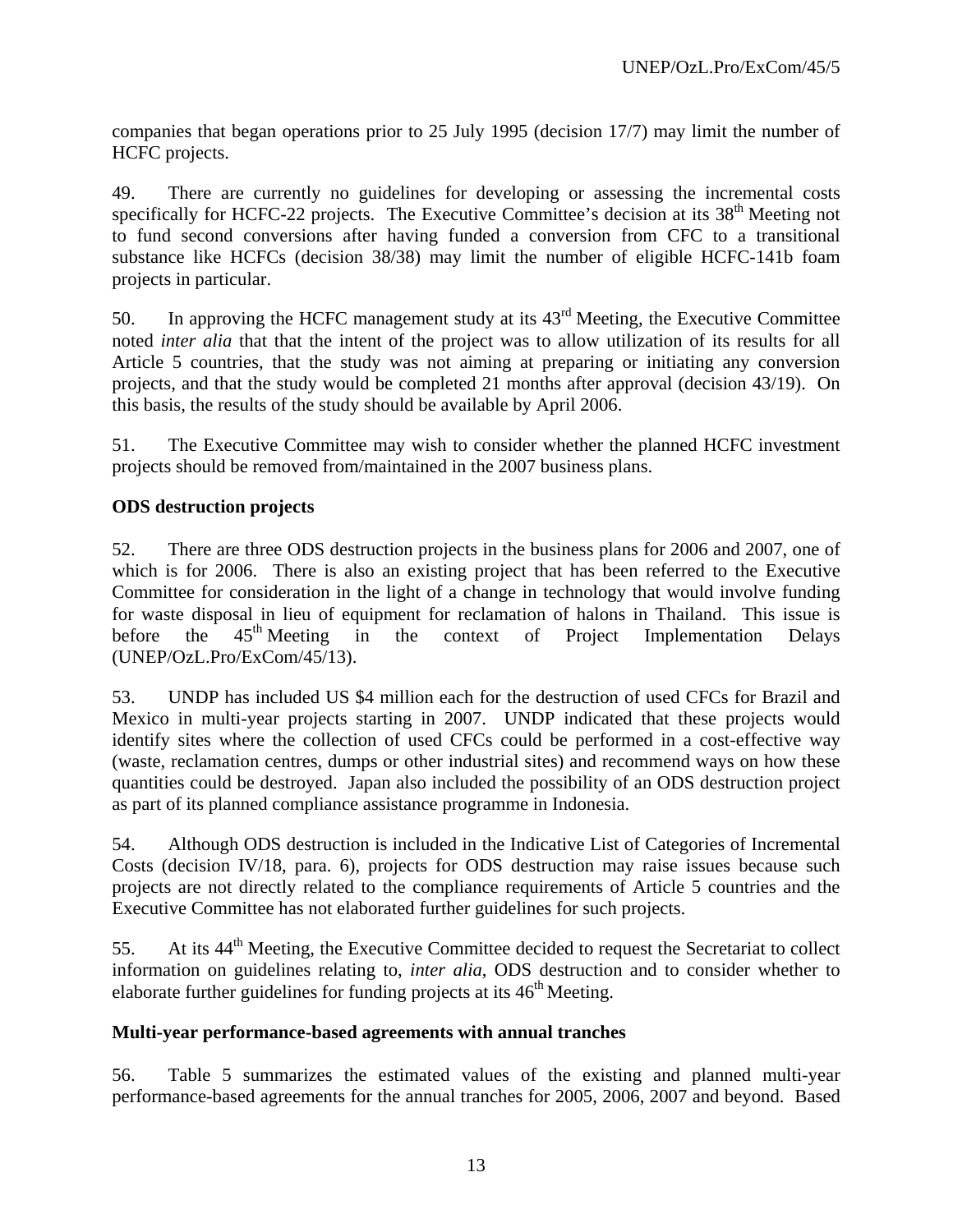on the information provided in the agencies' 2005-07 business plans, a total of US \$155.45 million is scheduled for disbursement in 2005; US \$149.89 million is committed in 2006 and US \$87.81 million is committed in 2007.

### **Table 5**

### **APPROVED AND PLANNED MULTI-YEAR AGREEMENTS (in US \$000)**

| <b>Agency</b> |         | <b>EXISTING ANNUAL TRANCHES</b> |        |                   |          | PLANNED ANNUAL TRANCHES |                   |                   | <b>TOTAL</b>        |
|---------------|---------|---------------------------------|--------|-------------------|----------|-------------------------|-------------------|-------------------|---------------------|
|               |         | (Approved in Principle)         |        |                   |          |                         | (To be Submitted) |                   | <b>EXISTING AND</b> |
|               | 2005    | 2006                            | 2007   | <b>After 2007</b> | 2005     | 2006                    | 2007              | <b>After 2007</b> | <b>PLANNED</b>      |
| Canada        | 70      |                                 |        |                   |          |                         |                   |                   | 70 I                |
| France        | 2,239   | 811                             | 900    | 41                | $\theta$ | 622                     | 396               |                   | 5,008               |
| Germany       | 1,753   | 4,206                           | 1,963  | 2,786             | $\Omega$ | 875                     | 1,000             | 2,275             | 14,858              |
| Italy         | 4,470   |                                 |        |                   |          |                         |                   |                   | 4,470               |
| Japan         | 6,170   |                                 |        |                   |          |                         |                   |                   | 6,170               |
| Sweden        | 175     | 65                              |        |                   | 88       | 200                     | 200               |                   | 728                 |
| Switzerland   | 290     | 415                             | 415    |                   |          |                         |                   |                   | 1,120               |
| <b>UNDP</b>   | 28,055  | 11,289                          | 3,668  | 4,578             | 756      | 648                     | 11,930            | 11,989            | 72,912              |
| <b>UNEP</b>   | 255     | 142                             | 131    | 97                |          |                         |                   |                   | 624                 |
| <b>UNIDO</b>  | 24,520  | 22,985                          | 5,535  | 8.445             | 8,271    | 13.916                  | 12,986            | 26,617            | 123,275             |
| <b>USA</b>    | 5,375   |                                 |        |                   |          |                         |                   |                   | 5,375               |
| World Bank    | 60,278  | 60,649                          | 48,119 | 49,021            | 12,681   | 33,063                  | 570               | 1,504             | 265,885             |
| <b>Total</b>  | 133,650 | 100,562                         | 60,730 | 64,967            | 21,796   | 49,323                  | 27,082            | 42,385            | 500,495             |

\*Including administrative support costs.

57. The bilateral and implementing agencies included 40 new multi-year performance-based agreements with a first tranche value estimated at US \$21.8 million that would be submitted in 2005 (see Annex III). If these agreements are approved, the Executive Committee would have additional future commitments estimated at US \$140.59 million including the value of the first tranche associated with the Agreements.

58. Annex IV presents the full list of multi-year performance-based agreements that have been approved in principle by the Executive Committee. It shows the agreements by country and sector, the agency implementing the agreement, and the value of the annual tranches from 1997 to and including 2014. The Executive Committee has approved in principle 65 agreements with an initial total value of US \$921.9 million of which about US \$370.3 million remains to be funded from 2005 to and including 2014. As indicated in Table 5 above, total existing and planned multi-year agreements amount to US \$500.5 million from 2005 to and including 2014, of which US \$345.05 million would be approved after the 2003-2005 triennium.

# **Bilateral Co-operation**

59. Table 6 indicates that 8 bilateral donors submitted business plans covering activities for 2005-2007 (UNEP/OzL.Pro/ExCom/45/6).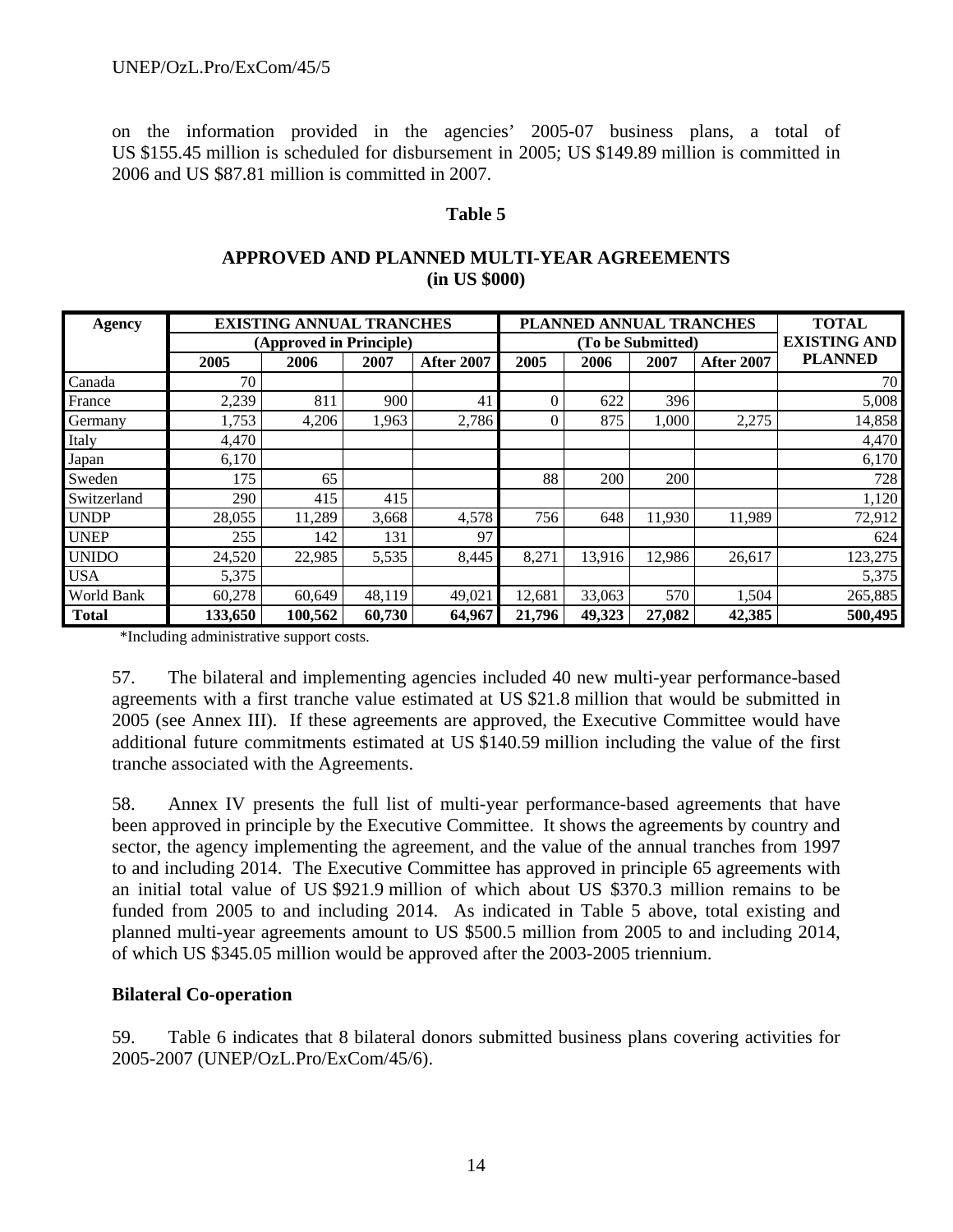| Agency       | 2005       | 2006      | 2007      |
|--------------|------------|-----------|-----------|
| Canada       | 205,060    |           |           |
| France       | 2,367,409  | 1,511,600 | 1,295,867 |
| Germany      | 2,046,926  | 5,130,722 | 3,343,655 |
| Italy        | 4,470,000  |           |           |
| Japan        | 6,941,902  | 333,900   | 248,732   |
| Sweden       | 397,568    | 265,364   | 200,000   |
| Switzerland  | 290,015    | 414,868   | 414,868   |
| <b>USA</b>   | 5,375,000  |           |           |
| <b>Total</b> | 22,093,880 | 7,656,454 | 5,503,122 |

### **2005-2007 BUSINESS PLANS FOR BILATERAL AGENCIES**

60. Bilateral implementing agencies have provided indicative figures for 2006 and 2007. Bilateral agencies could forecast 2006 and 2007 on the basis of a level of funding similar to the annual amounts of the current triennium pending a decision of the Meeting of the Parties on the level of replenishment (decision VII/23). Some bilateral agencies may need to adjust their 2006 and 2007 planned levels of activity in accordance with their maximum level of bilateral contributions.

### **SECTION III: RESOURCE ALLOCATION**

61. This section addresses resource allocation for 2005 and the need for a special funding window.

62. Based on the Executive Committee's decision, all funds not allocated in the 2004 business plans would be allocated to the 2005 business plans (decision 42/3(b)). Projects amounting to US \$34.4 million were not submitted in 2004. After accounting for the actual costs in 2003 and 2004, the allocation for 2005 would be US \$221.46 million as indicated in Table 7.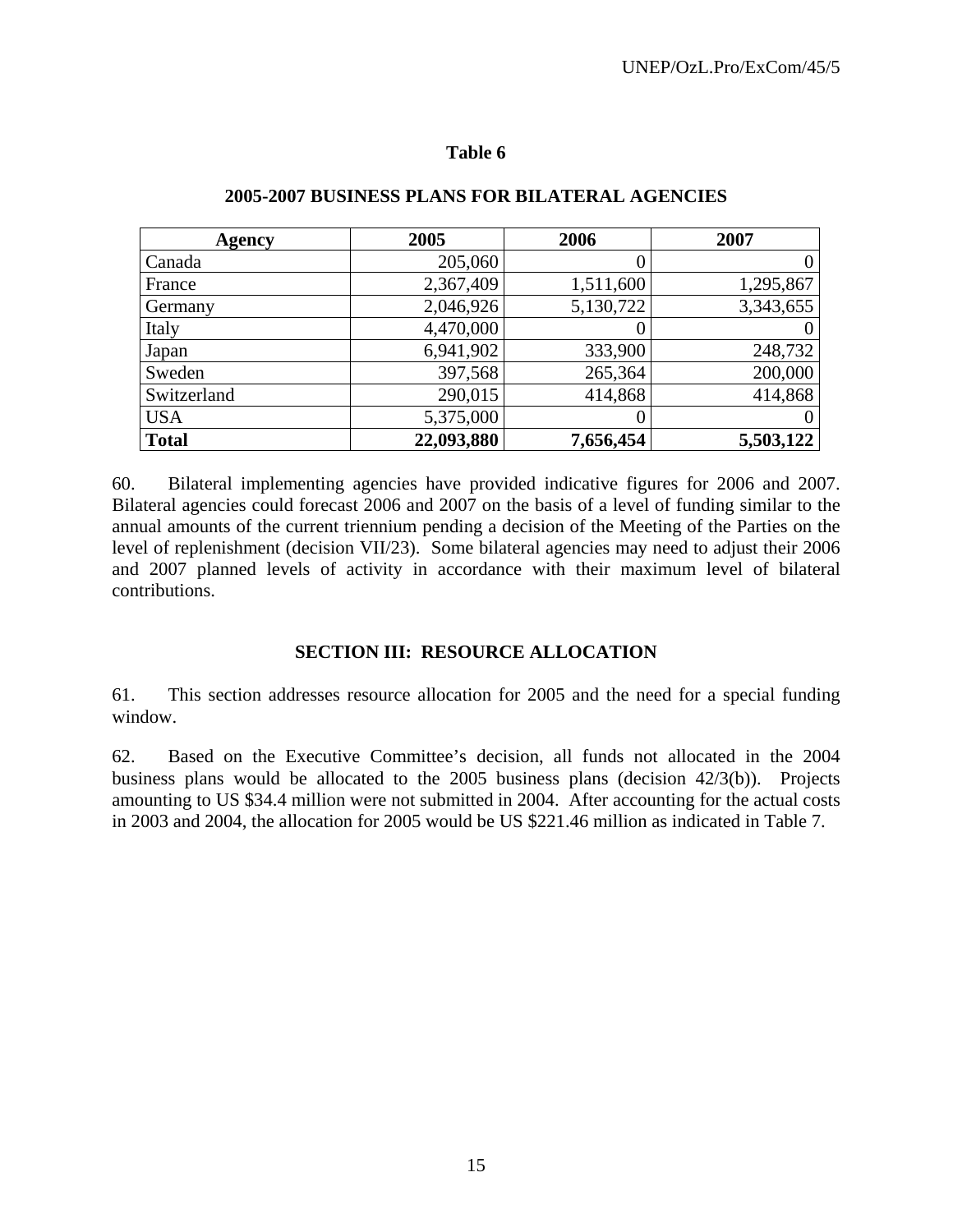|                            | 2003          | 2004          | 2005            |              |
|----------------------------|---------------|---------------|-----------------|--------------|
|                            | <b>Actual</b> | <b>Actual</b> | <b>Proposed</b> |              |
| Projects                   | 141, 102, 599 | 172,770,945   | 213,571,451     |              |
| CAP                        | 7,359,175     | 7,730,148     | 8,039,520       |              |
| <b>Project Preparation</b> | 1,099,567     | 1,226,508     | 1,994,335       |              |
| <b>Admin Costs</b>         | 4,500,000     | 4,500,000     | 4,500,000       |              |
| ExCom/Sec (40th-info strt) | 6,070,248     | 4,131,205     | 4,383,000       |              |
| Treasurer                  | 301,000       | 749,583       | 500,000         |              |
| Actual with 05 BP          | 160,432,589   | 191,108,389   | 232,988,306     |              |
|                            |               |               |                 |              |
| <b>Budget</b>              | 160,432,589   | 191,108,389   | 221,459,022     | 573,000,000  |
| Difference with Budget     |               |               |                 | (11,529,284) |

### **ACTUAL COSTS FOR 2003 AND 2004 AND RESOURCE ALLOCATION IN THE 2005 BUSINESS PLANS**

63. Table 7 also indicates that the planned value of all of the projects/activities in the 2005 business plans exceeds the budget by US \$11.5 million. This represents about 5 per cent of the budget. In 2003, US \$160 million (71 per cent) of a budget of US \$224 million was committed. In 2004, US \$191 million (80 per cent) of a budget of US \$237 million was committed. In light of the fact that implementing agencies were not able to deliver the values in their business plans in 2003 and 2004, it is also likely that, due to several factors, some beyond the control of the agencies and some due to the project review process, at least 5 per cent of the planned value will not be submitted.

64. Five per cent over-programming may enable a greater utilization of the budget in the light of recent performance. Business plans prior to the current triennium included over-programming of up to 15 per cent. It should be recalled that in agreeing the budget of US \$573 million for the 2003-2005 triennium, the Fourteenth Meeting of the Parties requested the Executive Committee to take action to ensure, as far as possible, that the whole of the budget for 2003-2005 was committed by the end of 2005 (decision XIV/39). The five per cent over-programming may facilitate that goal.

65. Table 8 presents, by agency, the funds required for new activities, approved multi-year agreements, and other funding of standard activities.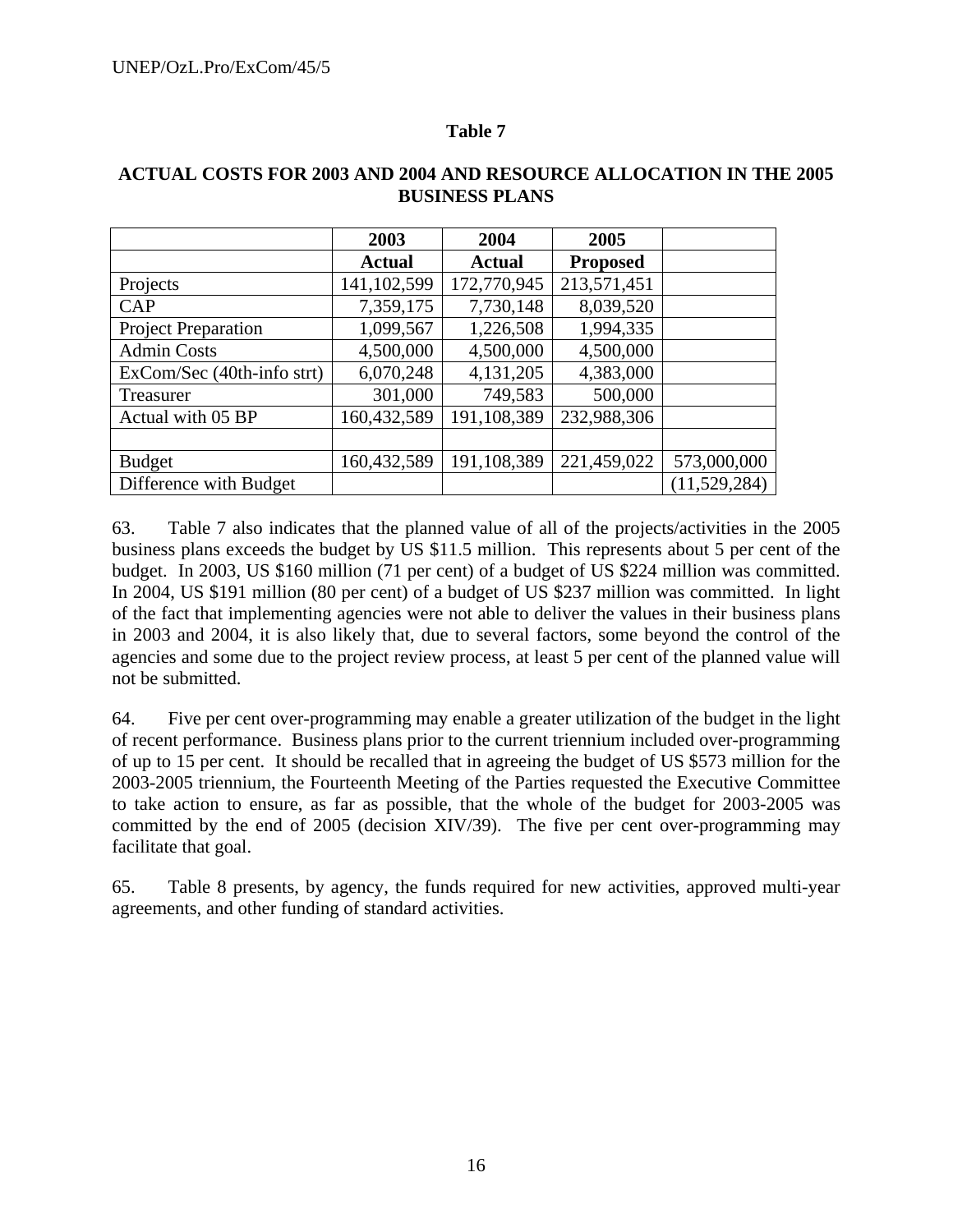# **RESOURCE ALLOCATION AND 2005-2007 BUSINESS PLANS\* (US \$000s)**

|                               | <b>World Bank</b> |        |        | <b>UNDP</b> |        |        | <b>UNEP</b> |        | <b>UNIDO</b> |        |        | <b>Bilateral</b> |               |       | <b>Total</b>          |               |         |         |
|-------------------------------|-------------------|--------|--------|-------------|--------|--------|-------------|--------|--------------|--------|--------|------------------|---------------|-------|-----------------------|---------------|---------|---------|
|                               | 2005              | 2006   | 2007   | 2005        | 2006   | 2007   | 2005        | 2006   | 2007         | 2005   | 2006   | 2007             | 2005          | 2006  | 2007                  | 2005          | 2006    | 2007    |
| <b>Planned New Activities</b> | 42,578            | 33,063 | 570    | 7,092       | 5,482  | 16.455 | 4,264       | 5,247  | .795         | 18,009 | 16.490 | 12,986           | .331          | 2.160 | 2.004                 | 73,274        | 62,442  | 33,809  |
| Approved Multiple Year        | 60,278            | 60.649 | 48,119 | 28,055      | .289   | 3,668  | 255         | 142    | 131          | 24,520 | 22,985 | 5,535            | 20,542        | 5,497 | 3.278                 | 133.650       | 100.562 | 60,730  |
| Institutional                 | 1,091             | 611    | 201    | 2,249       | 2,580  | 2.156  | 4,312       | 3,379  | 4,131        | 769    | 805    | 910              | 221           |       | $\mathcal{D}$<br>44 I | 8,642         | 7,375   | 7,619   |
| Strengthening                 |                   |        |        |             |        |        |             |        |              |        |        |                  |               |       |                       |               |         |         |
| Secretariat ExCom Cost        |                   |        |        |             |        |        |             |        |              |        |        |                  |               |       |                       | 4,383         | 4.517   | 4,657   |
| Treasurer                     |                   |        |        |             |        |        |             |        |              |        |        |                  |               |       |                       | 500           | 500     | 500     |
| <b>UNEP CAP</b>               |                   |        |        |             |        |        | 8,040       | 8.361  | 8,695        |        |        |                  |               |       |                       | 8.040         | 8,361   | 8,695   |
| Agency Core Unit              | .500              | 1,500  | .500   | 1,500       | .850   | 1,850  |             |        |              | 1,500  | .,500  | 1,500            |               |       |                       | 4,500         | 4,850   | 4,850   |
| <b>Total</b>                  | 105,447           | 95,823 | 50,390 | 38,896      | 21,202 | 24.128 | 16.870      | 17,129 | 14,751       | 44,798 | 41,781 |                  | 20,930 22,094 | 7.656 |                       | 5,503 232,988 | 188,607 | 120,860 |
| <b>Proposed Budget</b>        |                   |        |        |             |        |        |             |        |              |        |        |                  |               |       |                       | 221.459       | N/A     | N/A     |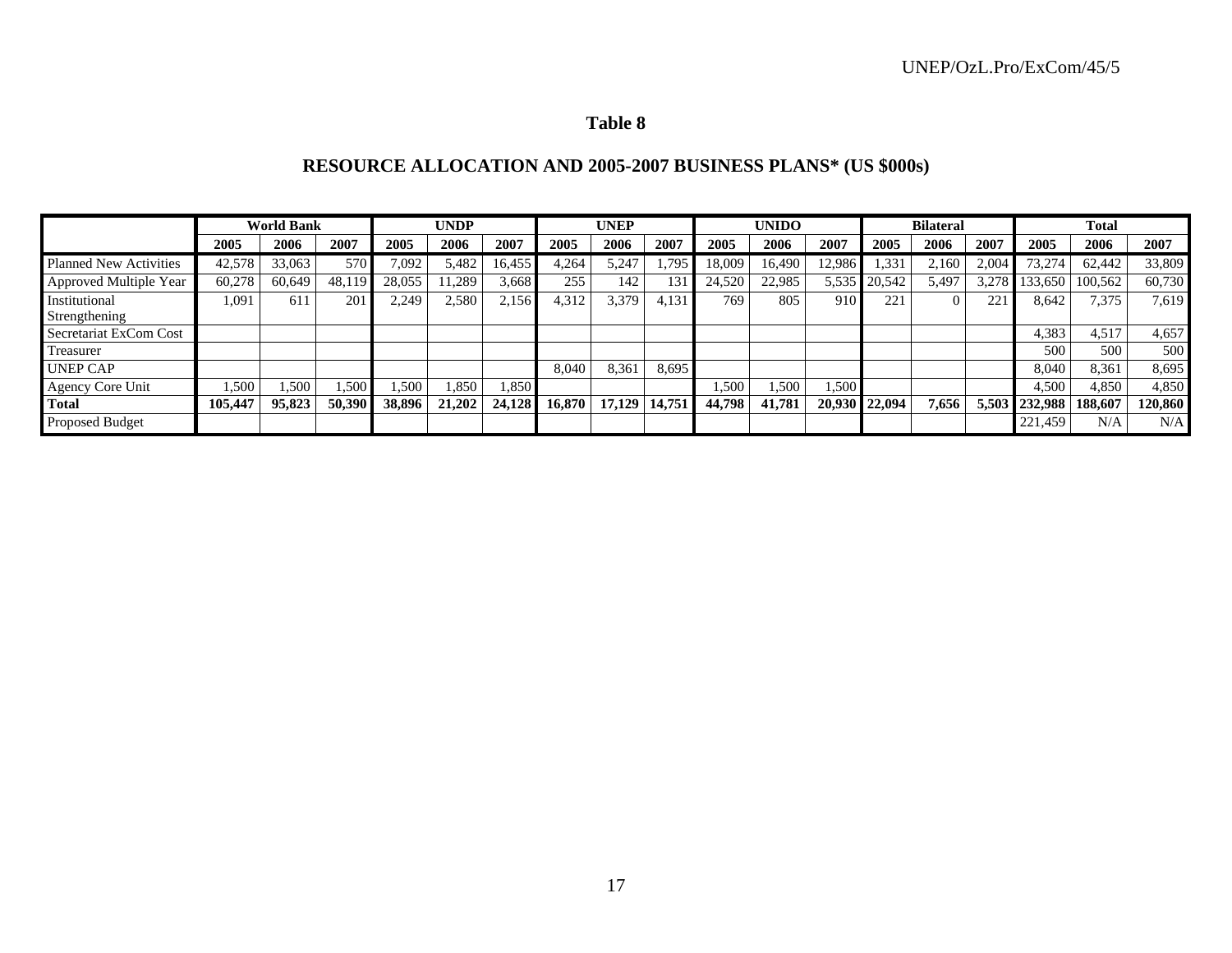# **Need for funding window for accelerated phase-out**

66. Table 9, Financial planning allocations 2005-2007, indicates that of the new planned activities in 2005, US \$17.34 million was for activities in countries that were at risk of noncompliance with the 2005 and 2007 controls and about US \$71.86 million was for activities in countries for accelerated phase-out or maintaining momentum, i.e., activities not required for compliance with 2005 and 2007 control measures.

### **Table 9**

### **FINANCIAL PLANNING: ALLOCATIONS FOR 2005-2007**

|                                   | <b>Value in 2005 (US\$)</b> | <b>ODP</b> in 2005 |
|-----------------------------------|-----------------------------|--------------------|
| Required for 05-07 Phase-out Plan | 17,339,931                  | 2,170              |
| Not required for $05-07$ P-O*     | 71,863,521                  | 3.440              |
| Total                             | 89,203,452                  | 5,610              |

67. After accounting for 5 per cent over-programming, it appears that there could be sufficient resources to cover all activities for accelerated phase-out and maintaining momentum that have been identified in the business plan tables. Therefore, it was concluded that no special funding window would be needed for this purpose.

### **SECTION IV: IMPLEMENTATION OF ONGOING ACTIVITIES AND COMPLIANCE**

68. This section addresses the implementation of ongoing activities and efforts by the implementing and bilateral agencies in addressing the compliance needs of Article 5 countries.

### **Implementation of ongoing activities**

69. Decision 38/66 urges Article 5 countries and their cooperating implementing agencies to accelerate the pace of implementation during the 2003-2005 timeframe.

70. Table 10 presents the ODS phase-out included in business plans for ongoing multi-year agreements as compared to the planned phase-out to be submitted for approval during the triennium. The table indicates that the major effort in terms of phase-out during this triennium is for the implementation of projects instead of the approval of new phase-out.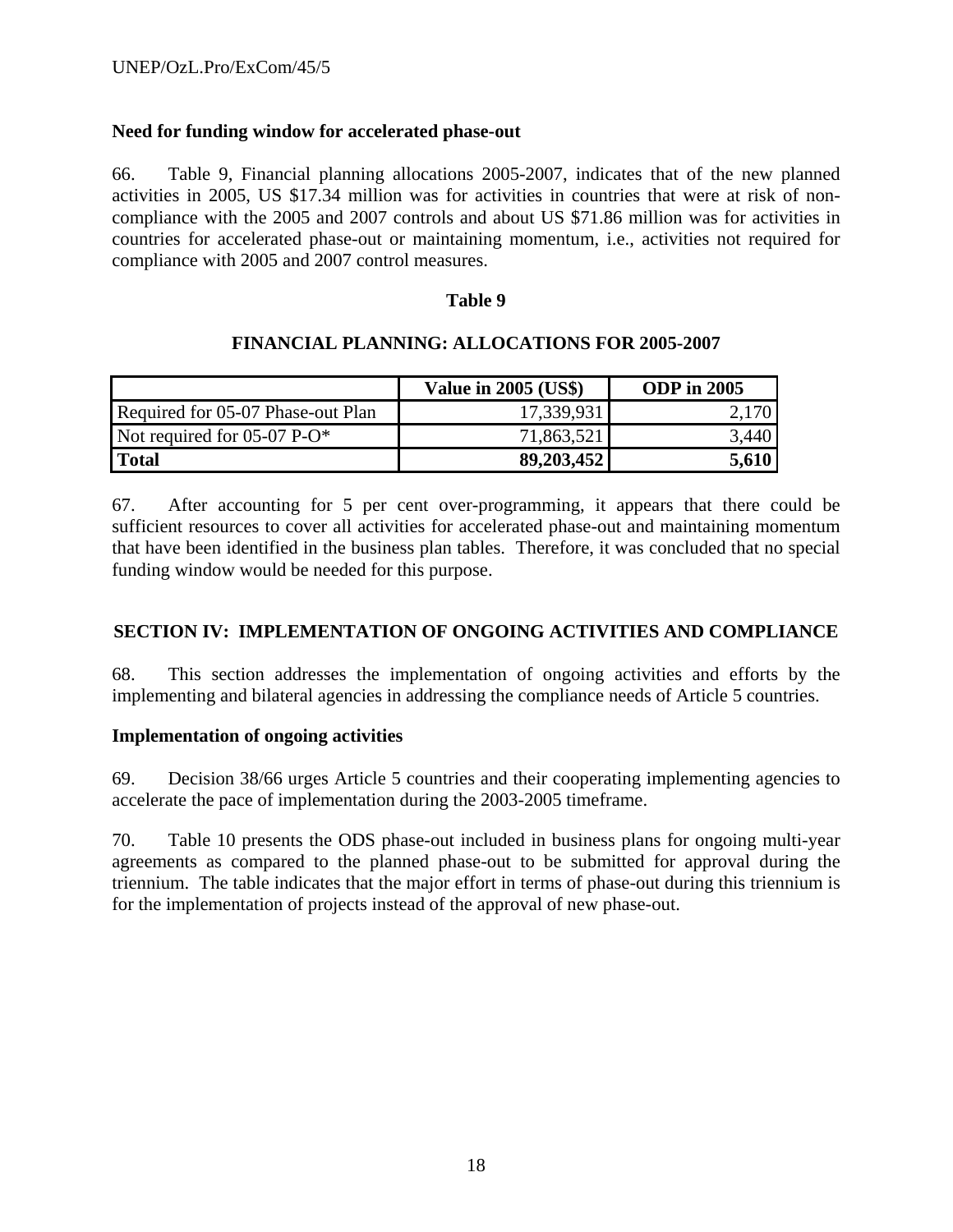| Agency       |          | Phase-out from approved and committed<br>activities |          | <b>Phase-out planned (New</b><br><b>Activities</b> ) |       |                 |              |          |
|--------------|----------|-----------------------------------------------------|----------|------------------------------------------------------|-------|-----------------|--------------|----------|
|              | 2005     | 2006                                                | 2007     | 2005                                                 | 2006  | 2007            | <b>Total</b> |          |
| Bilateral    | 374.0    |                                                     |          | 374.0                                                |       |                 | 534.0        | 534.0    |
| <b>UNDP</b>  | 6,702.9  | 4,922.1                                             | 2,352.6  | 13,977.6                                             | 210.6 | 175.2           | 553.5        | 939.3    |
| <b>UNEP</b>  | 32.9     | 22.3                                                | 42.1     | 97.3                                                 |       |                 |              | 0.0      |
| <b>UNIDO</b> | 14,054.1 | 3,510.9                                             | 6,862.6  | 24,427.7                                             |       | $0.0$   1,013.4 | 1,480.9      | 2,494.3  |
| World Bank   | 75,570.0 | 26,304.4                                            | 26,882.4 | 128,756.8 2,228.0 4,605.5                            |       |                 | 152.0        | 6,985.5  |
| Total        | 96,733.9 | 34,759.7                                            | 36,139.7 | 167,633.4   2,438.6   5,794.1                        |       |                 | 2,720.4      | 10,953.1 |

# **PROFILE OF ODS PHASE-OUT FROM ONGOING ACTIVITIES**

71. The business plans indicate that 167,633 ODP tonnes would be phased out from the approved and ongoing activities. Agencies indicated that an additional 38,800 ODP tonnes would be phased out after 2007. Implementing agencies provided sections in their business plans on expediting project implementation as well as a country-by-country review of their efforts to implement ongoing projects.

# **Compliance Assistance in Agency Business Plans**

72. Compliance matters were addressed during the Inter-Agency Coordination Meeting in early February 2005. Each country found to be in non-compliance was discussed in terms of existing approvals and planned activities required to bring countries back into compliance. Agencies have indicated in their business plans their planned activities with regard to those countries found to be in non-compliance. Their business plans also address the status of activities in all Article 5 countries, with particular attention to those found to be in noncompliance.

# **Status/Prospects of Compliance**

73. Annex V contains the tables that indicate the Status/Prospects of compliance with the upcoming control measures of the Montreal Protocol. This document is usually presented as a separate document but it was combined with the business plan this year for information purposes and to enable a comparison between planned business plan activities and those activities needed according to the 3-year phase-out plan.

# CFCs

74. Of the three countries identified in Annex V that may need additional actions to comply with CFC controls, Bosnia and Herzegovina has a CFC phase-out plan, Guinea Bissau has an RMP pursuant to decision 31/48 to enable compliance up to 2007 and a planned RMP post-2007 in the 2007 business plan, and an RMP pursuant to decision 31/48 is in the 2005 business plans for Saint Vincent and the Grenadines.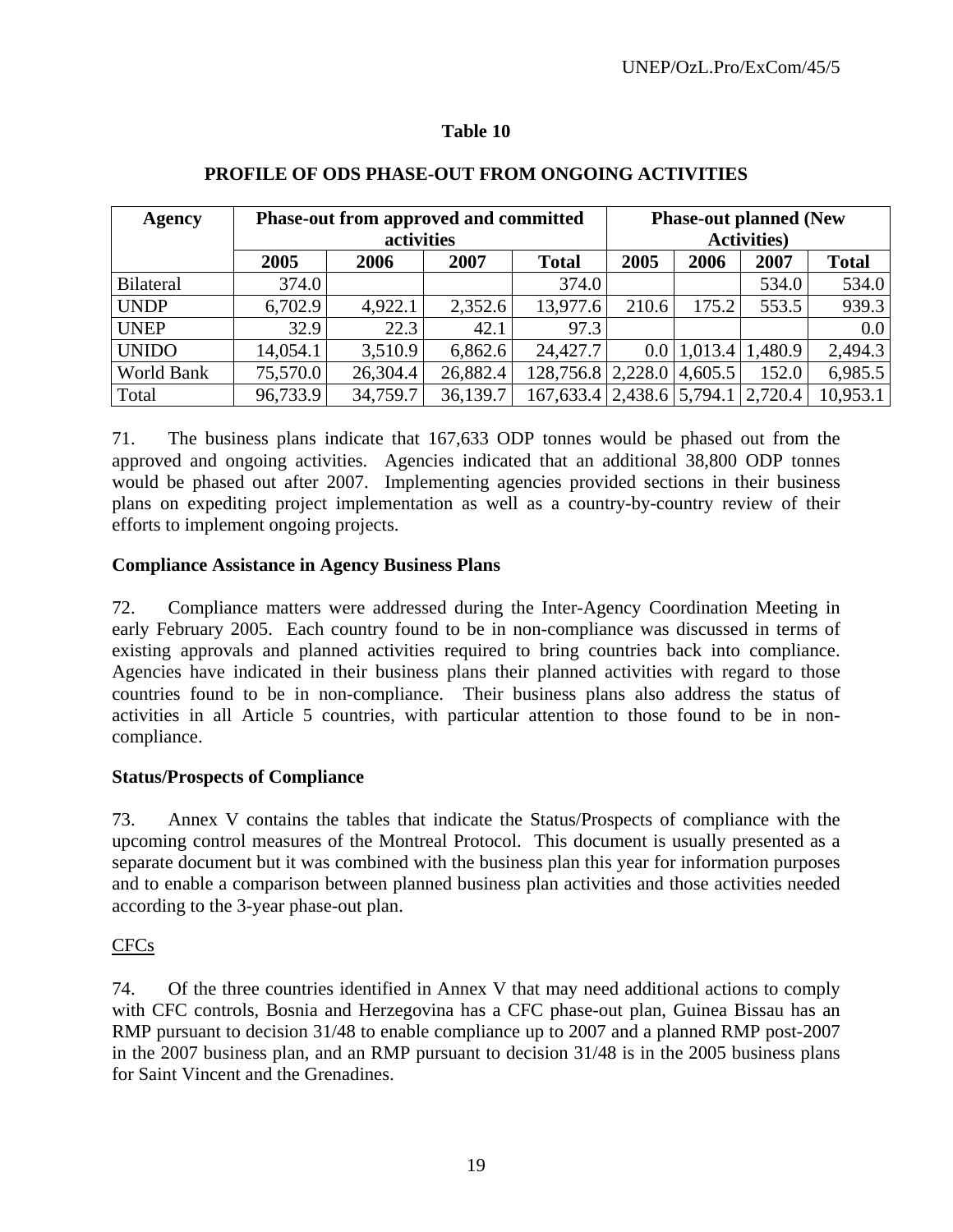# Halon

75. Planned activities are proposed for Libya and Somalia in 2005 as indicated above with regard to the analysis on the Compliance Oriented Model/3-year phase-out plan.

# Methyl bromide

76. Of the four countries that may need additional actions to comply with the methyl bromide controls, two (Botswana and Uganda) have phase-out agreements with the Executive Committee. Project preparation and other methyl bromide activities are included in the 2005 business plans for Fiji. Tunisia's consumption is related to its use of methyl bromide for high-moisture dates, for which there are no alternatives at present.

# CTC

77. The status of compliance tables continue to show potential difficulty with several countries in compliance with CTC controls. Annex V lists 28 countries at risk. 10 of these countries have CTC or ODS phase-out agreements or TPMPs with the Executive Committee. Of the remaining 17 countries, 11 have activities in the 2005 business plans. As mentioned above, UNEP is providing CAP assistance for Nepal, and Uganda and the World Bank is preparing a TCA project for Ecuador that could address CTC if warranted.

# TCA

78. Of the six countries that might need additional actions to achieve the TCA control measures; three have phase-out agreements or projects with the Executive Committee to address the consumption. Two of the remaining three, Ecuador, and Iran have activities in the 2005 business plan.

# **SECTION V: PERFORMANCE INDICATORS**

79. Decision 41/93 established a new set of performance indicators for implementing agencies. Implementing agencies provided targets for these performance indicators in their business plans.

80. All implementing agencies have indicated in their business plans their planned efforts to assist countries in achieving compliance. UNEP included in its business plan its expected missions to Article 5 countries and its special CAP services to assist countries with compliance needs. It also indicated the extent to which its activities supported those of other agencies.

81. Annex VI presents information on historic performance indicators as requested in decision 42/5. Since the proposed 2005 indicators have only last year's indicators for comparison purposes, both 2004 and proposed 2005 indicators were presented. The remainder of Annex VI addresses investment and non-investment project indicators (2000-2003), and performance indicators unique to UNEP.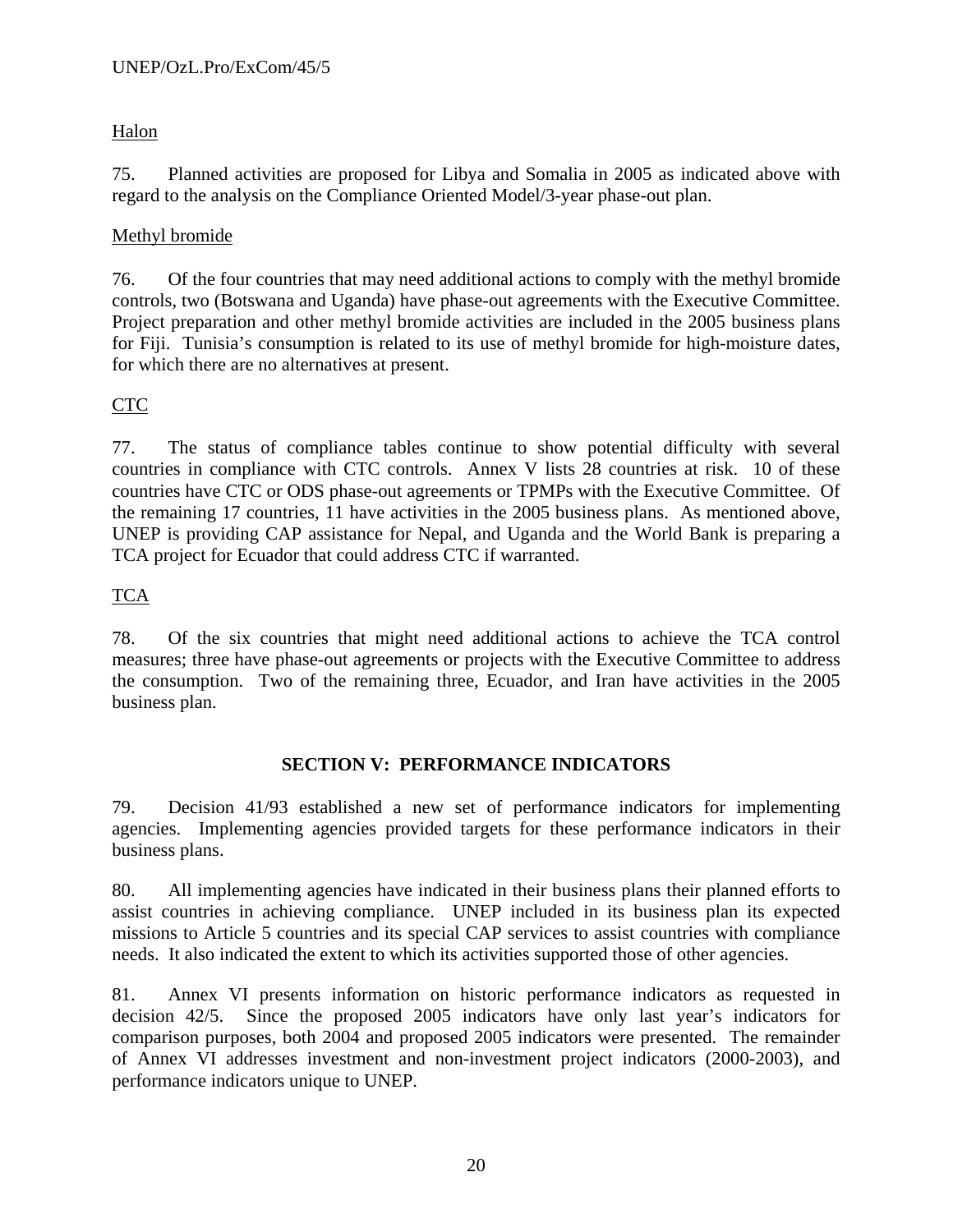### **SECTION VI: OBSERVATIONS ON THE BUSINESS PLANS**

82. The business plans address all of the phase-out needs identified in the 3-year phase-out plan to be achieved to enable Article 5 countries to meet their control measures up to and including the control measures for 2007. All ODS phase-out activities not specifically covered by projects or activities in the business plans are either not eligible for funding; are addressed through special CAP initiatives; or are for countries that had zero CTC or TCA consumption in 2003.

83. Planned activities in 2005 exceed the resource allocation by US \$11.5 million. Since this amount is about 5 per cent of the budget, it is assumed that after accounting for overprogramming, the 2005 resource allocation can accommodate all of the activities identified in the business plans, including US \$71.86 million of activities for accelerated phase-out/maintaining momentum.

84. To achieve compliance in all Article 5 countries, implementing agencies will need to take measures to expedite project implementation, since agencies need to phase-out 167,633 ODP tonnes from approved projects and ongoing multi-year agreements of which 96,734 ODP tonnes would be phased out in 2005. Implementation of approved activities is critical for compliance especially in 2005 when the five major types of substance all have required reductions in consumption.

### **Recommendations**

The Executive Committee may wish to:

- 1. Note the Consolidated 2005-2007 Business Plan of the Multilateral Fund as contained in UNEP/OzL.Pro/ExCom/45/5 with any modifications based on the consideration of the following issues:
	- (a) MDI Activities in countries with no remaining funding eligibility;
	- (b) Chiller demonstration projects in the light of decision XVI/13;
	- (c) HCFC projects;
	- (d) CTC/TCA/Methyl bromide projects for very low-volume consuming countries; and
	- (e) ODS destruction projects.
- 2. Note that, although planned activities exceed the 2005 budget, and taking into account the Parties' directive to fully commit the 2003-2005 budget as per decision XIV/39, it was expected that based on historic performance the funds actually approved were likely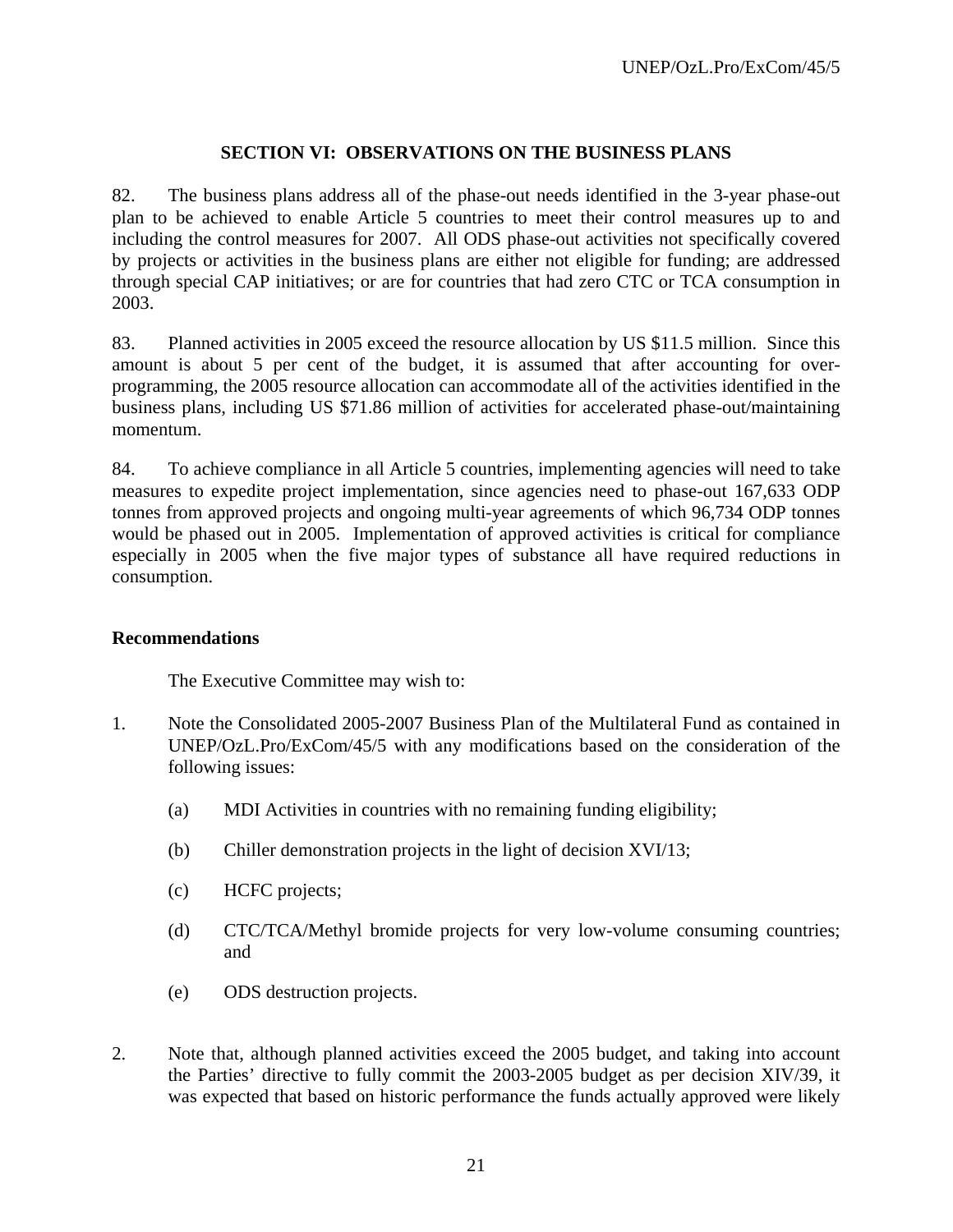to be lower than those planned and, therefore within the budget for the 2003-2005 triennium;

- 3. Note that, in light of the expected availability of funds for all projects in the business plans, and the fact that the business plans for 2005 included projects for accelerating phase-out and maintaining momentum, there was no need for a special funding window for that purpose; and
- 4. Urge bilateral and multilateral implementing agencies to increase their efforts for the implementation of approved projects to facilitate the 2005 reductions in controlled substances noting that 96,734 ODP tonnes was scheduled to be phased out in 2005 from approved projects.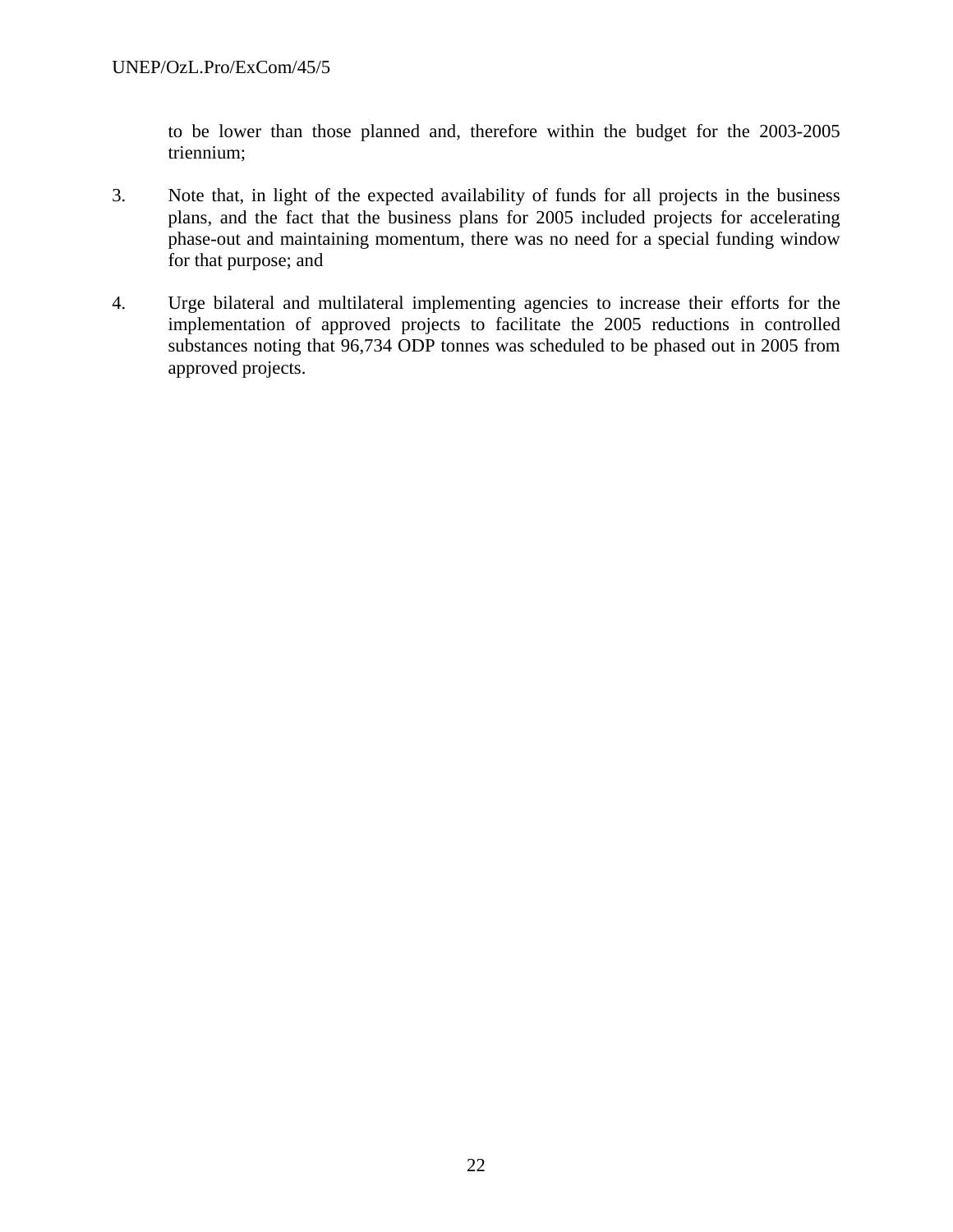# **Annex I**

# **SUMMARY OF NEW ACTIVITIES TO BE SUBMITTED IN 2004 BY SECTOR**

| <b>Type</b>                 | <b>Chemical</b>                  | <b>Sector</b>                  | Value in 2005   | ODP in<br>2005              |
|-----------------------------|----------------------------------|--------------------------------|-----------------|-----------------------------|
|                             | <b>CFC</b>                       |                                | (US\$)          |                             |
|                             |                                  | Aerosol                        | 202             | 42                          |
|                             |                                  | Aerosol MDI                    | 2,688           | 65                          |
|                             |                                  | Aerosol Pharmaceutical<br>Foam | 10,750<br>150   | 691                         |
|                             |                                  | Phase-Out Plan                 |                 | 6                           |
|                             |                                  | Refrigeration                  | 6,897           | 963                         |
|                             |                                  |                                | 1,620           | 136                         |
|                             | <b>CFC</b> Total<br><b>CTC</b>   | Phase-Out Plan                 | 22,306<br>4,689 | 1,903<br>799                |
|                             |                                  |                                |                 |                             |
|                             |                                  | Process Agent<br>Solvent       | 10,750          | 1,000<br>92                 |
| <b>Investment</b>           |                                  |                                | 1,053           |                             |
|                             | <b>CTC Total</b><br><b>HAL</b>   |                                | 16,491          | 1,891                       |
|                             |                                  | Halon                          | 696             | 812                         |
|                             | <b>HAL Total</b>                 |                                | 696             | 812                         |
|                             | <b>MBR</b>                       | Fumigant                       | 4,981           | 259                         |
|                             | <b>MBR</b> Total                 |                                | 4,981           | 259                         |
|                             | Several                          | Production                     | 1,290           | 229                         |
|                             | <b>Several Total</b>             |                                | 1,290           | 229                         |
|                             | <b>TCA</b>                       | Phase-Out Plan                 | 81              | 6                           |
|                             |                                  | Solvent                        | 323             | 29                          |
|                             |                                  | <b>TCA</b>                     | 42              | $\mathbf{1}$                |
|                             | <b>TCA Total</b>                 |                                | 445             | 36                          |
| <b>Investment Total</b>     |                                  |                                | 46,209          | 5,129                       |
|                             | <b>CFC</b>                       | Aerosol                        | 70              | 0                           |
|                             |                                  | Chiller                        | 14,979          | $10\,$                      |
|                             |                                  | Phase-Out Plan                 | 887             | $\theta$                    |
|                             |                                  | Refrigeration                  | 4,888           | 125                         |
|                             |                                  | Several                        | 8,642           | 319                         |
|                             | <b>CFC</b> Total                 |                                | 29,465          | 454                         |
|                             | <b>CTC</b>                       | Phase-Out Plan                 | 134             | 17                          |
|                             |                                  | Solvent                        | 317             | 18                          |
|                             | <b>CTC Total</b>                 |                                | 451             | 35                          |
|                             | CTC/TCA                          | Solvent                        | 480             | $\boldsymbol{0}$            |
| Non-Investment              | <b>CTC/TCA Total</b>             |                                | 480             | $\bf{0}$                    |
|                             | <b>HAL</b><br><b>HAL Total</b>   | Halon                          | 173<br>173      | 0<br>$\bf{0}$               |
|                             |                                  |                                |                 |                             |
|                             | <b>HCFC</b><br><b>HCFC</b> Total | <b>Survey</b>                  | 1,165<br>1,165  | $\bf{0}$                    |
|                             | <b>MBR</b>                       | Fumigant                       |                 | $\pmb{0}$<br>$\overline{c}$ |
|                             |                                  |                                | 829             | $\overline{2}$              |
|                             | <b>MBR</b> Total                 |                                | 829             |                             |
|                             | <b>SEV</b>                       | Several                        | 8,932           | $\boldsymbol{0}$            |
|                             | <b>Several Total</b>             |                                | 8,932           | $\boldsymbol{0}$            |
|                             | <b>TCA</b>                       | Process Agent                  | 158             | $\overline{0}$              |
|                             |                                  | Solvent                        | 100             | 10                          |
|                             | <b>TCA Total</b>                 |                                | 258             | 10                          |
| <b>Non-Investment Total</b> |                                  |                                | 41,752          | 501                         |
| <b>Grand Total</b>          |                                  |                                | 87,961          | 5,629                       |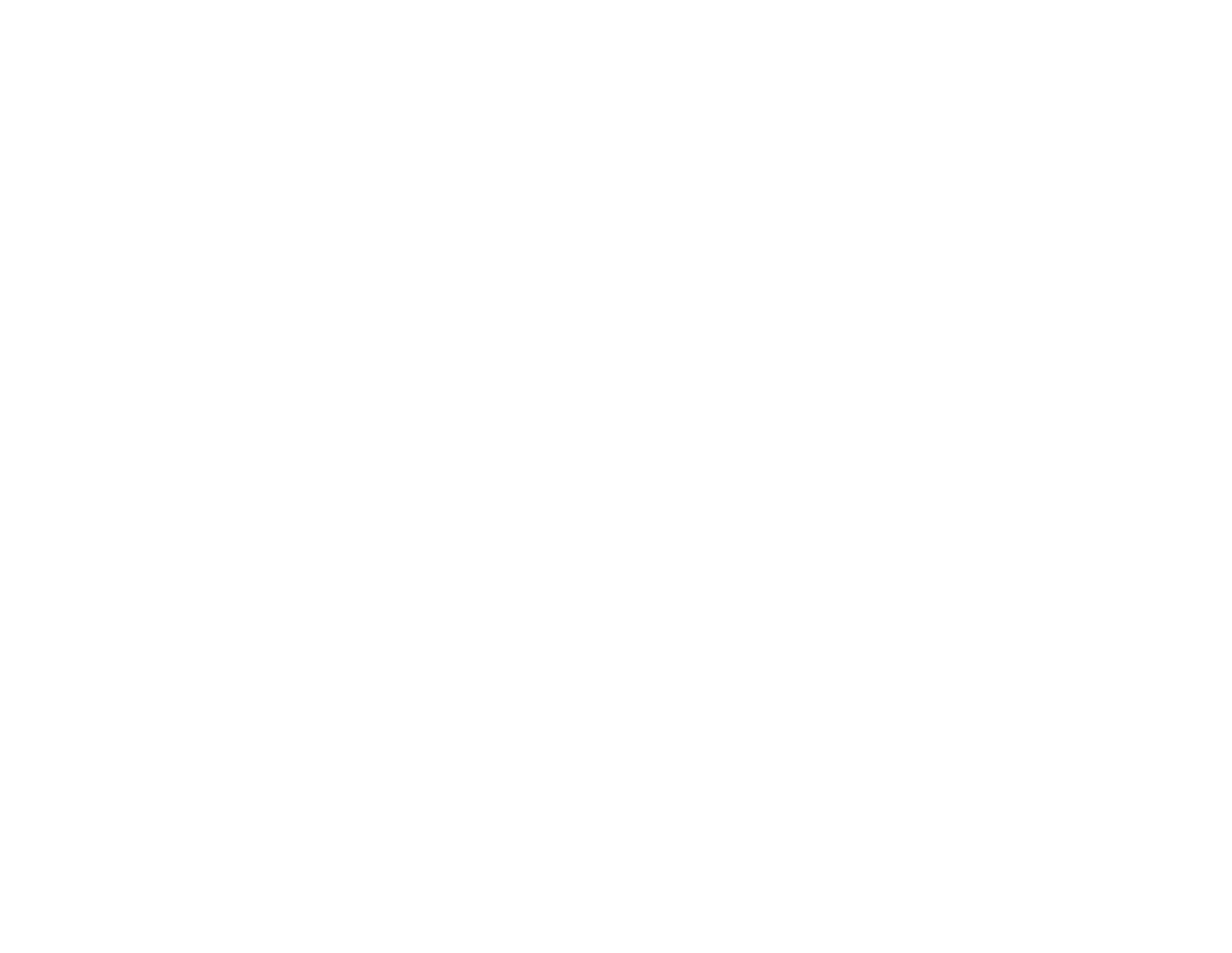#### **Annex II**

### **COMPARISON BETWEEN THE PHASE-OUT NEEDS IDENTIFIED IN THE 2005-2007 COMPLIANCE ORIENTED MODEL AND THE IMPLEMENTING AGENCIES' BUSINESS PLANS FOR 2005 BY SUBSTANCE AND COUNTRY**

| Country                                                          | Latest           | <b>Baseline</b> | <b>New</b>     | <b>New</b>      | <b>Comments</b>                                                                                                                 |
|------------------------------------------------------------------|------------------|-----------------|----------------|-----------------|---------------------------------------------------------------------------------------------------------------------------------|
|                                                                  | Consumption/     |                 | <b>Planned</b> | <b>Planned</b>  |                                                                                                                                 |
|                                                                  | <b>Remaining</b> |                 | 2005 Value     | <b>2005 ODP</b> |                                                                                                                                 |
|                                                                  | Eligibility*     |                 | (US\$000)      |                 |                                                                                                                                 |
|                                                                  |                  |                 |                |                 | CFCs: Non-LVC countries that might require further assistance to achieve the 2005, 2007 and/or 2010 phase out targets (Group I) |
| Algeria                                                          | 380.00           |                 | 1,332          | 194.0           | INS (21.2 tonnes) and ODS Phase-Out Plan by UNIDO (172.7                                                                        |
|                                                                  |                  |                 |                |                 | (tonnes)                                                                                                                        |
| Chile                                                            | 594.70           |                 | 463            | 31.0            | INS (15 tonnes) and Refrigeration Commercial by UNDP (16 tonnes)                                                                |
| Congo, $\overline{\text{DR}}$                                    | 113.50           |                 | 417            | 26.9            | PRP TPMP, PRP RMP, INS (5.4 tonnes) and RMP by UNDP (21.5                                                                       |
|                                                                  |                  |                 |                |                 | tonnes)                                                                                                                         |
| Dominican Republic                                               | 332.90           |                 | 672            | 102.0           | INS (11.1 tonnes) and CFC Phase-Out Plan by UNDP (90.9 tonnes)                                                                  |
| Egypt                                                            | 754.50           |                 | 1,150          | 193.8           | MDI Preparation and ODS Phase-Out Plan by UNIDO (193.8 tonnes)                                                                  |
| Korea, DPR                                                       | 210.60           |                 | 376            | 28.7            | INS (10.3 tonnes) and RMP by UNEP (18.3 tonnes)                                                                                 |
| Macedonia                                                        | 97.20            |                 | 633            | 37.2            | Chiller PRP and TAS by UNIDO (10 tonnes), TPMP by UNIDO                                                                         |
|                                                                  |                  |                 |                |                 | $(27.2 \text{ tonnes})$                                                                                                         |
| Romania                                                          | 99.30            |                 | 469            | 33.0            | Refrigeration Servicing by Sweden, INS and CFC Phase-Out Plan by                                                                |
|                                                                  |                  |                 |                |                 | UNIDO (33 tonnes)                                                                                                               |
| Syria                                                            | 137.10           |                 | 1,423          | 145.0           | INS and ODS Phase-Out by by UNIDO (145 tonnes)                                                                                  |
| Tunisia                                                          | 157.60           |                 | 2,519          | 320.0           | INS (20 ODP tonnes) and TPMP by IBRD (300 tonnes)                                                                               |
| Vietnam                                                          | 203.80           |                 | 653            | 9.9             | INS (9.9 tonnes) and CFC Phase-Out Plan by IBRD                                                                                 |
| Yemen                                                            | 165.60           |                 | 590            | 44.6            | INS (8.6 tonnes), RMP and REF PRP, Refrigeration Terminal                                                                       |
|                                                                  |                  |                 |                |                 | Umbrella by UNIDO (36 tonnes)                                                                                                   |
| Zimbabwe (**)                                                    | 418.00           |                 |                |                 | No Activity                                                                                                                     |
| <b>Subtotal</b>                                                  | 3,664.80         |                 |                |                 |                                                                                                                                 |
| CFCs: LVC countries with no RMP (Group I)                        |                  |                 |                |                 |                                                                                                                                 |
| Afghanistan                                                      |                  |                 | 374            |                 | INS, Refrigetation Servicing TAS and RMP (Sweden/UNEP). No                                                                      |
|                                                                  |                  |                 |                |                 | Phase-Out identified.                                                                                                           |
| <b>Bhutan</b>                                                    | 0.16             | 0.17            | 358            | 1.0             | INS, RMP by UNDP/UNEP (1 tonnes)                                                                                                |
| Myanmar                                                          | 51.60            | 54.30           | 493            | 43.5            | RMP by UNEP and R&R by UNIDO (43.5 tonnes)                                                                                      |
| Somalia                                                          | 108.20           | 241.40          | 70             |                 | RMP by UNEP (No Phase-Out identified)                                                                                           |
| <b>Subtotal</b>                                                  | 159.96           | 295.87          |                |                 |                                                                                                                                 |
| Countries that may need additional actions to achieve compliance |                  |                 |                |                 |                                                                                                                                 |
| Libya                                                            | 714.50           | 633.07          | 511            |                 | 714.5   PRP and Phase-Out Plan by UNIDO                                                                                         |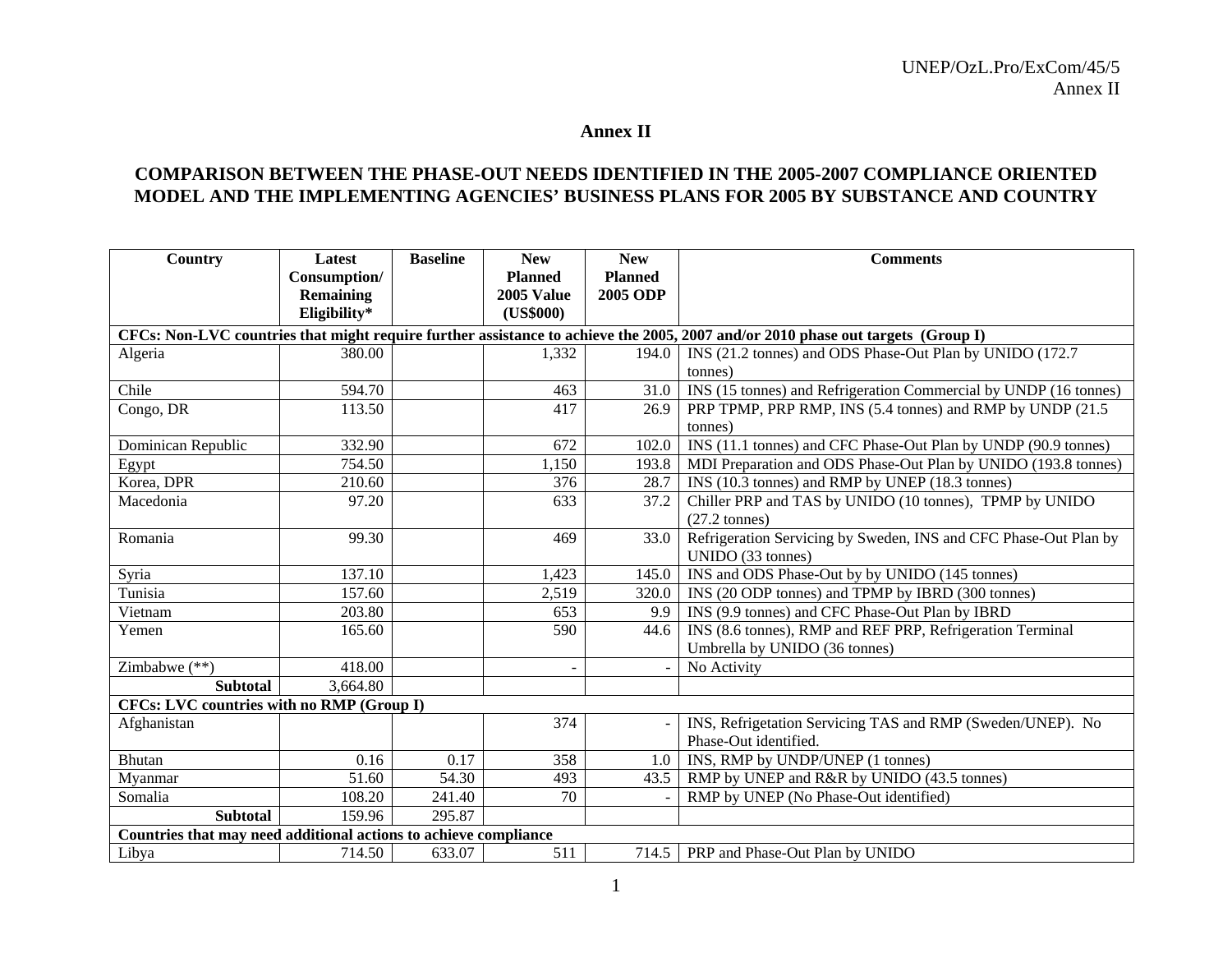| Country                                                                                                | Latest           | <b>Baseline</b>   | <b>New</b>        | <b>New</b>               | <b>Comments</b>                                                      |
|--------------------------------------------------------------------------------------------------------|------------------|-------------------|-------------------|--------------------------|----------------------------------------------------------------------|
|                                                                                                        | Consumption/     |                   | <b>Planned</b>    | <b>Planned</b>           |                                                                      |
|                                                                                                        | <b>Remaining</b> |                   | <b>2005 Value</b> | <b>2005 ODP</b>          |                                                                      |
|                                                                                                        | Eligibility*     |                   | (US\$000)         |                          |                                                                      |
| Somalia                                                                                                | 25.71            | 17.70             |                   |                          | UNEP received a draft halon phase-out plan from Germany and it       |
|                                                                                                        |                  |                   |                   |                          | would provide guidance to NOU on awareness raising and training      |
|                                                                                                        |                  |                   |                   |                          | through CAP. In UNEP's Annex I. it says it will prepare a halon      |
|                                                                                                        |                  |                   |                   |                          | management project.                                                  |
| <b>Subtotal</b>                                                                                        | 740.2            | 650.8             |                   |                          |                                                                      |
| Methyl Bromide: Countries that might need assistance to achieve the 2005 MB phase out target (Group I) |                  |                   |                   |                          |                                                                      |
| <b>Bahamas</b>                                                                                         |                  | 0.10              |                   |                          | No Activity--Issue of Golf Course use addressed in workshop but no   |
|                                                                                                        |                  |                   |                   |                          | alternative--May need treatment similar to that concerning high      |
|                                                                                                        |                  |                   |                   |                          | moisture content dates.                                              |
| <b>Barbados</b>                                                                                        |                  | 10                |                   |                          | No Activity--Issue of Golf Course use addressed in workshop but no   |
|                                                                                                        |                  |                   |                   |                          | alternative--May need treatment similar to that concerning high      |
|                                                                                                        |                  |                   |                   |                          | moisture content dates.                                              |
| El Salvador                                                                                            |                  | 1.40              | 55                |                          | Training & Awareness workshop by UNIDO                               |
| Fiji                                                                                                   | 1.50             | $\overline{0.70}$ | 135               | 1.00                     | PRP by UNEP/UNDP and Investment Component by UNDP (1)                |
|                                                                                                        |                  |                   |                   |                          | tonnes)                                                              |
| Guyana                                                                                                 |                  | 1.40              |                   |                          | No Activity--Issue of Golf Course use addressed in workshop but no   |
|                                                                                                        |                  |                   |                   |                          | alternative--May need treatment similar to that concerning high      |
|                                                                                                        |                  |                   |                   |                          | moisture content dates.                                              |
| Iran                                                                                                   | 14.40            | 26.70             | 262               | 10.00                    | Phase-Out Plan by UNIDO                                              |
| Jamaica                                                                                                | 0.20             | 4.90              | 75                | 1.50                     | Storage by Canada                                                    |
| Libya                                                                                                  | 90.00            | 94.10             | $\sqrt{554}$      | 37.50                    | PRP and Phase-Out Plan by UNIDO                                      |
| Madagascar                                                                                             | 0.10             | 2.60              | 111               | $\overline{a}$           | Training & Awareness by UNIDO and TAS by UNEP                        |
| Moldova                                                                                                |                  | 7.00              | 55                | $\blacksquare$           | Training & Awareness by UNIDO                                        |
| Nicaragua                                                                                              |                  | 0.40              | $\overline{33}$   | $\overline{\phantom{a}}$ | Training & Awareness by UNIDO                                        |
| Pakistan                                                                                               |                  | 14.00             | $\overline{55}$   | $\overline{a}$           | Training & Awareness by UNIDO                                        |
| Papua New Guinea                                                                                       |                  | 0.30              |                   |                          | No Activity--Papua New Guinea indicated to the Fund Secretariat that |
|                                                                                                        |                  |                   |                   |                          | its consumption was for QPS.                                         |
| Paraguay                                                                                               | 0.20             | 0.90              |                   | $\overline{a}$           | No Activity--Issue of Golf Course use addressed in workshop but no   |
|                                                                                                        |                  |                   |                   |                          | alternative--May need treatment similar to that concerning high      |
|                                                                                                        |                  |                   |                   |                          | moisture content dates.                                              |
| <b>Saint Kitts and Nevis</b>                                                                           |                  | 0.30              |                   |                          | No Activity--Issue of Golf Course use addressed in workshop but no   |
|                                                                                                        |                  |                   |                   |                          | alternative--May need treatment similar to that concerning high      |
|                                                                                                        |                  |                   |                   |                          | moisture content dates.                                              |
| Trinidad and Tobago                                                                                    | 0.40             | 1.70              |                   |                          | No Activity--Issue of Golf Course use addressed in workshop but no   |
|                                                                                                        |                  |                   |                   |                          | alternative--May need treatment similar to that concerning high      |
|                                                                                                        |                  |                   |                   |                          | moisture content dates.                                              |
| Vanuatu                                                                                                |                  | 0.20              |                   |                          | No Activity--Covered by the PIC strategy.                            |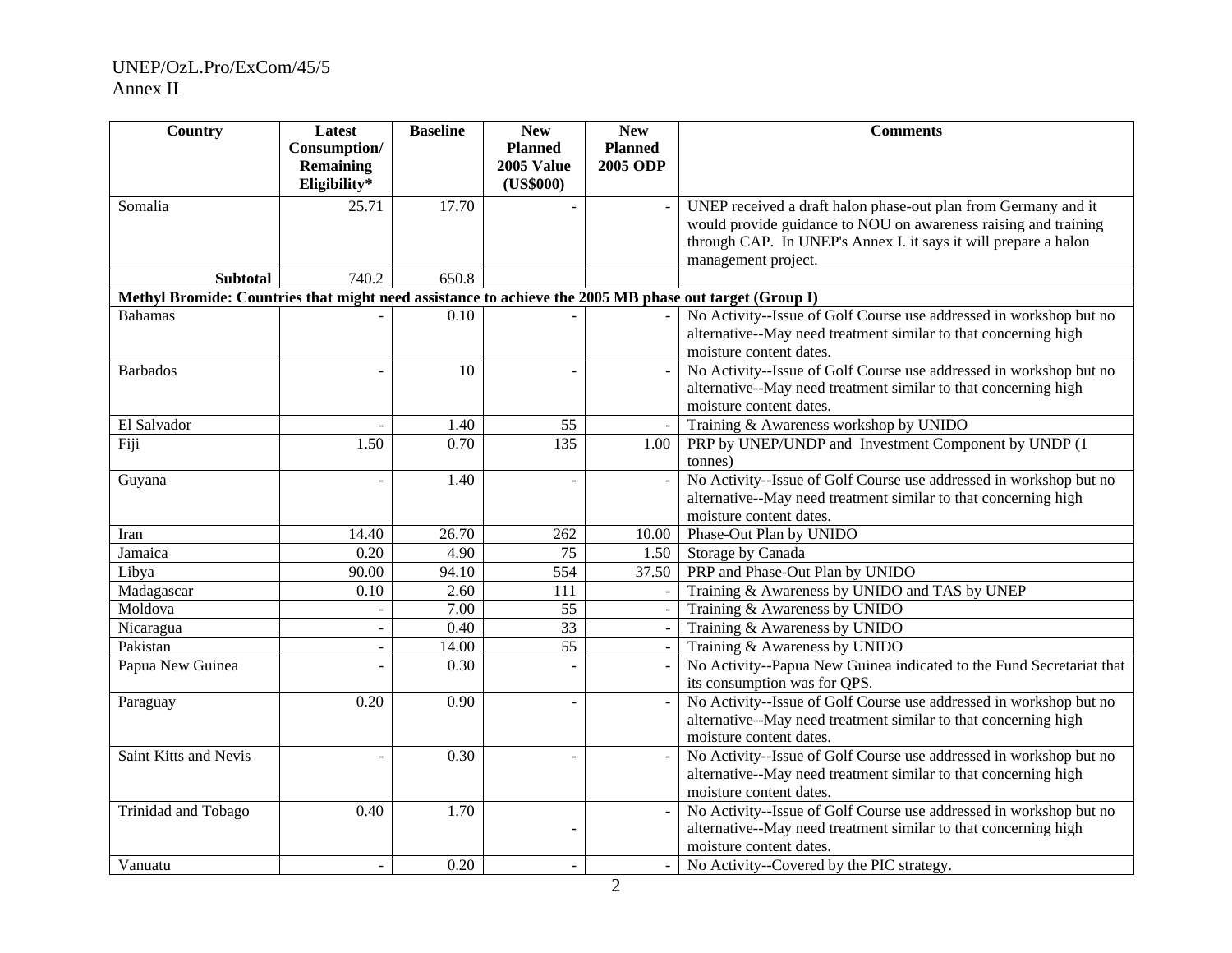| Country                                                                                      | Latest           | <b>Baseline</b> | <b>New</b>        | <b>New</b>      | <b>Comments</b>                                                   |
|----------------------------------------------------------------------------------------------|------------------|-----------------|-------------------|-----------------|-------------------------------------------------------------------|
|                                                                                              | Consumption/     |                 | <b>Planned</b>    | <b>Planned</b>  |                                                                   |
|                                                                                              | <b>Remaining</b> |                 | <b>2005 Value</b> | <b>2005 ODP</b> |                                                                   |
|                                                                                              | Eligibility*     |                 | (US\$000)         |                 |                                                                   |
| Venezuela                                                                                    |                  | 10.30           | 55                |                 | Training & Awareness by UNIDO                                     |
| Vietnam                                                                                      | 56.40            | 136.50          | 323               |                 | Phase-Out Plan by IBRD                                            |
| <b>Subtotal</b>                                                                              | 163.20           | 303.60          |                   |                 |                                                                   |
| CTC: Countries that might need assistance to achieve the 2005 CTC phase out target (Group I) |                  |                 |                   |                 |                                                                   |
| Algeria                                                                                      | 18.70            | 20.90           | 247               | 21.0            | Phase-Out Plan by UNIDO                                           |
| <b>Bahamas</b>                                                                               |                  |                 |                   |                 | No Activity. Support from CAP through workshop in Jamaica on      |
|                                                                                              |                  |                 |                   |                 | alternatives.                                                     |
| Bahrain                                                                                      | 1.00             | 0.70            | 98                |                 | Solvents & Process Agents, Training & Awareness workshop by       |
|                                                                                              |                  |                 | (CTC/TCA)         |                 | UNIDO and assistance from UNEP's CAP.                             |
| Bolivia                                                                                      |                  | 0.30            | 93                | 5.0             | PRP and Solvent Sectoral phaseout plan by UNDP.                   |
| <b>Brazil</b>                                                                                | 274.40           | 411.60          | 250               | 16.0            | CTC Sectoral phaseout plan by UNDP                                |
| Colombia                                                                                     | 1.40             | 6.10            | 54                | 6.0             | Phaseout of CTC by IBRD                                           |
| Congo                                                                                        |                  | 0.60            |                   |                 | No Activity. No current consumption.                              |
| Congo, DR                                                                                    | 11.00            | 15.30           | 130               | 11.0            | Solvent and Phase-Out PRP, CTC Sectoral phaseout plan by UNIDO    |
|                                                                                              |                  |                 |                   |                 | or UNDP and assistance from UNEP's CAP.                           |
| Croatia                                                                                      | 2.30             | 3.90            | 44                |                 | Solvents, Training & Awareness workshop by UNIDO                  |
| Dominican Republic                                                                           |                  | 29.00           | 98                |                 | Solvents & Process Agents, Training & Awareness workshop by       |
|                                                                                              |                  |                 | (CTC/TCA)         |                 | <b>UNIDO</b>                                                      |
| Ecuador                                                                                      | 0.10             | 0.50            |                   |                 | No activity in CTC. World Bank will prepare a TCA phase-out plan. |
|                                                                                              |                  |                 |                   |                 |                                                                   |
| Ethiopia                                                                                     |                  | $\overline{a}$  | 65.4              |                 | Solvents & Process Agents, Training & Awareness workshop by       |
|                                                                                              |                  |                 | (CTC/TCA)         |                 | <b>UNIDO</b>                                                      |
| Guatemala                                                                                    |                  | 10.60           | 93                | 5.0             | PRP and Solvent Sectoral Phase-Out Plan by UNDP.                  |
| Iran***                                                                                      | 2,169.20         | 77.00           | 828               | 77.0            | Solvents, CTC by UNIDO                                            |
| Kenya                                                                                        |                  | 65.90           |                   |                 | CTC/TCA Sectoral phaseout plan by UNDP and assistance from        |
|                                                                                              |                  |                 |                   |                 | UNEP's CAP.                                                       |
| Liberia                                                                                      |                  | 0.20            |                   |                 | No Activity. No current consumption.                              |
| Macedonia                                                                                    |                  | 0.10            | $\blacksquare$    |                 | No Activity. No current consumption.                              |
| Marshall Islands                                                                             | 0.20             | $\sim$          | ÷.                |                 | No Activity. Part of PIC Strategy and assistance from CAP.        |
| Mexico                                                                                       |                  | $\blacksquare$  |                   |                 | No Activity. No current consumption.                              |
| Morocco                                                                                      | 0.10             | 1.10            | 76                |                 | Solvents & Process Agent, Training & Awareness workshop by        |
|                                                                                              |                  |                 | (CTC/TCA)         |                 | UNIDO and assistance from UNEP's CAP.                             |
| Nepal                                                                                        | 0.90             | 0.90            |                   |                 | No Activity--UNEP indicated that it was planning CTC/TCA          |
|                                                                                              |                  |                 |                   |                 | assistance to maintain a 0 baseline.                              |
| Oman                                                                                         | 0.10             | 0.10            | 38                |                 | Solvents, Training & Awareness workshop by UNIDO and assistance   |
|                                                                                              |                  |                 |                   |                 | from UNEP's CAP.                                                  |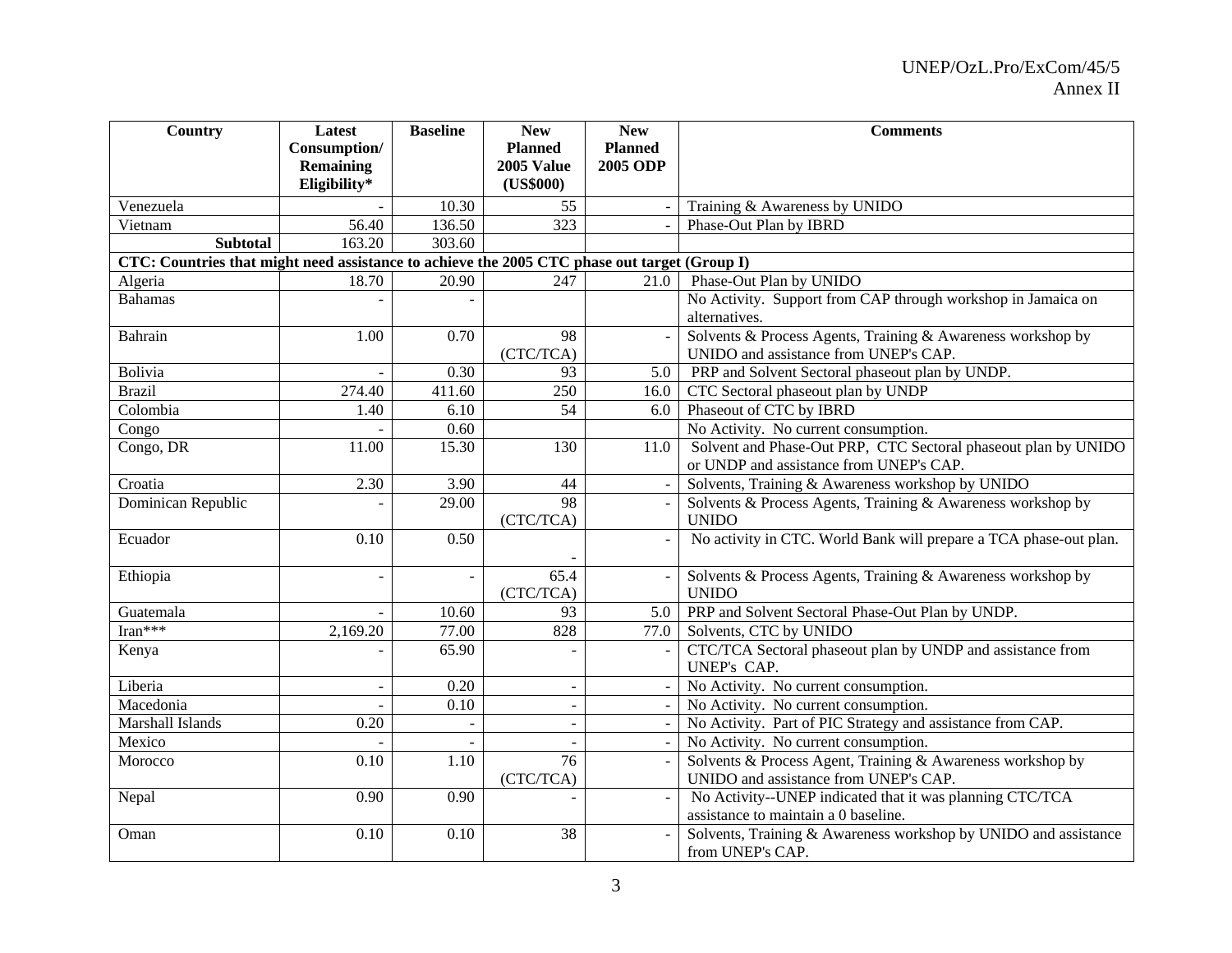| Country                                                                                      | Latest           | <b>Baseline</b> | <b>New</b>      | <b>New</b>               | <b>Comments</b>                                                 |
|----------------------------------------------------------------------------------------------|------------------|-----------------|-----------------|--------------------------|-----------------------------------------------------------------|
|                                                                                              | Consumption/     |                 | <b>Planned</b>  | <b>Planned</b>           |                                                                 |
|                                                                                              | <b>Remaining</b> |                 | 2005 Value      | <b>2005 ODP</b>          |                                                                 |
|                                                                                              | Eligibility*     |                 | (US\$000)       |                          |                                                                 |
| Paraguay                                                                                     | 2.40             | 0.60            | 93              | 5.0                      | PRP and Solvent Sectoral phaseout plan by UNDP                  |
| Peru                                                                                         |                  | 1.00            |                 |                          | No Activity. UNEP indicated that it was planning to provide     |
|                                                                                              |                  |                 |                 |                          | technical assistance for CTC and TCA phase-out as part of CAP's |
|                                                                                              |                  |                 |                 |                          | programmatic budget.                                            |
| Serbia and Montenegro                                                                        |                  | 11.00           | 16              |                          | SOL PRP by UNIDO for a terminal plan                            |
| Sierra Leone                                                                                 | 0.10             | 2.60            |                 |                          | No Activity. UNEP indicated that it was planning to provide     |
|                                                                                              |                  |                 |                 |                          | technical assistance for CTC and TCA phase-out as part of CAP's |
|                                                                                              |                  |                 |                 |                          | programmatic budget.                                            |
| Tanzania                                                                                     |                  | 0.10            |                 | $\sim$                   | No Activity. No current consumption.                            |
| Tunisia                                                                                      | 0.90             | 2.90            | $\overline{76}$ |                          | Solvents and Process Agent, Training & Awareness workshop by    |
|                                                                                              |                  |                 |                 |                          | <b>UNIDO</b>                                                    |
| Uganda                                                                                       | 0.30             | 0.40            |                 |                          | No Activity. UNEP indicated that it was planning to provide     |
|                                                                                              |                  |                 |                 |                          | technical assistance for CTC and TCA phase-out as part of CAP's |
|                                                                                              |                  |                 |                 |                          | programmatic budget.                                            |
| Uruguay                                                                                      | 0.30             | 0.40            | 78              | 4.0                      | PRP and Solvent Technical Assistance by UNDP                    |
| Venezuela**                                                                                  |                  |                 |                 |                          | No Activity. Baseline appears have included CTC for feedstock.  |
|                                                                                              |                  |                 |                 |                          | Assitance from UNEP's CAP.                                      |
| Vietnam                                                                                      | $\blacksquare$   | 1.60            |                 |                          | Addressed in the CFC and other ODS phase-out plan.              |
| Zambia                                                                                       |                  | 0.70            | 65              |                          | Solvents & Process Agents, Training & Awareness workshop by     |
|                                                                                              |                  |                 | (CTC/TCA)       |                          | <b>UNIDO</b>                                                    |
| Zimbabwe                                                                                     | 9.10             | 11.60           | 143             | 9.0                      | SOL PRP by UNIDO and SOL TAS by UNDP                            |
| <b>Subtotal</b>                                                                              | 2,492.50         | 677.70          |                 |                          |                                                                 |
| TCA: Countries that might need assistance to achieve the 2005 TCA phase out target (Group I) |                  |                 |                 |                          |                                                                 |
| Algeria                                                                                      | 5.00             | 5.80            | 81              | 5.8                      | ODS Phase-out Plan by UNIDO                                     |
| Bahrain                                                                                      | 0.70             | 22.70           | 98              |                          | Solvents & Process Agent, Training & Awareness workshop by      |
|                                                                                              |                  |                 | (CTC/TCA)       |                          | <b>UNIDO</b>                                                    |
| <b>Brazil</b>                                                                                |                  | 32.40           |                 |                          | No activity. Due to 0 consumption.                              |
| Burundi                                                                                      |                  | 0.10            | 38              | $\overline{\phantom{a}}$ | Process Agent, Training & Awareness workshop by UNIDO           |
| Cambodia                                                                                     | 0.40             | 0.50            |                 |                          | No activity. CAP assistance planned.                            |
| Cameroon                                                                                     |                  | 8.20            |                 | $\overline{\phantom{a}}$ | No activity. Due to 0 consumption.                              |
| Colombia                                                                                     |                  | 0.60            |                 |                          | No activity. Due to 0 consumption. Bank indicated Colombia will |
|                                                                                              |                  |                 |                 |                          | address through import controls.                                |
| Congo, DR                                                                                    | 0.60             |                 |                 |                          | PRP and Phase-Out Plan by UNIDO                                 |
|                                                                                              |                  | 4.80            |                 |                          |                                                                 |
| Dominican Republic                                                                           |                  |                 | 98              |                          | Solvents and Process Agent, Training & Awareness workshop by    |
|                                                                                              |                  | 3.60            | (CTC/TCA)       |                          | <b>UNIDO</b>                                                    |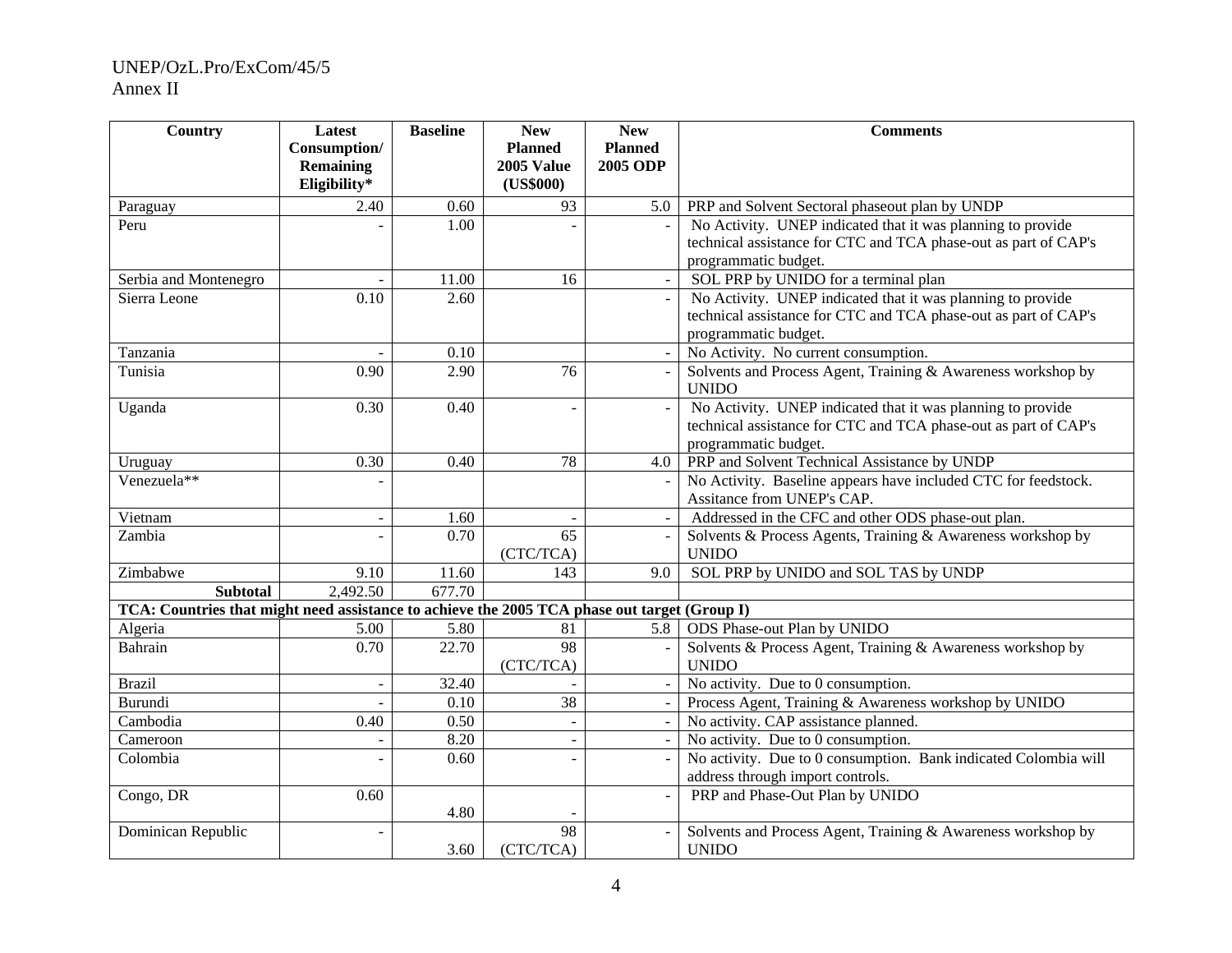| Country             | <b>Latest</b><br>Consumption/<br><b>Remaining</b><br>Eligibility* | <b>Baseline</b> | <b>New</b><br><b>Planned</b><br>2005 Value<br>(US\$000) | <b>New</b><br><b>Planned</b><br><b>2005 ODP</b> | <b>Comments</b>                                                                         |
|---------------------|-------------------------------------------------------------------|-----------------|---------------------------------------------------------|-------------------------------------------------|-----------------------------------------------------------------------------------------|
| Ecuador             | 3.50                                                              | 2.00            | 64                                                      | 1.0                                             | PRP and Phase-Out Plan by IBRD                                                          |
| Ethiopia            |                                                                   | 0.50            | 65                                                      |                                                 | Solvents and Process Agent, Training & Awareness workshop by                            |
|                     |                                                                   |                 | (CTC/TCA)                                               |                                                 | <b>UNIDO</b>                                                                            |
| Haiti               |                                                                   | 0.20            |                                                         |                                                 | No activity. CAP assistance planned.                                                    |
| India               |                                                                   | 122.20          |                                                         |                                                 | No activity. Due to 0 consumption.                                                      |
| Iran $(***)$        | 386.80                                                            | 8.70            | 323                                                     | 29.0                                            | Solvents by UNIDO                                                                       |
| Kenya               |                                                                   | 1.10            | 100                                                     | 10.0                                            | TCA Sectoral phaseout plan by UNDP                                                      |
| Korea, DPR          |                                                                   | 7.70            |                                                         |                                                 | No activity. Due to 0 consumption.                                                      |
| Mexico              |                                                                   | 56.40           |                                                         |                                                 | No activity. Due to 0 consumption.                                                      |
| Morocco             |                                                                   | 0.10            | 76                                                      |                                                 | Solvents & Process Agents, Training & Awareness workshop by                             |
|                     |                                                                   |                 | (CTC/TCA)                                               |                                                 | <b>UNIDO</b>                                                                            |
| Pakistan            |                                                                   | 2.30            |                                                         |                                                 | No activity. Due to 0 consumption and existing CTC project, no<br>activity is foreseen. |
| Trinidad and Tobago |                                                                   | 0.70            |                                                         |                                                 | No activity. CAP will provide assistance for CTC and TCA phase-                         |
|                     |                                                                   |                 |                                                         |                                                 | out.                                                                                    |
| Tunisia             |                                                                   | 0.10            | 76                                                      |                                                 | Solvents & Process Agents, Training & Awareness workshop by                             |
|                     |                                                                   |                 | (CTC/TCA)                                               |                                                 | <b>UNIDO</b>                                                                            |
| Venezuela           | 1.90                                                              | 4.60            | 44                                                      |                                                 | Process Agent, Training & Awareness workshop by UNIDO                                   |
| Vietnam             |                                                                   | 0.20            |                                                         |                                                 | Addressed in the CFC and other ODS phase-out plan.                                      |
| Yemen               | 0.20                                                              | 0.90            | 38                                                      |                                                 | Process Agent, Training & Awareness workshop by UNIDO                                   |
| Zambia              |                                                                   | 0.10            | 65                                                      |                                                 | Solvents & Process Agent, Training & Awareness workshop by                              |
|                     |                                                                   |                 | (CTC/TCA)                                               |                                                 | <b>UNIDO</b>                                                                            |
| <b>Subtotal</b>     | 399.10                                                            | 286.50          |                                                         |                                                 |                                                                                         |

(\*) For non-LVCs, the column latest consumption represents remaining funding eligibility.

 $(**)$  At the 44<sup>th</sup> Meeting, a technical assistance programme was approved on the understanding that Zimbabwe would achieve the 2005 CFC reduction target.

(\*\*\*) Iran has requested the Implementation Committee for a change to its CTC and TCA baselines.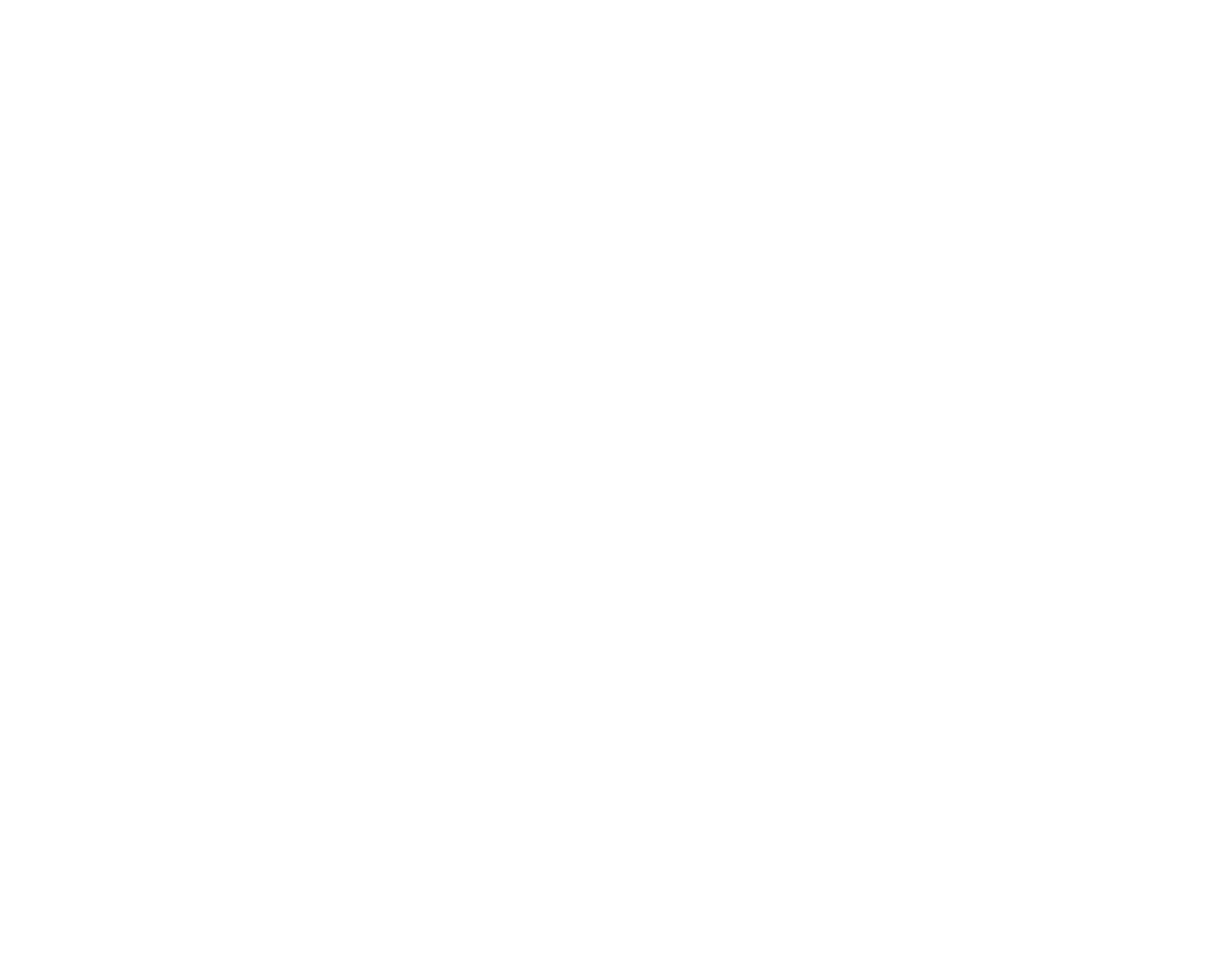#### **Annex III**

### **NEW MULTI-YEAR ACTIVITIES**

| Country         | Agency        | <b>Sector and Sub-Sector</b>                           | <b>Value</b>     | ODP in           | <b>Value</b>     | ODP in         | <b>Value</b>     | ODP in          | <b>Value</b>   | <b>ODP</b>       |
|-----------------|---------------|--------------------------------------------------------|------------------|------------------|------------------|----------------|------------------|-----------------|----------------|------------------|
|                 |               |                                                        | $($ \$000 $)$    | 2005             | $($ \$000 $)$    | 2006           | $(\$000)$        | 2007            | $($ \$000 $)$  | after            |
|                 |               |                                                        | in 2005          |                  | in 2006          |                | in 2007          |                 | after<br>2007  | 2007             |
| Afghanistan     | Germany       | Refrigeration - service sector training of technicians |                  |                  | 300              | $\overline{?}$ | 300              | $\overline{?}$  |                |                  |
| Afghanistan     | Sweden        | Refrigeration Servicing - Technical Assistance to      | 88               |                  | 200              |                | 200              |                 |                |                  |
|                 |               | implement the Country Programme                        |                  |                  |                  |                |                  |                 |                |                  |
| Algeria         | <b>UNIDO</b>  | <b>ODS</b> Phase-out Plan                              | 1,075            | 173              | 538              | 86             | 753              | 121             | $\Omega$       | $\overline{0}$   |
| Algeria         | <b>UNIDO</b>  | ODS Phase-out Plan                                     | 247              | 21               | $\boldsymbol{0}$ | $\mathbf{0}$   | $\boldsymbol{0}$ | $\overline{0}$  | $\overline{0}$ | $\boldsymbol{0}$ |
| Algeria         | <b>UNIDO</b>  | <b>ODS</b> Phase-out Plan                              | 81               | 6                | $\mathbf{0}$     | $\overline{0}$ | $\boldsymbol{0}$ | $\overline{0}$  | $\overline{0}$ | $\overline{0}$   |
| Argentina       | <b>UNDP</b>   | <b>HCFC</b> Investment Projects                        |                  |                  |                  |                | 700              | $\overline{35}$ | 700            | 35               |
| <b>Brazil</b>   | <b>UNDP</b>   | <b>HCFC</b> Investment Projects                        |                  |                  |                  |                | 1,500            | $\overline{75}$ | 1,500          | 75               |
| <b>Brazil</b>   | <b>UNIDO</b>  | Sectoral Phase-out Plan                                | 1,075            | 73               | 1,075            | 73             | 1,075            | $\overline{73}$ | $\Omega$       | $\overline{0}$   |
| <b>Brazil</b>   | <b>UNDP</b>   | Waste Management Plan/Destruction                      |                  |                  |                  |                | 2,000            | 100             | 2,000          | 100              |
| Central African | France        | Implementation of a terminal CFC Phase out Plan        | $\Omega$         |                  | 283              |                | 170              |                 |                |                  |
| Republic        |               |                                                        |                  |                  |                  |                |                  |                 |                |                  |
| Chile           | <b>IBRD</b>   | Methyl bromide phaseout plan                           | 1,075            | 45               | 183              | 9              | 247              | 12              | 1,183          | 68               |
| China           | <b>German</b> | Fumigant - MeBr Sector Phase-Out Project               | $\Omega$         |                  | $\Omega$         |                | 200              | 10              | 1,800          | 90               |
| China           | <b>UNIDO</b>  | Fumigants, Production Phase-out plan                   | $\Omega$         | $\boldsymbol{0}$ | 1,075            | 111            | 1,075            | 111             | 5,375          | 555              |
| China           | <b>UNIDO</b>  | MDI, Phase-out Plan                                    | 538              | $\overline{15}$  | 2,150            | 62             | 1,075            | 31              | 9,138          | 261              |
| China           | <b>IBRD</b>   | Process Agents Phaseout Plan (Phase II)                | 10,750           | 1,000            | 32,250           | 4,500          |                  |                 |                |                  |
| Colombia        | <b>UNDP</b>   | <b>HCFC</b> Investment Projects                        |                  |                  |                  |                | 500              | 25              | 500            | 25               |
| Dominican       | <b>UNDP</b>   | Multi-sector CFC terminal project                      | 538              | 91               | 430              | 73             | 430              | $\overline{73}$ | 489            | 83               |
| Republic        |               |                                                        |                  |                  |                  |                |                  |                 |                |                  |
| Egypt           | <b>UNIDO</b>  | <b>MDI</b> Phase-out Plan                              | $\overline{0}$   | $\mathbf{0}$     | 1,075            | 29             | 1,075            | 29              | 2,688          | 72               |
| Egypt           | <b>UNIDO</b>  | ODS Phase-out plan                                     | 1,075            | 194              | 1,075            | 194            | 1,290            | 233             | $\Omega$       | $\overline{0}$   |
| Honduras        | <b>UNIDO</b>  | Fumigants, Phase-out plan                              | $\Omega$         | $\Omega$         | 1,075            | 93             | $\theta$         | $\overline{0}$  | 1,183          | 102              |
| India           | <b>UNDP</b>   | <b>HCFC</b> Investment Projects                        |                  |                  |                  |                | 1,000            | $\overline{50}$ | 1,000          | $50\,$           |
| Indonesia       | <b>UNDP</b>   | <b>HCFC</b> Investment Projects                        |                  |                  |                  |                | 700              | $\overline{35}$ | 700            | 35               |
| Iran            | <b>UNDP</b>   | <b>HCFC</b> Investment Projects                        |                  |                  |                  |                | 700              | $\overline{35}$ | 700            | 35               |
| Iran            | <b>UNIDO</b>  | Solvents, CTC                                          | 828              | 77               | 1,075            | 100            | 2,150            | 200             | 6,697          | 623              |
| Iran            | <b>UNIDO</b>  | Solvents, TCA                                          | $\overline{323}$ | 29               | 1,075            | 97             | 2,150            | 193             | 753            | 68               |
| Korea, DPR      | <b>UNIDO</b>  | RMP, II. Phase                                         | $\boldsymbol{0}$ | $\mathbf{0}$     | 645              | 115            | 538              | 96              | $\Omega$       | $\boldsymbol{0}$ |
| Laos            | France        | Implementation of a terminal CFC Phase out Plan        | $\overline{0}$   |                  | 339              |                | 226              |                 |                |                  |
| Libya           | <b>UNIDO</b>  | Fumigants, Phase-out plan                              | 538              | 38               | $\boldsymbol{0}$ | $\overline{0}$ | 430              | 30              | 323            | 23               |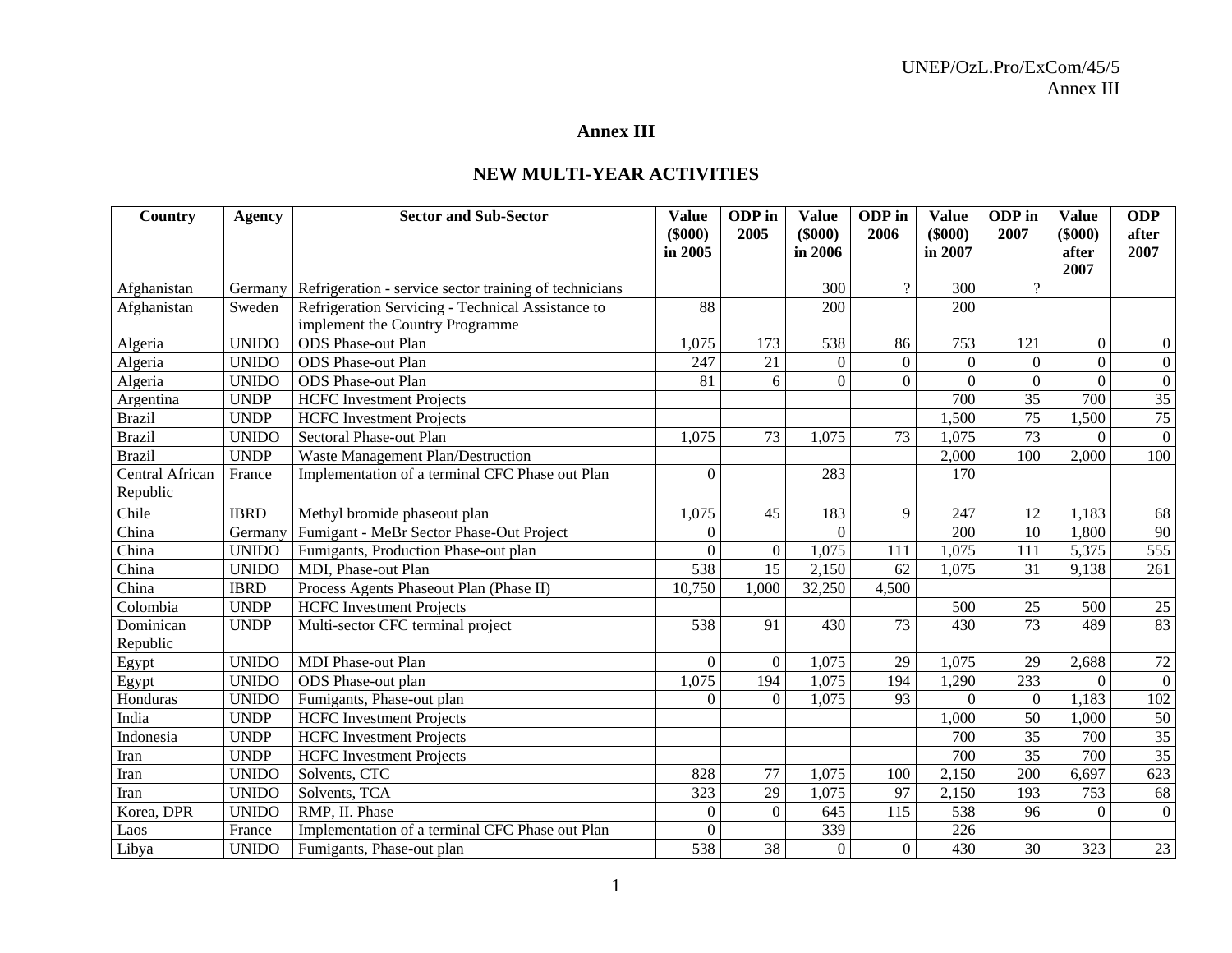| Country   | Agency       | <b>Sector and Sub-Sector</b>               | Value<br>$($ \$000 $)$<br>in $2005$ | ODP in<br>2005 | Value<br>(\$000)<br>in $2006$ | ODP in<br>2006 | Value<br>$(\$000)$<br>in 2007 | ODP in<br>2007 | <b>Value</b><br>$(\$000)$<br>after<br>2007 | <b>ODP</b><br>after<br>2007 |
|-----------|--------------|--------------------------------------------|-------------------------------------|----------------|-------------------------------|----------------|-------------------------------|----------------|--------------------------------------------|-----------------------------|
| Macedonia | <b>UNIDO</b> | <b>TPMP</b>                                | 166                                 | 27             | 86                            | 14             | 16                            | 3              | 32                                         | 5                           |
| Malaysia  | <b>UNDP</b>  | <b>HCFC</b> Investment Projects            |                                     |                |                               |                | 900                           | 45             | 900                                        | 45                          |
| Mexico    | <b>UNDP</b>  | <b>HCFC</b> Investment Projects            |                                     |                |                               |                | .500                          | 75             | 1,500                                      | 75                          |
| Mexico    | <b>UNDP</b>  | Waste Management Plan/Destruction          |                                     |                |                               |                | 2,000                         | 100            | 2,000                                      | 100                         |
| Romania   | <b>UNIDO</b> | CFC Phase-out Plan, Refrigeration          | 177                                 | 33             | 285                           | 53             | 70                            | 13             |                                            | $\overline{0}$              |
| Romania   | <b>UNIDO</b> | Process Agents, Terminal Umbrella          | 0                                   | $\Omega$       | 753                           | 117            | 538                           | 83             |                                            | $\overline{0}$              |
| Romania   | <b>UNIDO</b> | Production, CFC/CTC/MBR-closure            | 1,290                               | 229            | 968                           | 171            | $\Omega$                      |                |                                            | $\overline{0}$              |
| Tunisia   | <b>UNIDO</b> | <b>RMP</b>                                 | 0                                   | $\Omega$       | 538                           | 91             | 323                           | 54             | $\theta$                                   | $\overline{0}$              |
| Vietnam   | <b>IBRD</b>  | CFC Phaseout plan                          |                                     | 19             |                               |                |                               |                |                                            | 19                          |
| Vietnam   | <b>IBRD</b>  | CFC Phaseout plan                          | 533                                 | $\theta$       | 630                           | 40             | $\theta$                      | 125            | 192                                        | 75                          |
| Vietnam   | <b>IBRD</b>  | Methyl Bromide phaseout plan               | 323                                 | $\Omega$       |                               | 20             | 323                           |                | 129                                        | 40                          |
| Yemen     | <b>UNIDO</b> | Refrigeration, Terminal umbrella project   | 430                                 | 36             | 430                           | 36             | $\theta$                      |                |                                            | $\overline{0}$              |
| Zimbabwe  | <b>UNDP</b>  | Fumigant Methyl bromide                    | 218                                 | 15             | 218                           | 15             | $\overline{0}$                |                |                                            | $\overline{0}$              |
| Zimbabwe  | <b>UNIDO</b> | Fumigants, Phase-out in tobacco seedling   | 430                                 | 33             |                               | $\theta$       | 430                           | 33             | 430                                        | 33                          |
| Zimbabwe  | Germany      | Refrigeration - Terminal Phase out project | $\overline{0}$                      | $\Omega$       | 575                           | 100            | 500                           | 85             | 475                                        | 65                          |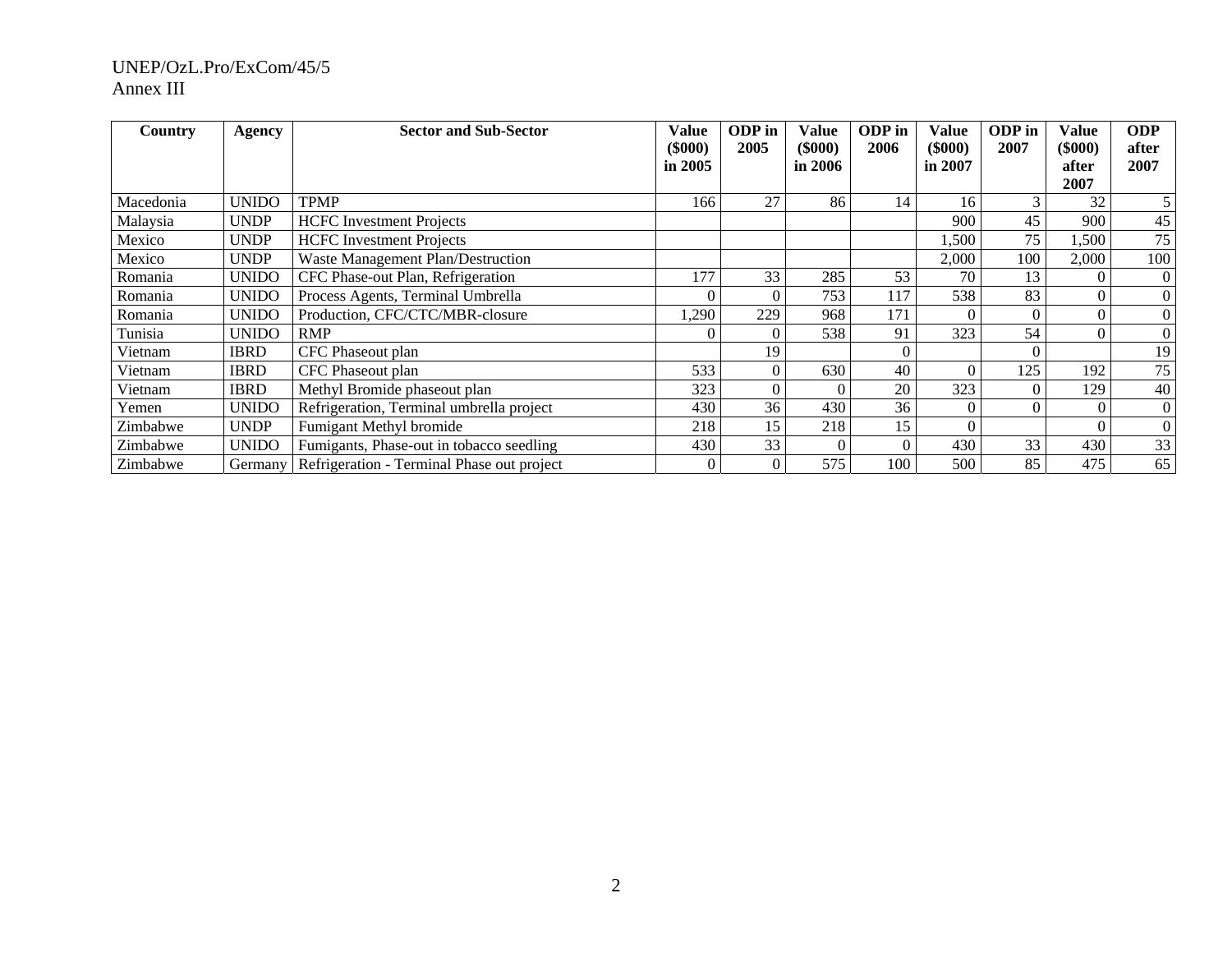#### **Annex IV**

#### **APPROVED MULTI-YEAR PROJECTS (INCLUDING AGENCY FEES) (US \$000)**

| Agency       | Country                   | <b>Sector</b>                           | 1998   | 1999   | 2000   | 2001   | 2002   | 2003   | 2004   | 2005   | 2006   | 2007   | 2008  | 2009  | 2010  | 2011 | 2012 | 2013 | 2014 |
|--------------|---------------------------|-----------------------------------------|--------|--------|--------|--------|--------|--------|--------|--------|--------|--------|-------|-------|-------|------|------|------|------|
| <b>UNEP</b>  | Albania                   | <b>ODS</b> Phase-Out                    |        |        |        |        |        | 133    |        |        |        |        |       |       |       |      |      |      |      |
| <b>UNIDO</b> | Albania (1)               | <b>ODS</b> Phase-Out                    |        |        |        |        |        | 195    | 185    | 78     | 45     | 24     | 24    | 24    |       |      |      |      |      |
| <b>UNIDO</b> | Algeria (4)               | Refrigerant Management Plan             |        |        |        |        | 226    | 753    | 564    |        |        |        |       |       |       |      |      |      |      |
| <b>IBRD</b>  | Antigua and<br>Barbuda    | <b>CFCs Phase-Out</b>                   |        |        |        |        |        |        | 76     |        | 30     |        |       |       |       |      |      |      |      |
| <b>UNIDO</b> | Argentina                 | <b>CFCs Phase-Out</b>                   |        |        |        |        |        |        | 2,946  | 2.526  | 1,186  | 1,255  |       |       |       |      |      |      |      |
| <b>UNDP</b>  | Argentina                 | Methyl Bromide (Tobacco)                |        |        |        | 245    | 1.674  | 502    | 502    | 502    | 502    |        |       |       |       |      |      |      |      |
| <b>IBRD</b>  | Argentina (8)             | <b>Production CFCs</b>                  |        |        |        |        | 520    | 3.610  | 90     | 420    | 2,100  | 120    | 1.120 | 1.047 |       |      |      |      |      |
| <b>IBRD</b>  | Bahamas (8)               | CFCs Phase-Out                          |        |        |        | 271    |        | 226    |        | 136    |        |        |       |       |       |      |      |      |      |
| <b>UNDP</b>  | Bangladesh                | <b>ODS</b> Phase-Out                    |        |        |        |        |        |        | 167    | 555    | 144    | 59     | 59    | 59    | 59    |      |      |      |      |
| <b>UNEP</b>  | Bangladesh                | <b>ODS</b> Phase-Out                    |        |        |        |        |        |        | 102    | 142    | 34     | 34     | 34    | 25    |       |      |      |      |      |
| Canada       | Bolivia (4)               | Refrigerant Management Plan             |        |        |        |        | 254    | 330    |        |        |        |        |       |       |       |      |      |      |      |
| <b>UNIDO</b> | Bosnia and<br>Herzegovina | <b>ODS</b> Phase-Out                    |        |        |        |        |        | 285    | 318    | 326    |        |        |       |       |       |      |      |      |      |
| <b>UNDP</b>  | Brazil (7)                | CFCs Phase-Out                          |        |        |        |        | 8,548  |        | 5,893  | 4,640  | 3,099  | 1,282  | 934   | 263   | 105   |      |      |      |      |
| Germany      | Brazil (7)                | <b>CFCs Phase-Out</b>                   |        |        |        |        | 629    | 1.159  | 1,090  | 1,090  | 266    |        |       |       |       |      |      |      |      |
| <b>USA</b>   | China                     | CFCs/CTC/Halon Accelerated<br>Phase-Out |        |        |        |        |        |        | 5,375  | 5,375  |        |        |       |       |       |      |      |      |      |
| <b>UNIDO</b> | China                     | Domestic refrigeration<br>Manufacturing |        |        |        |        | 3.699  | 2,364  |        |        |        |        |       |       |       |      |      |      |      |
| Italy        | China                     | Domestic refrigeration<br>Manufacturing |        |        |        |        | 1,950  |        |        |        |        |        |       |       |       |      |      |      |      |
| <b>UNIDO</b> | China                     | Methyl Bromide                          |        |        |        |        |        | 4.393  |        |        |        | 1,290  | 1,935 | 1.398 | 645   | 538  | 538  | 538  | 325  |
| Italy        | China                     | Methyl Bromide                          |        |        |        |        |        |        |        | 4.470  |        |        |       |       |       |      |      |      |      |
| <b>IBRD</b>  | China                     | Process Agent                           |        |        |        |        | 2,150  | 21,500 | 17,200 | 2,150  | 17,200 | 5,375  | 3,225 | 1,075 |       |      |      |      |      |
| <b>IBRD</b>  | China                     | <b>Production CFCs</b>                  |        | 21.800 | 14.170 | 14.170 | 13,910 | 13,975 | 13,975 | 13,975 | 13,975 | 25,800 | 8,063 | 8.063 |       |      |      |      |      |
| <b>IBRD</b>  | China                     | Production TCA                          |        |        |        |        |        |        | 1,505  |        |        |        | 753   |       |       |      |      |      |      |
| <b>UNIDO</b> | China                     | <b>Refrigeration Servicing</b>          |        |        |        |        |        |        | 1.075  |        | 753    | 753    | 753   | 844   |       |      |      |      |      |
| Japan        | China                     | <b>Refrigeration Servicing</b>          |        |        |        |        |        |        | 1,130  | 3,390  |        |        |       |       |       |      |      |      |      |
| <b>UNDP</b>  | China                     | Solvent                                 |        |        | 7,425  | 7,651  | 6,963  | 6,187  | 5,972  | 6,106  | 5,434  | 5,891  | 1,591 | 1,591 | 1,591 |      |      |      |      |
| <b>UNIDO</b> | China                     | Tobacco                                 |        |        |        | 2,180  | 2,180  | 2,150  | 1,935  | 1,828  | 1,613  |        |       |       |       |      |      |      |      |
| <b>IBRD</b>  | China $(3)$               | Foam                                    |        |        |        |        | 10,827 | 13,685 | 11,864 | 11,864 | 3,603  | 2,917  | 1,926 | 1,926 |       |      |      |      |      |
| <b>IBRD</b>  | China $(3)$               | Halon                                   | 13,640 | 10,670 | 11,660 | 4,950  | 4,070  | 6,343  | 1,290  | 1,935  | 12,255 | 430    | 323   | 108   |       |      |      |      |      |
| <b>UNDP</b>  | Colombia                  | <b>ODS</b> Phase-Out                    |        |        |        |        |        | 2.308  |        | 2,530  |        |        |       |       |       |      |      |      |      |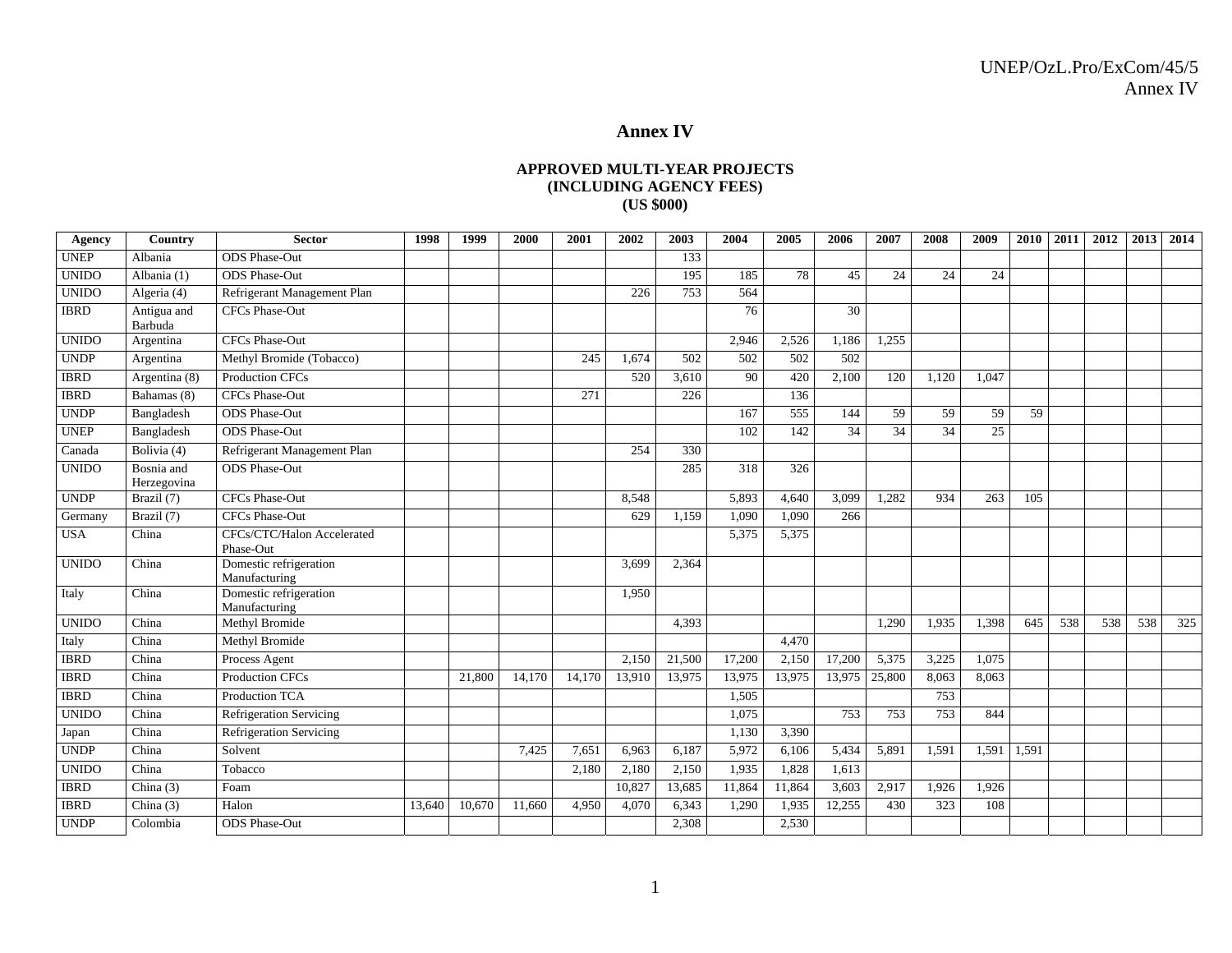| Agency       | Country        | <b>Sector</b>                                          | 1998 | 1999   | 2000   | 2001   | 2002  | 2003  | 2004  | 2005             | 2006   | 2007  | 2008  | 2009  | 2010 | 2011 | 2012 | 2013 | 2014 |
|--------------|----------------|--------------------------------------------------------|------|--------|--------|--------|-------|-------|-------|------------------|--------|-------|-------|-------|------|------|------|------|------|
| <b>UNDP</b>  | Costa Rica (9) | Methyl Bromide                                         |      |        |        | 1,355  | 1,042 | 1,042 | 1,042 |                  | 781    |       |       |       |      |      |      |      |      |
| <b>UNIDO</b> | Croatia        | <b>CFCs Phase-Out</b>                                  |      |        |        |        |       | 198   | 52    | 38               | 11     | 5     | 5     |       |      |      |      |      |      |
| Sweden       | Croatia        | CFCs Phase-Out                                         |      |        |        |        |       | 49    | 27    | 23               |        |       |       |       |      |      |      |      |      |
| Germany      | Cuba           | <b>ODS</b> Phase-Out                                   |      |        |        |        |       |       | 136   | 131              | 113    | 90    | 79    | 57    |      |      |      |      |      |
| France       | Cuba           | <b>ODS</b> Phase-Out                                   |      |        |        |        |       |       | 226   | 226              | 226    | 113   | 41    |       |      |      |      |      |      |
| <b>UNDP</b>  | Cuba           | <b>ODS</b> Phase-Out                                   |      |        |        |        |       |       |       | 269              | 173    |       |       |       |      |      |      |      |      |
| Canada       | Cuba           | <b>ODS</b> Phase-Out                                   |      |        |        |        |       |       | 452   | 70               |        |       |       |       |      |      |      |      |      |
| <b>IBRD</b>  | Ecuador (5)    | <b>CFCs Phase-Out</b>                                  |      |        |        |        |       | 836   |       | 472              | 244    | 244   | 20    |       |      |      |      |      |      |
| <b>UNDP</b>  | India          | CFCs Phase-Out (Foam)                                  |      |        |        |        | 1,631 | 1,904 | 1,631 | 491              | 245    |       |       |       |      |      |      |      |      |
| <b>UNDP</b>  | India          | <b>CFCs Phase-Out (Refrigeration</b><br>Manufacturing) |      |        |        |        | 2,173 | 520   | 272   | 163              | 65     |       |       |       |      |      |      |      |      |
| <b>UNIDO</b> | India          | <b>CFCs Phase-Out (Refrigeration</b><br>Manufacturing) |      |        |        |        | 565   | 192   |       |                  |        |       |       |       |      |      |      |      |      |
| <b>IBRD</b>  | India          | <b>CTCs Phase-Out (Consumption</b><br>and Production)  |      |        |        |        |       | 9.160 | 9,869 | 4.191            | 10,702 | 4,323 | 3,453 | 3,453 |      |      |      |      |      |
| Germany      | India          | <b>CTCs Phase-Out (Consumption</b><br>and Production)  |      |        |        |        |       |       | 758   | 758              | 358    | 358   |       |       |      |      |      |      |      |
| France       | India          | <b>CTCs Phase-Out (Consumption</b><br>and Production)  |      |        |        |        |       |       | 1,085 | 1,085            | 585    | 585   |       |       |      |      |      |      |      |
| Japan        | India          | <b>CTCs Phase-Out (Consumption</b><br>and Production)  |      |        |        |        |       |       | 2,780 | 2,780            |        |       |       |       |      |      |      |      |      |
| <b>IBRD</b>  | India          | <b>Production CFCs</b>                                 |      | 12,960 | 11,880 | 11,880 | 6,480 | 6,450 | 6,450 | 6,450            | 6,450  | 6,450 | 6,450 | 6,450 |      |      |      |      |      |
| <b>UNEP</b>  | India $(6)$    | CFCs Phase-Out (Refrigeration<br>Servicing)            |      |        |        |        |       |       | 290   | 290              | 96     | 96    | 96    | 37    |      |      |      |      |      |
| <b>UNDP</b>  | India $(6)$    | <b>CFCs Phase-Out (Refrigeration</b><br>Servicing)     |      |        |        |        |       |       | 298   | 298              | 482    | 180   | 164   | 214   |      |      |      |      |      |
| Germany      | India $(6)$    | <b>CFCs Phase-Out (Refrigeration</b><br>Servicing)     |      |        |        |        |       |       | 468   | 113              | 119    | 493   | 493   | 1.043 |      |      |      |      |      |
| Switzerland  | India $(6)$    | <b>CFCs Phase-Out (Refrigeration</b><br>Servicing)     |      |        |        |        |       |       | 399   | 290              | 290    | 415   | 415   |       |      |      |      |      |      |
| <b>UNDP</b>  | Indonesia      | <b>ODS</b> Phase-Out (Aerosol)                         |      |        |        |        |       |       | 237   |                  |        |       |       |       |      |      |      |      |      |
| <b>IBRD</b>  | Indonesia      | <b>ODS</b> Phase-Out (Aerosol)                         |      |        |        |        |       |       | 400   |                  |        |       |       |       |      |      |      |      |      |
| <b>IBRD</b>  | Indonesia      | ODS Phase-Out (Foam)                                   |      |        |        |        |       |       | 1,854 | 1.129            | 159    | 38    |       |       |      |      |      |      |      |
| <b>IBRD</b>  | Indonesia      | ODS Phase-Out (MAC)                                    |      |        |        |        | 1,492 | 1,467 | 1,467 | 137              | 136    |       |       |       |      |      |      |      |      |
| <b>UNDP</b>  | Indonesia      | <b>ODS</b> Phase-Out (Refrigeration<br>Manufacturing)  |      |        |        |        | 1.400 | 2.394 | 1.919 | 818              | 237    | 197   |       |       |      |      |      |      |      |
| <b>UNDP</b>  | Indonesia      | <b>ODS</b> Phase-Out (Refrigeration<br>Servicing)      |      |        |        |        | 2,392 | 1.967 | 543   | $\overline{271}$ | 173    |       |       |       |      |      |      |      |      |
| <b>UNIDO</b> | Indonesia      | <b>ODS</b> Phase-Out (Solvent)                         |      |        |        |        |       |       | 1,574 |                  |        |       |       |       |      |      |      |      |      |
| Germany      | Iran           | CFCs Phase-Out (Foam, MAC<br>Training, Management)     |      |        |        |        |       | 770   | 1,051 | 532              | 1,118  | 1,022 | 810   | 797   |      |      |      |      |      |
| France       | Iran           | CFCs Phase-Out (MAC R&R)                               |      |        |        |        |       | 1,117 |       | 555              |        |       |       |       |      |      |      |      |      |
| <b>UNIDO</b> | Iran           | CFCs Phase-Out                                         |      |        |        |        |       | 389   | 2,262 | 798              | 71     | 39    | 29    |       |      |      |      |      |      |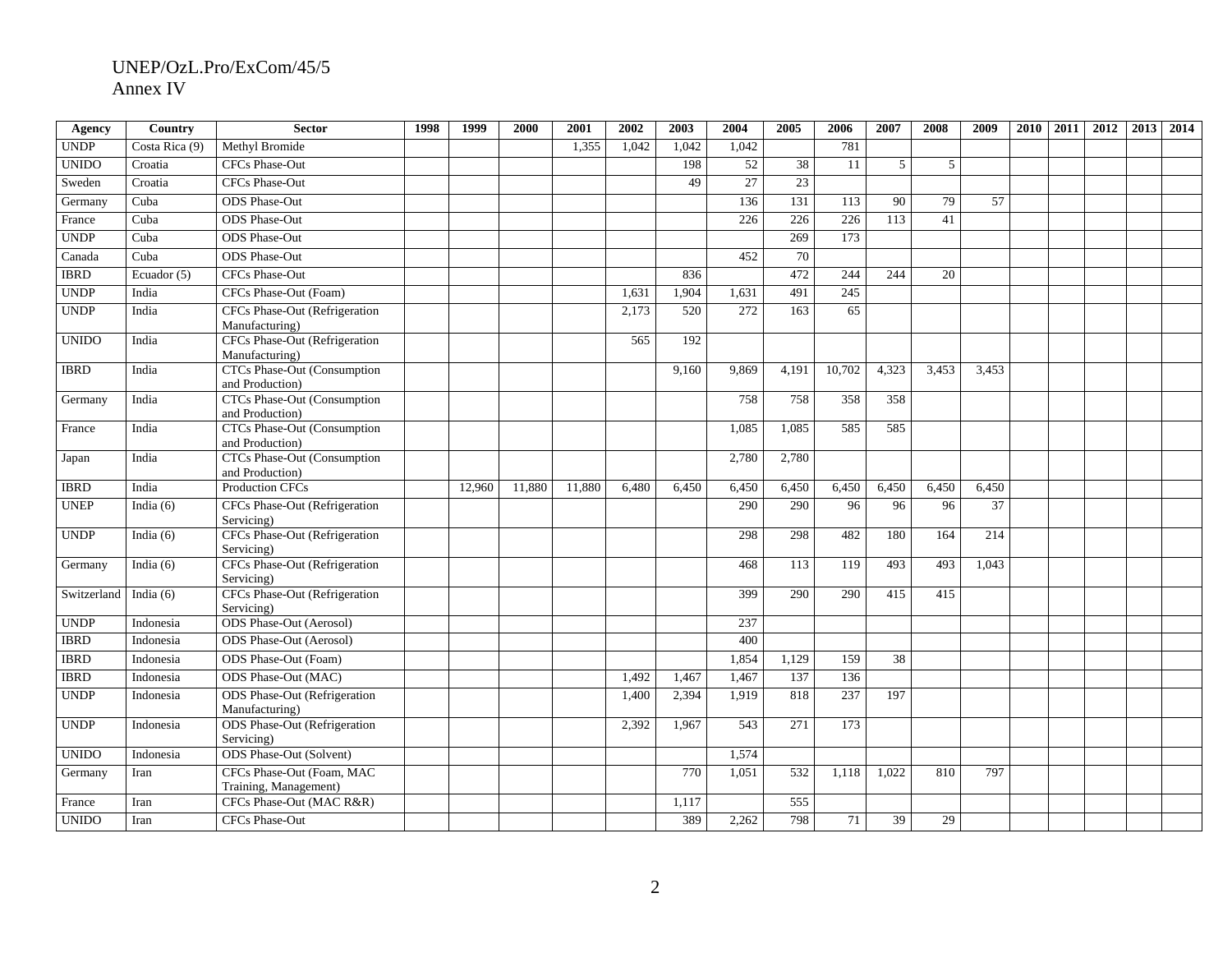| Agency       | Country                  | <b>Sector</b>                                          | 1998 | 1999 | 2000 | 2001  | 2002  | 2003  | 2004   | 2005             | 2006   | 2007 | 2008 | 2009 | <b>2010</b> | 2011 | 2012 | 2013 | 2014 |
|--------------|--------------------------|--------------------------------------------------------|------|------|------|-------|-------|-------|--------|------------------|--------|------|------|------|-------------|------|------|------|------|
|              |                          | (Ref.Servicing/Assembly/Solvents)                      |      |      |      |       |       |       |        |                  |        |      |      |      |             |      |      |      |      |
| <b>UNDP</b>  | Iran                     | <b>CFCs Phase-Out (Refrigeration</b><br>Manufacturing) |      |      |      |       |       |       | 828    |                  |        |      |      |      |             |      |      |      |      |
| <b>UNEP</b>  | Iran                     | <b>CFCs Phase-Out (Regulation)</b>                     |      |      |      |       |       | 158   |        |                  |        |      |      |      |             |      |      |      |      |
| France       | Kenya                    | CFCs Phase-Out                                         |      |      |      |       |       |       | 244    | 373              |        | 202  |      |      |             |      |      |      |      |
| <b>UNDP</b>  | Kenya                    | Methyl Bromide (Cut Flowers)                           |      |      |      |       | 577   |       | 329    |                  | 220    |      |      |      |             |      |      |      |      |
| Germany      | Kenya                    | Methyl Bromide (Horticulture)                          |      |      |      |       |       | 325   | 195    |                  | 130    |      |      |      |             |      |      |      |      |
| <b>UNIDO</b> | Korea, DPR               | <b>Refrigeration Domestic</b>                          |      |      |      |       |       | 413   | 1,055  |                  |        |      |      |      |             |      |      |      |      |
| <b>UNIDO</b> | Korea, DPR (1)           | <b>CTCs Phase-Out</b>                                  |      |      |      |       |       | 3,763 | 1,075  | 323              | 538    | 306  | 108  |      |             |      |      |      |      |
| <b>UNIDO</b> | Korea, DPR (8)           | Production                                             |      |      |      | 1.412 |       | 770   |        | $\overline{513}$ |        |      |      |      |             |      |      |      |      |
| <b>UNDP</b>  | Lebanon                  | CFCs Phase-Out                                         |      |      |      |       |       |       | 1.141  | 538              | 392    | 108  | 70   |      |             |      |      |      |      |
| <b>UNIDO</b> | Lebanon                  | Methyl Bromide (Strawberries)                          |      |      |      | 396   | 477   | 484   |        | 46               |        |      |      |      |             |      |      |      |      |
| <b>UNDP</b>  | Lebanon                  | Methyl Bromide<br>(Vegetable/Tobacco/Cut Flower)       |      |      |      | 898   | 676   | 538   | 430    | 323              |        |      |      |      |             |      |      |      |      |
| Germany      | Lesotho $(1)$            | <b>CFCs Phase-Out</b>                                  |      |      |      |       |       | 85    | 40     | 20               |        |      |      |      |             |      |      |      |      |
| <b>UNIDO</b> | Libya                    | <b>CFCs Phase-Out</b>                                  |      |      |      |       |       | 1,613 |        | 774              | 299    |      |      |      |             |      |      |      |      |
| <b>UNDP</b>  | Malawi (2)               | Methyl Bromide                                         |      |      | 452  | 1,120 | 806   | 914   |        |                  |        |      |      |      |             |      |      |      |      |
| <b>IBRD</b>  | Malaysia                 | <b>ODS</b> Phase-Out                                   |      |      |      | 1,940 | 3,228 | 2,182 | 1,832  | 1,309            | 1,096  | 300  | 300  | 300  |             |      |      |      |      |
| Germany      | Mauritius (1)            | <b>ODS</b> Phase-Out                                   |      |      |      |       |       | 124   | 70     | 45               |        |      |      |      |             |      |      |      |      |
| <b>UNIDO</b> | Mexico                   | CFCs Phase-Out                                         |      |      |      |       |       |       | 3,781  | 5,351            | 322    |      |      |      |             |      |      |      |      |
| <b>UNIDO</b> | Mexico                   | <b>Production CFCs</b>                                 |      |      |      |       |       | 5,698 | 11,503 | 4,300            | 12,739 |      |      |      |             |      |      |      |      |
| <b>UNIDO</b> | Morocco                  | Methyl Bromide                                         |      |      |      | 452   |       |       | 653    | 1,796            | 443    | 456  | 428  |      |             |      |      |      |      |
| Germany      | Namibia                  | <b>CFCs Phase-Out</b>                                  |      |      |      |       |       | 181   |        | $\overline{105}$ |        |      |      |      |             |      |      |      |      |
| <b>UNDP</b>  | Nigeria                  | CFCs Phase-Out                                         |      |      |      |       | 5,463 | 3,242 | 2,261  | 866              | 531    | 418  | 369  | 121  |             |      |      |      |      |
| <b>UNIDO</b> | Nigeria                  | <b>CFCs Phase-Out</b>                                  |      |      |      |       | 765   | 288   |        |                  |        |      |      |      |             |      |      |      |      |
| <b>UNIDO</b> | Nigeria                  | Solvent                                                |      |      |      |       |       |       | 570    | 341              | 457    | 326  |      |      |             |      |      |      |      |
| <b>UNIDO</b> | Pakistan                 | <b>CTCs Phase-Out</b>                                  |      |      |      |       |       | 1.290 | 1.398  | 272              |        |      |      |      |             |      |      |      |      |
| <b>UNIDO</b> | Pakistan                 | RMP                                                    |      |      |      |       |       | 205   | 574    | 445              |        |      |      |      |             |      |      |      |      |
| <b>UNDP</b>  | Panama                   | <b>CFCs Phase-Out</b>                                  |      |      |      |       |       |       | 269    | 256              | 215    | 198  | 76   |      |             |      |      |      |      |
| <b>UNEP</b>  | Panama                   | <b>CFCs Phase-Out</b>                                  |      |      |      |       |       |       | 28     | 17               | 11     |      |      |      |             |      |      |      |      |
| Germany      | Papua New<br>Guinea      | <b>CFC</b> Phase-Out                                   |      |      |      |       |       | 540   |        |                  | 247    |      |      |      |             |      |      |      |      |
| <b>IBRD</b>  | Philippines              | CFCs Phase-Out                                         |      |      |      |       | 3,107 | 2,038 | 2,346  | 3,122            | 359    | 116  |      |      |             |      |      |      |      |
| Sweden       | Philippines              | CFCs Phase-Out (Servicing<br>Sector)                   |      |      |      |       | 164   | 179   | 42     |                  |        |      |      |      |             |      |      |      |      |
| <b>UNIDO</b> | Serbia and<br>Montenegro | <b>CFCs Phase-Out</b>                                  |      |      |      |       |       |       | 510    | 816              | 1,049  | 133  | 75   |      |             |      |      |      |      |
| Sweden       | Serbia and<br>Montenegro | <b>CFCs Phase-Out</b>                                  |      |      |      |       |       |       | 167    | 151              | 65     |      |      |      |             |      |      |      |      |
| <b>UNIDO</b> | Sudan                    | <b>ODS</b> Phase-Out                                   |      |      |      |       |       |       | 537    |                  | 237    | 237  | 215  |      |             |      |      |      |      |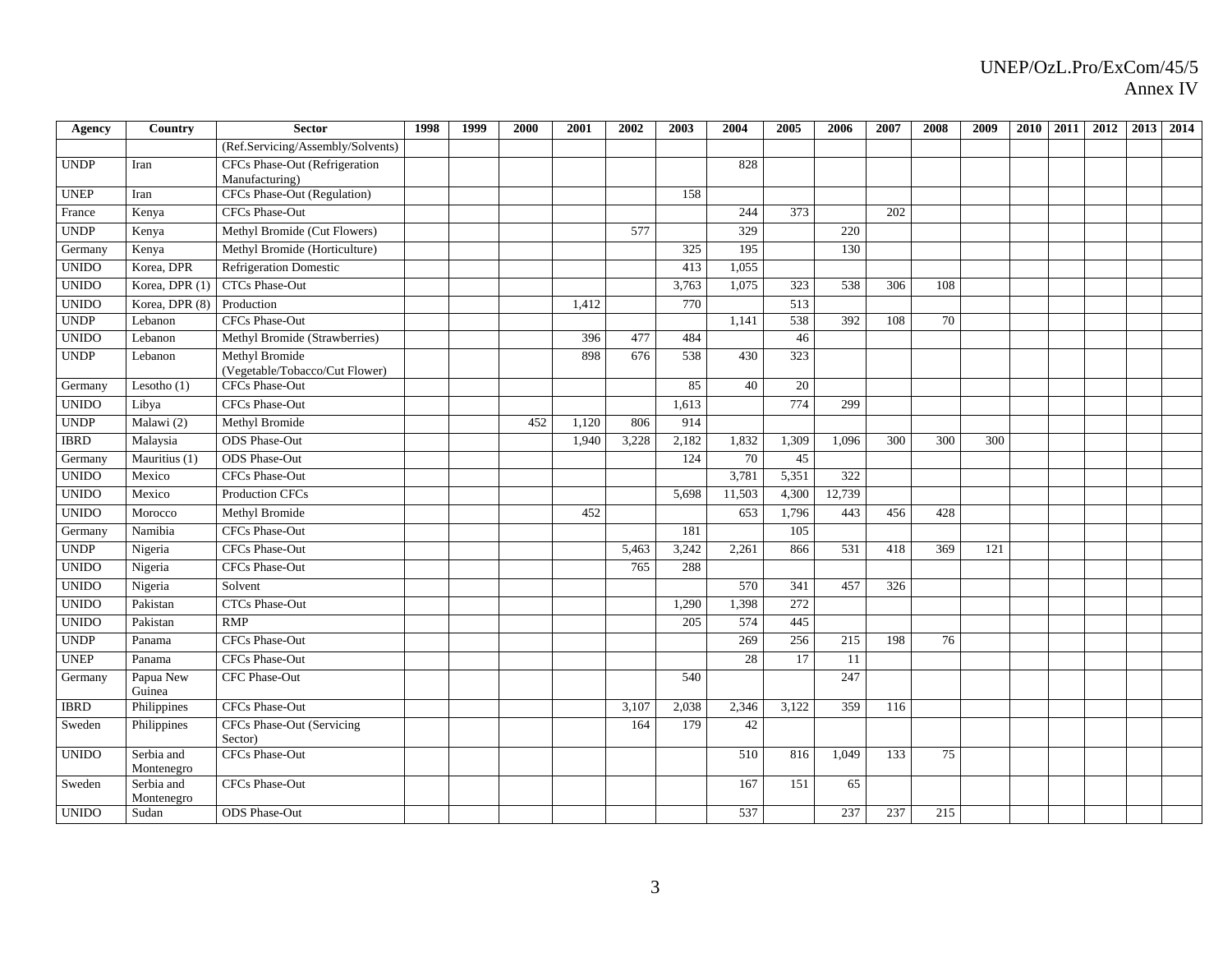| Agency       | Country                | <b>Sector</b>         | 1998   | 1999   | 2000   | 2001   | 2002   | 2003    | 2004    | 2005    | 2006    | 2007   | 2008   | 2009   | 2010  | 2011 | 2012 | 2013 | 2014 |
|--------------|------------------------|-----------------------|--------|--------|--------|--------|--------|---------|---------|---------|---------|--------|--------|--------|-------|------|------|------|------|
| <b>UNIDO</b> | Syria $(2)$ $(1)$      | Methyl Bromide        |        |        |        | 339    | 378    | 262     | 203     |         |         |        |        |        |       |      |      |      |      |
| <b>IBRD</b>  | Thailand               | Methyl Bromide        |        |        |        |        |        |         | 588     |         | 1,518   |        | 1,013  |        |       |      |      |      |      |
| <b>IBRD</b>  | Thailand               | ODS Phase-Out         |        |        |        | 567    | 5,654  | 4,365   | 1.434   | 1.442   | 920     | 600    | 600    | 420    |       |      |      |      |      |
| <b>UNDP</b>  | Trinidad and<br>Tobago | <b>CFCs Phase-Out</b> |        |        |        |        |        | 237     |         |         | 258     |        |        |        |       |      |      |      |      |
| <b>IBRD</b>  | Turkey                 | CFCs Phase-Out        |        |        |        | 3,795  | 2,675  | 1,150   | 795     | 780     | 530     | 30     | 30     | 25     |       |      |      |      |      |
| <b>UNIDO</b> | Turkey $(2)$ $(1)$     | Methyl Bromide        |        |        |        | 1,120  | 1,075  | 753     | 762     |         |         |        |        |        |       |      |      |      |      |
| <b>UNIDO</b> | Venezuela              | <b>CFCs Phase-Out</b> |        |        |        |        |        |         | 2,037   | .,754   | 2,227   | 690    |        |        |       |      |      |      |      |
| <b>IBRD</b>  | Venezuela              | Production CFCs       |        |        |        |        |        |         | 3,548   | 8,708   | 1,881   | 2,473  | 1,129  |        |       |      |      |      |      |
| <b>Total</b> |                        |                       | 13,640 | 45,430 | 45,587 | 54,740 | 99,820 | 140,345 | 152,037 | 121,195 | 111.755 | 66,469 | 37,206 | 29,337 | 2.400 | 538  | 538  | 538  | 325  |

(1) 2004 Tranche was not approved yet, therefore it was postponed to 2005.

(2) 2002 Tranche was approved in 2003.

(3) Funds for the implementation of the annual programme for any given year will be provided at the last meeting of the Executive Committee in the preceding year.

(4) Multi-Year project approved without Agreement from the Executive Committee.

(5) Fund will be considered for approval at the first meeting of the year of the annual implementation programme, except for the 2004 annual implementation programme which is submitted for approval at the last meeting of the preceding year (41st Meeting).

(6) 2005 Tranche was approved in 2004.

(7) 2004 Tranche was approved in 2003.

(8) 2003 Tranche was approved in 2004.

(9) 2002 and 2003 Tranches were approved in 2004.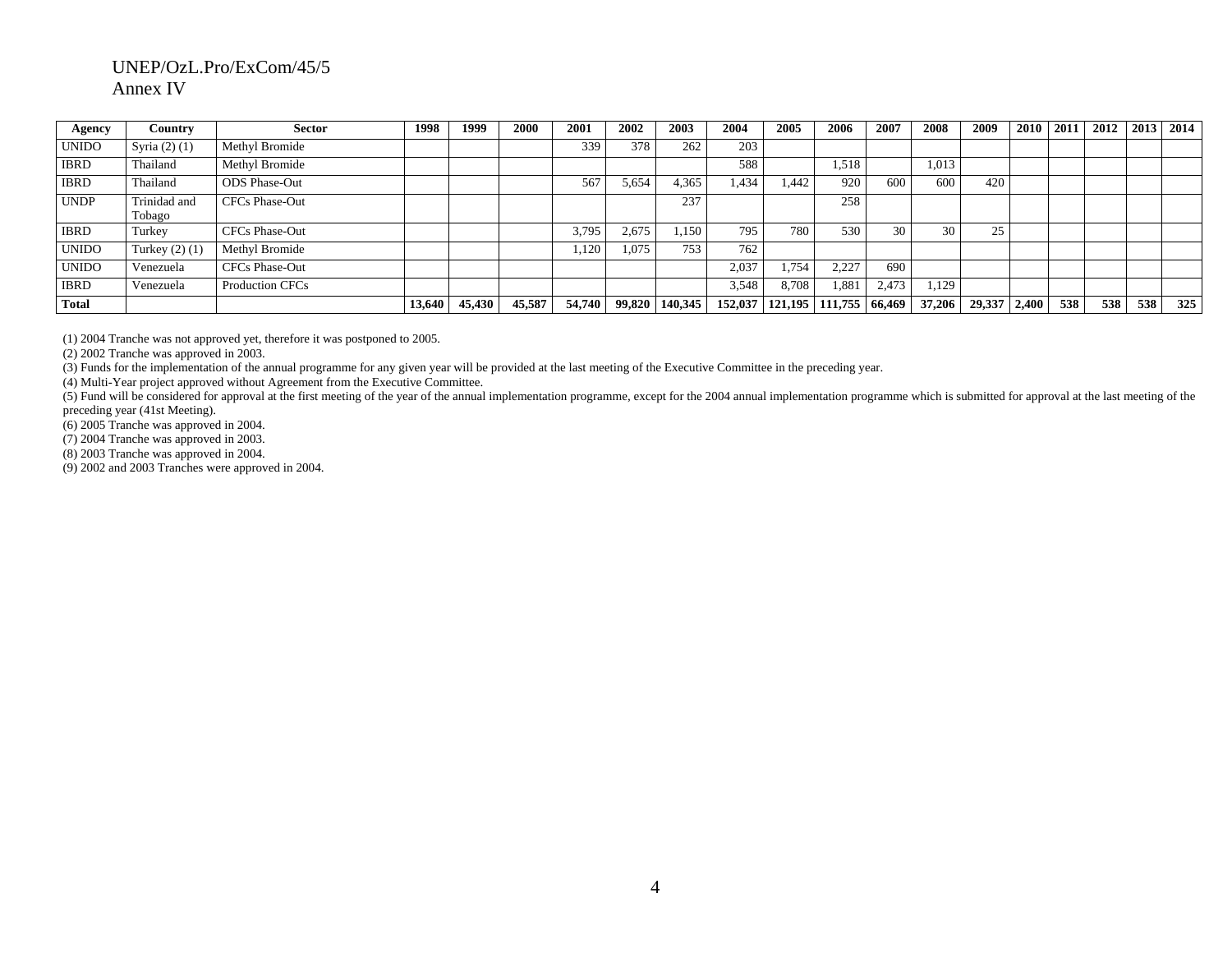#### **Annex V**

## **HISTORICAL PERFORMANCE INDICATORS**

This annex presents the following tables:

- a) Proposed 2005 and Actual 2004 Business Plan Performance Indicators;
- b) Investment Project Performance Indicators (2001-2003);
- c) Non-investment Project Performance Indicators (2001-2003); and
- d) Proposed 2005 and Actual 2001-2004 Business Plan Performance Indicators for UNEP

## **A: PROPOSED 2005 AND ACTUAL 2004 BUSINESS PLAN PERFORMANCE INDICATORS BY AGENCY**

| <b>Item</b>                                       | <b>UNDP</b><br>2004 | <b>UNDP</b><br>2005 | <b>UNEP 2004</b>    | <b>UNEP 2005</b>  | <b>UNIDO</b><br>2004 | <b>UNIDO</b><br>2005 | World<br><b>Bank</b> | World<br><b>Bank 2005</b> |
|---------------------------------------------------|---------------------|---------------------|---------------------|-------------------|----------------------|----------------------|----------------------|---------------------------|
|                                                   |                     |                     |                     |                   |                      |                      | 2004                 |                           |
| Number of annual programmes of multi-year         | 21                  | 15                  | N/a                 | 3                 | 16                   | 25                   | $13/13^{(*)}$        | $20(4)$ new               |
| agreements approved vs. those planned             |                     |                     |                     |                   | approved             |                      |                      | and $16$                  |
|                                                   |                     |                     |                     |                   | $+14$                |                      |                      | approved                  |
|                                                   |                     |                     |                     |                   | new                  |                      |                      |                           |
|                                                   |                     |                     |                     |                   | ones                 |                      |                      |                           |
| of<br>individual<br>Number<br>projects/activities | 32                  | 49                  | 17/28 countries     | 21 of the 38      |                      | 30                   | $10$ -Oct            | 9INV and 2                |
| (investment projects, RMPs, halon banks,          |                     |                     |                     | projects included |                      |                      |                      | <b>TAS</b>                |
| TAS) approved vs. those planned                   |                     |                     |                     | (RMP-15 & TAS-    |                      |                      |                      |                           |
|                                                   |                     |                     |                     | 13)               |                      |                      |                      |                           |
| Milestone activities completed (e.g. policy       | 12                  | 15                  | N/a                 |                   | 16                   | 16                   | 15/15                | 19                        |
| measures, regulatory assistance)/ODS levels       |                     |                     |                     |                   |                      |                      |                      |                           |
| achieved for approved multi-year annual           |                     |                     |                     |                   |                      |                      |                      |                           |
| tranches vs. those planned                        |                     |                     |                     |                   |                      |                      |                      |                           |
| ODS phased-out for individual projects vs.        | 4,919               | 3,302               | 21.2 ODP tonnes     | 32.9 ODP tonnes   | 5,666                | 1,350                | 8,076                | 4,660 ODP                 |
| those planned per progress reports                | <b>ODP</b>          |                     | from the IS project |                   | <b>ODP</b>           | <b>ODP</b>           | <b>ODP</b>           | tonnes                    |
|                                                   | tonnes              |                     | for Algeria (i.e.   |                   | tonnes               | tonnes               | tonnes               |                           |
|                                                   |                     |                     | $100\%$ )           |                   |                      |                      |                      |                           |
| Project completion (pursuant to Decision 28/2)    | 113                 | 41                  | 38 projects (i.e.   | 25 of the 34      | 70                   | 35                   | 72                   | 55 INV and                |
| for investment projects) and as defined for       |                     |                     | $100\%$ )           | projects included |                      |                      |                      | Non-Inv                   |
| non-investment projects vs. those planned in      |                     |                     |                     | (TAS-16 & TRA-    |                      |                      |                      |                           |
| progress reports                                  |                     |                     |                     | 18)               |                      |                      |                      |                           |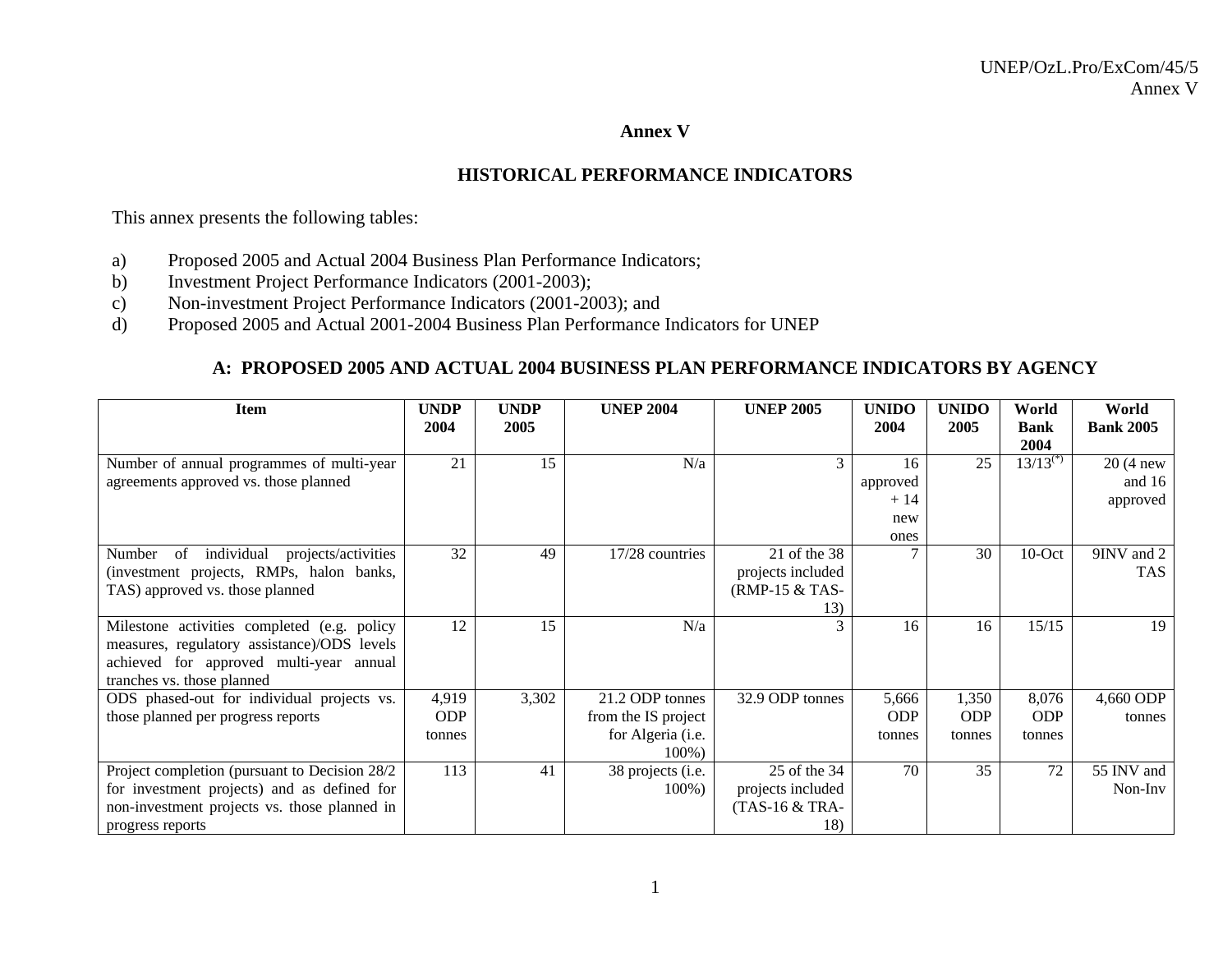| Item                                          | <b>UNDP</b> | <b>UNDP</b> | <b>UNEP 2004</b>          | <b>UNEP 2005</b>    | <b>UNIDO</b> | <b>UNIDO</b> | World       | World            |
|-----------------------------------------------|-------------|-------------|---------------------------|---------------------|--------------|--------------|-------------|------------------|
|                                               | 2004        | 2005        |                           |                     | 2004         | 2005         | <b>Bank</b> | <b>Bank 2005</b> |
|                                               |             |             |                           |                     |              |              | 2004        |                  |
| Percentage of policy/regulatory<br>assistance | N/a         | N/a         | 11 projects (i.e.         | 65 countries 100%   |              |              | N/a         | N/a              |
| completed vs. that planned                    |             |             | 100%). UNEP               | of countries listed |              |              |             |                  |
|                                               |             |             | believes that a           | in its Annex I      |              |              |             |                  |
|                                               |             |             | realistic achievement     |                     |              |              |             |                  |
|                                               |             |             | is 9 projects i.e. $80\%$ |                     |              |              |             |                  |
| Speed of financial<br>completion vs. that     | 217         | On time     | 100%                      | On time             | 12           | 12           |             | Achieve 11       |
| required per progress report completion dates |             |             |                           |                     | months       | months       | months      | months from      |
|                                               |             |             |                           |                     |              |              |             | required date    |
| Timely submission of project completion       | On time     | On time     | On time                   | On time             | On time      | On time      | On time     | On time          |
| reports vs. those agreed                      |             |             |                           |                     |              |              |             |                  |
| Timely submission of progress reports and     | On time     | On time     | On time                   | On time             | On time      | On time      | On time     | On time          |
| responses unless otherwise agreed             |             |             |                           |                     |              |              |             |                  |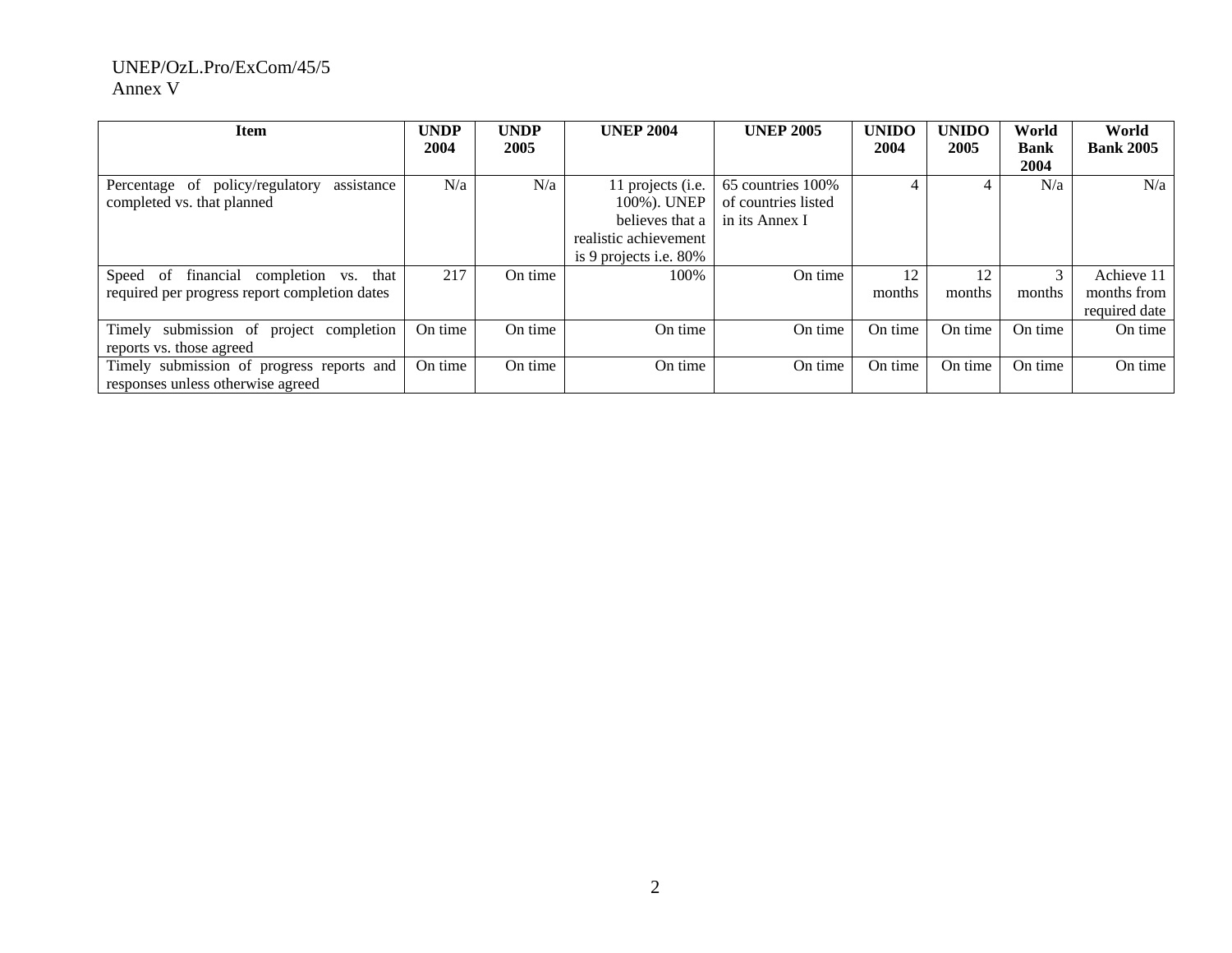# **B: INVESTMENT PERFORMANCE INDICATORS (2001-2003)**

| <b>ITEM</b>                                             | <b>UNDP 2003</b> | <b>UNDP 2002</b> | <b>UNDP 2001</b> | <b>UNIDO</b><br>2003     | <b>UNIDO</b><br>2002 | <b>UNIDO</b><br>2001 | World<br><b>Bank 2003</b> | World<br><b>Bank 2002</b> | World<br><b>Bank 2001</b> |
|---------------------------------------------------------|------------------|------------------|------------------|--------------------------|----------------------|----------------------|---------------------------|---------------------------|---------------------------|
| ODP phased out                                          | 5,871            | 4,582            | 5,997            | 6,096                    | 2,890                | 2,480                | 17,395                    | 16,139                    | 6,340                     |
| Funds disbursed                                         | \$24,483,520     | \$29,320,118     | \$33,358,056     | $\overline{$}28,773,312$ | \$28,747,215         | \$27,671,558         | \$65,083,377              | \$56,531,824              | \$40,175,452              |
| Project completion reports                              | 106%             | 86.50%           | 86.16%           | 625%                     | 300%                 | 100%                 | 84%                       | 103%                      | 74%                       |
| Distribution among countries*                           | 18               | 18               | $\overline{22}$  | 14                       | 19                   | 24                   | 11                        | 11                        | 10                        |
| Timely submission of progress<br>report                 | On Time          | On Time          | N/a              | On Time                  | On Time              | N/a                  | On Time                   | On Time                   | N/a                       |
| Number of project completed in<br>year of business plan | 116              | 106              | N/a              | 54                       | 46                   | N/a                  | 45                        | 46                        | N/a                       |
| Value of projects approved*                             | \$29,290,743     | \$37,661,853     | \$40,533,068     | \$23,624,603             | \$32,884,334         | \$28,436,163         | \$75,107,277              | \$62,531,489              | \$48,139,038              |
| ODP to be phased out*                                   | 3,810            | 3,312.90         | 4,352            | 1,120                    | 4,074                | 4,645.80             | 11,352                    | 12,605.90                 | 11,456                    |
| Cost of project preparation                             | 1.60%            | 2.54%            | 1.10%            | 3.64%                    | 3.28%                | 2.73%                | 0.64%                     | 0.43%                     | 1.26%                     |
| Cost-effectiveness                                      | \$7.10           | \$10.35          | \$8.30           | \$9.79                   | \$7.28               | \$6.12               | \$6.12                    | \$4.57                    | \$3.85                    |
| Speed of first disbursement                             | 12.8 months      | 12.8 months      | 12.84<br>months  | 9.2 months               | 9.16 months          | 9.29 months          | 26 months                 | 26.28<br>months           | 25.33<br>months           |
| Speed of completion                                     | 32.4 months      | 32.7 months      | 33.6 months      | 31.7 months              | 30.89<br>months      | 29.85<br>months      | 41 months                 | 41.35<br>months           | 40.09<br>months           |
| Net emission due to delays                              | 9,322            | 13,375           | 14,381           | 5,114                    | 6,579.50             | 5,940                | 21,807                    | 24,889                    | 25,257                    |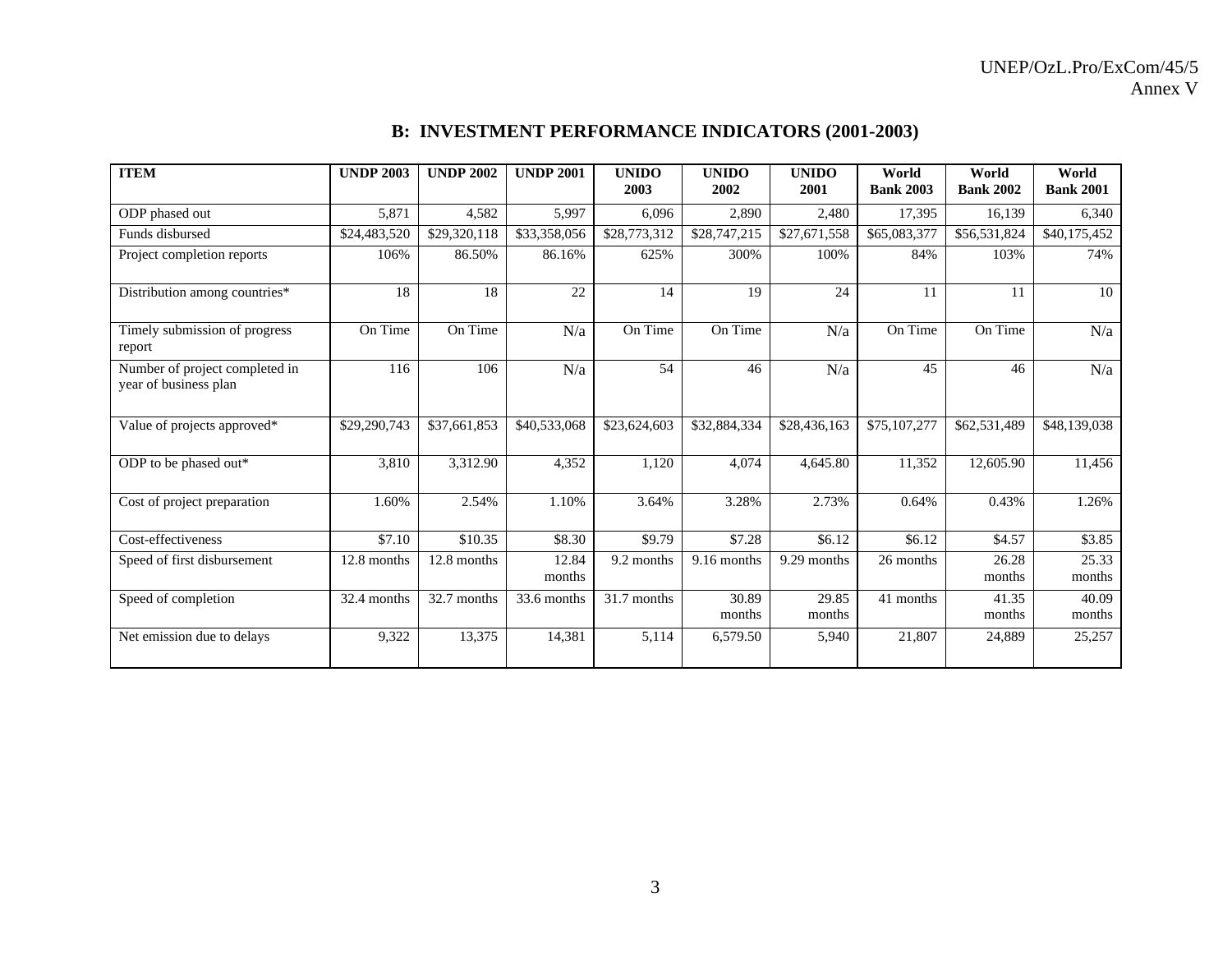| <b>AGENCY</b>                                               | <b>UNDP</b><br>2003 | <b>UNDP</b><br>2002 | <b>UNDP</b><br>2001 | <b>UNEP</b><br>2003 | <b>UNEP</b><br>2002 | <b>UNEP</b><br>2001   | <b>UNIDO</b><br>2003 | <b>UNIDO</b><br>2002 | <b>UNIDO</b><br>2001                | <b>WORLD</b><br><b>BANK</b><br>2003 | <b>WORLD</b><br><b>BANK</b><br>2002 | <b>WORLD</b><br><b>BANK</b><br>2001 |
|-------------------------------------------------------------|---------------------|---------------------|---------------------|---------------------|---------------------|-----------------------|----------------------|----------------------|-------------------------------------|-------------------------------------|-------------------------------------|-------------------------------------|
| Number of<br>Projects<br>Completed                          | 22                  | 11                  | 8                   | 69% of<br>approved  | 66% of<br>approved  | $62\%$ of<br>approved | 16                   | 13                   | 3                                   | 5                                   | 2                                   |                                     |
| Funds Disbursed<br>(US\$)                                   | 3,693,816           | 2,167,508           | \$1,684,702         | 72% of<br>approved  | 68% of<br>approved  | 68% of<br>approved    | 1,201,983            | 775,244              | 461,385                             | 2,246,337                           | 546,533                             | \$281,715                           |
| Speed until first<br>disbursement                           | 11<br>months        | 11.4<br>months      | 10.5<br>months      | 7.6<br>months       | 7.3<br>months       | 6.87<br>months        | 9.4<br>months        | 9.85<br>months       | 9.15<br>months                      | 13.7<br>months                      | 12.05<br>months                     | 11.95<br>months                     |
| Speed until<br>project<br>completion                        | 35 months           | 34.7<br>months      | 35.1<br>months      | 31 months           | 30.4<br>months      | 29.66<br>months       | 33.7<br>months       | 33.84<br>months      | 33.66<br>months                     | 30<br>months                        | 28.85<br>months                     | 29.24<br>months                     |
| Timely<br>submission of<br>progress report                  | On Time             | On-time             | N/a                 | On Time             | On-time             | N/a                   | On Time              | On-time              | N/a                                 | On Time                             | On-time                             | N/a                                 |
| Policies initiated<br>from non-<br>investment<br>activities | 6                   | 28                  | 8 countries         | 21<br>countries     | 11<br>countries     | N/p                   | 2<br>countries       | $\tau$<br>countries  | Policies in<br>$2 - 4$<br>countries | None                                | country                             | 2 countries                         |
| Reduction in<br>ODP from non-<br>investment<br>activities   | $\mathbf{0}$        |                     | 125 tonnes          | $\overline{0}$      | $\overline{0}$      | N/p                   | 45                   | $\overline{0}$       | 65 tonnes                           | 86.9                                | $\overline{0}$                      | 0 tonne                             |

# **C: NON-INVESTMENT PERFORMANCE INDICATORS (2001-2003)**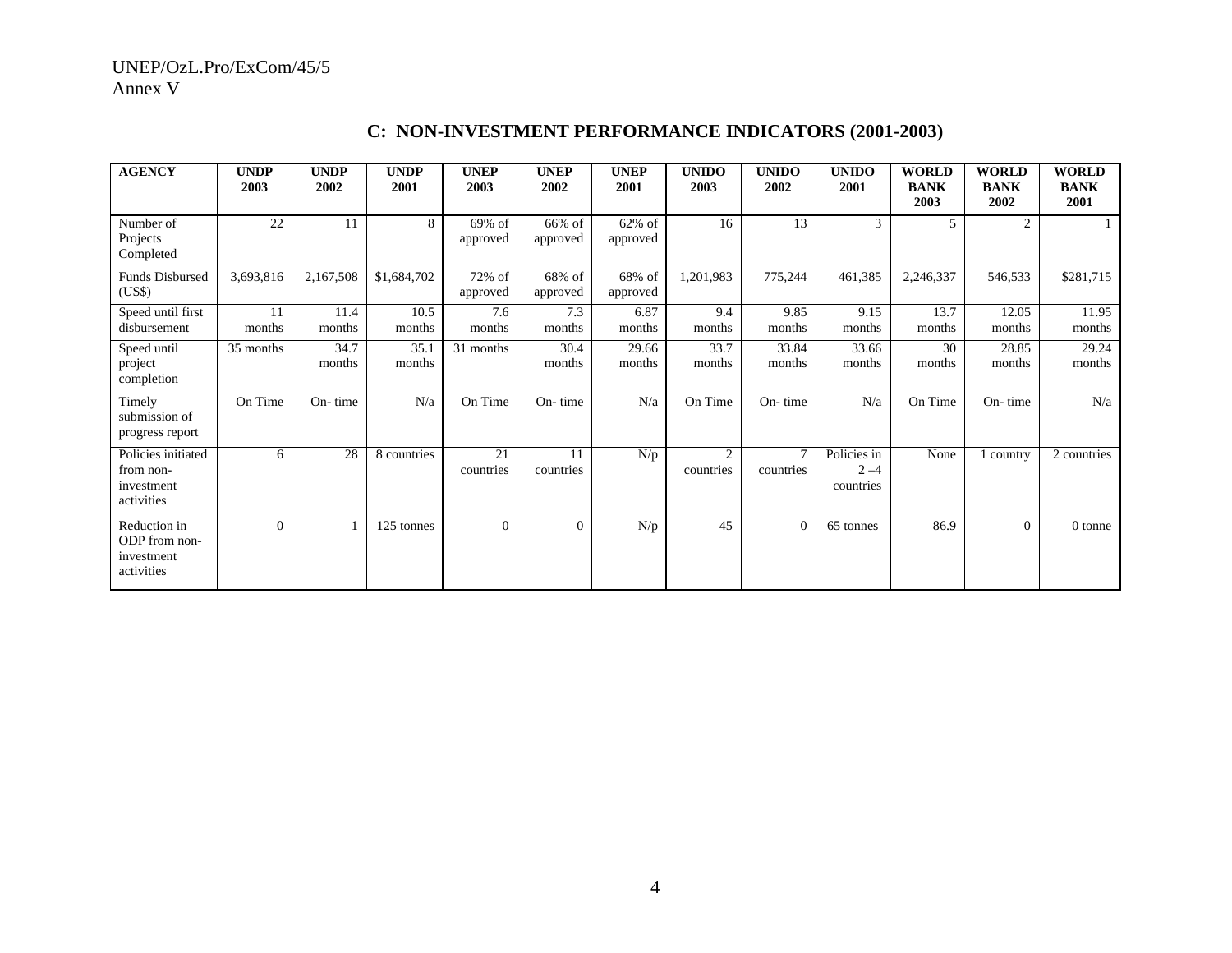# **D: PROPOSED 2005 AND ACTUAL 2001-2004 BUSINESS PLAN PERFORMANCE INDICATORS FOR UNEP)**

| <b>Item</b>                                                                                                                                                                                                                                                                                 | Proposed for 2005                                                                                                                                                                                                          | <b>Actual for 2004</b>                                                                                                                                                                            | <b>Achievement 2003</b>                                                                                                                                                 | <b>Achievement 2002</b>                                                                                                                                                                                                                                                                                                                                                                                                                   | <b>Achievement 2001</b>                                                |
|---------------------------------------------------------------------------------------------------------------------------------------------------------------------------------------------------------------------------------------------------------------------------------------------|----------------------------------------------------------------------------------------------------------------------------------------------------------------------------------------------------------------------------|---------------------------------------------------------------------------------------------------------------------------------------------------------------------------------------------------|-------------------------------------------------------------------------------------------------------------------------------------------------------------------------|-------------------------------------------------------------------------------------------------------------------------------------------------------------------------------------------------------------------------------------------------------------------------------------------------------------------------------------------------------------------------------------------------------------------------------------------|------------------------------------------------------------------------|
| Usefulness of the<br>region<br>network/thematic<br>meetings                                                                                                                                                                                                                                 | Overall average of 3 on a 5-<br>point scale.                                                                                                                                                                               | Overall average of 3 on a 5-<br>point scale.                                                                                                                                                      |                                                                                                                                                                         |                                                                                                                                                                                                                                                                                                                                                                                                                                           |                                                                        |
| Assistance to<br>countries for data<br>reporting                                                                                                                                                                                                                                            | countries<br>will<br>All<br>have<br>reported baselines                                                                                                                                                                     | All 9 countries with missing<br>baselines (as of January 2005)<br>that accept CAP assistance                                                                                                      |                                                                                                                                                                         |                                                                                                                                                                                                                                                                                                                                                                                                                                           |                                                                        |
| Assistance with<br>Article 7 data<br>reporting (Indicator<br>was previously<br>called: Improvement<br>over previous years in<br>data reporting and<br>enacting the<br>legislation and<br>policies for ODS<br>phase-out in<br>Networking and<br>institutional<br>strengthening<br>countries) | of all countries will<br>100%<br>have reported Article 7 data<br>UNEP believes that it can<br>achieve 90%                                                                                                                  | 100% of all countries that<br>accept CAP assistance will<br>have reported Article 7 data.<br>UNEP believes that a realistic<br>achievement is 114 countries<br>$(i.e., 80\%).$                    | Percentage of countries<br>with missing data that<br>received specific CAP<br>assistance for data reporting<br>that subsequently reported<br>baselines by end 2003: 77% | Of the 116 Article 5<br>countries belonging to the<br>Networks in 2002, 83 (72%)<br>reported their 2001 data as<br>of 31 Dec 2002. Of these<br>countries: 1) 22 (19%)<br>countries improved their<br>reporting in 2002 compared<br>to 2001 (i.e. reported 2001<br>data before end of 2002,<br>whereas they had not<br>reported 2000 data before<br>end of 2001). 2) 61 (53%)<br>countries reported data on<br>time both in 2001 and 2002. | 75% of all<br>Network member<br>countries reported<br>their 2000 data. |
| Countries in actual or<br>potential non-<br>compliance as per<br><b>MOP</b> decisions                                                                                                                                                                                                       | in<br>21<br>countries<br>non-<br>compliance as per MOP XVI<br>be offered CAP<br>that will<br>will<br>assistance<br>return to<br>compliance.<br>UNEP believes that a realistic<br>achievement is 16 countries<br>(i.e. 75%) | 39<br>countries<br>in<br>non-<br>compliance as per MOP XVI<br>that accept CAP assistance<br>will be in compliance.<br>UNEP believes that a realistic<br>achievement is 29 countries<br>(i.e. 75%) |                                                                                                                                                                         |                                                                                                                                                                                                                                                                                                                                                                                                                                           |                                                                        |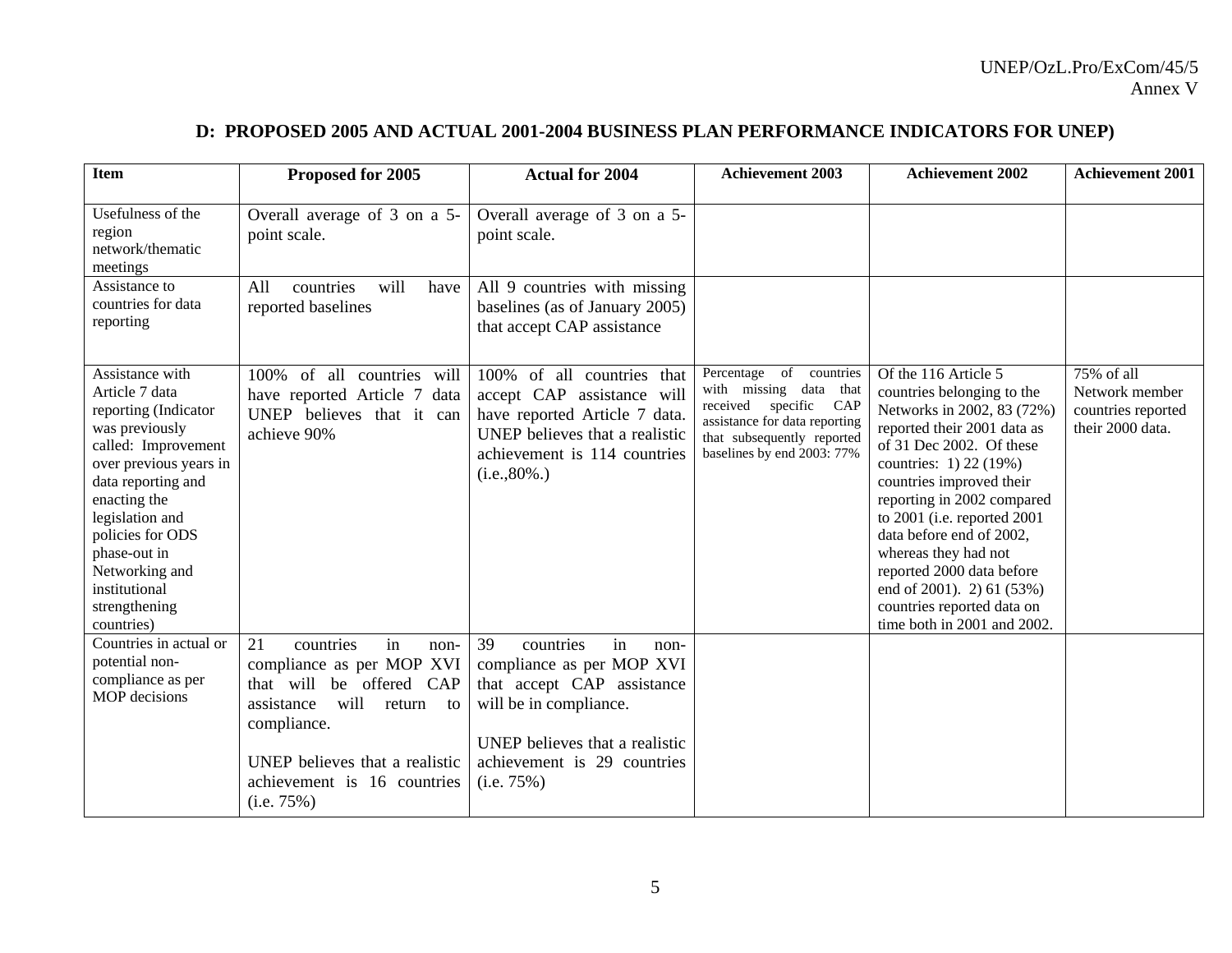| <b>Item</b>                                                                        | Proposed for 2005                                                                                                                                                                                                                                                                                                                                                                   | <b>Actual for 2004</b>                                                                                                                                                                                                                                                                                                                                                                 | <b>Achievement 2003</b> | <b>Achievement 2002</b> | <b>Achievement 2001</b> |
|------------------------------------------------------------------------------------|-------------------------------------------------------------------------------------------------------------------------------------------------------------------------------------------------------------------------------------------------------------------------------------------------------------------------------------------------------------------------------------|----------------------------------------------------------------------------------------------------------------------------------------------------------------------------------------------------------------------------------------------------------------------------------------------------------------------------------------------------------------------------------------|-------------------------|-------------------------|-------------------------|
| Countries at risk of<br>becoming in non-<br>compliance as per<br>Articled 7 trends | All countries identified as at<br>risk of non-compliance and<br>that will be offered CAP<br>assistance to be provided<br>specific services by CAP<br>(outside of network meetings)                                                                                                                                                                                                  | All countries identified as at<br>risk of non-compliance and<br>that accepted CAP assistance<br>to be provided specific<br>services by CAP (outside of<br>network meetings)                                                                                                                                                                                                            |                         |                         |                         |
|                                                                                    | UNEP believes that a realistic<br>achievement is 80%.                                                                                                                                                                                                                                                                                                                               | UNEP believes that a realistic<br>achievement is 80%.                                                                                                                                                                                                                                                                                                                                  |                         |                         |                         |
| Information<br>clearinghouse                                                       | The following will be based<br>on figures in 2004 Progress<br>Report:<br>5% increase in subscriptions<br>compared to 2004.<br>10% increase in visitors<br>compared to 2004.<br>10% increase in downloads<br>compared to 2004.<br>5% increase documents<br>disseminated compared to<br>2004.<br>10% increase in queries<br>compared to 2004; 10 working<br>days of receipt of query. | The following will be based<br>on figures in 2004 Progress<br>Report:<br>5% increase in subscriptions<br>compared to 2004.<br>10% increase in visitors<br>compared to 2004.<br>10% increase in downloads<br>compared to 2004.<br>5% increase documents<br>disseminated compared to<br>2004.<br>10% increase in queries<br>compared to 2004; 10<br>working days of receipt of<br>query. |                         |                         |                         |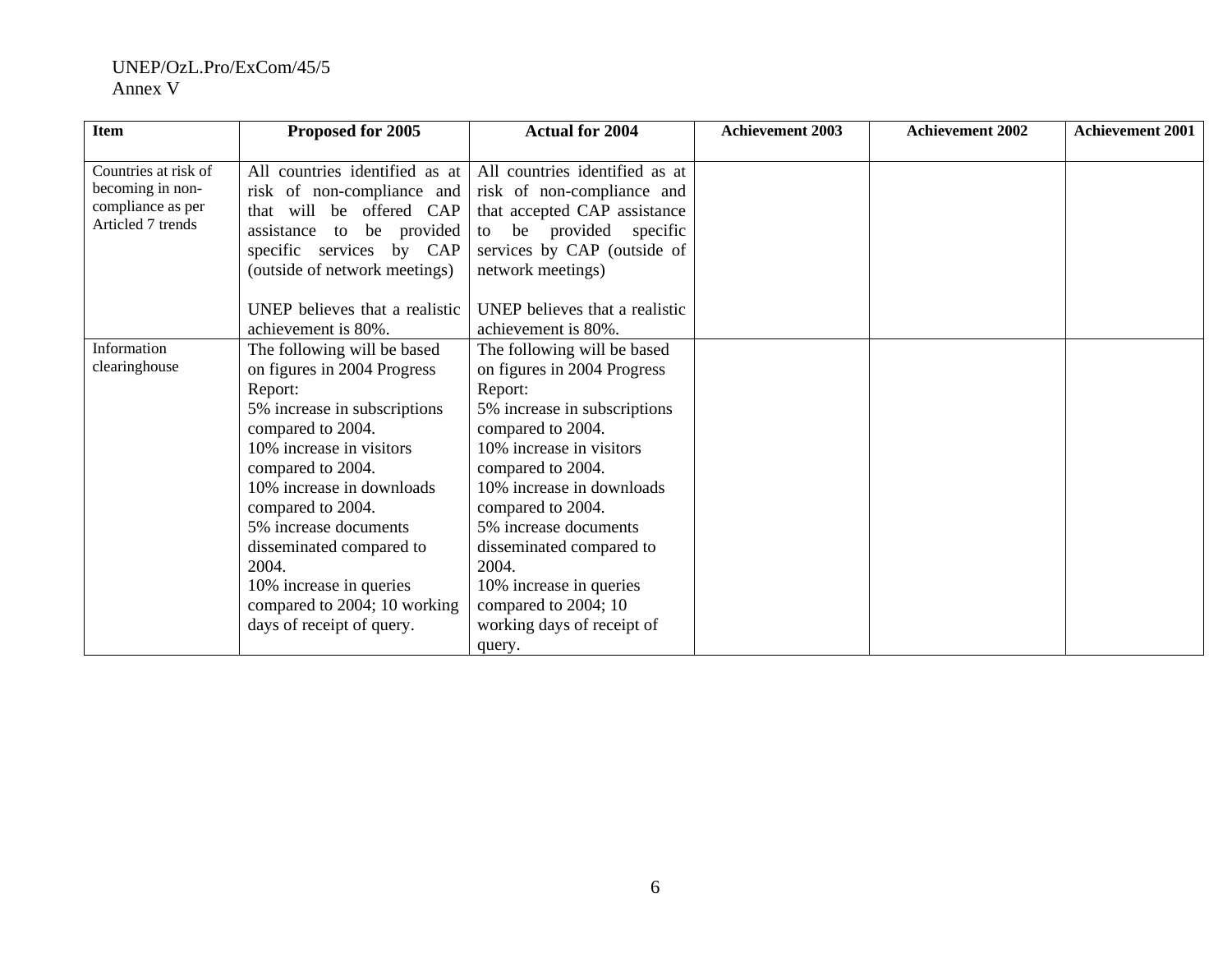#### **Annex VI**

## **STATUS/PROSPECTS OF COMPLIANCE**

This annex presents the following tables:

- a) CFC analysis;
- b) Halon analysis;
- c) Methyl Bromide analysis;
- d) CTC analysis; and
- e) TCA analysis.

## **A: CFC ANALYSIS**

| Column                                    | Region     | <b>Status</b>      |      | Latest      | (1)                                       | (2)                        | (3)                                          | (4)                                                                                         | (5)                                               | (6)                                                                  | (7)                                                                    | (8)                                | (9)                                            | (10)                                                                                        | (11)                        | (12)                                                                    |
|-------------------------------------------|------------|--------------------|------|-------------|-------------------------------------------|----------------------------|----------------------------------------------|---------------------------------------------------------------------------------------------|---------------------------------------------------|----------------------------------------------------------------------|------------------------------------------------------------------------|------------------------------------|------------------------------------------------|---------------------------------------------------------------------------------------------|-----------------------------|-------------------------------------------------------------------------|
| Number                                    |            |                    |      | Consumption |                                           |                            |                                              |                                                                                             |                                                   |                                                                      |                                                                        |                                    |                                                |                                                                                             |                             |                                                                         |
| Country                                   |            |                    | Year | Source      | <b>CFC</b><br>baseline<br>(1995-<br>1997) | Latest<br>consump-<br>tion | Amount<br>needed<br>to meet<br>the<br>freeze | <b>Phase-out</b><br>approved<br>but not yet<br>implement<br>-ed (as of<br>February<br>2005) | Date for<br>completion of<br>approved<br>projects | <b>Future</b><br>phase-<br>out<br>needed<br>to meet<br>the<br>freeze | <b>ODS</b><br>phase-out<br>in Final<br>2005<br><b>business</b><br>plan | 50%<br><b>CFC</b><br>reductio<br>n | <b>Balance</b><br>from<br>approved<br>projects | <b>Addition-</b><br>al phase-<br>out<br>needed to<br>meet<br>50%<br><b>CFC</b><br>reduction | <b>RMP</b><br>approv<br>-ed | <b>RMP</b> for<br>LVCs to<br>meet 85%<br><b>CFC</b><br><b>Reduction</b> |
|                                           |            |                    |      |             |                                           |                            | $(2) - (1)$                                  |                                                                                             |                                                   | $(3)-(4)$                                                            |                                                                        | $(1)*.50$                          | $(2)-(4)$                                      | $(9)-(8)$                                                                                   |                             |                                                                         |
|                                           |            |                    |      |             |                                           |                            |                                              |                                                                                             |                                                   |                                                                      |                                                                        |                                    |                                                |                                                                                             |                             |                                                                         |
| Countries that appear to be in compliance |            |                    |      |             |                                           |                            |                                              |                                                                                             |                                                   |                                                                      |                                                                        |                                    |                                                |                                                                                             |                             |                                                                         |
| Albania                                   | <b>EUR</b> | <b>LVC</b>         | 2003 | A7          | 40.750                                    | 34.979                     | 0.00                                         | 21.00                                                                                       | 100% by 2004                                      | 0.00                                                                 |                                                                        | 20.38                              | 13.98                                          | $-6.40$                                                                                     | N <sub>0</sub>              | $Yes*$                                                                  |
| Algeria                                   | <b>AFR</b> | Non-<br><b>LVC</b> | 2003 | A7          | 2,119.533                                 | 1,761.800                  | 0.00                                         | 639.60                                                                                      | 100% by 2007                                      | 0.00                                                                 | 193.97                                                                 | 1,059.77                           | 1,122.20                                       | 62.43                                                                                       | Yes                         | No                                                                      |
| Angola                                    | AFR        | <b>LVC</b>         | 2003 | A7          | 114.820                                   | 104.200                    | 0.00                                         | 103.00                                                                                      | 100% by 2008                                      | 0.00                                                                 |                                                                        | 57.41                              | 1.20                                           | $-56.21$                                                                                    | Yes                         | Yes                                                                     |
| Antigua and<br>Barbuda                    | <b>LAC</b> | <b>LVC</b>         | 2003 | A7          | 10.698                                    | 1.491                      | 0.00                                         | 2.00                                                                                        | 100% by 2006                                      | 0.00                                                                 |                                                                        | 5.35                               | $-0.51$                                        | $-5.86$                                                                                     | Yes                         | $Yes*$                                                                  |
| Argentina                                 | <b>LAC</b> | Non-<br><b>LVC</b> | 2003 | A7          | 4,697.247                                 | 2,255.200                  | 0.00                                         | 418.80                                                                                      | 100% by 2009                                      | 0.00                                                                 | 653.45                                                                 | 2,348.62                           | 1,836.40                                       | $-512.22$                                                                                   | N <sub>0</sub>              | $Yes*$                                                                  |
| Armenia                                   | ASP        | <b>LVC</b>         | 2003 | A7          | 196.500                                   | 172.700                    | 0.00                                         | 0.00                                                                                        | N/A                                               | 0.00                                                                 |                                                                        | 98.25                              | 172.70                                         | 74.45                                                                                       | N <sub>0</sub>              | $Yes**$                                                                 |
| <b>Bahamas</b>                            | <b>LAC</b> | <b>LVC</b>         | 2003 | A7          | 64.870                                    | 24.646                     | 0.00                                         | 23.00                                                                                       | 100% by 2005                                      | 0.00                                                                 | 14.10                                                                  | 32.44                              | 1.65                                           | $-30.79$                                                                                    | Yes                         | $Yes*$                                                                  |
| Bahrain                                   | ASP        | <b>LVC</b>         | 2003 | A7          | 135.441                                   | 85.796                     | 0.00                                         | 17.00                                                                                       | 100% by 2004                                      | 0.00                                                                 | 42.53                                                                  | 67.72                              | 68.80                                          | 1.08                                                                                        | Yes                         | N <sub>o</sub>                                                          |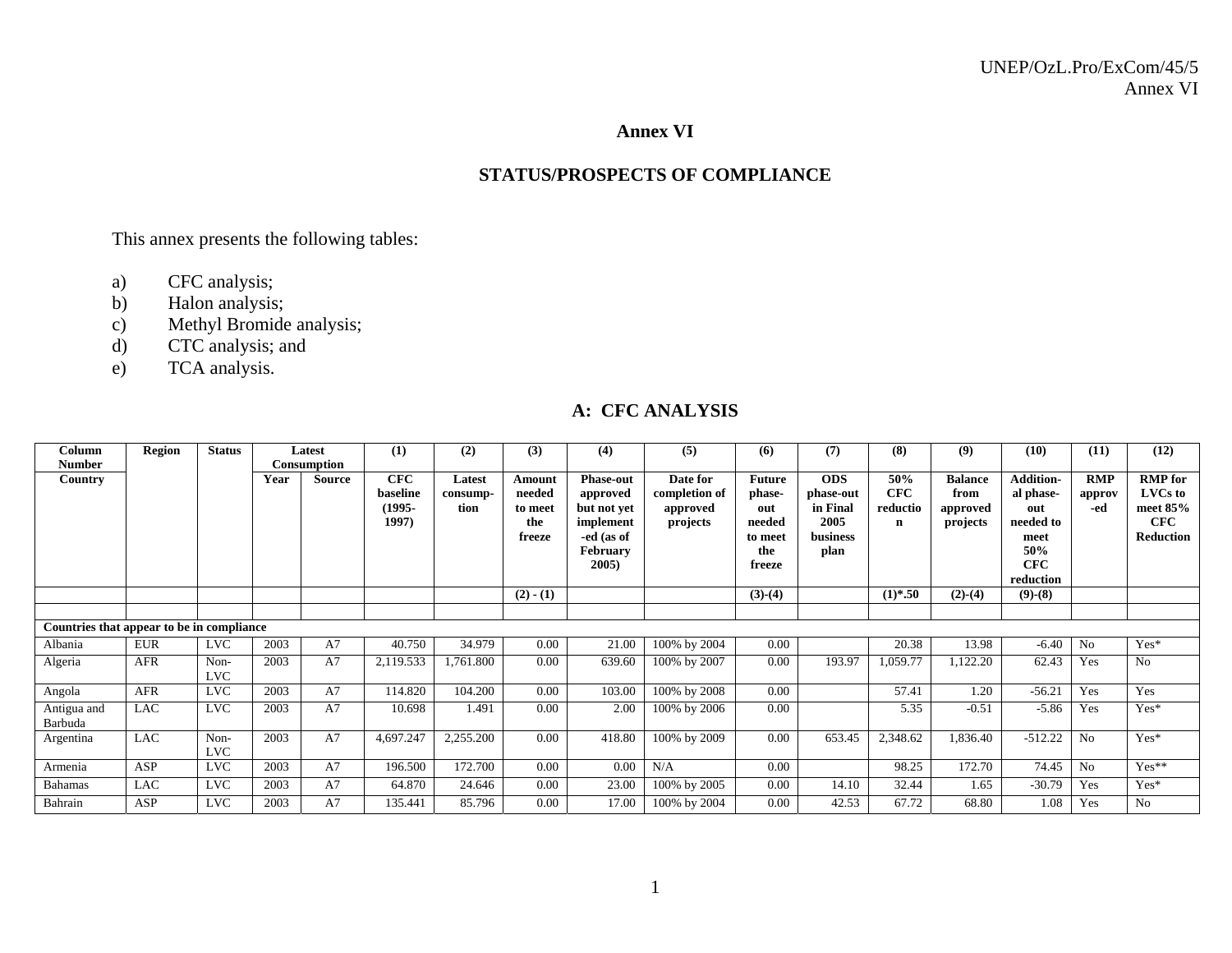| Column<br><b>Number</b>        | <b>Region</b> | <b>Status</b>      |      | Latest<br>Consumption | (1)                                          | (2)                         | (3)                                          | (4)                                                                                               | (5)                                               | (6)                                                                  | (7)                                                             | (8)                                   | (9)                                            | (10)                                                                                        | (11)                        | (12)                                                                    |
|--------------------------------|---------------|--------------------|------|-----------------------|----------------------------------------------|-----------------------------|----------------------------------------------|---------------------------------------------------------------------------------------------------|---------------------------------------------------|----------------------------------------------------------------------|-----------------------------------------------------------------|---------------------------------------|------------------------------------------------|---------------------------------------------------------------------------------------------|-----------------------------|-------------------------------------------------------------------------|
| Country                        |               |                    | Year | <b>Source</b>         | <b>CFC</b><br>baseline<br>$(1995 -$<br>1997) | Latest<br>consump-<br>tion  | Amount<br>needed<br>to meet<br>the<br>freeze | <b>Phase-out</b><br>approved<br>but not yet<br>implement<br>-ed (as of<br><b>February</b><br>2005 | Date for<br>completion of<br>approved<br>projects | <b>Future</b><br>phase-<br>out<br>needed<br>to meet<br>the<br>freeze | <b>ODS</b><br>phase-out<br>in Final<br>2005<br>business<br>plan | 50%<br>CFC<br>reductio<br>$\mathbf n$ | <b>Balance</b><br>from<br>approved<br>projects | <b>Addition-</b><br>al phase-<br>out<br>needed to<br>meet<br>50%<br><b>CFC</b><br>reduction | <b>RMP</b><br>approv<br>-ed | <b>RMP</b> for<br>LVCs to<br>meet 85%<br><b>CFC</b><br><b>Reduction</b> |
|                                |               |                    |      |                       |                                              |                             | $(2) - (1)$                                  |                                                                                                   |                                                   | $(3)-(4)$                                                            |                                                                 | $(1)*.50$                             | $(2)-(4)$                                      | $(9)-(8)$                                                                                   |                             |                                                                         |
| Bangladesh                     | ASP           | Non-<br><b>LVC</b> | 2003 | A7                    | 581.594                                      | 333.002                     | 0.00                                         | 48.60                                                                                             | 100% by 2005                                      | 0.00                                                                 | 134.42                                                          | 290.80                                | 284.40                                         | $-6.40$                                                                                     | Yes                         | $Yes*$                                                                  |
| <b>Barbados</b>                | LAC           | <b>LVC</b>         | 2003 | A7                    | 21.527                                       | 8.564                       | 0.00                                         | 6.30                                                                                              | 100% by 2006                                      | 0.00                                                                 |                                                                 | 10.76                                 | 2.26                                           | $-8.50$                                                                                     | Yes                         | Yes                                                                     |
| Belize                         | <b>LAC</b>    | <b>LVC</b>         | 2003 | A7                    | 24.376                                       | 15.050                      | 0.00                                         | 4.10                                                                                              | 100% by 2007                                      | 0.00                                                                 |                                                                 | 12.19                                 | 10.95                                          | $-1.24$                                                                                     | Yes                         | Yes                                                                     |
| Benin                          | <b>AFR</b>    | <b>LVC</b>         | 2003 | A7                    | 59.937                                       | 17.315                      | 0.00                                         | 0.00                                                                                              | N/A                                               | 0.00                                                                 |                                                                 | 29.97                                 | 17.32                                          | $-12.65$                                                                                    | Yes                         | Yes                                                                     |
| Bhutan                         | ASP           | <b>LVC</b>         | 2000 | A7                    | 0.171                                        | 0.000                       | 0.00                                         | 0.00                                                                                              | N/A                                               | 0.00                                                                 | 1.00                                                            | 0.09                                  | 0.00                                           | $-0.09$                                                                                     | $\overline{N_0}$            | No                                                                      |
| Bolivia                        | LAC           | <b>LVC</b>         | 2003 | A7                    | 75.668                                       | 32.122                      | 0.00                                         | 24.70                                                                                             | 100% by 2007                                      | 0.00                                                                 |                                                                 | 37.83                                 | 7.42                                           | $-30.41$                                                                                    | Yes                         | Yes                                                                     |
| Botswana                       | <b>AFR</b>    | <b>LVC</b>         | 2003 | A7                    | 6.847                                        | 5.100                       | 0.00                                         | 1.50                                                                                              | 100% by 2004                                      | 0.00                                                                 | 1.00                                                            | 3.42                                  | 3.60                                           | 0.18                                                                                        | Yes                         | $\overline{No}$                                                         |
| <b>Brazil</b>                  | <b>LAC</b>    | Non-<br><b>LVC</b> | 2003 | A7                    | 10,525.78<br>5                               | 3,224.276                   | 0.00                                         | 1,253.70                                                                                          | 100% by 2006                                      | 0.00                                                                 | 1,735.62                                                        | 5,262.89                              | 1,970.58                                       | $-3,292.32$                                                                                 | No                          | Yes*                                                                    |
| Brunei<br>Darussalem           | ASP           | <b>LVC</b>         | 2003 | A7                    | 78.239                                       | 32.268                      | 0.00                                         | 16.00                                                                                             | 100% by 2007                                      | 0.00                                                                 |                                                                 | 39.12                                 | 16.27                                          | $-22.85$                                                                                    | Yes                         | Yes                                                                     |
| <b>Burkina Faso</b>            | <b>AFR</b>    | <b>LVC</b>         | 2004 | A7                    | 36.267                                       | 10.500                      | 0.00                                         | 3.00                                                                                              | 100% by 2006                                      | 0.00                                                                 |                                                                 | 18.13                                 | 7.50                                           | $-10.63$                                                                                    | Yes                         | Yes                                                                     |
| Burundi                        | <b>AFR</b>    | <b>LVC</b>         | 2003 | A7                    | 58.961                                       | 9.162                       | 0.00                                         | 0.00                                                                                              | N/A                                               | 0.00                                                                 |                                                                 | 29.48                                 | 9.16                                           | $-20.32$                                                                                    | Yes                         | Yes                                                                     |
| Cambodia                       | <b>ASP</b>    | <b>LVC</b>         | 2003 | A7                    | 94.228                                       | 86.676                      | 0.00                                         | 20.00                                                                                             | 100% by 2007                                      | 0.00                                                                 |                                                                 | 47.11                                 | 66.68                                          | 19.56                                                                                       | Yes                         | Yes                                                                     |
| Cameroon                       | <b>AFR</b>    | <b>LVC</b>         | 2003 | A7                    | 256.891                                      | 220.500                     | 0.00                                         | 112.60                                                                                            | 100% by 2007                                      | 0.00                                                                 | 40.00                                                           | 128.45                                | 107.90                                         | $-20.55$                                                                                    | Yes                         | Yes                                                                     |
| Cape Verde                     | <b>AFR</b>    | <b>LVC</b>         | 2003 | A7                    | 2.260                                        | 1.760                       | 0.00                                         | 1.00                                                                                              | 100% by 2007                                      | 0.00                                                                 |                                                                 | 1.13                                  | 0.76                                           | $-0.37$                                                                                     | Yes                         | Yes                                                                     |
| Central<br>African<br>Republic | <b>AFR</b>    | <b>LVC</b>         | 2003 | A7                    | 11.254                                       | 4.104                       | 0.00                                         | 0.00                                                                                              | N/A                                               | 0.00                                                                 |                                                                 | 5.63                                  | 4.10                                           | $-1.52$                                                                                     | Yes                         | Yes                                                                     |
| Chad                           | <b>AFR</b>    | <b>LVC</b>         | 2003 | A7                    | 34.563                                       | 22.782                      | 0.00                                         | 6.00                                                                                              | 100% by 2006                                      | 0.00                                                                 |                                                                 | 17.28                                 | 16.78                                          | $-0.50$                                                                                     | Yes                         | Yes                                                                     |
| Chile                          | <b>LAC</b>    | Non-<br><b>LVC</b> | 2003 | A7                    | 828.725                                      | 424.464                     | 0.00                                         | 487.50                                                                                            | 100% by 2005                                      | 0.00                                                                 | 31.00                                                           | 414.36                                | $-63.04$                                       | $-477.40$                                                                                   | Yes                         | No                                                                      |
| China                          | <b>ASP</b>    | Non-<br><b>LVC</b> | 2003 | A7                    | 57,818.73<br>3                               | 22,808.84<br>$\overline{7}$ | 0.00                                         | 12,620.72                                                                                         | 100% by 2007                                      | 0.00                                                                 | 2,454.87                                                        | 28,909.3<br>$\overline{7}$            | 10,188.13                                      | 18,721.24                                                                                   | No                          | Yes*                                                                    |
| Colombia                       | LAC           | Non-<br><b>LVC</b> | 2003 | A7                    | 2,208.193                                    | 1,058.112                   | 0.00                                         | 411.40                                                                                            | 100% by 2005                                      | 0.00                                                                 | 436.89                                                          | 1,104.10                              | 646.71                                         | $-457.38$                                                                                   | No                          | Yes*                                                                    |
| Comoros                        | <b>AFR</b>    | <b>LVC</b>         | 2003 | A7                    | 2.500                                        | 1.150                       | 0.00                                         | 0.00                                                                                              | N/A                                               | 0.00                                                                 |                                                                 | 1.25                                  | 1.15                                           | $-0.10$                                                                                     | Yes                         | Yes                                                                     |
| Congo                          | <b>AFR</b>    | LVC                | 2003 | A7                    | 11.851                                       | 7.046                       | 0.00                                         | 2.90                                                                                              | 100% by 2006                                      | 0.00                                                                 |                                                                 | 5.93                                  | 4.15                                           | $-1.78$                                                                                     | Yes                         | Yes                                                                     |
| Congo, DR                      | <b>AFR</b>    | Non-<br><b>LVC</b> | 2003 | A7                    | 665.653                                      | 566.938                     | 0.00                                         | 273.10                                                                                            | 100% by 2006                                      | 0.00                                                                 | 26.87                                                           | 332.83                                | 293.84                                         | $-38.99$                                                                                    | Yes                         | ${\rm No}$                                                              |
| Costa Rica                     | <b>LAC</b>    | <b>LVC</b>         | 2003 | A7                    | 250.184                                      | 142.504                     | 0.00                                         | 82.50                                                                                             | 100% by 2006                                      | 0.00                                                                 |                                                                 | 125.09                                | 60.00                                          | $-65.09$                                                                                    | Yes                         | Yes                                                                     |
| Cote D'Ivoire                  | AFR           | <b>LVC</b>         | 2003 | A7                    | 294.193                                      | 93.400                      | 0.00                                         | 42.80                                                                                             | 100% by 2006                                      | 0.00                                                                 | 42.00                                                           | 147.10                                | 50.60                                          | $-96.50$                                                                                    | Yes                         | $\overline{No}$                                                         |
| Croatia                        | <b>EUR</b>    | <b>LVC</b>         | 2003 | A7                    | 219.320                                      | 88.702                      | 0.00                                         | 50.00                                                                                             | 100% by 2004                                      | 0.00                                                                 | 11.93                                                           | 109.66                                | 38.70                                          | $-70.96$                                                                                    | Yes                         | Yes*                                                                    |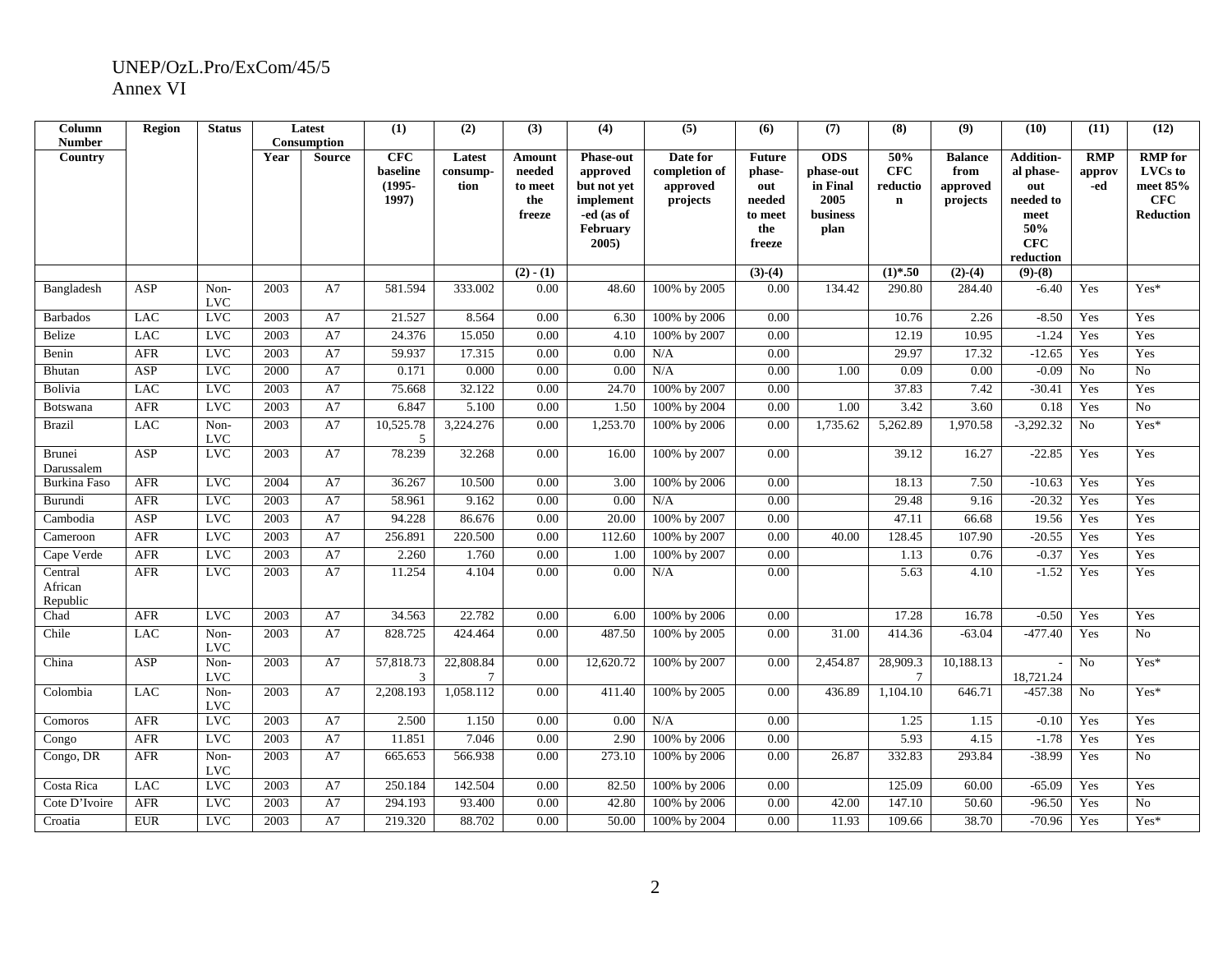| Column<br><b>Number</b> | <b>Region</b> | <b>Status</b>      |                   | Latest<br>Consumption | (1)                                          | (2)                        | (3)                                          | (4)                                                                                         | (5)                                               | (6)                                                                  | (7)                                                             | (8)                                   | (9)                                            | (10)                                                                                        | (11)                        | (12)                                                                    |
|-------------------------|---------------|--------------------|-------------------|-----------------------|----------------------------------------------|----------------------------|----------------------------------------------|---------------------------------------------------------------------------------------------|---------------------------------------------------|----------------------------------------------------------------------|-----------------------------------------------------------------|---------------------------------------|------------------------------------------------|---------------------------------------------------------------------------------------------|-----------------------------|-------------------------------------------------------------------------|
| Country                 |               |                    | Year              | <b>Source</b>         | <b>CFC</b><br>baseline<br>$(1995 -$<br>1997) | Latest<br>consump-<br>tion | Amount<br>needed<br>to meet<br>the<br>freeze | <b>Phase-out</b><br>approved<br>but not yet<br>implement<br>-ed (as of<br>February<br>2005) | Date for<br>completion of<br>approved<br>projects | <b>Future</b><br>phase-<br>out<br>needed<br>to meet<br>the<br>freeze | <b>ODS</b><br>phase-out<br>in Final<br>2005<br>business<br>plan | 50%<br>CFC<br>reductio<br>$\mathbf n$ | <b>Balance</b><br>from<br>approved<br>projects | <b>Addition-</b><br>al phase-<br>out<br>needed to<br>meet<br>50%<br><b>CFC</b><br>reduction | <b>RMP</b><br>approv<br>-ed | <b>RMP</b> for<br>LVCs to<br>meet 85%<br><b>CFC</b><br><b>Reduction</b> |
|                         |               |                    |                   |                       |                                              |                            | $(2) - (1)$                                  |                                                                                             |                                                   | $(3)-(4)$                                                            |                                                                 | $(1)*.50$                             | $(2)-(4)$                                      | $(9)-(8)$                                                                                   |                             |                                                                         |
| Cuba                    | <b>LAC</b>    | Non-<br><b>LVC</b> | 2003              | A7                    | 625.133                                      | 481.036                    | 0.00                                         | 143.60                                                                                      | 100% by 2006                                      | 0.00                                                                 | 49.99                                                           | 312.57                                | 337.44                                         | 24.87                                                                                       | Yes                         | Yes*                                                                    |
| Diibouti                | <b>AFR</b>    | <b>LVC</b>         | 2003              | A7                    | 21.021                                       | 12.120                     | 0.00                                         | 5.70                                                                                        | 100% by 2004                                      | 0.00                                                                 |                                                                 | 10.51                                 | 6.42                                           | $-4.09$                                                                                     | Yes                         | Yes                                                                     |
| Dominica                | <b>LAC</b>    | LVC                | 2003              | A7                    | 1.479                                        | 1.438                      | 0.00                                         | 0.00                                                                                        | N/A                                               | 0.00                                                                 | 2.00                                                            | 0.74                                  | 1.44                                           | 0.70                                                                                        | Yes                         | N <sub>o</sub>                                                          |
| Dominican<br>Republic   | <b>LAC</b>    | Non-<br><b>LVC</b> | 2004              | CP                    | 539.845                                      | 310.358                    | 0.00                                         | 17.90                                                                                       | 100% by 2005                                      | 0.00                                                                 | 101.98                                                          | 269.92                                | 292.46                                         | 22.54                                                                                       | Yes                         | No                                                                      |
| Ecuador                 | <b>LAC</b>    | <b>LVC</b>         | 2003              | A7                    | 301.417                                      | 256.262                    | 0.00                                         | 11.00                                                                                       | 100% by 2004                                      | 0.00                                                                 | 64.00                                                           | 150.71                                | 245.26                                         | 94.55                                                                                       | $\rm No$                    | Yes*                                                                    |
| Egypt                   | <b>AFR</b>    | Non-<br><b>LVC</b> | 2004              | A7                    | 1,668.000                                    | 1,047.590                  | 0.00                                         | 130.10                                                                                      | 100% by 2006                                      | 0.00                                                                 | 193.75                                                          | 834.00                                | 917.49                                         | 83.49                                                                                       | Yes                         | N <sub>o</sub>                                                          |
| El Salvador             | LAC           | <b>LVC</b>         | 2003              | A7                    | 306.556                                      | 97.480                     | 0.00                                         | 56.50                                                                                       | 100% by 2008                                      | 0.00                                                                 |                                                                 | 153.28                                | 40.98                                          | $-112.30$                                                                                   | Yes                         | Yes                                                                     |
| Ethiopia                | <b>AFR</b>    | <b>LVC</b>         | 2003              | A7                    | 33.837                                       | 28.000                     | 0.00                                         | 0.00                                                                                        | N/A                                               | 0.00                                                                 |                                                                 | 16.92                                 | 28.00                                          | 11.08                                                                                       | Yes                         | Yes                                                                     |
| Fiji                    | ASP           | <b>LVC</b>         | 2004              | A7                    | 33.404                                       | 0.500                      | 0.00                                         | 0.00                                                                                        | N/A                                               | 0.00                                                                 | 2.00                                                            | 16.70                                 | 0.50                                           | $-16.20$                                                                                    | Yes                         | No                                                                      |
| Gabon                   | <b>AFR</b>    | LVC                | 2004              | A7                    | 10.270                                       | 4.520                      | 0.00                                         | 2.20                                                                                        | 100% by 2006                                      | 0.00                                                                 |                                                                 | 5.14                                  | 2.32                                           | $-2.82$                                                                                     | Yes                         | Yes                                                                     |
| Gambia                  | <b>AFR</b>    | <b>LVC</b>         | 2003              | A7                    | 23.780                                       | 5.100                      | 0.00                                         | 0.00                                                                                        | N/A                                               | 0.00                                                                 |                                                                 | 11.89                                 | 5.10                                           | $-6.79$                                                                                     | Yes                         | Yes                                                                     |
| Georgia                 | <b>EUR</b>    | <b>LVC</b>         | 2003              | A7                    | 22.483                                       | 12.600                     | 0.00                                         | 0.50                                                                                        | 100% by 2005                                      | 0.00                                                                 |                                                                 | 11.24                                 | 12.10                                          | 0.86                                                                                        | Yes                         | Yes                                                                     |
| Ghana                   | AFR           | LVC                | 2003              | A7                    | 35.810                                       | 31.980                     | 0.00                                         | 3.00                                                                                        | 100% by 2006                                      | 0.00                                                                 |                                                                 | 17.91                                 | 28.98                                          | 11.08                                                                                       | Yes                         | Yes                                                                     |
| Grenada                 | LAC           | $_{\rm LVC}$       | 2003              | A7                    | 5.971                                        | 2.094                      | 0.00                                         | 0.00                                                                                        | N/A                                               | 0.00                                                                 | 1.00                                                            | 2.99                                  | 2.09                                           | $-0.89$                                                                                     | Yes                         | $\rm No$                                                                |
| Guatemala               | <b>LAC</b>    | LVC                | $\overline{2003}$ | A7                    | 224.647                                      | 147.070                    | 0.00                                         | 0.00                                                                                        | N/A                                               | 0.00                                                                 |                                                                 | 112.32                                | 147.07                                         | 34.75                                                                                       | Yes                         | Yes                                                                     |
| Guinea                  | AFR           | <b>LVC</b>         | 2003              | A7                    | 42.410                                       | 25.910                     | 0.00                                         | 0.00                                                                                        | N/A                                               | 0.00                                                                 | 5.00                                                            | 21.21                                 | 25.91                                          | 4.71                                                                                        | Yes                         | N <sub>o</sub>                                                          |
| Guyana                  | LAC           | <b>LVC</b>         | 2003              | A7                    | 53.216                                       | 10.444                     | 0.00                                         | 0.00                                                                                        | N/A                                               | 0.00                                                                 |                                                                 | 26.61                                 | 10.44                                          | $-16.16$                                                                                    | Yes                         | Yes                                                                     |
| Haiti                   | <b>LAC</b>    | <b>LVC</b>         | 2003              | A7                    | 168.950                                      | 115.910                    | 0.00                                         | 14.00                                                                                       | 100% by 2006                                      | 0.00                                                                 |                                                                 | 84.48                                 | 101.91                                         | 17.44                                                                                       | Yes                         | Yes                                                                     |
| Honduras                | LAC           | <b>LVC</b>         | 2003              | A7                    | 331.640                                      | 219.086                    | 0.00                                         | 16.30                                                                                       | 100% by 2007                                      | 0.00                                                                 |                                                                 | 165.82                                | 202.79                                         | 36.97                                                                                       | Yes                         | Yes                                                                     |
| India                   | <b>ASP</b>    | Non-<br><b>LVC</b> | 2003              | A7                    | 6,681.049                                    | 2,631.508                  | 0.00                                         | 1,643.35                                                                                    | 100% by 2006                                      | 0.00                                                                 | 229.18                                                          | 3,340.52                              | 988.16                                         | $-2,352.37$                                                                                 | No                          | $\mathrm{Yes}^*$                                                        |
| Indonesia               | ASP           | Non-<br><b>LVC</b> | 2003              | A7                    | 8,332.667                                    | 4,829.330                  | 0.00                                         | 4,058.90                                                                                    | 100% by 2008                                      | 0.00                                                                 | 362.61                                                          | 4,166.33                              | 770.43                                         | $-3,395.90$                                                                                 | N <sub>o</sub>              | $Yes*$                                                                  |
| Iran                    | ASP           | Non-<br><b>LVC</b> | 2003              | A7                    | 4,571.667                                    | 4,088.800                  | 0.00                                         | 1,535.20                                                                                    | 100% by 2007                                      | 0.00                                                                 | 404.48                                                          | 2,285.83                              | 2,553.60                                       | 267.77                                                                                      | No                          | Yes*                                                                    |
| Jamaica                 | LAC           | <b>LVC</b>         | 2003              | A7                    | 93.227                                       | 16.200                     | 0.00                                         | 59.50                                                                                       | 100% by 2006                                      | 0.00                                                                 |                                                                 | 46.61                                 | $-43.30$                                       | $-89.91$                                                                                    | Yes                         | Yes*                                                                    |
| Jordan                  | ASP           | Non-<br><b>LVC</b> | 2003              | A7                    | 673.267                                      | 74.400                     | 0.00                                         | 311.80                                                                                      | 100% by 2009                                      | 0.00                                                                 | 12.00                                                           | 336.63                                | $-237.40$                                      | $-574.03$                                                                                   | Yes                         | Yes*                                                                    |
| Kenya                   | <b>AFR</b>    | <b>LVC</b>         | 2003              | A7                    | 239.456                                      | 168.590                    | 0.00                                         | 53.60                                                                                       | 100% by 2005                                      | 0.00                                                                 |                                                                 | 119.73                                | 114.99                                         | $-4.74$                                                                                     | Yes                         | Yes*                                                                    |
| Kiribati                | ASP           | <b>LVC</b>         | 2003              | A7                    | 0.700                                        | 0.000                      | 0.00                                         | 0.00                                                                                        | N/A                                               | 0.00                                                                 |                                                                 | 0.35                                  | 0.00                                           | $-0.35$                                                                                     | Yes                         | Yes*                                                                    |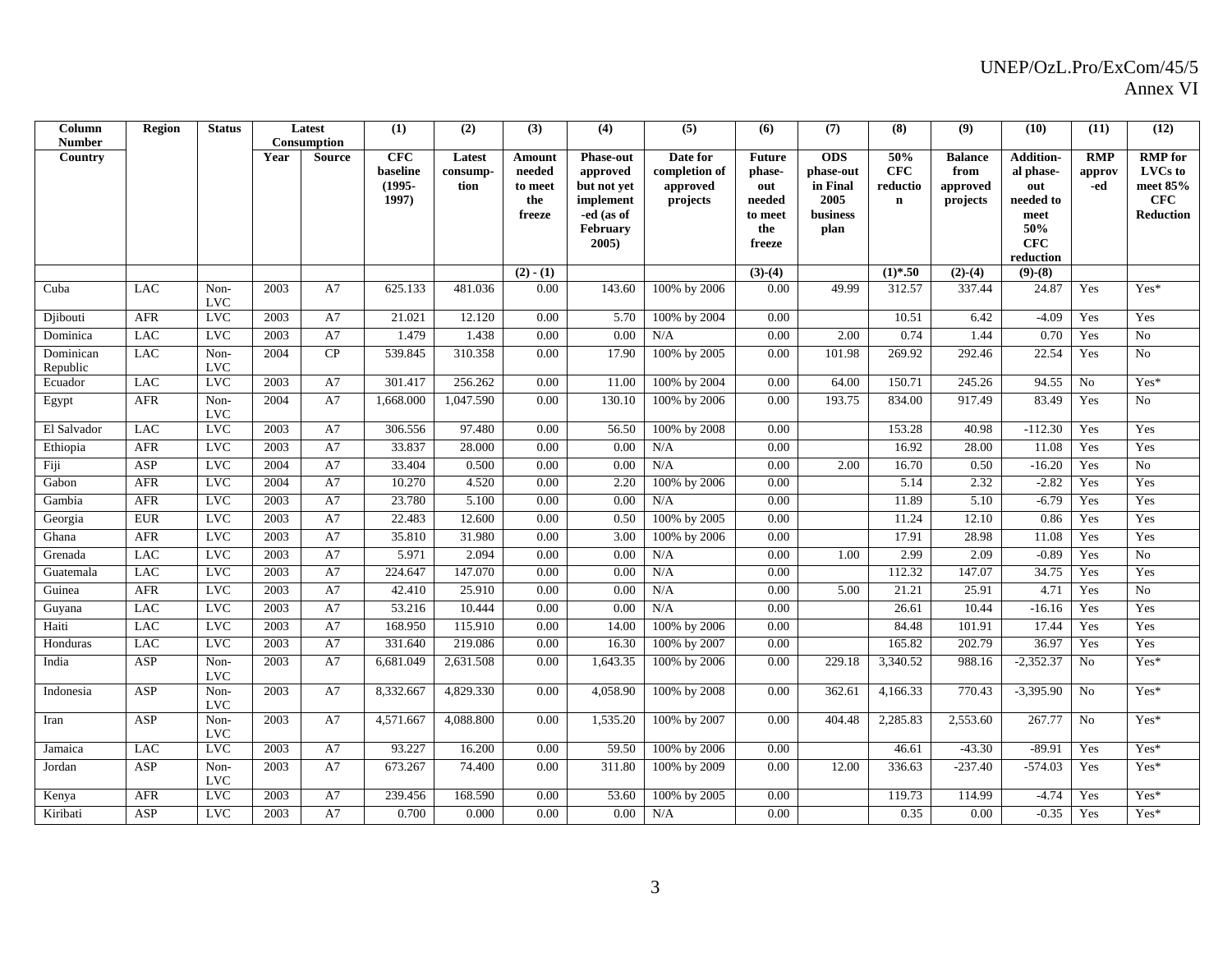| Column<br><b>Number</b>                | Region     | <b>Status</b>        |      | Latest<br>Consumption | (1)                                   | (2)                        | (3)                                          | (4)                                                                                         | (5)                                               | (6)                                                                  | (7)                                                                    | (8)                                          | (9)                                            | (10)                                                                                 | (11)                        | (12)                                                             |
|----------------------------------------|------------|----------------------|------|-----------------------|---------------------------------------|----------------------------|----------------------------------------------|---------------------------------------------------------------------------------------------|---------------------------------------------------|----------------------------------------------------------------------|------------------------------------------------------------------------|----------------------------------------------|------------------------------------------------|--------------------------------------------------------------------------------------|-----------------------------|------------------------------------------------------------------|
| Country                                |            |                      | Year | <b>Source</b>         | CFC<br>baseline<br>$(1995 -$<br>1997) | Latest<br>consump-<br>tion | Amount<br>needed<br>to meet<br>the<br>freeze | <b>Phase-out</b><br>approved<br>but not yet<br>implement<br>-ed (as of<br>February<br>2005) | Date for<br>completion of<br>approved<br>projects | <b>Future</b><br>phase-<br>out<br>needed<br>to meet<br>the<br>freeze | <b>ODS</b><br>phase-out<br>in Final<br>2005<br><b>business</b><br>plan | 50%<br><b>CFC</b><br>reductio<br>$\mathbf n$ | <b>Balance</b><br>from<br>approved<br>projects | <b>Addition-</b><br>al phase-<br>out<br>needed to<br>meet<br>50%<br>CFC<br>reduction | <b>RMP</b><br>approv<br>-ed | <b>RMP</b> for<br>LVCs to<br>meet 85%<br>CFC<br><b>Reduction</b> |
|                                        |            |                      |      |                       |                                       |                            | $(2) - (1)$                                  |                                                                                             |                                                   | $(3)-(4)$                                                            |                                                                        | $(1)*.50$                                    | $(2)-(4)$                                      | $(9)-(8)$                                                                            |                             |                                                                  |
| Korea DPR                              | ASP        | Non-<br><b>LVC</b>   | 2003 | A7                    | 441.667                               | 265.400                    | 0.00                                         | 66.20                                                                                       | 100% by 2005                                      | 0.00                                                                 | 28.68                                                                  | 220.83                                       | 199.20                                         | $-21.63$                                                                             | Yes                         | N <sub>o</sub>                                                   |
| Kuwait                                 | ASP        | Non-<br><b>LVC</b>   | 2003 | A7                    | 480.420                               | 247.400                    | 0.00                                         | 64.00                                                                                       | 100% by 2005                                      | 0.00                                                                 | 7.44                                                                   | 240.21                                       | 183.40                                         | $-56.81$                                                                             | Yes                         | Yes                                                              |
| Kyrgyzstan                             | ASP        | <b>LVC</b>           | 2003 | A7                    | 72.845                                | 33.000                     | 0.00                                         | 2.50                                                                                        | 100% by 2007                                      | 0.00                                                                 |                                                                        | 36.42                                        | 30.50                                          | $-5.92$                                                                              | Yes                         | Yes                                                              |
| Lao People's<br>Democratic<br>Republic | <b>ASP</b> | <b>LVC</b>           | 2003 | A7                    | 43.250                                | 35.270                     | 0.00                                         | 28.60                                                                                       | 100% by 2006                                      | 0.00                                                                 | 6.00                                                                   | 21.63                                        | 6.67                                           | $-14.96$                                                                             | Yes                         | Yes                                                              |
| Lebanon                                | ASP        | Non-<br><b>LVC</b>   | 2003 | A7                    | 725.507                               | 480.150                    | 0.00                                         | 306.80                                                                                      | 100% by 2005                                      | 0.00                                                                 | 99.69                                                                  | 362.75                                       | 173.35                                         | $-189.40$                                                                            | No                          | Yes*                                                             |
| Lesotho                                | <b>AFR</b> | <b>LVC</b>           | 2004 | A7                    | 5.133                                 | 1.200                      | 0.00                                         | 0.60                                                                                        | 100% by 2004                                      | 0.00                                                                 | 0.80                                                                   | 2.57                                         | 0.60                                           | $-1.97$                                                                              | Yes                         | Yes*                                                             |
| Liberia                                | <b>AFR</b> | <b>LVC</b>           | 2003 | A7                    | 56.087                                | 26.300                     | 0.00                                         | 31.60                                                                                       | 100% by 2006                                      | 0.00                                                                 |                                                                        | 28.04                                        | $-5.30$                                        | $-33.34$                                                                             | Yes                         | Yes                                                              |
| Libya                                  | <b>AFR</b> | Non-<br>$_{\rm LVC}$ | 2003 | A7                    | 716.713                               | 704.050                    | 0.00                                         | 367.40                                                                                      | 100% by 2005                                      | 0.00                                                                 | 129.85                                                                 | 358.36                                       | 336.65                                         | $-21.71$                                                                             | $\overline{No}$             | Yes*                                                             |
| Macedonia                              | <b>EUR</b> | Non-<br><b>LVC</b>   | 2003 | A7                    | 519.700                               | 49.338                     | 0.00                                         | 25.00                                                                                       | 100% by 2004                                      | 0.00                                                                 | 37.24                                                                  | 259.85                                       | 24.34                                          | $-235.51$                                                                            | Yes                         | No                                                               |
| Madagascar                             | <b>AFR</b> | $_{\rm LVC}$         | 2003 | A7                    | 47.887                                | 7.160                      | 0.00                                         | 12.00                                                                                       | 100% by 2004                                      | 0.00                                                                 |                                                                        | 23.94                                        | $-4.84$                                        | $-28.78$                                                                             | Yes                         | N <sub>o</sub>                                                   |
| Malawi                                 | <b>AFR</b> | <b>LVC</b>           | 2003 | A7                    | 57.667                                | 18.710                     | 0.00                                         | 33.00                                                                                       | 100% by 2004                                      | 0.00                                                                 |                                                                        | 28.83                                        | $-14.29$                                       | $-43.12$                                                                             | Yes                         | Yes                                                              |
| Malaysia                               | ASP        | Non-<br><b>LVC</b>   | 2003 | A7                    | 3,271.058                             | 1,174.396                  | 0.00                                         | 793.20                                                                                      | 100% by 2006                                      | 0.00                                                                 | 186.00                                                                 | 1,635.53                                     | 381.20                                         | $-1,254.33$                                                                          | No                          | Yes*                                                             |
| Maldives                               | ASP        | <b>LVC</b>           | 2003 | A7                    | 4.567                                 | 0.000                      | 0.00                                         | 3.50                                                                                        | 100% by 2005                                      | 0.00                                                                 |                                                                        | 2.28                                         | $-3.50$                                        | $-5.78$                                                                              | Yes                         | Yes                                                              |
| Mali                                   | <b>AFR</b> | <b>LVC</b>           | 2003 | A7                    | 108.072                               | 26.000                     | 0.00                                         | 0.00                                                                                        | N/A                                               | 0.00                                                                 | 2.00                                                                   | 54.04                                        | 26.00                                          | $-28.04$                                                                             | Yes                         | $\overline{No}$                                                  |
| Marshall<br>Islands                    | <b>ASP</b> | <b>LVC</b>           | 2003 | A7                    | 1.160                                 | 0.170                      | 0.00                                         | 0.00                                                                                        | N/A                                               | 0.00                                                                 |                                                                        | 0.58                                         | 0.17                                           | $-0.41$                                                                              | Yes                         | Yes*                                                             |
| Mauritania                             | <b>AFR</b> | <b>LVC</b>           | 2003 | A7                    | 15.685                                | 14.320                     | 0.00                                         | 5.20                                                                                        | 100% by 2006                                      | 0.00                                                                 |                                                                        | 7.84                                         | 9.12                                           | 1.28                                                                                 | Yes                         | Yes                                                              |
| Mauritius                              | <b>AFR</b> | <b>LVC</b>           | 2003 | A7                    | 29.099                                | 4.018                      | 0.00                                         | 10.00                                                                                       | 100% by 2004                                      | 0.00                                                                 | 1.00                                                                   | 14.55                                        | $-5.98$                                        | $-20.53$                                                                             | Yes                         | Yes*                                                             |
| Mexico                                 | <b>LAC</b> | Non-<br><b>LVC</b>   | 2003 | A7                    | 4,624.885                             | 1,983.150                  | 0.00                                         | 374.20                                                                                      | 100% by 2006                                      | 0.00                                                                 | 868.86                                                                 | 2,312.44                                     | 1,608.95                                       | $-703.49$                                                                            | No                          | Yes*                                                             |
| Micronesia                             | ASP        | <b>LVC</b>           | 2000 | A7                    | 1.219                                 | 1.041                      | 0.00                                         | 0.00                                                                                        | N/A                                               | 0.00                                                                 |                                                                        | 0.61                                         | 1.04                                           | 0.43                                                                                 | Yes                         | Yes*                                                             |
| Moldova                                | <b>EUR</b> | <b>LVC</b>           | 2003 | A7                    | 73.310                                | 18.900                     | 0.00                                         | 7.20                                                                                        | 100% by 2006                                      | 0.00                                                                 |                                                                        | 36.66                                        | 11.70                                          | $-24.96$                                                                             | Yes                         | Yes                                                              |
| Mongolia                               | <b>ASP</b> | <b>LVC</b>           | 2003 | A7                    | 10.620                                | 5.740                      | 0.00                                         | 5.60                                                                                        | 100% by 2005                                      | 0.00                                                                 |                                                                        | 5.31                                         | 0.14                                           | $-5.17$                                                                              | Yes                         | Yes                                                              |
| Morocco                                | <b>AFR</b> | Non-<br><b>LVC</b>   | 2003 | A7                    | 802.267                               | 474.843                    | 0.00                                         | 53.20                                                                                       | 100% by 2006                                      | 0.00                                                                 |                                                                        | 401.13                                       | 421.64                                         | 20.51                                                                                | No                          | Yes*                                                             |
| Mozambique                             | <b>AFR</b> | <b>LVC</b>           | 2003 | A7                    | 18.224                                | 1.700                      | 0.00                                         | 0.00                                                                                        | N/A                                               | 0.00                                                                 |                                                                        | 9.11                                         | 1.70                                           | $-7.41$                                                                              | Yes                         | Yes                                                              |
| Myanmar                                | ASP        | <b>LVC</b>           | 2003 | A7                    | 54.277                                | 51.610                     | 0.00                                         | 0.00                                                                                        | N/A                                               | 0.00                                                                 | 43.50                                                                  | 27.14                                        | 51.61                                          | 24.47                                                                                | No                          | No                                                               |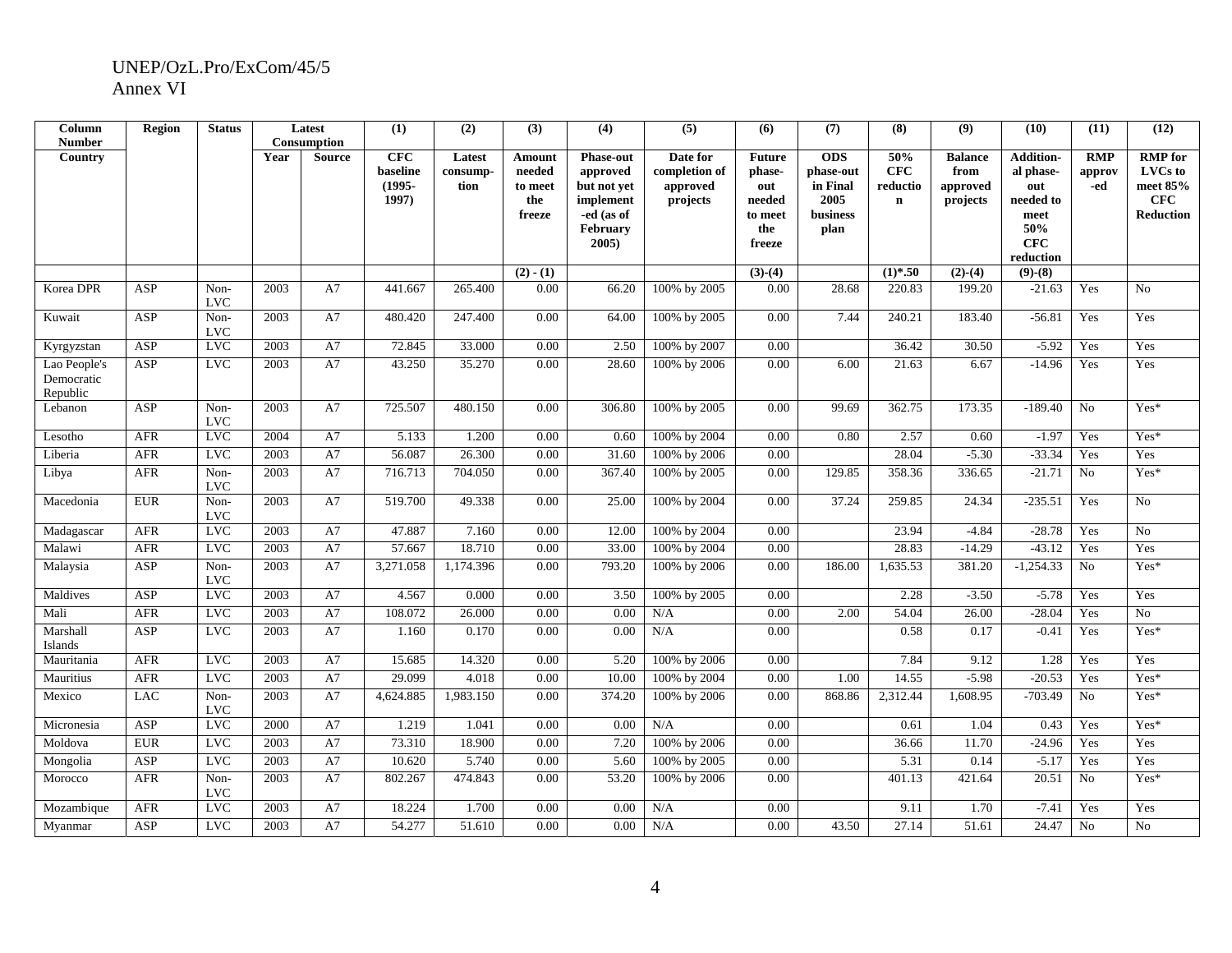| Column<br><b>Number</b>         | Region     | <b>Status</b>      |               | Latest<br>Consumption | (1)                                          | (2)                        | (3)                                          | (4)                                                                                         | (5)                                               | (6)                                                                  | (7)                                                             | (8)                                          | (9)                                            | (10)                                                                                        | (11)                        | (12)                                                                    |
|---------------------------------|------------|--------------------|---------------|-----------------------|----------------------------------------------|----------------------------|----------------------------------------------|---------------------------------------------------------------------------------------------|---------------------------------------------------|----------------------------------------------------------------------|-----------------------------------------------------------------|----------------------------------------------|------------------------------------------------|---------------------------------------------------------------------------------------------|-----------------------------|-------------------------------------------------------------------------|
| Country                         |            |                    | Year          | <b>Source</b>         | <b>CFC</b><br>baseline<br>$(1995 -$<br>1997) | Latest<br>consump-<br>tion | Amount<br>needed<br>to meet<br>the<br>freeze | <b>Phase-out</b><br>approved<br>but not yet<br>implement<br>-ed (as of<br>February<br>2005) | Date for<br>completion of<br>approved<br>projects | <b>Future</b><br>phase-<br>out<br>needed<br>to meet<br>the<br>freeze | <b>ODS</b><br>phase-out<br>in Final<br>2005<br>business<br>plan | 50%<br><b>CFC</b><br>reductio<br>$\mathbf n$ | <b>Balance</b><br>from<br>approved<br>projects | <b>Addition-</b><br>al phase-<br>out<br>needed to<br>meet<br>50%<br><b>CFC</b><br>reduction | <b>RMP</b><br>approv<br>-ed | <b>RMP</b> for<br>LVCs to<br>meet 85%<br><b>CFC</b><br><b>Reduction</b> |
|                                 |            |                    |               |                       |                                              |                            | $(2) - (1)$                                  |                                                                                             |                                                   | $(3)-(4)$                                                            |                                                                 | $(1)*.50$                                    | $(2)-(4)$                                      | $(9)-(8)$                                                                                   |                             |                                                                         |
| Namibia                         | <b>AFR</b> | <b>LVC</b>         | 2003          | A7                    | 21.851                                       | 17.200                     | 0.00                                         | 10.50                                                                                       | 100% by 2005                                      | 0.00                                                                 | 3.00                                                            | 10.93                                        | 6.70                                           | $-4.23$                                                                                     | Yes                         | Yes*                                                                    |
| Nauru                           | ASP        | <b>LVC</b>         | 2003          | A7                    | 0.542                                        | 0.027                      | 0.00                                         | 0.00                                                                                        | N/A                                               | 0.00                                                                 |                                                                 | 0.27                                         | 0.03                                           | $-0.24$                                                                                     | Yes                         | Yes*                                                                    |
| Nepal                           | ASP        | <b>LVC</b>         | 2003          | A7                    | 27.000                                       | 0.000                      | 0.00                                         | 11.40                                                                                       | 100% by 2007                                      | 0.00                                                                 |                                                                 | 13.50                                        | $-11.40$                                       | $-24.90$                                                                                    | Yes                         | Yes                                                                     |
| Nicaragua                       | LAC        | <b>LVC</b>         | 2003          | A7                    | 82.808                                       | 29.850                     | 0.00                                         | 12.80                                                                                       | 100% by 2004                                      | 0.00                                                                 | 18.17                                                           | 41.40                                        | 17.05                                          | $-24.35$                                                                                    | Yes                         | N <sub>o</sub>                                                          |
| Niger                           | <b>AFR</b> | <b>LVC</b>         | 2003          | A7                    | 32.021                                       | 24.536                     | 0.00                                         | 0.00                                                                                        | N/A                                               | 0.00                                                                 |                                                                 | 16.01                                        | 24.54                                          | 8.53                                                                                        | Yes                         | Yes                                                                     |
| Nigeria                         | <b>AFR</b> | Non-<br><b>LVC</b> | 2003          | A7                    | 3,649.953                                    | 2,662.400                  | 0.00                                         | 1,925.60                                                                                    | 100% by 2005                                      | 0.00                                                                 | 178.16                                                          | 1,824.98                                     | 736.80                                         | $-1,088.18$                                                                                 | No                          | $Yes*$                                                                  |
| Niue                            | ASP        | <b>LVC</b>         | 2003          | A7                    | 0.046                                        | 0.000                      | 0.00                                         | 0.00                                                                                        | N/A                                               | 0.00                                                                 |                                                                 | 0.02                                         | 0.00                                           | $-0.02$                                                                                     | Yes                         | Yes*                                                                    |
| Oman                            | ASP        | <b>LVC</b>         | 2003          | A7                    | 248.437                                      | 134.492                    | 0.00                                         | 13.00                                                                                       | 100% by 2005                                      | 0.00                                                                 |                                                                 | 124.22                                       | 121.49                                         | $-2.73$                                                                                     | Yes                         | Yes                                                                     |
| Pakistan                        | ASP        | Non-<br><b>LVC</b> | 2003          | A7                    | 1,679.433                                    | 1,124.000                  | 0.00                                         | 785.31                                                                                      | 100% by 2007                                      | 0.00                                                                 | 96.72                                                           | 839.72                                       | 338.69                                         | $-501.03$                                                                                   | Yes                         | Yes*                                                                    |
| Palau                           | ASP        | <b>LVC</b>         | 2003          | A7                    | 1.618                                        | 0.970                      | 0.00                                         | 0.00                                                                                        | N/A                                               | 0.00                                                                 |                                                                 | 0.81                                         | 0.97                                           | 0.16                                                                                        | Yes                         | Yes*                                                                    |
| Panama                          | <b>LAC</b> | Non-<br><b>LVC</b> | 2003          | A7                    | 384.157                                      | 168.456                    | 0.00                                         | 12.40                                                                                       | 100% by 2004                                      | 0.00                                                                 | 42.50                                                           | 192.08                                       | 156.06                                         | $-36.02$                                                                                    | Yes                         | Yes*                                                                    |
| Papua New<br>Guinea             | ASP        | <b>LVC</b>         | 2003          | A7                    | 36.261                                       | 22.664                     | 0.00                                         | 30.80                                                                                       | 100% by 2005                                      | 0.00                                                                 | 9.00                                                            | 18.13                                        | $-8.14$                                        | $-26.27$                                                                                    | No                          | $Yes*$                                                                  |
| Paraguay                        | LAC        | <b>LVC</b>         | 2003          | A7                    | 210.560                                      | 91.800                     | 0.00                                         | 9.10                                                                                        | 100% by 2005                                      | 0.00                                                                 |                                                                 | 105.28                                       | 82.70                                          | $-22.58$                                                                                    | Yes                         | Yes                                                                     |
| Peru                            | LAC        | <b>LVC</b>         | 2003          | A7                    | 289.528                                      | 178.392                    | 0.00                                         | 16.70                                                                                       | 100% by 2007                                      | 0.00                                                                 |                                                                 | 144.76                                       | 161.69                                         | 16.93                                                                                       | Yes                         | Yes                                                                     |
| Philippines                     | <b>ASP</b> | Non-<br><b>LVC</b> | 2003          | A7                    | 3,055.853                                    | 1,422.390                  | 0.00                                         | 473.50                                                                                      | 100% by 2005                                      | 0.00                                                                 | 499.90                                                          | 1,527.93                                     | 948.89                                         | $-579.04$                                                                                   | No                          | $Yes*$                                                                  |
| Qatar                           | ASP        | <b>LVC</b>         | 2003          | A7                    | 101.429                                      | 95.100                     | 0.00                                         | 13.00                                                                                       | 100% by 2005                                      | 0.00                                                                 |                                                                 | 50.71                                        | 82.10                                          | 31.39                                                                                       | Yes                         | Yes                                                                     |
| Romania                         | <b>EUR</b> | Non-<br><b>LVC</b> | 2003          | A7                    | 675.761                                      | 362.074                    | 0.00                                         | 46.50                                                                                       | 100% by 2007                                      | 0.00                                                                 | 33.00                                                           | 337.88                                       | 315.57                                         | $-22.31$                                                                                    | Yes                         | No                                                                      |
| Rwanda                          | <b>AFR</b> | <b>LVC</b>         | 2003          | A7                    | 30.358                                       | 30.096                     | 0.00                                         | 3.30                                                                                        | 100% by 2006                                      | 0.00                                                                 |                                                                 | 15.18                                        | 26.80                                          | 11.62                                                                                       | Yes                         | Yes                                                                     |
| Saint Kitts and<br><b>Nevis</b> | <b>LAC</b> | <b>LVC</b>         | $\sqrt{2003}$ | A7                    | 3.694                                        | 2.780                      | 0.00                                         | 2.00                                                                                        | 100% by 2004                                      | 0.00                                                                 | 2.00                                                            | 1.85                                         | 0.78                                           | $-1.07$                                                                                     | Yes                         | N <sub>o</sub>                                                          |
| Saint Lucia                     | <b>LAC</b> | <b>LVC</b>         | 2003          | A7                    | 8.291                                        | 2.518                      | 0.00                                         | 0.00                                                                                        | N/A                                               | 0.00                                                                 |                                                                 | 4.15                                         | 2.52                                           | $-1.63$                                                                                     | Yes                         | Yes                                                                     |
| Samoa                           | ASP        | <b>LVC</b>         | 2003          | A7                    | 4.460                                        | 0.000                      | 0.00                                         | 0.00                                                                                        | N/A                                               | 0.00                                                                 |                                                                 | 2.23                                         | 0.00                                           | $-2.23$                                                                                     | Yes                         | Yes                                                                     |
| Sao Tome and<br>Principe        | <b>AFR</b> | <b>LVC</b>         | 2003          | A7                    | 4.713                                        | 4.560                      | 0.00                                         | 2.80                                                                                        | 100% by 2006                                      | 0.00                                                                 |                                                                 | 2.36                                         | 1.76                                           | $-0.60$                                                                                     | Yes                         | Yes                                                                     |
| Senegal                         | <b>AFR</b> | <b>LVC</b>         | 2003          | A7                    | 155.831                                      | 51.000                     | 0.00                                         | 0.00                                                                                        | N/A                                               | 0.00                                                                 |                                                                 | 77.92                                        | 51.00                                          | $-26.92$                                                                                    | Yes                         | Yes                                                                     |
| Serbia and<br>Montenegro        | <b>EUR</b> | Non-<br><b>LVC</b> | 2003          | A7                    | 849.210                                      | 412.040                    | 0.00                                         | 219.20                                                                                      | 100% by 2005                                      | 0.00                                                                 | 103.30                                                          | 424.61                                       | 192.84                                         | $-231.77$                                                                                   | No                          | Yes*                                                                    |
| Seychelles                      | <b>AFR</b> | <b>LVC</b>         | 2004          | CP                    | 2.849                                        | 0.040                      | 0.00                                         | 0.00                                                                                        | N/A                                               | 0.00                                                                 |                                                                 | 1.42                                         | 0.04                                           | $-1.38$                                                                                     | Yes                         | Yes                                                                     |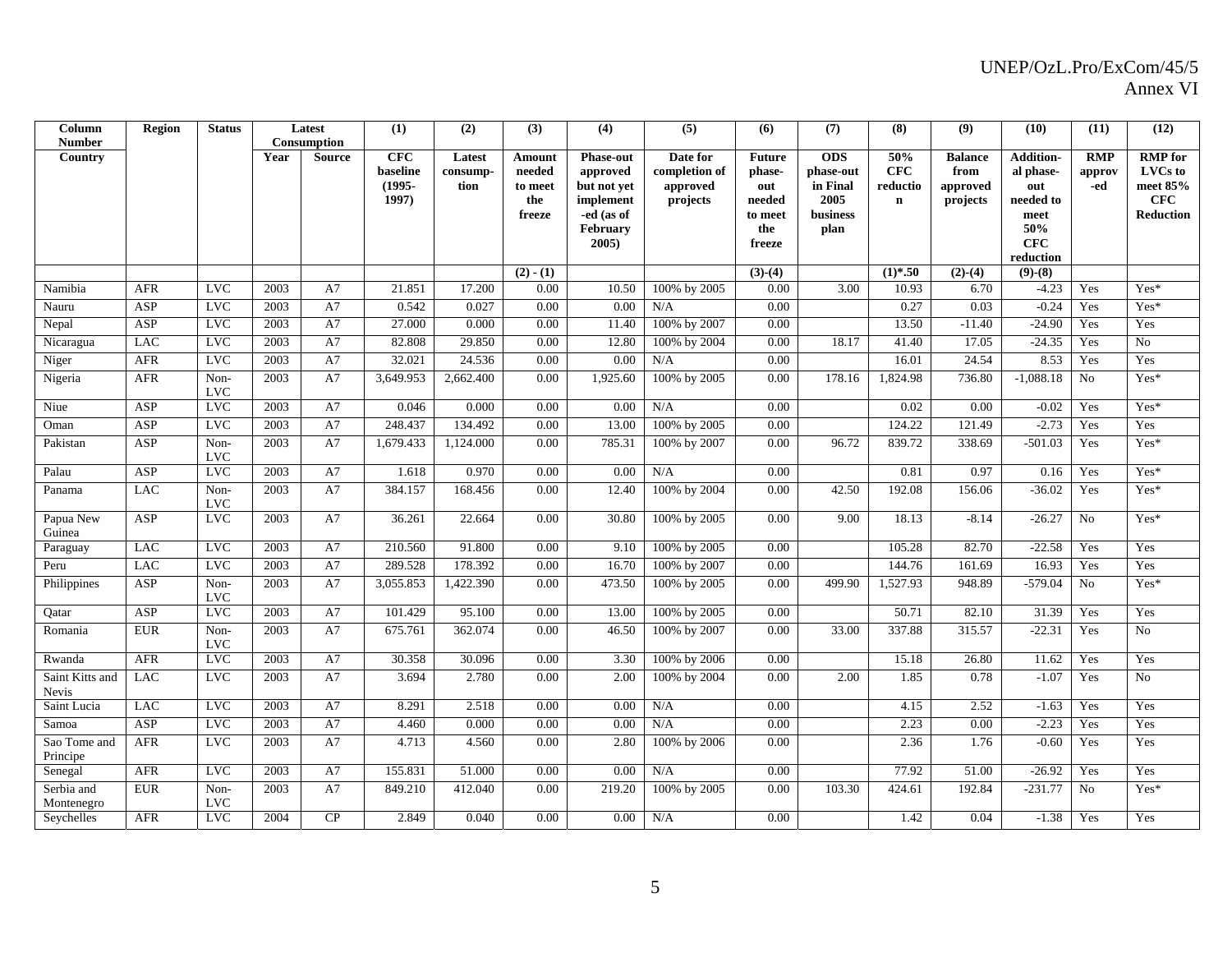| Column<br><b>Number</b> | Region     | <b>Status</b>        |      | Latest<br>Consumption | (1)                                          | (2)                        | (3)                                          | (4)                                                                                            | (5)                                               | (6)                                                                  | (7)                                                             | (8)                                   | (9)                                            | (10)                                                                                 | (11)                        | (12)                                                             |
|-------------------------|------------|----------------------|------|-----------------------|----------------------------------------------|----------------------------|----------------------------------------------|------------------------------------------------------------------------------------------------|---------------------------------------------------|----------------------------------------------------------------------|-----------------------------------------------------------------|---------------------------------------|------------------------------------------------|--------------------------------------------------------------------------------------|-----------------------------|------------------------------------------------------------------|
| Country                 |            |                      | Year | <b>Source</b>         | <b>CFC</b><br>baseline<br>$(1995 -$<br>1997) | Latest<br>consump-<br>tion | Amount<br>needed<br>to meet<br>the<br>freeze | <b>Phase-out</b><br>approved<br>but not yet<br>implement<br>-ed (as of<br>February<br>$2005$ ) | Date for<br>completion of<br>approved<br>projects | <b>Future</b><br>phase-<br>out<br>needed<br>to meet<br>the<br>freeze | <b>ODS</b><br>phase-out<br>in Final<br>2005<br>business<br>plan | 50%<br>CFC<br>reductio<br>$\mathbf n$ | <b>Balance</b><br>from<br>approved<br>projects | <b>Addition-</b><br>al phase-<br>out<br>needed to<br>meet<br>50%<br>CFC<br>reduction | <b>RMP</b><br>approv<br>-ed | <b>RMP</b> for<br>LVCs to<br>meet 85%<br>CFC<br><b>Reduction</b> |
|                         |            |                      |      |                       |                                              |                            | $(2) - (1)$                                  |                                                                                                |                                                   | $(3)-(4)$                                                            |                                                                 | $(1)*.50$                             | $(2)-(4)$                                      | $(9)-(8)$                                                                            |                             |                                                                  |
| Sierra Leone            | <b>AFR</b> | <b>LVC</b>           | 2003 | A7                    | 78.551                                       | 66.324                     | 0.00                                         | 13.90                                                                                          | 100% by 2008                                      | 0.00                                                                 |                                                                 | 39.28                                 | 52.42                                          | 13.15                                                                                | Yes                         | Yes                                                              |
| Solomon<br>Islands      | <b>ASP</b> | <b>LVC</b>           | 2002 | A7                    | 2.043                                        | 0.476                      | 0.00                                         | 0.00                                                                                           | N/A                                               | 0.00                                                                 |                                                                 | 1.02                                  | 0.48                                           | $-0.55$                                                                              | Yes                         | Yes*                                                             |
| Somalia                 | <b>AFR</b> | <b>LVC</b>           | 2003 | A7                    | 241.367                                      | 108.220                    | 0.00                                         | 0.00                                                                                           | N/A                                               | 0.00                                                                 |                                                                 | 120.68                                | 108.22                                         | $-12.46$                                                                             | No                          | No                                                               |
| Sri Lanka               | ASP        | Non-<br><b>LVC</b>   | 2003 | A7                    | 445.606                                      | 179.872                    | 0.00                                         | 27.20                                                                                          | 100% by 2006                                      | 0.00                                                                 |                                                                 | 222.80                                | 152.67                                         | $-70.13$                                                                             | Yes                         | Yes*                                                             |
| Sudan                   | <b>AFR</b> | Non-<br><b>LVC</b>   | 2003 | A7                    | 456.833                                      | 216.000                    | 0.00                                         | 62.10                                                                                          | 100% by 2006                                      | 0.00                                                                 |                                                                 | 228.42                                | 153.90                                         | $-74.52$                                                                             | Yes                         | Yes*                                                             |
| Suriname                | <b>LAC</b> | <b>LVC</b>           | 2003 | A7                    | 41.313                                       | 12.296                     | 0.00                                         | 16.00                                                                                          | 100% by 2007                                      | 0.00                                                                 |                                                                 | 20.66                                 | $-3.70$                                        | $-24.36$                                                                             | Yes                         | Yes                                                              |
| Swaziland               | <b>AFR</b> | <b>LVC</b>           | 2003 | A7                    | 24.589                                       | 1.900                      | 0.00                                         | 0.00                                                                                           | N/A                                               | 0.00                                                                 |                                                                 | 12.29                                 | 1.90                                           | $-10.39$                                                                             | Yes                         | Yes                                                              |
| Syria                   | ASP        | Non-<br><b>LVC</b>   | 2003 | A7                    | 2,224.649                                    | 1,124.584                  | 0.00                                         | 614.30                                                                                         | 100% by 2006                                      | 0.00                                                                 | 145.00                                                          | 1,112.32                              | 510.28                                         | $-602.04$                                                                            | Yes                         | No                                                               |
| Tanzania                | <b>AFR</b> | <b>LVC</b>           | 2003 | A7                    | 253.861                                      | 148.200                    | 0.00                                         | 11.70                                                                                          | 100% by 2004                                      | 0.00                                                                 |                                                                 | 126.93                                | 136.50                                         | 9.57                                                                                 | Yes                         | N <sub>o</sub>                                                   |
| Thailand                | ASP        | Non-<br>$_{\rm LVC}$ | 2003 | A7                    | 6,082.067                                    | 1,857.010                  | 0.00                                         | 1,077.30                                                                                       | 100% by 2005                                      | 0.00                                                                 | 299.20                                                          | 3,041.03                              | 779.71                                         | $-2,261.32$                                                                          | No                          | $Yes*$                                                           |
| Togo                    | <b>AFR</b> | <b>LVC</b>           | 2003 | A7                    | 39.767                                       | 33.705                     | 0.00                                         | 13.30                                                                                          | 100% by 2006                                      | 0.00                                                                 |                                                                 | 19.88                                 | 20.40                                          | 0.52                                                                                 | Yes                         | Yes                                                              |
| Tonga                   | ASP        | <b>LVC</b>           | 2004 | CP                    | 1.325                                        | 0.000                      | 0.00                                         | 0.00                                                                                           | N/A                                               | 0.00                                                                 |                                                                 | 0.66                                  | 0.00                                           | $-0.66$                                                                              | Yes                         | Yes*                                                             |
| Trinidad and<br>Tobago  | <b>LAC</b> | <b>LVC</b>           | 2003 | A7                    | 120.015                                      | 62.520                     | 0.00                                         | 60.90                                                                                          | 100% by 2006                                      | 0.00                                                                 |                                                                 | 60.01                                 | 1.62                                           | $-58.39$                                                                             | Yes                         | Yes*                                                             |
| Tunisia                 | <b>AFR</b> | Non-<br><b>LVC</b>   | 2003 | A7                    | 870.067                                      | 362.500                    | 0.00                                         | 295.40                                                                                         | 100% by 2005                                      | 0.00                                                                 | 320.00                                                          | 435.03                                | 67.10                                          | $-367.93$                                                                            | No                          | N <sub>o</sub>                                                   |
| Turkey                  | <b>EUR</b> | Non-<br><b>LVC</b>   | 2003 | A7                    | 3,805.733                                    | 438.927                    | 0.00                                         | 484.50                                                                                         | 100% by 2006                                      | 0.00                                                                 | 81.40                                                           | 1,902.87                              | $-45.57$                                       | $-1,948.44$                                                                          | No                          | Yes*                                                             |
| Turkmenistan            | ASP        | <b>LVC</b>           | 2002 | A7                    | 37.333                                       | 10.492                     | 0.00                                         | 0.00                                                                                           | N/A                                               | 0.00                                                                 | 6.00                                                            | 18.67                                 | 10.49                                          | $-8.17$                                                                              | No                          | $Yes**$                                                          |
| Tuvalu                  | <b>ASP</b> | LVC                  | 2002 | A7                    | 0.328                                        | 0.000                      | 0.00                                         | 0.00                                                                                           | N/A                                               | 0.00                                                                 |                                                                 | 0.16                                  | 0.00                                           | $-0.16$                                                                              | Yes                         | Yes*                                                             |
| Uganda                  | <b>AFR</b> | $_{\rm LVC}$         | 2003 | A7                    | 12.843                                       | 4.050                      | 0.00                                         | 0.00                                                                                           | N/A                                               | 0.00                                                                 |                                                                 | 6.42                                  | 4.05                                           | $-2.37$                                                                              | Yes                         | Yes                                                              |
| Uruguay                 | <b>LAC</b> | <b>LVC</b>           | 2003 | A7                    | 199.063                                      | 111.380                    | 0.00                                         | 16.00                                                                                          | 100% by 2007                                      | 0.00                                                                 |                                                                 | 99.53                                 | 95.38                                          | $-4.15$                                                                              | Yes                         | Yes                                                              |
| Vanuatu                 | <b>ASP</b> | <b>LVC</b>           | 2003 | A7                    | 0.000                                        | 0.000                      | 0.00                                         | 0.00                                                                                           | N/A                                               | 0.00                                                                 |                                                                 | 0.00                                  | 0.00                                           | 0.00                                                                                 | Yes                         | Yes*                                                             |
| Venezuela               | <b>LAC</b> | Non-<br><b>LVC</b>   | 2003 | A7                    | 3,322.417                                    | 1,313.491                  | 0.00                                         | 235.00                                                                                         | 100% by 2006                                      | 0.00                                                                 | 270.64                                                          | 1,661.21                              | 1,078.49                                       | $-582.72$                                                                            | No                          | Yes*                                                             |
| Vietnam                 | <b>ASP</b> | Non-<br><b>LVC</b>   | 2003 | A7                    | 500.000                                      | 243.722                    | 0.00                                         | 66.60                                                                                          | 100% by 2005                                      | 0.00                                                                 | 9.92                                                            | 250.00                                | 177.12                                         | $-72.88$                                                                             | Yes                         | N <sub>o</sub>                                                   |
| Yemen                   | ASP        | Non-<br><b>LVC</b>   | 2003 | A7                    | 1,796.071                                    | 758.560                    | 0.00                                         | 399.30                                                                                         | 100% by 2005                                      | 0.00                                                                 | 44.60                                                           | 898.04                                | 359.26                                         | $-538.78$                                                                            | Yes                         | N <sub>0</sub>                                                   |
| Zambia                  | <b>AFR</b> | <b>LVC</b>           | 2003 | A7                    | 27.357                                       | 10.400                     | 0.00                                         | 0.00                                                                                           | N/A                                               | 0.00                                                                 |                                                                 | 13.68                                 | 10.40                                          | $-3.28$                                                                              | Yes                         | Yes                                                              |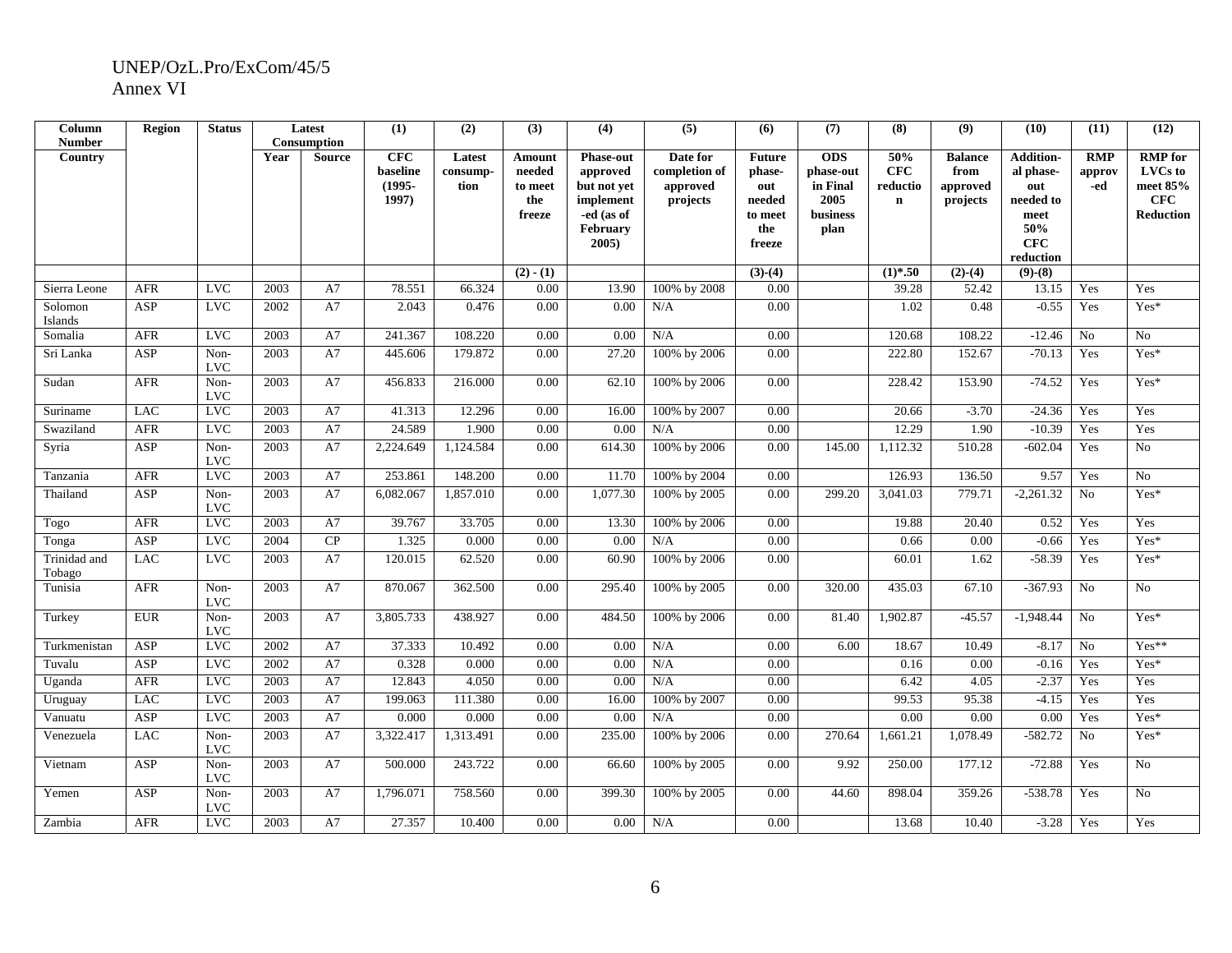| Column<br><b>Number</b>                                                                                                           | <b>Region</b> | <b>Status</b>      |      | Latest<br>Consumption | (1)                                          | (2)                        | (3)                                                 | (4)                                                                                        | (5)                                               | (6)                                                                  | (7)                                                                    | (8)                                          | (9)                                            | (10)                                                                                        | (11)                        | (12)                                                               |
|-----------------------------------------------------------------------------------------------------------------------------------|---------------|--------------------|------|-----------------------|----------------------------------------------|----------------------------|-----------------------------------------------------|--------------------------------------------------------------------------------------------|---------------------------------------------------|----------------------------------------------------------------------|------------------------------------------------------------------------|----------------------------------------------|------------------------------------------------|---------------------------------------------------------------------------------------------|-----------------------------|--------------------------------------------------------------------|
| Country                                                                                                                           |               |                    | Year | Source                | <b>CFC</b><br>baseline<br>$(1995 -$<br>1997) | Latest<br>consump-<br>tion | <b>Amount</b><br>needed<br>to meet<br>the<br>freeze | <b>Phase-out</b><br>approved<br>but not yet<br>implement<br>-ed (as of<br>February<br>2005 | Date for<br>completion of<br>approved<br>projects | <b>Future</b><br>phase-<br>out<br>needed<br>to meet<br>the<br>freeze | <b>ODS</b><br>phase-out<br>in Final<br>2005<br><b>business</b><br>plan | 50%<br><b>CFC</b><br>reductio<br>$\mathbf n$ | <b>Balance</b><br>from<br>approved<br>projects | <b>Addition-</b><br>al phase-<br>out<br>needed to<br>meet<br>50%<br><b>CFC</b><br>reduction | <b>RMP</b><br>approv<br>-ed | <b>RMP</b> for<br>LVCs to<br>meet $85%$<br>CFC<br><b>Reduction</b> |
|                                                                                                                                   |               |                    |      |                       |                                              |                            | $(2) - (1)$                                         |                                                                                            |                                                   | $(3)-(4)$                                                            |                                                                        | $(1)*.50$                                    | $(2)-(4)$                                      | $(9)-(8)$                                                                                   |                             |                                                                    |
| Zimbabwe                                                                                                                          | <b>AFR</b>    | Non-<br><b>LVC</b> | 2003 | A7                    | 451.372                                      | 117.474                    | 0.00                                                | 12.20                                                                                      | 100% by 2006                                      | 0.00                                                                 |                                                                        | 225.69                                       | 105.27                                         | $-120.41$                                                                                   | Yes                         | N <sub>o</sub>                                                     |
|                                                                                                                                   |               |                    |      |                       |                                              |                            |                                                     |                                                                                            |                                                   |                                                                      |                                                                        |                                              |                                                |                                                                                             |                             |                                                                    |
| Countries that may need additional actions to achieve compliance                                                                  |               |                    |      |                       |                                              |                            |                                                     |                                                                                            |                                                   |                                                                      |                                                                        |                                              |                                                |                                                                                             |                             |                                                                    |
| Bosnia and<br>Herzegovina                                                                                                         | <b>EUR</b>    | <b>LVC</b>         | 2003 | A7                    | 24.167                                       | 230.000                    | 205.83                                              | 112.60                                                                                     | 100% by 2005                                      | 93.23                                                                | 40.23                                                                  | 12.08                                        | 117.40                                         | 105.32                                                                                      | N <sub>o</sub>              | $Yes*$                                                             |
| Guinea Bissau                                                                                                                     | <b>AFR</b>    | <b>LVC</b>         | 2003 | A7                    | 26.275                                       | 29.446                     | 3.17                                                | 8.80                                                                                       | 100% by 2006                                      | 0.00                                                                 |                                                                        | 13.14                                        | 20.65                                          | 7.51                                                                                        | Yes                         | Yes                                                                |
| <b>Saint Vincent</b><br>and the<br>Grenadines                                                                                     | <b>LAC</b>    | <b>LVC</b>         | 2003 | A7                    | 1.769                                        | 3.070                      | 1.30                                                | 0.00                                                                                       | N/A                                               | 1.30                                                                 | 2.00                                                                   | 0.88                                         | 3.07                                           | 2.19                                                                                        | Yes                         | N <sub>o</sub>                                                     |
| <b>Countries with insufficient data</b>                                                                                           |               |                    |      |                       |                                              |                            |                                                     |                                                                                            |                                                   |                                                                      |                                                                        |                                              |                                                |                                                                                             |                             |                                                                    |
| Afghanistan                                                                                                                       | ASP           | <b>NDR</b>         |      |                       | <b>NDR</b>                                   | <b>NDR</b>                 |                                                     | 0.00                                                                                       | N/A                                               |                                                                      |                                                                        |                                              |                                                |                                                                                             | N <sub>o</sub>              | N <sub>o</sub>                                                     |
| Cook Islands                                                                                                                      | ASP           | <b>NDR</b>         | 2003 | A7                    | <b>NDR</b>                                   | 0.000                      |                                                     | 0.00                                                                                       | N/A                                               |                                                                      |                                                                        |                                              |                                                |                                                                                             | Yes                         | Yes*                                                               |
| * National CFC Phase-out Program or Total Phaseout Plans.                                                                         |               |                    |      |                       |                                              |                            |                                                     |                                                                                            |                                                   |                                                                      |                                                                        |                                              |                                                |                                                                                             |                             |                                                                    |
| ** Phase-Out Plan funded through the GEF when the country was a non-Article 5 Party. Phase-Out plan under current implementation. |               |                    |      |                       |                                              |                            |                                                     |                                                                                            |                                                   |                                                                      |                                                                        |                                              |                                                |                                                                                             |                             |                                                                    |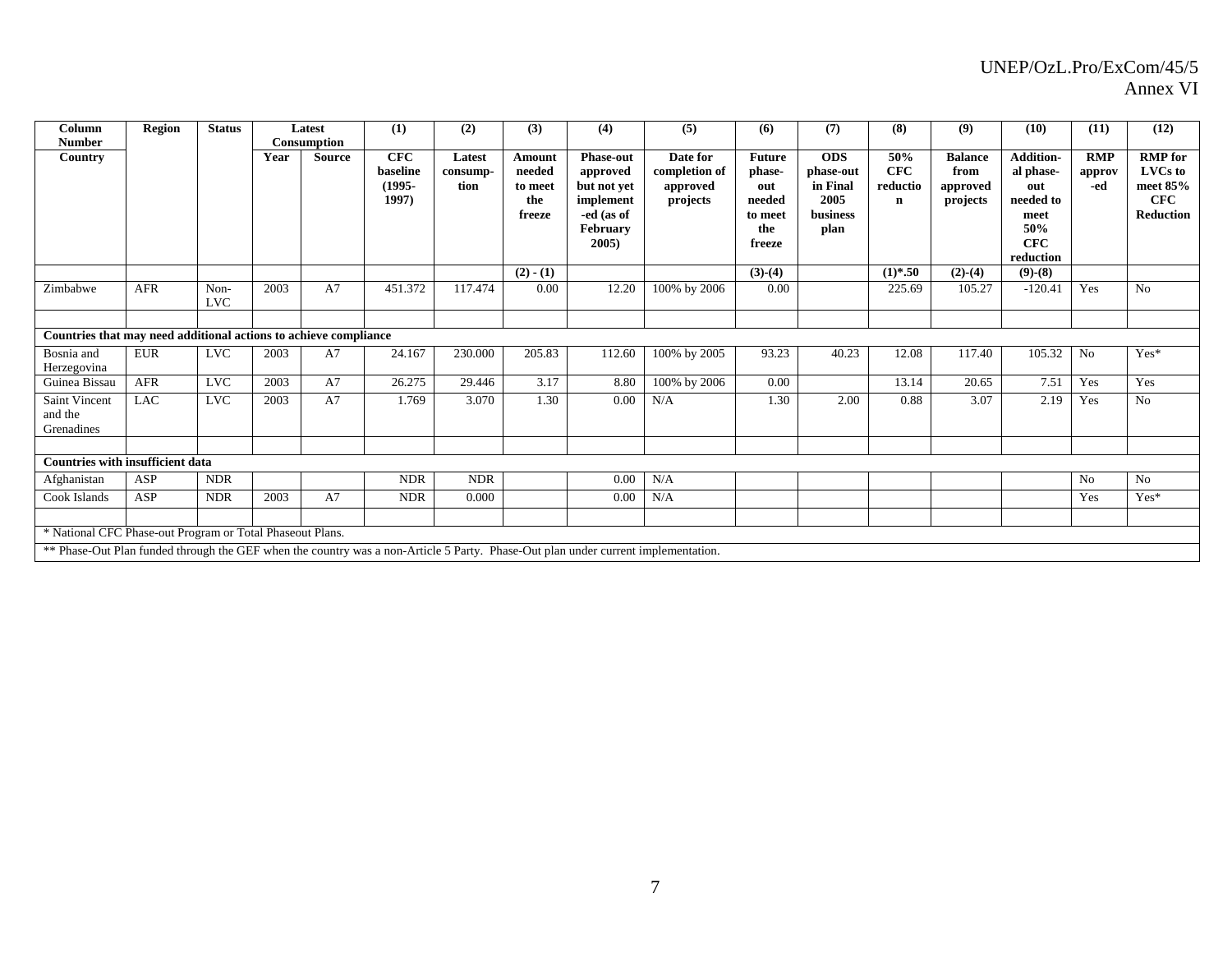#### **B. HALON ANALYSIS**

| Column<br><b>Number</b>                   | <b>Region</b> | <b>Status</b>      |      | Latest<br>Consumption | (1)               | (2)                        | (3)                                       | (4)                                                                                            | (5)                                               | (6)                                                           | (7)                                                             | (8)                            | (9)                                                 | (10)                                                                          | (11)                                     | (12)                                                    |
|-------------------------------------------|---------------|--------------------|------|-----------------------|-------------------|----------------------------|-------------------------------------------|------------------------------------------------------------------------------------------------|---------------------------------------------------|---------------------------------------------------------------|-----------------------------------------------------------------|--------------------------------|-----------------------------------------------------|-------------------------------------------------------------------------------|------------------------------------------|---------------------------------------------------------|
| Country                                   |               |                    | Year | <b>Source</b>         | Halon<br>baseline | Latest<br>consumpt<br>-ion | Amount<br>needed to<br>meet the<br>freeze | <b>Phase-out</b><br>approved<br>but not yet<br>implement<br>-ed (as of<br>February<br>$2005$ ) | Date for<br>completion of<br>approved<br>projects | <b>Future</b><br>phase-out<br>needed to<br>meet the<br>freeze | <b>ODS</b><br>phase-out<br>in Final<br>2005<br>business<br>plan | 50%<br>halon<br>reducti-<br>on | <b>Balance</b><br>from<br>approv-<br>ed<br>projects | <b>Additional</b><br>phase-out<br>needed to<br>meet 50%<br>halon<br>reduction | Halon<br>banking<br>approved<br>(Yes/No) | Receiv<br>-ed<br>assist-<br>ance<br>from<br><b>Fund</b> |
|                                           |               |                    |      |                       |                   |                            | $(2) - (1)$                               |                                                                                                |                                                   | $(3)-(4)$                                                     |                                                                 | $(1)*.50$                      | $(2)-(4)$                                           | $(9)-(8)$                                                                     |                                          |                                                         |
| Countries that appear to be in compliance |               |                    |      |                       |                   |                            |                                           |                                                                                                |                                                   |                                                               |                                                                 |                                |                                                     |                                                                               |                                          |                                                         |
| Algeria                                   | <b>AFR</b>    | Non-<br><b>LVC</b> | 2003 | A7                    | 237.333           | 169.000                    | 0.00                                      | 195.00                                                                                         | 100% by 2005                                      | 0.00                                                          |                                                                 | 118.67                         | $-26.00$                                            | $-144.67$                                                                     | Yes                                      | Yes                                                     |
| Antigua and<br>Barbuda                    | <b>LAC</b>    | <b>LVC</b>         | 2003 | A7                    | 0.270             | 0.000                      | 0.00                                      | 0.00                                                                                           | N/A                                               | 0.00                                                          |                                                                 | 0.14                           | 0.00                                                | $-0.14$                                                                       | N <sub>o</sub>                           | N <sub>0</sub>                                          |
| Argentina                                 | <b>LAC</b>    | Non-<br><b>LVC</b> | 2003 | A7                    | 167.802           | 0.000                      | 0.00                                      | 200.00                                                                                         | 100% by 2004                                      | 0.00                                                          |                                                                 | 83.90                          | $-200.00$                                           | $-283.90$                                                                     | Yes                                      | Yes                                                     |
| Bahrain                                   | ASP           | <b>LVC</b>         | 2003 | A7                    | 38.873            | 4.368                      | 0.00                                      | 0.00                                                                                           | N/A                                               | 0.00                                                          |                                                                 | 19.44                          | 4.37                                                | $-15.07$                                                                      | Yes                                      | Yes                                                     |
| Benin                                     | <b>AFR</b>    | <b>LVC</b>         | 2003 | A7                    | 3.900             | 0.000                      | 0.00                                      | 0.00                                                                                           | N/A                                               | 0.00                                                          |                                                                 | 1.95                           | 0.00                                                | $-1.95$                                                                       | Yes                                      | Yes                                                     |
| <b>Bhutan</b>                             | ASP           | $_{\rm LVC}$       | 2000 | A7                    | 0.270             | 0.000                      | 0.00                                      | 0.00                                                                                           | N/A                                               | 0.00                                                          |                                                                 | 0.14                           | 0.00                                                | $-0.14$                                                                       | No                                       | No                                                      |
| Bosnia and<br>Herzegovina                 | <b>EUR</b>    | <b>LVC</b>         | 2003 | A7                    | 4.140             | 4.140                      | 0.00                                      | 0.00                                                                                           | N/A                                               | 0.00                                                          |                                                                 | 2.07                           | 4.14                                                | 2.07                                                                          | Yes                                      | Yes                                                     |
| <b>Botswana</b>                           | <b>AFR</b>    | LVC                | 2003 | A7                    | 5.200             | 0.600                      | 0.00                                      | 0.00                                                                                           | N/A                                               | 0.00                                                          |                                                                 | 2.60                           | 0.60                                                | $-2.00$                                                                       | Yes                                      | Yes                                                     |
| <b>Brazil</b>                             | <b>LAC</b>    | Non-<br><b>LVC</b> | 2003 | A7                    | 21.340            | 2.100                      | 0.00                                      | 0.00                                                                                           | N/A                                               | 0.00                                                          |                                                                 | 10.67                          | 2.10                                                | $-8.57$                                                                       | Yes                                      | Yes                                                     |
| <b>Burkina Faso</b>                       | <b>AFR</b>    | <b>LVC</b>         | 2004 | A7                    | 5.300             | 0.000                      | 0.00                                      | 0.00                                                                                           | N/A                                               | 0.00                                                          |                                                                 | 2.65                           | 0.00                                                | $-2.65$                                                                       | Yes                                      | Yes                                                     |
| Cameroon                                  | <b>AFR</b>    | <b>LVC</b>         | 2003 | A7                    | 2.377             | 2.000                      | 0.00                                      | 0.00                                                                                           | N/A                                               | 0.00                                                          |                                                                 | 1.19                           | 2.00                                                | 0.81                                                                          | Yes                                      | Yes                                                     |
| Chile                                     | <b>LAC</b>    | Non-<br><b>LVC</b> | 2003 | A7                    | 8.500             | 0.000                      | 0.00                                      | 0.00                                                                                           | N/A                                               | 0.00                                                          |                                                                 | 4.25                           | 0.00                                                | $-4.25$                                                                       | Yes                                      | Yes                                                     |
| China                                     | ASP           | Non-<br><b>LVC</b> | 2003 | A7                    | 34,186.667        | 4,959.162                  | 0.00                                      | 0.00                                                                                           | N/A                                               | 0.00                                                          | 4,884.90                                                        | 17,093.3<br>3                  | 4,959.16                                            | $-12,134.17$                                                                  | Yes                                      | Yes*                                                    |
| Colombia                                  | <b>LAC</b>    | Non-<br><b>LVC</b> | 2003 | A7                    | 187.667           | 0.000                      | 0.00                                      | 0.00                                                                                           | N/A                                               | 0.00                                                          | 4.40                                                            | 93.83                          | 0.00                                                | $-93.83$                                                                      | No                                       | Yes*                                                    |
| Congo                                     | <b>AFR</b>    | <b>LVC</b>         | 2003 | A7                    | 5.000             | 0.000                      | 0.00                                      | 0.00                                                                                           | N/A                                               | 0.00                                                          |                                                                 | 2.50                           | 0.00                                                | $-2.50$                                                                       | Yes                                      | Yes                                                     |
| Congo, DR                                 | <b>AFR</b>    | Non-<br><b>LVC</b> | 2003 | A7                    | 218.667           | 27.860                     | 0.00                                      | 0.00                                                                                           | N/A                                               | 0.00                                                          |                                                                 | 109.33                         | 27.86                                               | $-81.47$                                                                      | Yes                                      | Yes                                                     |
| Croatia                                   | <b>EUR</b>    | <b>LVC</b>         | 2003 | A7                    | 30.100            | 5.000                      | 0.00                                      | 0.00                                                                                           | N/A                                               | 0.00                                                          |                                                                 | 15.05                          | 5.00                                                | $-10.05$                                                                      | Yes                                      | Yes                                                     |
| Dominican<br>Republic                     | <b>LAC</b>    | Non-<br><b>LVC</b> | 2004 | CP                    | 4.230             | 0.000                      | 0.00                                      | 3.00                                                                                           | 100% by 2004                                      | 0.00                                                          |                                                                 | 2.12                           | $-3.00$                                             | $-5.12$                                                                       | Yes                                      | Yes                                                     |
| Ecuador                                   | <b>LAC</b>    | <b>LVC</b>         | 2003 | A7                    | 5.483             | 0.000                      | 0.00                                      | 0.00                                                                                           | N/A                                               | 0.00                                                          |                                                                 | 2.74                           | 0.00                                                | $-2.74$                                                                       | No                                       | Yes                                                     |
| Egypt                                     | <b>AFR</b>    | Non-<br><b>LVC</b> | 2004 | A7                    | 705.000           | 193.000                    | 0.00                                      | 756.00                                                                                         | 100% by 2004                                      | 0.00                                                          |                                                                 | 352.50                         | $-563.00$                                           | $-915.50$                                                                     | Yes                                      | Yes                                                     |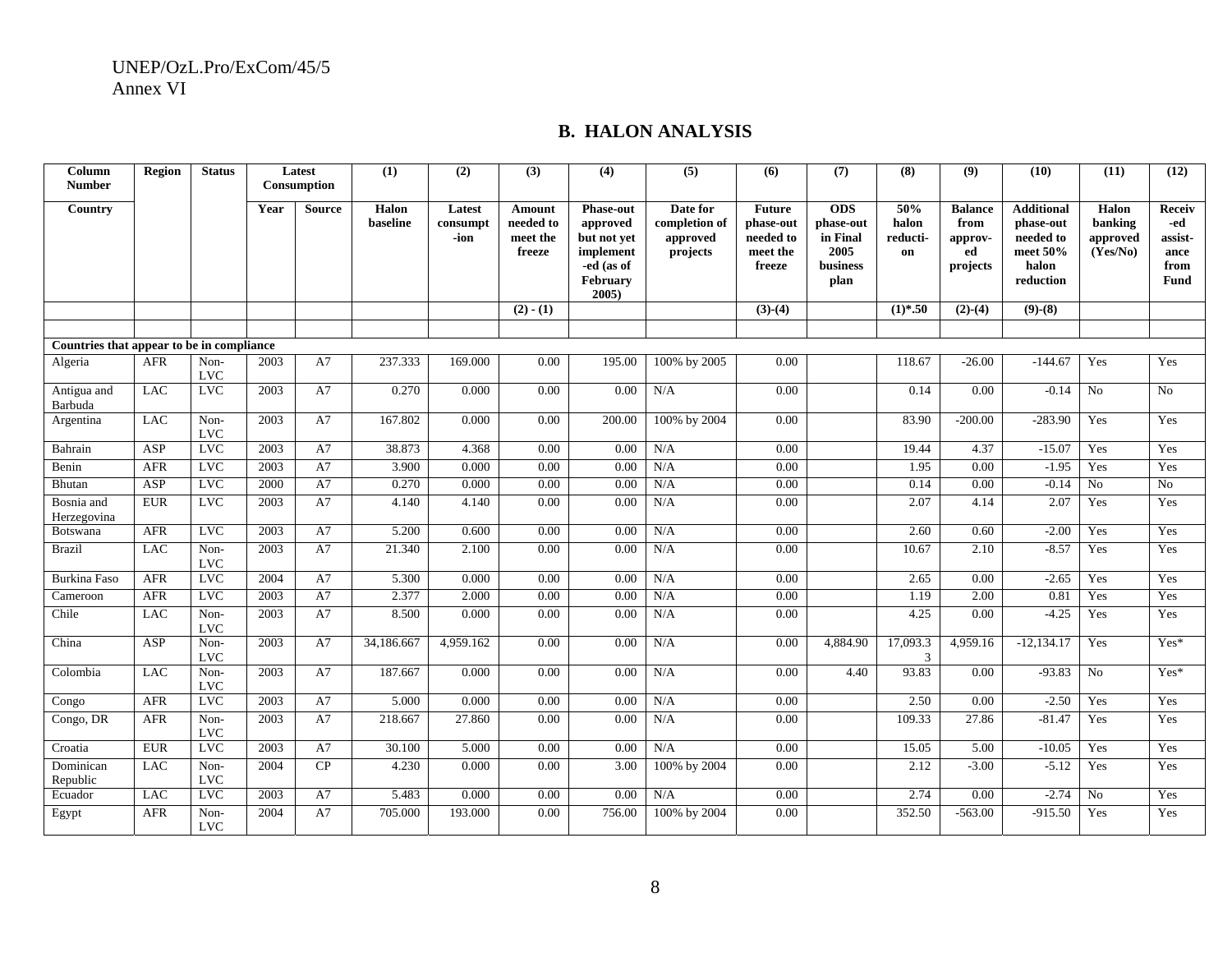| Column<br><b>Number</b> | Region     | <b>Status</b>      |      | Latest<br>Consumption | (1)               | (2)                        | (3)                                       | (4)                                                                                            | (5)                                               | (6)                                                           | (7)                                                             | (8)                            | (9)                                                 | (10)                                                                            | (11)                                     | (12)                                             |
|-------------------------|------------|--------------------|------|-----------------------|-------------------|----------------------------|-------------------------------------------|------------------------------------------------------------------------------------------------|---------------------------------------------------|---------------------------------------------------------------|-----------------------------------------------------------------|--------------------------------|-----------------------------------------------------|---------------------------------------------------------------------------------|------------------------------------------|--------------------------------------------------|
| Country                 |            |                    | Year | <b>Source</b>         | Halon<br>baseline | Latest<br>consumpt<br>-ion | Amount<br>needed to<br>meet the<br>freeze | <b>Phase-out</b><br>approved<br>but not yet<br>implement<br>-ed (as of<br>February<br>$2005$ ) | Date for<br>completion of<br>approved<br>projects | <b>Future</b><br>phase-out<br>needed to<br>meet the<br>freeze | <b>ODS</b><br>phase-out<br>in Final<br>2005<br>business<br>plan | 50%<br>halon<br>reducti-<br>on | <b>Balance</b><br>from<br>approv-<br>ed<br>projects | <b>Additional</b><br>phase-out<br>needed to<br>meet $50%$<br>halon<br>reduction | Halon<br>banking<br>approved<br>(Yes/No) | Receiv<br>-ed<br>assist-<br>ance<br>from<br>Fund |
|                         |            |                    |      |                       |                   |                            | $(2) - (1)$                               |                                                                                                |                                                   | $(3)-(4)$                                                     |                                                                 | $(1)*.50$                      | $(2)-(4)$                                           | $(9)-(8)$                                                                       |                                          |                                                  |
| El Salvador             | LAC        | <b>LVC</b>         | 2003 | A7                    | 0.747             | 0.000                      | 0.00                                      | 0.00                                                                                           | N/A                                               | 0.00                                                          |                                                                 | 0.37                           | 0.00                                                | $-0.37$                                                                         | <b>No</b>                                | No                                               |
| Ethiopia                | <b>AFR</b> | <b>LVC</b>         | 2003 | A7                    | 1.080             | 0.900                      | 0.00                                      | 0.00                                                                                           | N/A                                               | 0.00                                                          |                                                                 | 0.54                           | 0.90                                                | 0.36                                                                            | Yes                                      | Yes                                              |
| Georgia                 | <b>EUR</b> | <b>LVC</b>         | 2003 | A7                    | 42.533            | 37.400                     | 0.00                                      | 0.00                                                                                           | N/A                                               | 0.00                                                          | 42.50                                                           | 21.27                          | 37.40                                               | 16.13                                                                           | No                                       | Yes                                              |
| Guatemala               | <b>LAC</b> | <b>LVC</b>         | 2003 | A7                    | 0.200             | 0.000                      | 0.00                                      | 0.00                                                                                           | N/A                                               | 0.00                                                          |                                                                 | 0.10                           | 0.00                                                | $-0.10$                                                                         | $\overline{No}$                          | No                                               |
| Guinea                  | <b>AFR</b> | <b>LVC</b>         | 2003 | A7                    | 8.597             | 1.599                      | 0.00                                      | 0.00                                                                                           | N/A                                               | 0.00                                                          |                                                                 | 4.30                           | 1.60                                                | $-2.70$                                                                         | Yes                                      | Yes                                              |
| Guyana                  | LAC        | LVC                | 2003 | A7                    | 0.150             | 0.000                      | 0.00                                      | 0.00                                                                                           | N/A                                               | 0.00                                                          |                                                                 | 0.08                           | 0.00                                                | $-0.08$                                                                         | Yes                                      | Yes                                              |
| Haiti                   | LAC        | <b>LVC</b>         | 2003 | A7                    | 1.500             | 1.500                      | 0.00                                      | 0.00                                                                                           | N/A                                               | 0.00                                                          |                                                                 | 0.75                           | 1.50                                                | 0.75                                                                            | No                                       | N <sub>0</sub>                                   |
| India                   | ASP        | Non-<br><b>LVC</b> | 2003 | A7                    | 1,249.433         | 0.000                      | 0.00                                      | 394.40                                                                                         | 100% by 2004                                      | 0.00                                                          |                                                                 | 624.72                         | $-394.40$                                           | $-1,019.12$                                                                     | Yes                                      | $Yes*$                                           |
| Indonesia               | ASP        | Non-<br><b>LVC</b> | 2003 | A7                    | 354.000           | 0.000                      | 0.00                                      | 972.00                                                                                         | 100% by 2005                                      | 0.00                                                          |                                                                 | 177.00                         | $-972.00$                                           | $-1,149.00$                                                                     | Yes                                      | Yes                                              |
| Iran                    | ASP        | Non-<br><b>LVC</b> | 2003 | A7                    | 1,420.000         | 0.000                      | 0.00                                      | 0.00                                                                                           | N/A                                               | 0.00                                                          |                                                                 | 710.00                         | 0.00                                                | $-710.00$                                                                       | Yes                                      | Yes                                              |
| Jamaica                 | <b>LAC</b> | <b>LVC</b>         | 2003 | A7                    | 1.000             | 0.000                      | 0.00                                      | 0.00                                                                                           | N/A                                               | 0.00                                                          |                                                                 | 0.50                           | 0.00                                                | $-0.50$                                                                         | Yes                                      | Yes                                              |
| Jordan                  | ASP        | Non-<br><b>LVC</b> | 2003 | A7                    | 210.000           | 35.000                     | 0.00                                      | 190.80                                                                                         | 100% by 2004                                      | 0.00                                                          |                                                                 | 105.00                         | $-155.80$                                           | $-260.80$                                                                       | Yes                                      | Yes                                              |
| Kenya                   | <b>AFR</b> | <b>LVC</b>         | 2003 | A7                    | 5.333             | 0.000                      | 0.00                                      | 0.00                                                                                           | N/A                                               | 0.00                                                          |                                                                 | 2.67                           | 0.00                                                | $-2.67$                                                                         | Yes                                      | Yes                                              |
| Kuwait                  | ASP        | Non-<br><b>LVC</b> | 2003 | A7                    | 3.000             | 0.000                      | 0.00                                      | 0.00                                                                                           | N/A                                               | 0.00                                                          |                                                                 | 1.50                           | 0.00                                                | $-1.50$                                                                         | No                                       | No                                               |
| Lesotho                 | <b>AFR</b> | <b>LVC</b>         | 2004 | A7                    | 0.200             | 0.000                      | 0.00                                      | 0.00                                                                                           | N/A                                               | 0.00                                                          |                                                                 | 0.10                           | 0.00                                                | $-0.10$                                                                         | Yes                                      | Yes                                              |
| Liberia                 | <b>AFR</b> | <b>LVC</b>         | 2003 | A7                    | 19.500            | 0.000                      | 0.00                                      | 0.00                                                                                           | N/A                                               | 0.00                                                          |                                                                 | 9.75                           | 0.00                                                | $-9.75$                                                                         | No                                       | No                                               |
| Macedonia               | <b>EUR</b> | Non-<br><b>LVC</b> | 2003 | A7                    | 32.072            | 0.000                      | 0.00                                      | 0.00                                                                                           | N/A                                               | 0.00                                                          |                                                                 | 16.04                          | 0.00                                                | $-16.04$                                                                        | No                                       | Yes                                              |
| Malaysia                | ASP        | Non-<br><b>LVC</b> | 2003 | A7                    | 8.000             | 0.000                      | 0.00                                      | 0.00                                                                                           | N/A                                               | 0.00                                                          |                                                                 | 4.00                           | 0.00                                                | $-4.00$                                                                         | Yes                                      | Yes                                              |
| Mexico                  | <b>LAC</b> | Non-<br><b>LVC</b> | 2003 | A7                    | 124.567           | 103.800                    | 0.00                                      | 230.00                                                                                         | 100% by 2005                                      | 0.00                                                          |                                                                 | 62.28                          | $-126.20$                                           | $-188.48$                                                                       | Yes                                      | Yes                                              |
| Moldova                 | <b>EUR</b> | <b>LVC</b>         | 2003 | A7                    | 0.400             | 0.000                      | 0.00                                      | 0.00                                                                                           | N/A                                               | 0.00                                                          |                                                                 | 0.20                           | 0.00                                                | $-0.20$                                                                         | No                                       | N <sub>0</sub>                                   |
| Morocco                 | <b>AFR</b> | Non-<br><b>LVC</b> | 2003 | A7                    | 7.000             | 0.000                      | 0.00                                      | 0.00                                                                                           | N/A                                               | 0.00                                                          | 21.00                                                           | 3.50                           | 0.00                                                | $-3.50$                                                                         | No                                       | Yes                                              |
| Mozambique              | <b>AFR</b> | <b>LVC</b>         | 2003 | A7                    | 0.900             | 0.000                      | 0.00                                      | 0.00                                                                                           | N/A                                               | 0.00                                                          |                                                                 | 0.45                           | 0.00                                                | $-0.45$                                                                         | No                                       | N <sub>0</sub>                                   |
| Namibia                 | <b>AFR</b> | <b>LVC</b>         | 2003 | A7                    | 8.267             | 0.000                      | 0.00                                      | 0.00                                                                                           | N/A                                               | 0.00                                                          |                                                                 | 4.13                           | 0.00                                                | $-4.13$                                                                         | Yes                                      | Yes                                              |
| Nepal                   | ASP        | <b>LVC</b>         | 2003 | A7                    | 2.000             | 0.000                      | 0.00                                      | 0.00                                                                                           | N/A                                               | 0.00                                                          |                                                                 | 1.00                           | 0.00                                                | $-1.00$                                                                         | No                                       | No                                               |
| Nigeria                 | <b>AFR</b> | Non-<br><b>LVC</b> | 2003 | A7                    | 285.333           | 191.200                    | 0.00                                      | 0.00                                                                                           | N/A                                               | 0.00                                                          |                                                                 | 142.67                         | 191.20                                              | 48.53                                                                           | Yes                                      | Yes                                              |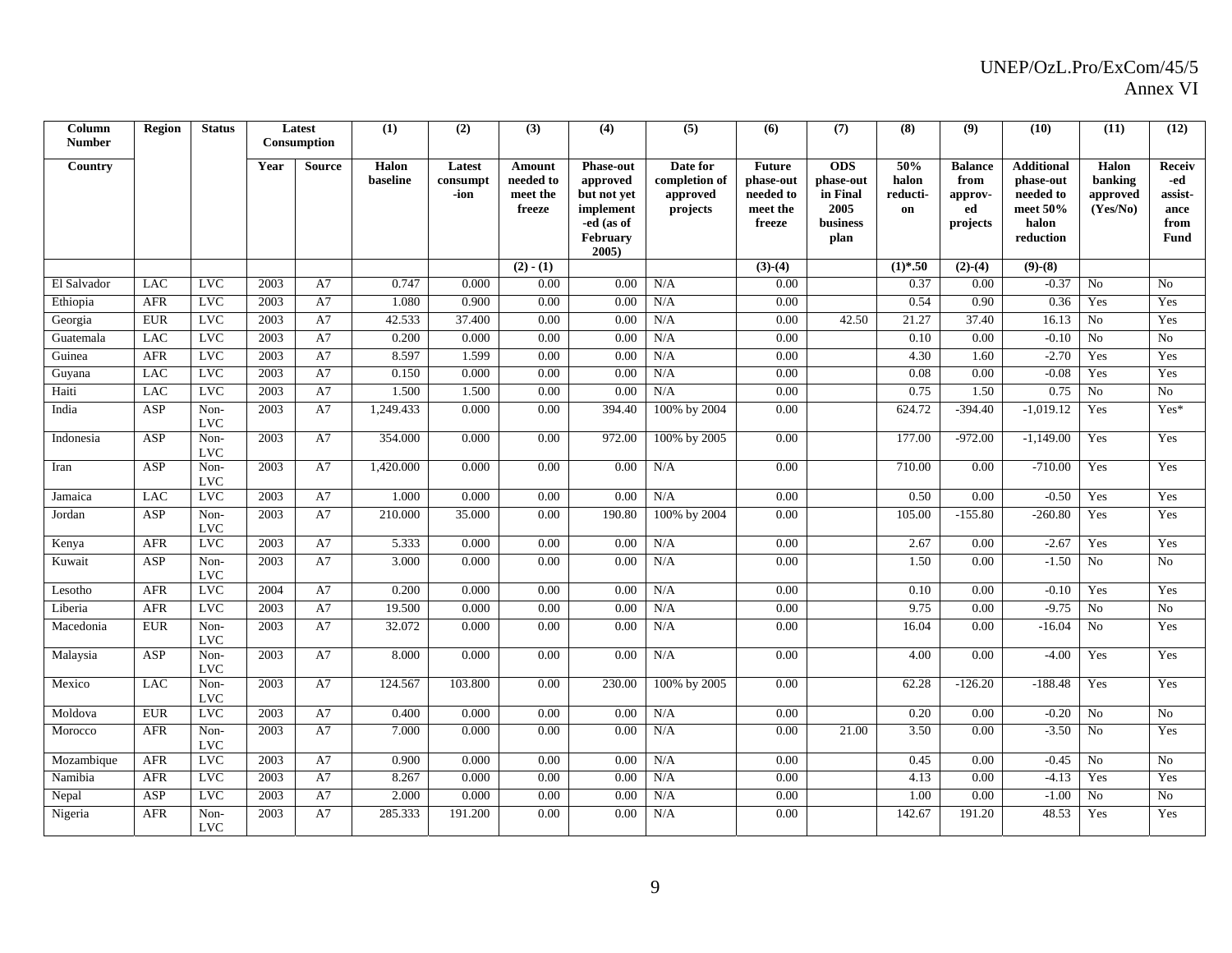| Column<br><b>Number</b>                                                          | <b>Region</b> | <b>Status</b>      |      | Latest<br>Consumption | (1)               | (2)                        | (3)                                       | (4)                                                                                                   | (5)                                               | (6)                                                           | (7)                                                             | (8)                            | (9)                                                 | (10)                                                                          | (11)                                     | (12)                                                           |
|----------------------------------------------------------------------------------|---------------|--------------------|------|-----------------------|-------------------|----------------------------|-------------------------------------------|-------------------------------------------------------------------------------------------------------|---------------------------------------------------|---------------------------------------------------------------|-----------------------------------------------------------------|--------------------------------|-----------------------------------------------------|-------------------------------------------------------------------------------|------------------------------------------|----------------------------------------------------------------|
| Country                                                                          |               |                    | Year | <b>Source</b>         | Halon<br>baseline | Latest<br>consumpt<br>-ion | Amount<br>needed to<br>meet the<br>freeze | <b>Phase-out</b><br>approved<br>but not yet<br>implement<br>-ed (as of<br><b>February</b><br>$2005$ ) | Date for<br>completion of<br>approved<br>projects | <b>Future</b><br>phase-out<br>needed to<br>meet the<br>freeze | <b>ODS</b><br>phase-out<br>in Final<br>2005<br>business<br>plan | 50%<br>halon<br>reducti-<br>on | <b>Balance</b><br>from<br>approv-<br>ed<br>projects | <b>Additional</b><br>phase-out<br>needed to<br>meet 50%<br>halon<br>reduction | Halon<br>banking<br>approved<br>(Yes/No) | <b>Receiv</b><br>-ed<br>assist-<br>ance<br>from<br><b>Fund</b> |
|                                                                                  |               |                    |      |                       |                   |                            | $(2) - (1)$                               |                                                                                                       |                                                   | $(3)-(4)$                                                     |                                                                 | $(1)*.50$                      | $(2)-(4)$                                           | $(9)-(8)$                                                                     |                                          |                                                                |
| Oman                                                                             | <b>ASP</b>    | <b>LVC</b>         | 2003 | A7                    | 13.663            | 0.660                      | 0.00                                      | 0.00                                                                                                  | N/A                                               | 0.00                                                          |                                                                 | 6.83                           | 0.66                                                | $-6.17$                                                                       | No                                       | Yes                                                            |
| Philippines                                                                      | ASP           | Non-<br><b>LVC</b> | 2003 | A7                    | 103.900           | 0.000                      | 0.00                                      | 0.00                                                                                                  | N/A                                               | 0.00                                                          |                                                                 | 51.95                          | 0.00                                                | $-51.95$                                                                      | No                                       | Yes                                                            |
| Qatar                                                                            | <b>ASP</b>    | <b>LVC</b>         | 2003 | A7                    | 10.650            | 8.250                      | 0.00                                      | 0.00                                                                                                  | N/A                                               | 0.00                                                          |                                                                 | 5.33                           | 8.25                                                | 2.93                                                                          | Yes                                      | Yes                                                            |
| Romania                                                                          | <b>EUR</b>    | Non-<br><b>LVC</b> | 2003 | A7                    | 3.487             | 0.000                      | 0.00                                      | 0.00                                                                                                  | N/A                                               | 0.00                                                          |                                                                 | 1.74                           | 0.00                                                | $-1.74$                                                                       | No                                       | N <sub>o</sub>                                                 |
| Serbia and<br>Montenegro                                                         | <b>EUR</b>    | Non-<br><b>LVC</b> | 2003 | A7                    | 3.833             | 0.000                      | 0.00                                      | 370.00                                                                                                | 100% by 2004                                      | 0.00                                                          |                                                                 | 1.92                           | $-370.00$                                           | $-371.92$                                                                     | Yes                                      | Yes                                                            |
| Sierra Leone                                                                     | <b>AFR</b>    | <b>LVC</b>         | 2003 | A7                    | 16.000            | 15.000                     | 0.00                                      | 0.00                                                                                                  | N/A                                               | 0.00                                                          | 15.00                                                           | 8.00                           | 15.00                                               | 7.00                                                                          | No                                       | N <sub>0</sub>                                                 |
| Sudan                                                                            | <b>AFR</b>    | Non-<br><b>LVC</b> | 2003 | A7                    | 2.000             | 0.000                      | 0.00                                      | 0.00                                                                                                  | N/A                                               | 0.00                                                          |                                                                 | 1.00                           | 0.00                                                | $-1.00$                                                                       | No                                       | No                                                             |
| Syria                                                                            | ASP           | Non-<br><b>LVC</b> | 2003 | A7                    | 416.867           | 366.200                    | $0.00\,$                                  | 410.00                                                                                                | 100% by 2005                                      | 0.00                                                          |                                                                 | 208.43                         | $-43.80$                                            | $-252.23$                                                                     | Yes                                      | Yes                                                            |
| Tanzania                                                                         | <b>AFR</b>    | LVC                | 2003 | A7                    | 0.333             | 0.000                      | 0.00                                      | 0.00                                                                                                  | N/A                                               | 0.00                                                          |                                                                 | 0.17                           | 0.00                                                | $-0.17$                                                                       | Yes                                      | Yes                                                            |
| Thailand                                                                         | <b>ASP</b>    | Non-<br><b>LVC</b> | 2003 | A7                    | 271.667           | 0.000                      | 0.00                                      | 436.00                                                                                                | 100% by 2004                                      | 0.00                                                          |                                                                 | 135.83                         | $-436.00$                                           | $-571.83$                                                                     | Yes                                      | Yes                                                            |
| Trinidad and<br>Tobago                                                           | <b>LAC</b>    | <b>LVC</b>         | 2003 | A7                    | 46.587            | 0.000                      | 0.00                                      | 0.00                                                                                                  | N/A                                               | 0.00                                                          |                                                                 | 23.29                          | 0.00                                                | $-23.29$                                                                      | Yes                                      | Yes                                                            |
| Tunisia                                                                          | <b>AFR</b>    | Non-<br><b>LVC</b> | 2003 | A7                    | 104.333           | 42.000                     | 0.00                                      | 0.00                                                                                                  | N/A                                               | 0.00                                                          |                                                                 | 52.17                          | 42.00                                               | $-10.17$                                                                      | N <sub>o</sub>                           | No                                                             |
| Turkey                                                                           | <b>EUR</b>    | Non-<br><b>LVC</b> | 2003 | A7                    | 141.000           | 40.900                     | 0.00                                      | 118.00                                                                                                | 100% by 2007                                      | 0.00                                                          |                                                                 | 70.50                          | $-77.10$                                            | $-147.60$                                                                     | Yes                                      | Yes                                                            |
| Vietnam                                                                          | ASP           | Non-<br><b>LVC</b> | 2003 | A7                    | 37.067            | 0.000                      | 0.00                                      | 0.00                                                                                                  | N/A                                               | 0.00                                                          | 19.00                                                           | 18.53                          | 0.00                                                | $-18.53$                                                                      | Yes                                      | Yes                                                            |
| Yemen                                                                            | ASP           | Non-<br><b>LVC</b> | 2003 | A7                    | 140.000           | 11.500                     | 0.00                                      | 0.00                                                                                                  | N/A                                               | 0.00                                                          |                                                                 | 70.00                          | 11.50                                               | $-58.50$                                                                      | Yes                                      | Yes                                                            |
| Zimbabwe                                                                         | AFR           | Non-<br><b>LVC</b> | 2003 | A7                    | 1.500             | 0.000                      | 0.00                                      | 0.00                                                                                                  | N/A                                               | 0.00                                                          |                                                                 | 0.75                           | 0.00                                                | $-0.75$                                                                       | Yes                                      | Yes                                                            |
| Countries that could achieve compliance with implementation of approved projects |               |                    |      |                       |                   |                            |                                           |                                                                                                       |                                                   |                                                               |                                                                 |                                |                                                     |                                                                               |                                          |                                                                |
| Pakistan                                                                         | <b>ASP</b>    | Non-<br><b>LVC</b> | 2003 | A7                    | 14.200            | 15.000                     | 0.80                                      | 24.20                                                                                                 | 100% by 2006                                      | 0.00                                                          |                                                                 | 7.10                           | $-9.20$                                             | $-16.30$                                                                      | Yes                                      | Yes                                                            |
|                                                                                  |               |                    |      |                       |                   |                            |                                           |                                                                                                       |                                                   |                                                               |                                                                 |                                |                                                     |                                                                               |                                          |                                                                |
| Countries that may need additional actions to achieve compliance                 |               |                    |      |                       |                   |                            |                                           |                                                                                                       |                                                   |                                                               |                                                                 |                                |                                                     |                                                                               |                                          |                                                                |
| Libya                                                                            | <b>AFR</b>    | Non-<br><b>LVC</b> | 2003 | A7                    | 633.067           | 714.500                    | 81.43                                     | 0.00                                                                                                  | N/A                                               | 81.43                                                         | 714.50                                                          | 316.53                         | 714.50                                              | 397.97                                                                        | N <sub>0</sub>                           | No                                                             |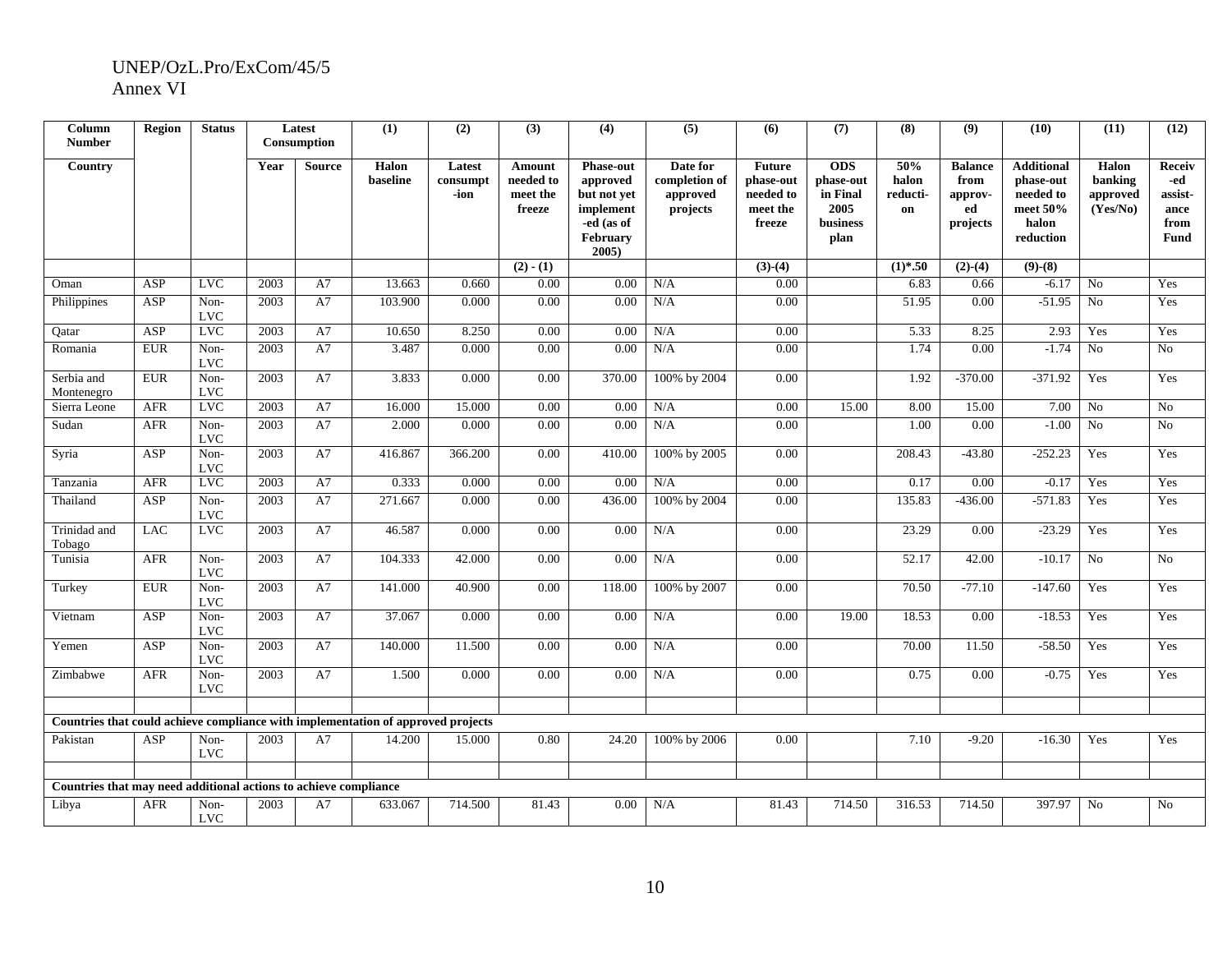| Column<br><b>Number</b>              | Region     | <b>Status</b>      |      | Latest<br>Consumption | (1)               | (2)                        | (3)                                       | (4)                                                                                        | (5)                                               | (6)                                                           | (7)                                                             | (8)                            | (9)                                                 | (10)                                                                             | (11)                                     | (12)                                                    |
|--------------------------------------|------------|--------------------|------|-----------------------|-------------------|----------------------------|-------------------------------------------|--------------------------------------------------------------------------------------------|---------------------------------------------------|---------------------------------------------------------------|-----------------------------------------------------------------|--------------------------------|-----------------------------------------------------|----------------------------------------------------------------------------------|------------------------------------------|---------------------------------------------------------|
| Country                              |            |                    | Year | <b>Source</b>         | Halon<br>baseline | Latest<br>consumpt<br>-ion | Amount<br>needed to<br>meet the<br>freeze | <b>Phase-out</b><br>approved<br>but not yet<br>implement<br>-ed (as of<br>February<br>2005 | Date for<br>completion of<br>approved<br>projects | <b>Future</b><br>phase-out<br>needed to<br>meet the<br>freeze | <b>ODS</b><br>phase-out<br>in Final<br>2005<br>business<br>plan | 50%<br>halon<br>reducti-<br>on | <b>Balance</b><br>from<br>approv-<br>ed<br>projects | <b>Additional</b><br>phase-out<br>needed to<br>meet $50\%$<br>halon<br>reduction | Halon<br>banking<br>approved<br>(Yes/No) | Receiv<br>-ed<br>assist-<br>ance<br>from<br><b>Fund</b> |
|                                      |            |                    |      |                       |                   |                            | $(2) - (1)$                               |                                                                                            |                                                   | $(3)-(4)$                                                     |                                                                 | $(1)*.50$                      | $(2)-(4)$                                           | $(9)$ - $(8)$                                                                    |                                          |                                                         |
| Somalia                              | <b>AFR</b> | <b>LVC</b>         | 2003 | A7                    | 17.700            | 25.710                     | 8.01                                      | 0.00                                                                                       | N/A                                               | 8.01                                                          |                                                                 | 8.85                           | 25.71                                               | 16.86                                                                            | N <sub>0</sub>                           | N <sub>0</sub>                                          |
|                                      |            |                    |      |                       |                   |                            |                                           |                                                                                            |                                                   |                                                               |                                                                 |                                |                                                     |                                                                                  |                                          |                                                         |
| <b>Countries with No Consumption</b> |            |                    |      |                       |                   |                            |                                           |                                                                                            |                                                   |                                                               |                                                                 |                                |                                                     |                                                                                  |                                          |                                                         |
| Albania                              | <b>EUR</b> | <b>LVC</b>         | 2003 | A7                    | 0.000             | 0.000                      | 0.00                                      | 0.00                                                                                       | N/A                                               | 0.00                                                          |                                                                 | 0.00                           | 0.00                                                | 0.00                                                                             | No                                       | N <sub>0</sub>                                          |
| Angola                               | <b>AFR</b> | <b>LVC</b>         | 2003 | A7                    | 0.000             | 0.000                      | 0.00                                      | 0.00                                                                                       | N/A                                               | 0.00                                                          |                                                                 | 0.00                           | 0.00                                                | 0.00                                                                             | No                                       | N <sub>0</sub>                                          |
| Armenia                              | ASP        | <b>LVC</b>         | 2003 | A7                    | 0.000             | 0.000                      | 0.00                                      | 0.00                                                                                       | N/A                                               | 0.00                                                          |                                                                 | 0.00                           | 0.00                                                | 0.00                                                                             | No                                       | N <sub>o</sub>                                          |
| <b>Bahamas</b>                       | <b>LAC</b> | <b>LVC</b>         | 2003 | A7                    | 0.000             | 0.000                      | 0.00                                      | 0.00                                                                                       | N/A                                               | 0.00                                                          |                                                                 | 0.00                           | 0.00                                                | 0.00                                                                             | Yes                                      | Yes                                                     |
| Bangladesh                           | ASP        | Non-<br><b>LVC</b> | 2003 | A7                    | 0.000             | 0.000                      | 0.00                                      | 0.00                                                                                       | N/A                                               | 0.00                                                          |                                                                 | 0.00                           | 0.00                                                | $0.00\,$                                                                         | No                                       | No                                                      |
| <b>Barbados</b>                      | <b>LAC</b> | <b>LVC</b>         | 2003 | A7                    | 0.000             | 0.000                      | 0.00                                      | 0.00                                                                                       | N/A                                               | 0.00                                                          |                                                                 | 0.00                           | 0.00                                                | 0.00                                                                             | Yes                                      | Yes                                                     |
| Belize                               | <b>LAC</b> | LVC                | 2003 | A7                    | 0.000             | 0.000                      | 0.00                                      | 0.00                                                                                       | N/A                                               | 0.00                                                          |                                                                 | 0.00                           | 0.00                                                | 0.00                                                                             | No                                       | No                                                      |
| Bolivia                              | <b>LAC</b> | <b>LVC</b>         | 2003 | A7                    | 0.000             | 0.000                      | 0.00                                      | 0.00                                                                                       | N/A                                               | 0.00                                                          |                                                                 | 0.00                           | 0.00                                                | $0.00\,$                                                                         | N <sub>o</sub>                           | No                                                      |
| Brunei<br>Darussalem                 | <b>ASP</b> | <b>LVC</b>         | 2003 | A7                    | 0.000             | 0.000                      | 0.00                                      | 0.00                                                                                       | N/A                                               | 0.00                                                          |                                                                 | 0.00                           | 0.00                                                | 0.00                                                                             | No                                       | N <sub>0</sub>                                          |
| Burundi                              | AFR        | <b>LVC</b>         | 2003 | A7                    | 0.000             | 0.000                      | 0.00                                      | 0.00                                                                                       | N/A                                               | 0.00                                                          |                                                                 | 0.00                           | 0.00                                                | 0.00                                                                             | No                                       | No                                                      |
| Cambodia                             | ASP        | <b>LVC</b>         | 2003 | A7                    | 0.000             | 0.000                      | 0.00                                      | 0.00                                                                                       | N/A                                               | 0.00                                                          |                                                                 | 0.00                           | 0.00                                                | $0.00\,$                                                                         | No                                       | No                                                      |
| Cape Verde                           | <b>AFR</b> | <b>LVC</b>         | 2003 | A7                    | 0.000             | 0.000                      | 0.00                                      | 0.00                                                                                       | N/A                                               | 0.00                                                          |                                                                 | 0.00                           | 0.00                                                | 0.00                                                                             | No                                       | No                                                      |
| Central<br>African<br>Republic       | AFR        | <b>LVC</b>         | 2003 | A7                    | 0.000             | 0.000                      | 0.00                                      | 0.00                                                                                       | N/A                                               | 0.00                                                          |                                                                 | 0.00                           | 0.00                                                | 0.00                                                                             | No                                       | N <sub>0</sub>                                          |
| Chad                                 | <b>AFR</b> | <b>LVC</b>         | 2003 | A7                    | 0.000             | 0.000                      | 0.00                                      | 0.00                                                                                       | N/A                                               | 0.00                                                          |                                                                 | 0.00                           | 0.00                                                | 0.00                                                                             | N <sub>o</sub>                           | No                                                      |
| Comoros                              | <b>AFR</b> | <b>LVC</b>         | 2003 | A7                    | 0.000             | 0.000                      | 0.00                                      | 0.00                                                                                       | N/A                                               | 0.00                                                          |                                                                 | 0.00                           | 0.00                                                | 0.00                                                                             | N <sub>o</sub>                           | N <sub>o</sub>                                          |
| Costa Rica                           | <b>LAC</b> | <b>LVC</b>         | 2003 | A7                    | 0.000             | 0.000                      | 0.00                                      | 0.00                                                                                       | N/A                                               | 0.00                                                          |                                                                 | 0.00                           | 0.00                                                | 0.00                                                                             | N <sub>0</sub>                           | N <sub>0</sub>                                          |
| Cote D'Ivoire                        | AFR        | <b>LVC</b>         | 2003 | A7                    | 0.000             | 0.000                      | 0.00                                      | 0.00                                                                                       | N/A                                               | 0.00                                                          |                                                                 | 0.00                           | 0.00                                                | 0.00                                                                             | No                                       | No                                                      |
| Cuba                                 | <b>LAC</b> | Non-<br><b>LVC</b> | 2003 | A7                    | 0.000             | 0.000                      | 0.00                                      | 0.00                                                                                       | N/A                                               | 0.00                                                          |                                                                 | 0.00                           | 0.00                                                | 0.00                                                                             | N <sub>o</sub>                           | N <sub>0</sub>                                          |
| Djibouti                             | <b>AFR</b> | <b>LVC</b>         | 2003 | A7                    | 0.000             | 0.000                      | 0.00                                      | 0.00                                                                                       | N/A                                               | 0.00                                                          |                                                                 | 0.00                           | 0.00                                                | 0.00                                                                             | No                                       | N <sub>0</sub>                                          |
| Dominica                             | LAC        | <b>LVC</b>         | 2003 | A7                    | 0.000             | 0.000                      | 0.00                                      | 0.00                                                                                       | N/A                                               | 0.00                                                          |                                                                 | 0.00                           | 0.00                                                | 0.00                                                                             | No                                       | No                                                      |
| Fiji                                 | ASP        | <b>LVC</b>         | 2004 | A7                    | 0.000             | 0.000                      | 0.00                                      | 0.00                                                                                       | N/A                                               | 0.00                                                          |                                                                 | 0.00                           | 0.00                                                | 0.00                                                                             | N <sub>o</sub>                           | No                                                      |
| Gabon                                | <b>AFR</b> | <b>LVC</b>         | 2004 | A7                    | 0.000             | 0.000                      | 0.00                                      | 0.00                                                                                       | N/A                                               | 0.00                                                          |                                                                 | 0.00                           | 0.00                                                | $0.00\,$                                                                         | N <sub>o</sub>                           | No                                                      |
| Gambia                               | <b>AFR</b> | <b>LVC</b>         | 2003 | A7                    | 0.000             | 0.000                      | 0.00                                      | 0.00                                                                                       | N/A                                               | 0.00                                                          |                                                                 | 0.00                           | 0.00                                                | 0.00                                                                             | N <sub>o</sub>                           | No                                                      |
| Ghana                                | AFR        | <b>LVC</b>         | 2003 | A7                    | 0.000             | 0.000                      | 0.00                                      | 0.00                                                                                       | N/A                                               | 0.00                                                          |                                                                 | 0.00                           | 0.00                                                | 0.00                                                                             | N <sub>o</sub>                           | N <sub>0</sub>                                          |
| Grenada                              | LAC        | <b>LVC</b>         | 2003 | A7                    | 0.000             | 0.000                      | 0.00                                      | 0.00                                                                                       | N/A                                               | 0.00                                                          |                                                                 | 0.00                           | 0.00                                                | 0.00                                                                             | Yes                                      | Yes                                                     |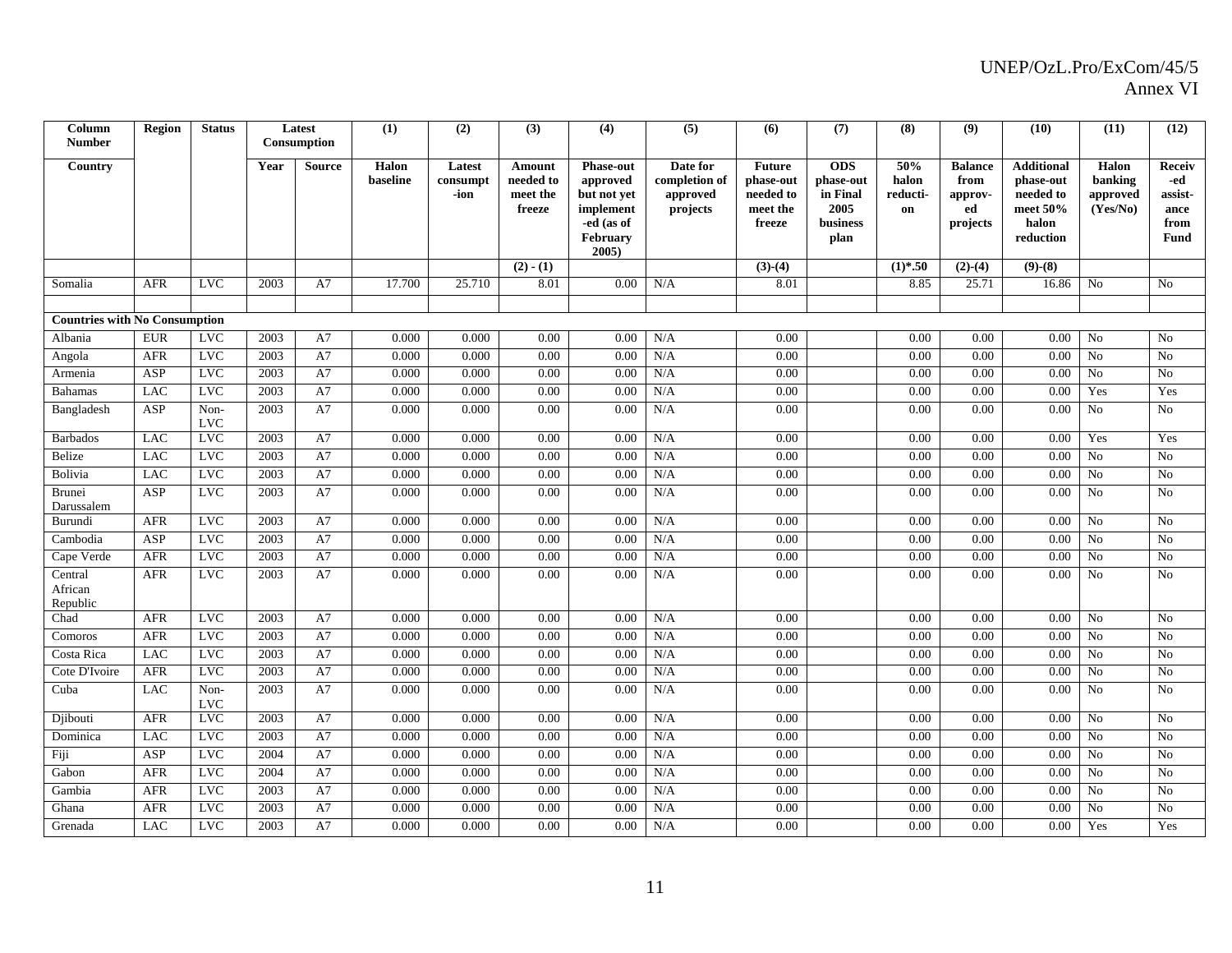| Column<br><b>Number</b>                | <b>Region</b>    | <b>Status</b>      |      | Latest<br>Consumption | (1)               | (2)                        | (3)                                              | (4)                                                                                               | (5)                                               | (6)                                                           | (7)                                                             | (8)                            | (9)                                                 | (10)                                                                          | (11)                                     | (12)                                                           |
|----------------------------------------|------------------|--------------------|------|-----------------------|-------------------|----------------------------|--------------------------------------------------|---------------------------------------------------------------------------------------------------|---------------------------------------------------|---------------------------------------------------------------|-----------------------------------------------------------------|--------------------------------|-----------------------------------------------------|-------------------------------------------------------------------------------|------------------------------------------|----------------------------------------------------------------|
| Country                                |                  |                    | Year | Source                | Halon<br>baseline | Latest<br>consumpt<br>-ion | <b>Amount</b><br>needed to<br>meet the<br>freeze | <b>Phase-out</b><br>approved<br>but not yet<br>implement<br>-ed (as of<br><b>February</b><br>2005 | Date for<br>completion of<br>approved<br>projects | <b>Future</b><br>phase-out<br>needed to<br>meet the<br>freeze | <b>ODS</b><br>phase-out<br>in Final<br>2005<br>business<br>plan | 50%<br>halon<br>reducti-<br>on | <b>Balance</b><br>from<br>approv-<br>ed<br>projects | <b>Additional</b><br>phase-out<br>needed to<br>meet 50%<br>halon<br>reduction | Halon<br>banking<br>approved<br>(Yes/No) | <b>Receiv</b><br>-ed<br>assist-<br>ance<br>from<br><b>Fund</b> |
|                                        |                  |                    |      |                       |                   |                            | $(2) - (1)$                                      |                                                                                                   |                                                   | $(3)-(4)$                                                     |                                                                 | $(1)*.50$                      | $(2)-(4)$                                           | $(9)-(8)$                                                                     |                                          |                                                                |
| Guinea Bissau                          | <b>AFR</b>       | <b>LVC</b>         | 2003 | A7                    | 0.000             | 0.000                      | 0.00                                             | 0.00                                                                                              | N/A                                               | 0.00                                                          |                                                                 | 0.00                           | 0.00                                                | 0.00                                                                          | No                                       | No                                                             |
| Honduras                               | LAC              | <b>LVC</b>         | 2003 | A7                    | 0.000             | 0.000                      | 0.00                                             | 0.00                                                                                              | N/A                                               | 0.00                                                          |                                                                 | 0.00                           | 0.00                                                | 0.00                                                                          | No                                       | N <sub>0</sub>                                                 |
| Kiribati                               | ASP              | <b>LVC</b>         | 2003 | A7                    | 0.000             | 0.000                      | 0.00                                             | 0.00                                                                                              | N/A                                               | 0.00                                                          |                                                                 | 0.00                           | 0.00                                                | 0.00                                                                          | N <sub>o</sub>                           | N <sub>0</sub>                                                 |
| Korea, DPR                             | <b>ASP</b>       | Non-<br><b>LVC</b> | 2003 | A7                    | 0.000             | 0.000                      | 0.00                                             | 0.00                                                                                              | N/A                                               | 0.00                                                          |                                                                 | 0.00                           | 0.00                                                | 0.00                                                                          | N <sub>o</sub>                           | N <sub>0</sub>                                                 |
| Kyrgyzstan                             | ASP              | <b>LVC</b>         | 2003 | A7                    | 0.000             | 0.000                      | 0.00                                             | 0.00                                                                                              | N/A                                               | 0.00                                                          |                                                                 | 0.00                           | 0.00                                                | 0.00                                                                          | No                                       | No                                                             |
| Lao People's<br>Democratic<br>Republic | <b>ASP</b>       | <b>LVC</b>         | 2003 | A7                    | 0.000             | 0.000                      | 0.00                                             | 0.00                                                                                              | N/A                                               | 0.00                                                          |                                                                 | 0.00                           | 0.00                                                | 0.00                                                                          | No                                       | N <sub>0</sub>                                                 |
| Lebanon                                | <b>ASP</b>       | Non-<br><b>LVC</b> | 2003 | A7                    | 0.000             | 0.000                      | 0.00                                             | 0.00                                                                                              | N/A                                               | 0.00                                                          |                                                                 | 0.00                           | 0.00                                                | 0.00                                                                          | Yes                                      | Yes                                                            |
| Madagascar                             | <b>AFR</b>       | $_{\rm LVC}$       | 2003 | A7                    | 0.000             | 0.000                      | 0.00                                             | 0.00                                                                                              | N/A                                               | 0.00                                                          |                                                                 | 0.00                           | 0.00                                                | 0.00                                                                          | No                                       | N <sub>0</sub>                                                 |
| Malawi                                 | <b>AFR</b>       | <b>LVC</b>         | 2003 | A7                    | 0.000             | 0.000                      | 0.00                                             | 0.00                                                                                              | N/A                                               | 0.00                                                          |                                                                 | 0.00                           | 0.00                                                | 0.00                                                                          | $\overline{No}$                          | N <sub>o</sub>                                                 |
| Maldives                               | ASP              | <b>LVC</b>         | 2003 | A7                    | 0.000             | 0.000                      | 0.00                                             | 0.00                                                                                              | N/A                                               | 0.00                                                          |                                                                 | 0.00                           | 0.00                                                | 0.00                                                                          | No                                       | N <sub>0</sub>                                                 |
| Mali                                   | <b>AFR</b>       | <b>LVC</b>         | 2003 | A7                    | 0.000             | 0.000                      | 0.00                                             | 0.00                                                                                              | N/A                                               | 0.00                                                          |                                                                 | 0.00                           | 0.00                                                | 0.00                                                                          | No                                       | No                                                             |
| Marshall<br>Islands                    | <b>ASP</b>       | <b>LVC</b>         | 2003 | A7                    | 0.000             | 0.000                      | 0.00                                             | 0.00                                                                                              | N/A                                               | 0.00                                                          |                                                                 | 0.00                           | 0.00                                                | $0.00\,$                                                                      | No                                       | N <sub>o</sub>                                                 |
| Mauritania                             | <b>AFR</b>       | <b>LVC</b>         | 2003 | A7                    | 0.000             | 0.000                      | 0.00                                             | 0.00                                                                                              | N/A                                               | 0.00                                                          |                                                                 | 0.00                           | 0.00                                                | 0.00                                                                          | No                                       | N <sub>0</sub>                                                 |
| Mauritius                              | <b>AFR</b>       | <b>LVC</b>         | 2003 | A7                    | 0.000             | 0.000                      | 0.00                                             | 0.00                                                                                              | N/A                                               | 0.00                                                          |                                                                 | 0.00                           | 0.00                                                | 0.00                                                                          | N <sub>o</sub>                           | N <sub>0</sub>                                                 |
| Micronesia                             | <b>ASP</b>       | <b>LVC</b>         | 2000 | A7                    | 0.000             | 0.000                      | 0.00                                             | 0.00                                                                                              | N/A                                               | 0.00                                                          |                                                                 | 0.00                           | 0.00                                                | 0.00                                                                          | No                                       | No                                                             |
| Mongolia                               | <b>ASP</b>       | <b>LVC</b>         | 2003 | A7                    | 0.000             | 0.000                      | 0.00                                             | 0.00                                                                                              | N/A                                               | 0.00                                                          |                                                                 | 0.00                           | 0.00                                                | 0.00                                                                          | N <sub>0</sub>                           | N <sub>0</sub>                                                 |
| Myanmar                                | <b>ASP</b>       | $_{\rm LVC}$       | 2003 | A7                    | 0.000             | 0.000                      | 0.00                                             | 0.00                                                                                              | N/A                                               | 0.00                                                          |                                                                 | 0.00                           | 0.00                                                | 0.00                                                                          | N <sub>0</sub>                           | N <sub>0</sub>                                                 |
| Nauru                                  | ASP              | <b>LVC</b>         | 2003 | A7                    | 0.000             | 0.000                      | 0.00                                             | 0.00                                                                                              | N/A                                               | $0.00\,$                                                      |                                                                 | 0.00                           | 0.00                                                | $0.00\,$                                                                      | No                                       | N <sub>o</sub>                                                 |
| Nicaragua                              | LAC              | <b>LVC</b>         | 2003 | A7                    | 0.000             | 0.000                      | 0.00                                             | 0.00                                                                                              | N/A                                               | 0.00                                                          |                                                                 | 0.00                           | 0.00                                                | 0.00                                                                          | No                                       | No                                                             |
| Niger                                  | <b>AFR</b>       | $_{\rm LVC}$       | 2003 | A7                    | 0.000             | 0.000                      | 0.00                                             | 0.00                                                                                              | N/A                                               | 0.00                                                          |                                                                 | 0.00                           | 0.00                                                | 0.00                                                                          | N <sub>o</sub>                           | No                                                             |
| Niue                                   | $\overline{ASP}$ | LVC                | 2003 | A7                    | 0.000             | 0.000                      | 0.00                                             | 0.00                                                                                              | N/A                                               | 0.00                                                          |                                                                 | 0.00                           | 0.00                                                | 0.00                                                                          | N <sub>o</sub>                           | No                                                             |
| Palau                                  | ASP              | <b>LVC</b>         | 2003 | A7                    | 0.000             | 0.000                      | 0.00                                             | 0.00                                                                                              | N/A                                               | 0.00                                                          |                                                                 | 0.00                           | 0.00                                                | 0.00                                                                          | No                                       | No                                                             |
| Panama                                 | <b>LAC</b>       | Non-<br><b>LVC</b> | 2003 | A7                    | 0.000             | 0.000                      | 0.00                                             | 0.00                                                                                              | N/A                                               | 0.00                                                          |                                                                 | 0.00                           | 0.00                                                | 0.00                                                                          | N <sub>o</sub>                           | Yes                                                            |
| Papua New<br>Guinea                    | ASP              | <b>LVC</b>         | 2003 | A7                    | 0.000             | 0.000                      | 0.00                                             | 0.00                                                                                              | N/A                                               | 0.00                                                          |                                                                 | 0.00                           | 0.00                                                | $0.00\,$                                                                      | No                                       | No                                                             |
| Paraguay                               | <b>LAC</b>       | <b>LVC</b>         | 2003 | A7                    | 0.000             | 0.000                      | 0.00                                             | 0.00                                                                                              | N/A                                               | 0.00                                                          |                                                                 | 0.00                           | 0.00                                                | 0.00                                                                          | N <sub>0</sub>                           | N <sub>0</sub>                                                 |
| Peru                                   | <b>LAC</b>       | <b>LVC</b>         | 2003 | A7                    | 0.000             | 0.000                      | 0.00                                             | 0.00                                                                                              | N/A                                               | 0.00                                                          |                                                                 | 0.00                           | 0.00                                                | 0.00                                                                          | N <sub>o</sub>                           | N <sub>0</sub>                                                 |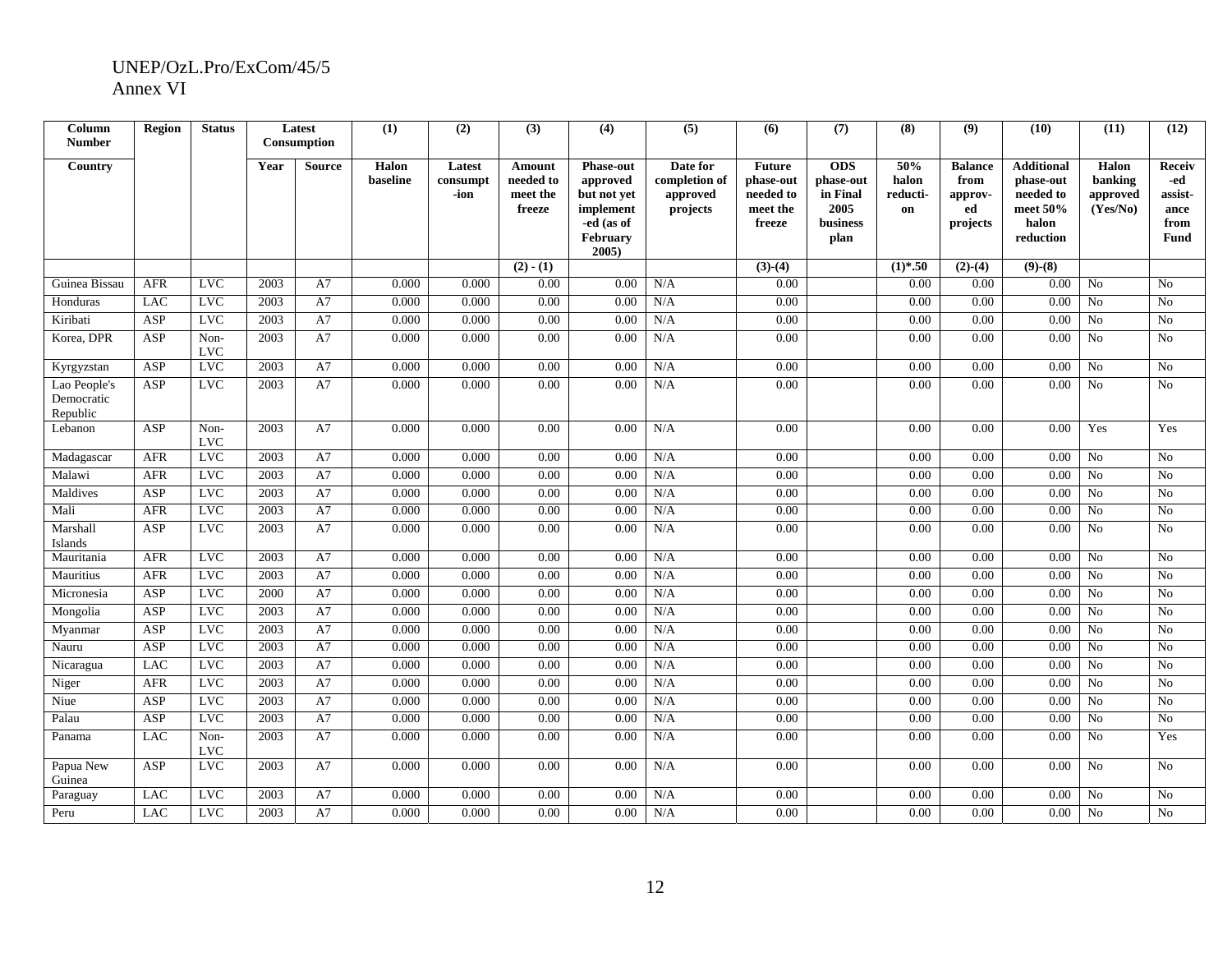| Column<br><b>Number</b>                                    | <b>Region</b>    | <b>Status</b>      |      | Latest<br>Consumption | (1)               | (2)                        | (3)                                       | (4)                                                                                        | (5)                                               | (6)                                                           | (7)                                                             | (8)                            | (9)                                                 | (10)                                                                          | (11)                                     | (12)                                                    |
|------------------------------------------------------------|------------------|--------------------|------|-----------------------|-------------------|----------------------------|-------------------------------------------|--------------------------------------------------------------------------------------------|---------------------------------------------------|---------------------------------------------------------------|-----------------------------------------------------------------|--------------------------------|-----------------------------------------------------|-------------------------------------------------------------------------------|------------------------------------------|---------------------------------------------------------|
| Country                                                    |                  |                    | Year | <b>Source</b>         | Halon<br>baseline | Latest<br>consumpt<br>-ion | Amount<br>needed to<br>meet the<br>freeze | <b>Phase-out</b><br>approved<br>but not yet<br>implement<br>-ed (as of<br>February<br>2005 | Date for<br>completion of<br>approved<br>projects | <b>Future</b><br>phase-out<br>needed to<br>meet the<br>freeze | <b>ODS</b><br>phase-out<br>in Final<br>2005<br>business<br>plan | 50%<br>halon<br>reducti-<br>on | <b>Balance</b><br>from<br>approv-<br>ed<br>projects | <b>Additional</b><br>phase-out<br>needed to<br>meet 50%<br>halon<br>reduction | Halon<br>banking<br>approved<br>(Yes/No) | <b>Receiv</b><br>-ed<br>assist-<br>ance<br>from<br>Fund |
|                                                            |                  |                    |      |                       |                   |                            | $(2) - (1)$                               |                                                                                            |                                                   | $(3)-(4)$                                                     |                                                                 | $(1)*.50$                      | $(2)-(4)$                                           | $(9)-(8)$                                                                     |                                          |                                                         |
| Rwanda                                                     | <b>AFR</b>       | <b>LVC</b>         | 2003 | A7                    | 0.000             | 0.000                      | 0.00                                      | 0.00                                                                                       | N/A                                               | 0.00                                                          |                                                                 | 0.00                           | 0.00                                                | 0.00                                                                          | No                                       | N <sub>0</sub>                                          |
| Saint Kitts and<br>Nevis                                   | <b>LAC</b>       | LVC                | 2003 | A7                    | 0.000             | 0.000                      | 0.00                                      | 0.00                                                                                       | N/A                                               | 0.00                                                          |                                                                 | 0.00                           | 0.00                                                | 0.00                                                                          | N <sub>o</sub>                           | N <sub>0</sub>                                          |
| Saint Lucia                                                | <b>LAC</b>       | <b>LVC</b>         | 2003 | A7                    | 0.000             | 0.000                      | 0.00                                      | 0.00                                                                                       | N/A                                               | 0.00                                                          |                                                                 | 0.00                           | 0.00                                                | 0.00                                                                          | No                                       | No                                                      |
| Saint Vincent<br>and the<br>Grenadines                     | <b>LAC</b>       | <b>LVC</b>         | 2003 | A7                    | 0.000             | 0.000                      | 0.00                                      | 0.00                                                                                       | N/A                                               | 0.00                                                          |                                                                 | 0.00                           | 0.00                                                | 0.00                                                                          | N <sub>0</sub>                           | No                                                      |
| Samoa                                                      | <b>ASP</b>       | <b>LVC</b>         | 2003 | A7                    | 0.000             | 0.000                      | 0.00                                      | 0.00                                                                                       | N/A                                               | 0.00                                                          |                                                                 | 0.00                           | 0.00                                                | 0.00                                                                          | No                                       | No                                                      |
| Sao Tome and<br>Principe                                   | <b>AFR</b>       | <b>LVC</b>         | 2003 | A7                    | 0.000             | 0.000                      | 0.00                                      | 0.00                                                                                       | N/A                                               | 0.00                                                          |                                                                 | 0.00                           | 0.00                                                | 0.00                                                                          | No                                       | No                                                      |
| Senegal                                                    | <b>AFR</b>       | <b>LVC</b>         | 2003 | A7                    | 0.000             | 0.000                      | 0.00                                      | 0.00                                                                                       | N/A                                               | 0.00                                                          |                                                                 | 0.00                           | 0.00                                                | 0.00                                                                          | No                                       | No                                                      |
| Seychelles                                                 | <b>AFR</b>       | $_{\rm LVC}$       | 2004 | CP                    | 0.000             | 0.000                      | 0.00                                      | 0.00                                                                                       | N/A                                               | 0.00                                                          |                                                                 | 0.00                           | 0.00                                                | 0.00                                                                          | No                                       | No                                                      |
| Solomon<br>Islands                                         | <b>ASP</b>       | <b>LVC</b>         | 2002 | A7                    | 0.000             | 0.000                      | 0.00                                      | 0.00                                                                                       | N/A                                               | 0.00                                                          |                                                                 | 0.00                           | 0.00                                                | 0.00                                                                          | No                                       | No                                                      |
| Sri Lanka                                                  | <b>ASP</b>       | Non-<br><b>LVC</b> | 2003 | A7                    | 0.000             | 0.000                      | 0.00                                      | 0.00                                                                                       | N/A                                               | 0.00                                                          |                                                                 | 0.00                           | 0.00                                                | 0.00                                                                          | No                                       | Yes*                                                    |
| Suriname                                                   | <b>LAC</b>       | $_{\rm LVC}$       | 2003 | A7                    | 0.000             | 0.000                      | 0.00                                      | 0.00                                                                                       | N/A                                               | 0.00                                                          |                                                                 | 0.00                           | 0.00                                                | 0.00                                                                          | No                                       | N <sub>0</sub>                                          |
| Swaziland                                                  | <b>AFR</b>       | <b>LVC</b>         | 2003 | A7                    | 0.000             | 0.000                      | 0.00                                      | 0.00                                                                                       | N/A                                               | 0.00                                                          |                                                                 | 0.00                           | 0.00                                                | 0.00                                                                          | No                                       | N <sub>o</sub>                                          |
| Togo                                                       | <b>AFR</b>       | <b>LVC</b>         | 2003 | A7                    | 0.000             | 0.000                      | 0.00                                      | 0.00                                                                                       | N/A                                               | 0.00                                                          |                                                                 | 0.00                           | 0.00                                                | 0.00                                                                          | No                                       | No                                                      |
| Tonga                                                      | ASP              | <b>LVC</b>         | 2004 | CP                    | 0.000             | 0.000                      | 0.00                                      | 0.00                                                                                       | N/A                                               | 0.00                                                          |                                                                 | 0.00                           | 0.00                                                | 0.00                                                                          | No                                       | No                                                      |
| Turkmenistan                                               | ASP              | <b>LVC</b>         | 2002 | A7                    | 0.000             | 0.000                      | 0.00                                      | 0.00                                                                                       | N/A                                               | 0.00                                                          |                                                                 | 0.00                           | 0.00                                                | 0.00                                                                          | No                                       | No                                                      |
| Tuvalu                                                     | $\overline{ASP}$ | LVC                | 2002 | A7                    | 0.000             | 0.000                      | 0.00                                      | 0.00                                                                                       | N/A                                               | 0.00                                                          |                                                                 | 0.00                           | 0.00                                                | 0.00                                                                          | No                                       | N <sub>0</sub>                                          |
| Uganda                                                     | <b>AFR</b>       | <b>LVC</b>         | 2003 | A7                    | 0.000             | 0.000                      | 0.00                                      | 0.00                                                                                       | N/A                                               | 0.00                                                          |                                                                 | 0.00                           | 0.00                                                | 0.00                                                                          | No                                       | No                                                      |
| Uruguay                                                    | LAC              | <b>LVC</b>         | 2003 | A7                    | 0.000             | 0.000                      | 0.00                                      | 0.00                                                                                       | N/A                                               | 0.00                                                          |                                                                 | 0.00                           | 0.00                                                | 0.00                                                                          | N <sub>0</sub>                           | Yes                                                     |
| Vanuatu                                                    | ASP              | <b>LVC</b>         | 2003 | A7                    | 0.000             | 0.000                      | 0.00                                      | 0.00                                                                                       | N/A                                               | 0.00                                                          |                                                                 | 0.00                           | 0.00                                                | 0.00                                                                          | No                                       | No                                                      |
| Venezuela                                                  | <b>LAC</b>       | Non-<br><b>LVC</b> | 2003 | A7                    | 0.000             | 0.000                      | 0.00                                      | 0.00                                                                                       | N/A                                               | 0.00                                                          |                                                                 | 0.00                           | 0.00                                                | 0.00                                                                          | No                                       | Yes                                                     |
| Zambia                                                     | <b>AFR</b>       | <b>LVC</b>         | 2003 | A7                    | 0.000             | 0.000                      | 0.00                                      | 0.00                                                                                       | N/A                                               | 0.00                                                          |                                                                 | 0.00                           | 0.00                                                | 0.00                                                                          | No                                       | No                                                      |
|                                                            |                  |                    |      |                       |                   |                            |                                           |                                                                                            |                                                   |                                                               |                                                                 |                                |                                                     |                                                                               |                                          |                                                         |
| Countries with insufficient data                           |                  |                    |      |                       |                   |                            |                                           |                                                                                            |                                                   |                                                               |                                                                 |                                |                                                     |                                                                               |                                          |                                                         |
| Afghanistan                                                | ASP              | <b>NDR</b>         |      |                       | <b>NDR</b>        | <b>NDR</b>                 |                                           | 0.00                                                                                       | N/A                                               |                                                               |                                                                 |                                |                                                     |                                                                               | No                                       | No                                                      |
| Cook Islands                                               | <b>ASP</b>       | <b>NDR</b>         | 2003 | A7                    | <b>NDR</b>        | 0.000                      |                                           | 0.00                                                                                       | N/A                                               |                                                               |                                                                 |                                |                                                     |                                                                               | N <sub>o</sub>                           | No                                                      |
| * Countries with an approved Halon phase-out plan/project. |                  |                    |      |                       |                   |                            |                                           |                                                                                            |                                                   |                                                               |                                                                 |                                |                                                     |                                                                               |                                          |                                                         |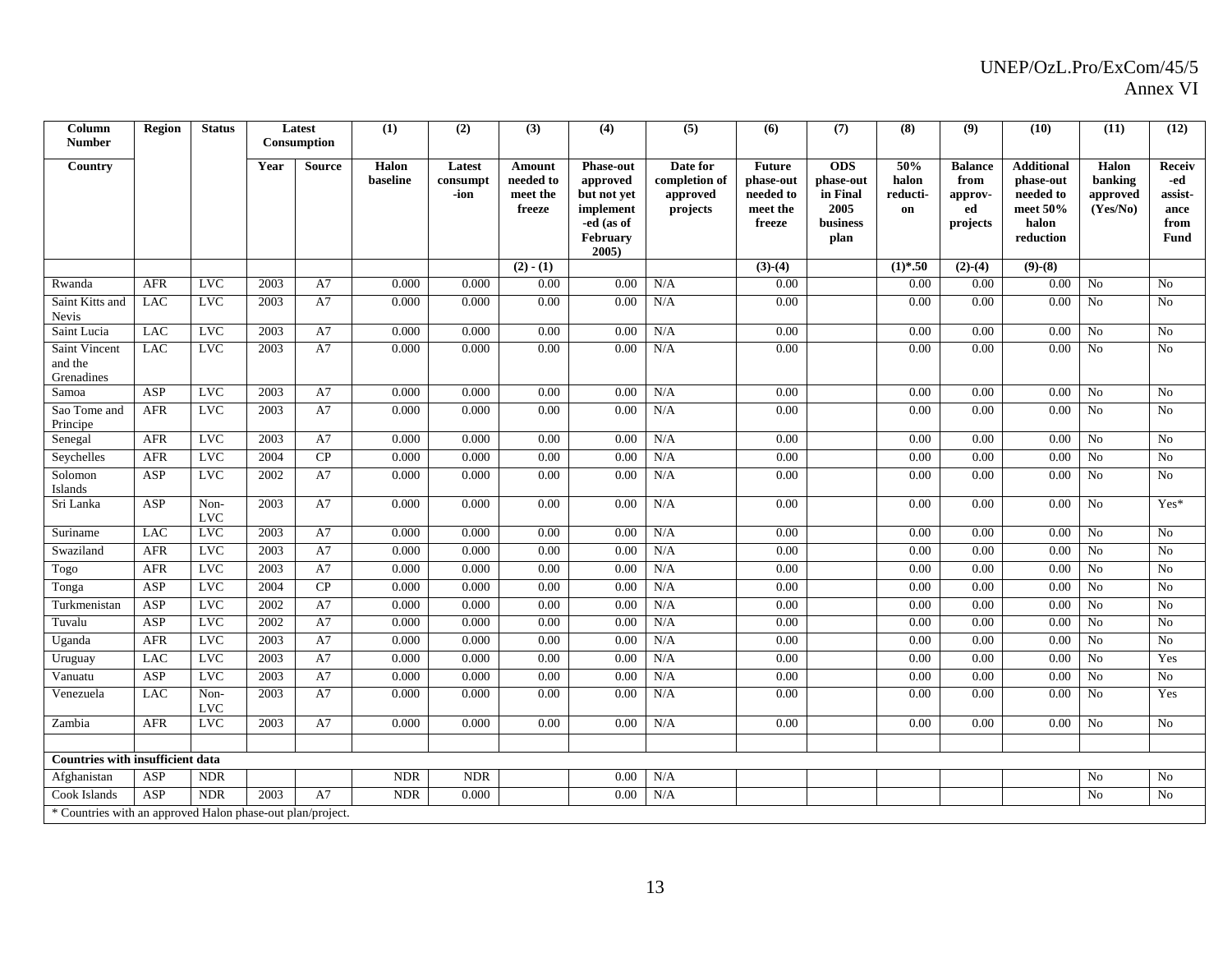## **C: METHYL BROMIDE ANALYSIS**

| Column<br><b>Number</b>                                      | Region     | <b>Status</b>      |      | Latest<br><b>Consumption</b> | (1)                           | (2)                        | (3)                                       | $\overline{(4)}$                                                                              | (5)                                               | (6)                                                                  | (7)                                                                 | (8)                                                                    | (9)                                                 | (10)                                                                                              | (11)                                                    | (12)                                                                           |
|--------------------------------------------------------------|------------|--------------------|------|------------------------------|-------------------------------|----------------------------|-------------------------------------------|-----------------------------------------------------------------------------------------------|---------------------------------------------------|----------------------------------------------------------------------|---------------------------------------------------------------------|------------------------------------------------------------------------|-----------------------------------------------------|---------------------------------------------------------------------------------------------------|---------------------------------------------------------|--------------------------------------------------------------------------------|
| <b>Country</b>                                               |            |                    | Year | <b>Source</b>                | Methyl<br>bromide<br>baseline | Latest<br>consumpt<br>-ion | Amount<br>needed to<br>meet the<br>freeze | <b>Phase-out</b><br>approved<br>but not yet<br>implement<br>ed (as of<br>February<br>$2005$ ) | Date for<br>completion of<br>approved<br>projects | <b>Future</b><br>phase-<br>out<br>needed<br>to meet<br>the<br>freeze | <b>ODS</b><br>phase-<br>out in<br>Final<br>2005<br>business<br>plan | <b>Allowable</b><br>consumpt-<br>ion in 2005<br>after 20%<br>reduction | <b>Balance</b><br>from<br>approv-<br>ed<br>projects | <b>Addition</b><br>al phase-<br>out<br>needed to<br>meet<br>20%<br>methyl<br>bromide<br>reduction | Receiv-<br>ed<br>assist-<br>ance<br>from<br><b>Fund</b> | Methyl<br><b>Bromide</b><br><b>Agreement</b><br><b>Phase-out</b><br>or Project |
|                                                              |            |                    |      |                              |                               |                            | $(2) - (1)$                               |                                                                                               |                                                   | $(3)-(4)$                                                            |                                                                     | $(1)$ *.80                                                             | $(2)-(4)$                                           | $(9)-(8)$                                                                                         |                                                         |                                                                                |
| <b>COUNTRIES THAT HAVE RATIFIED THE COPENHAGEN AMENDMENT</b> |            |                    |      |                              |                               |                            |                                           |                                                                                               |                                                   |                                                                      |                                                                     |                                                                        |                                                     |                                                                                                   |                                                         |                                                                                |
|                                                              |            |                    |      |                              |                               |                            |                                           |                                                                                               |                                                   |                                                                      |                                                                     |                                                                        |                                                     |                                                                                                   |                                                         |                                                                                |
| Countries that appear to be in compliance                    |            |                    |      |                              |                               |                            |                                           |                                                                                               |                                                   |                                                                      |                                                                     |                                                                        |                                                     |                                                                                                   |                                                         |                                                                                |
| Algeria                                                      | <b>AFR</b> | Non-<br><b>LVC</b> | 2003 | A7                           | 4.650                         | 4.200                      | 0.00                                      | 0.00                                                                                          | N/A                                               | 0.00                                                                 | 2.00                                                                | 3.72                                                                   | 4.20                                                | 0.48                                                                                              | Yes                                                     | No                                                                             |
| Argentina                                                    | <b>LAC</b> | Non-<br><b>LVC</b> | 2003 | A7                           | 411.300                       | 353.100                    | 0.00                                      | 143.60                                                                                        | 100% by 2005                                      | 0.00                                                                 | 20.30                                                               | 329.04                                                                 | 209.50                                              | $-119.54$                                                                                         | Yes                                                     | Yes/<br>Agreement*                                                             |
| <b>Bahamas</b>                                               | <b>LAC</b> | <b>LVC</b>         | 2003 | A7                           | 0.149                         | 0.000                      | 0.00                                      | 0.00                                                                                          | N/A                                               | 0.00                                                                 |                                                                     | 0.12                                                                   | 0.00                                                | $-0.12$                                                                                           | Yes                                                     | N <sub>0</sub>                                                                 |
| <b>Barbados</b>                                              | <b>LAC</b> | <b>LVC</b>         | 2003 | A7                           | 0.078                         | 0.000                      | 0.00                                      | 0.00                                                                                          | N/A                                               | 0.00                                                                 |                                                                     | 0.06                                                                   | 0.00                                                | $-0.06$                                                                                           | Yes                                                     | No                                                                             |
| <b>Bolivia</b>                                               | <b>LAC</b> | $_{\rm LVC}$       | 2003 | A7                           | 0.606                         | 0.186                      | 0.00                                      | 1.50                                                                                          | 100% by 2005                                      | 0.00                                                                 |                                                                     | 0.48                                                                   | $-1.31$                                             | $-1.80$                                                                                           | Yes                                                     | Yes/<br>Agreement*                                                             |
| <b>Brazil</b>                                                | <b>LAC</b> | Non-<br><b>LVC</b> | 2003 | A7                           | 711.620                       | 218.562                    | 0.00                                      | 0.00                                                                                          | N/A                                               | 0.00                                                                 | 73.33                                                               | 569.30                                                                 | 218.56                                              | $-350.73$                                                                                         | Yes                                                     | Partial/Proje<br>ct                                                            |
| Cameroon                                                     | <b>AFR</b> | <b>LVC</b>         | 2003 | A7                           | 18.086                        | 9.900                      | 0.00                                      | 0.00                                                                                          | N/A                                               | 0.00                                                                 |                                                                     | 14.47                                                                  | 9.90                                                | $-4.57$                                                                                           | Yes                                                     | Yes/Project*                                                                   |
| China                                                        | ASP        | Non-<br><b>LVC</b> | 2003 | A7                           | 1,102.050                     | 1,008.000                  | 0.00                                      | 389.00                                                                                        | 100% by 2006                                      | 0.00                                                                 | 534.00                                                              | 881.64                                                                 | 619.00                                              | $-262.64$                                                                                         | Yes                                                     | Yes/<br>Agreement*                                                             |
| Colombia                                                     | <b>LAC</b> | Non-<br><b>LVC</b> | 2003 | A7                           | 110.100                       | 0.000                      | 0.00                                      | 0.00                                                                                          | N/A                                               | 0.00                                                                 |                                                                     | 88.08                                                                  | 0.00                                                | $-88.08$                                                                                          | Yes                                                     | No                                                                             |
| Congo                                                        | AFR        | <b>LVC</b>         | 2003 | A7                           | 0.894                         | 0.000                      | 0.00                                      | 0.00                                                                                          | N/A                                               | 0.00                                                                 |                                                                     | 0.72                                                                   | 0.00                                                | $-0.72$                                                                                           | Yes                                                     | Partial/<br>Project                                                            |
| Congo, DR                                                    | <b>AFR</b> | Non-<br><b>LVC</b> | 2003 | A7                           | 1.440                         | 1.200                      | 0.00                                      | 0.00                                                                                          | N/A                                               | 0.00                                                                 |                                                                     | 1.15                                                                   | 1.20                                                | 0.05                                                                                              | Yes                                                     | Partial/<br>Project                                                            |
| Costa Rica                                                   | LAC        | <b>LVC</b>         | 2003 | A7                           | 342.450                       | 337.320                    | 0.00                                      | 215.20                                                                                        | 100% by 2005                                      | 0.00                                                                 | 85.38                                                               | 273.96                                                                 | 122.12                                              | $-151.84$                                                                                         | Yes                                                     | $\mathrm{Yes}/$<br>Agreement*                                                  |
| Croatia                                                      | <b>EUR</b> | <b>LVC</b>         | 2003 | A7                           | 15.686                        | 0.000                      | 0.00                                      | 6.80                                                                                          | 100% by 2005                                      | 0.00                                                                 |                                                                     | 12.55                                                                  | $-6.80$                                             | $-19.35$                                                                                          | Yes                                                     | Yes/<br>Agreement*                                                             |
| Cuba                                                         | <b>LAC</b> | Non-<br><b>LVC</b> | 2003 | A7                           | 50.475                        | 23.724                     | 0.00                                      | 24.10                                                                                         | 100% by 2008                                      | 0.00                                                                 |                                                                     | 40.38                                                                  | $-0.38$                                             | $-40.76$                                                                                          | Yes                                                     | Yes/<br>Agreement*                                                             |
| Dominican<br>Republic                                        | <b>LAC</b> | Non-<br><b>LVC</b> | 2004 | CP                           | 104.235                       | 10.200                     | 0.00                                      | 101.00                                                                                        | 100% by 2006                                      | 0.00                                                                 |                                                                     | 83.39                                                                  | $-90.80$                                            | $-174.19$                                                                                         | Yes                                                     | Yes/Agreem<br>$\mathrm{ent}^*$                                                 |
| Ecuador                                                      | <b>LAC</b> | LVC                | 2003 | A7                           | 66.228                        | 0.000                      | 0.00                                      | 52.20                                                                                         | 100% by 2005                                      | 0.00                                                                 | 32.00                                                               | 52.98                                                                  | $-52.20$                                            | $-105.18$                                                                                         | Yes                                                     | Partial/<br>Project                                                            |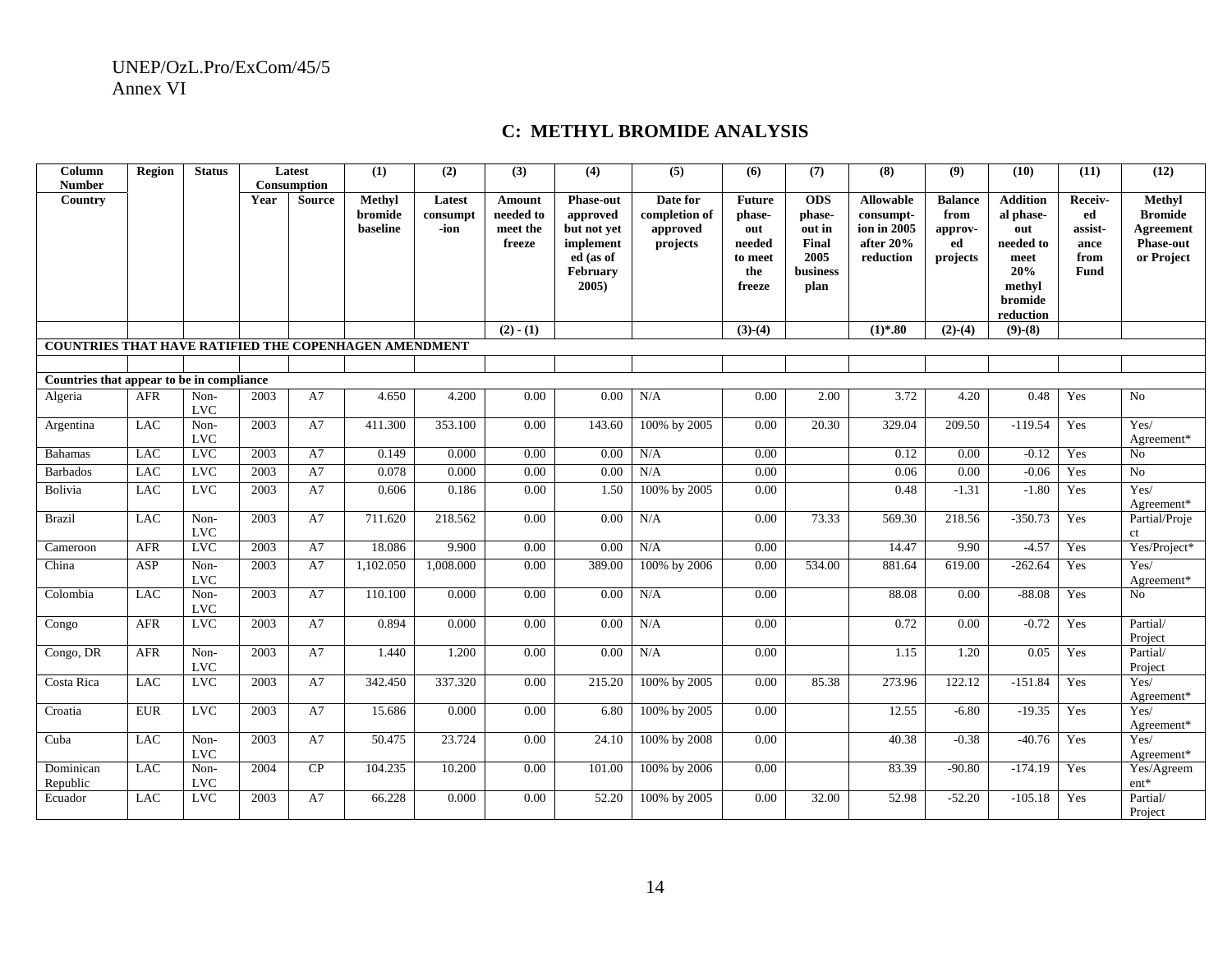| Column<br><b>Number</b> | Region     | <b>Status</b>        |      | Latest<br><b>Consumption</b> | (1)                           | (2)                        | (3)                                       | (4)                                                      | (5)                                               | (6)                                      | (7)                                            | (8)                                                       | (9)                                     | (10)                                             | (11)                             | (12)                                                      |
|-------------------------|------------|----------------------|------|------------------------------|-------------------------------|----------------------------|-------------------------------------------|----------------------------------------------------------|---------------------------------------------------|------------------------------------------|------------------------------------------------|-----------------------------------------------------------|-----------------------------------------|--------------------------------------------------|----------------------------------|-----------------------------------------------------------|
| Country                 |            |                      | Year | <b>Source</b>                | Methyl<br>bromide<br>baseline | Latest<br>consumpt<br>-ion | Amount<br>needed to<br>meet the<br>freeze | <b>Phase-out</b><br>approved<br>but not yet<br>implement | Date for<br>completion of<br>approved<br>projects | <b>Future</b><br>phase-<br>out<br>needed | <b>ODS</b><br>phase-<br>out in<br><b>Final</b> | <b>Allowable</b><br>consumpt-<br>ion in 2005<br>after 20% | <b>Balance</b><br>from<br>approv-<br>ed | <b>Addition</b><br>al phase-<br>out<br>needed to | Receiv-<br>ed<br>assist-<br>ance | Methyl<br><b>Bromide</b><br>Agreement<br><b>Phase-out</b> |
|                         |            |                      |      |                              |                               |                            |                                           | ed (as of<br><b>February</b><br>$2005$ )                 |                                                   | to meet<br>the<br>freeze                 | 2005<br>business<br>plan                       | reduction                                                 | projects                                | meet<br>20%<br>methyl<br>bromide<br>reduction    | from<br><b>Fund</b>              | or Project                                                |
|                         |            |                      |      |                              |                               |                            | $(2) - (1)$                               |                                                          |                                                   | $(3)-(4)$                                |                                                | $(1)*.80$                                                 | $(2)-(4)$                               | $(9)-(8)$                                        |                                  |                                                           |
| Egypt                   | <b>AFR</b> | Non-<br><b>LVC</b>   | 2004 | A7                           | 238.050                       | 177.600                    | 0.00                                      | 185.60                                                   | 100% by 2005                                      | 0.00                                     |                                                | 190.44                                                    | $-8.00$                                 | $-198.44$                                        | Yes                              | Partial/<br>Project                                       |
| El Salvador             | LAC        | <b>LVC</b>           | 2003 | A7                           | 1.392                         | 0.000                      | 0.00                                      | 0.00                                                     | N/A                                               | 0.00                                     |                                                | 1.11                                                      | 0.00                                    | $-1.11$                                          | Yes                              | No                                                        |
| Georgia                 | <b>EUR</b> | <b>LVC</b>           | 2003 | A7                           | 13.650                        | 10.200                     | 0.00                                      | 6.00                                                     | 100% by 2006                                      | 0.00                                     | 10.00                                          | 10.92                                                     | 4.20                                    | $-6.72$                                          | Yes                              | Partial/<br>Project                                       |
| Guyana                  | <b>LAC</b> | <b>LVC</b>           | 2003 | A7                           | 1.392                         | 0.000                      | 0.00                                      | 0.00                                                     | N/A                                               | 0.00                                     |                                                | 1.11                                                      | 0.00                                    | $-1.11$                                          | N <sub>o</sub>                   | ${\rm No}$                                                |
| Indonesia               | ASP        | Non-<br><b>LVC</b>   | 2003 | A7                           | 40.680                        | 37.800                     | 0.00                                      | 37.80                                                    | 100% by 2007                                      | 0.00                                     |                                                | 32.54                                                     | 0.00                                    | $-32.54$                                         | Yes                              | Yes/<br>Project*                                          |
| Iran                    | ASP        | Non-<br><b>LVC</b>   | 2003 | A7                           | 26.700                        | 14.400                     | 0.00                                      | 12.40                                                    | 100% by 2004                                      | 0.00                                     | 10.00                                          | 21.36                                                     | 2.00                                    | $-19.36$                                         | Yes                              | No                                                        |
| Jamaica                 | LAC        | $_{\rm LVC}$         | 2003 | A7                           | 4.881                         | 0.210                      | 0.00                                      | 0.00                                                     | N/A                                               | 0.00                                     | 1.50                                           | 3.90                                                      | 0.21                                    | $-3.69$                                          | Yes                              | No                                                        |
| Jordan                  | <b>ASP</b> | Non-<br><b>LVC</b>   | 2003 | A7                           | 176.250                       | 80.100                     | 0.00                                      | 180.00                                                   | 100% by 2006                                      | 0.00                                     |                                                | 141.00                                                    | $-99.90$                                | $-240.90$                                        | Yes                              | Yes/<br>Agreement*                                        |
| Kenya                   | <b>AFR</b> | <b>LVC</b>           | 2003 | A7                           | 217.500                       | 74.130                     | $0.00\,$                                  | 22.00                                                    | 100% by 2006                                      | 0.00                                     |                                                | 174.00                                                    | 52.13                                   | $-121.87$                                        | Yes                              | Yes/<br>Agreement*                                        |
| Korea, DPR              | ASP        | Non-<br><b>LVC</b>   | 2003 | A7                           | 30.000                        | 0.000                      | 0.00                                      | 0.00                                                     | N/A                                               | 0.00                                     |                                                | 24.00                                                     | 0.00                                    | $-24.00$                                         | Yes                              | Yes/Project*                                              |
| Kyrgyzstan              | ASP        | <b>LVC</b>           | 2003 | A7                           | 14.163                        | 13.800                     | 0.00                                      | 14.20                                                    | 100% by 2008                                      | 0.00                                     |                                                | 11.33                                                     | $-0.40$                                 | $-11.73$                                         | Yes                              | Yes/Project*                                              |
| Lebanon                 | ASP        | Non-<br><b>LVC</b>   | 2003 | A7                           | 236.400                       | 184.740                    | 0.00                                      | 136.00                                                   | 100% by 2005                                      | 0.00                                     | 22.65                                          | 189.12                                                    | 48.74                                   | $-140.38$                                        | Yes                              | Yes/<br>Agreement*                                        |
| Libya                   | <b>AFR</b> | Non-<br><b>LVC</b>   | 2003 | A7                           | 94.050                        | 90.000                     | 0.00                                      | 0.00                                                     | $\rm N/A$                                         | 0.00                                     | 37.50                                          | 75.24                                                     | 90.00                                   | 14.76                                            | No                               | No                                                        |
| Macedonia               | <b>EUR</b> | Non-<br>$_{\rm LVC}$ | 2003 | A7                           | 12.225                        | 0.000                      | 0.00                                      | 7.80                                                     | 100% by 2006                                      | 0.00                                     |                                                | 9.78                                                      | $-7.80$                                 | $-17.58$                                         | Yes                              | Yes/<br>Agreement*                                        |
| Madagascar              | <b>AFR</b> | <b>LVC</b>           | 2003 | A7                           | 2.601                         | 0.120                      | 0.00                                      | 0.00                                                     | N/A                                               | 0.00                                     |                                                | 2.08                                                      | 0.12                                    | $-1.96$                                          | No                               | No                                                        |
| Malawi                  | AFR        | <b>LVC</b>           | 2003 | A7                           | 112.740                       | 41.100                     | 0.00                                      | 70.80                                                    | 100% by 2005                                      | 0.00                                     |                                                | 90.19                                                     | $-29.70$                                | $-119.89$                                        | Yes                              | Yes/<br>Agreement*                                        |
| Malaysia                | ASP        | Non-<br><b>LVC</b>   | 2003 | A7                           | 14.610                        | 6.006                      | 0.00                                      | 8.70                                                     | 100% by 2007                                      | 0.00                                     |                                                | 11.69                                                     | $-2.69$                                 | $-14.38$                                         | Yes                              | Yes/Project*                                              |
| Mauritius               | <b>AFR</b> | <b>LVC</b>           | 2003 | A7                           | 0.095                         | 0.000                      | 0.00                                      | 0.00                                                     | N/A                                               | 0.00                                     |                                                | 0.08                                                      | 0.00                                    | $-0.08$                                          | Yes                              | Yes/Project*                                              |
| Mexico                  | <b>LAC</b> | Non-<br><b>LVC</b>   | 2003 | A7                           | 1,130.804                     | 967.950                    | 0.00                                      | 162.30                                                   | 100% by 2006                                      | 0.00                                     |                                                | 904.64                                                    | 805.65                                  | $-98.99$                                         | Yes                              | Partial/<br>Project                                       |
| Micronesia              | ASP        | <b>LVC</b>           | 2000 | A7                           | 0.015                         | 0.000                      | 0.00                                      | 0.00                                                     | $\rm N/A$                                         | 0.00                                     |                                                | 0.01                                                      | 0.00                                    | $-0.01$                                          | No                               | ${\rm No}$                                                |
| Moldova                 | <b>EUR</b> | $_{\rm LVC}$         | 2003 | A7                           | 6.965                         | 0.000                      | 0.00                                      | 0.00                                                     | $\rm N/A$                                         | 0.00                                     |                                                | 5.57                                                      | 0.00                                    | $-5.57$                                          | Yes                              | No                                                        |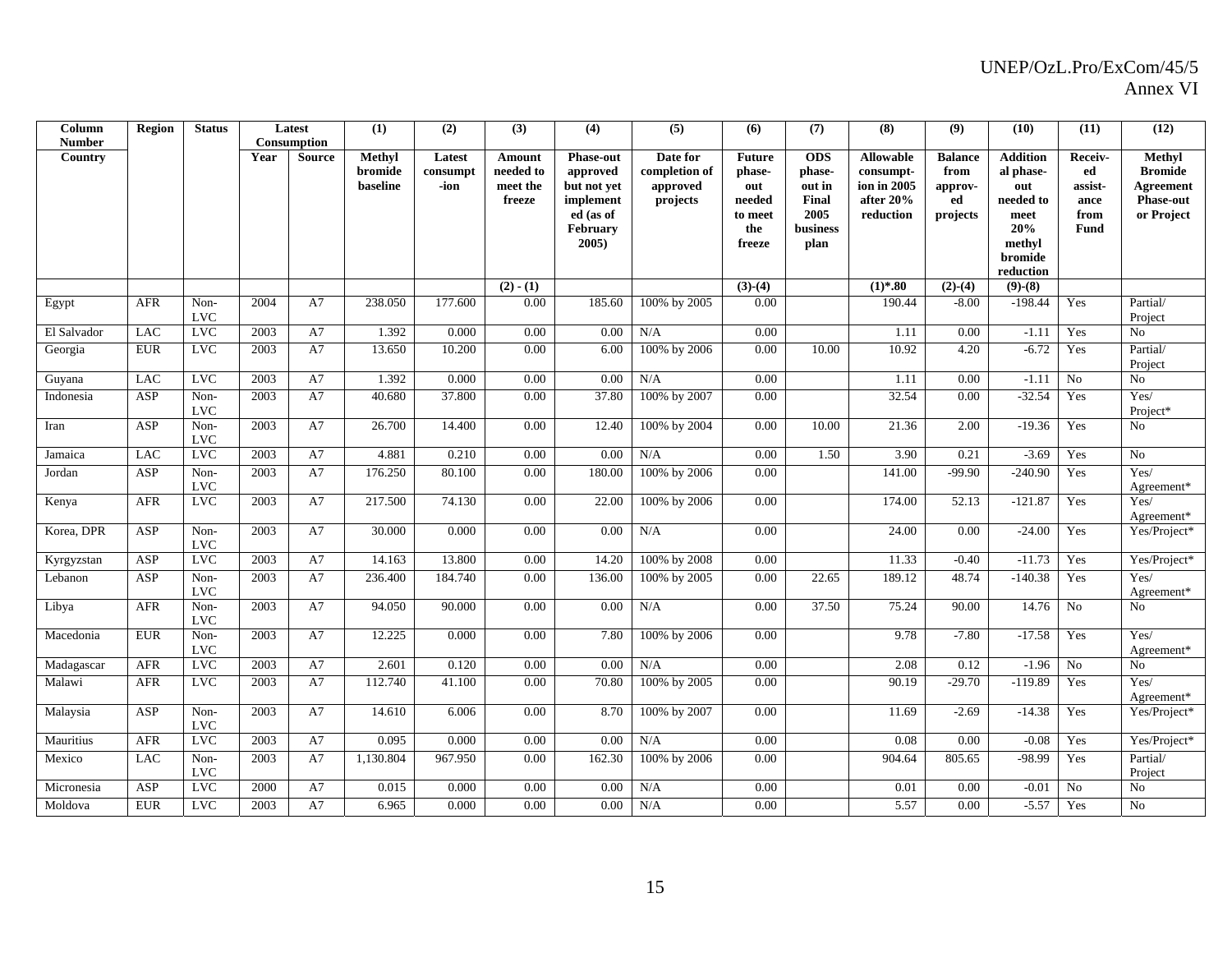| Column<br><b>Number</b>  | <b>Region</b> | <b>Status</b>        |      | Latest<br>Consumption | (1)                           | (2)                        | (3)                                       | (4)                                                                                                  | (5)                                               | (6)                                                                  | (7)                                                                        | (8)                                                                    | (9)                                                 | (10)                                                                                              | (11)                                             | (12)                                                                           |
|--------------------------|---------------|----------------------|------|-----------------------|-------------------------------|----------------------------|-------------------------------------------|------------------------------------------------------------------------------------------------------|---------------------------------------------------|----------------------------------------------------------------------|----------------------------------------------------------------------------|------------------------------------------------------------------------|-----------------------------------------------------|---------------------------------------------------------------------------------------------------|--------------------------------------------------|--------------------------------------------------------------------------------|
| Country                  |               |                      | Year | <b>Source</b>         | Methyl<br>bromide<br>baseline | Latest<br>consumpt<br>-ion | Amount<br>needed to<br>meet the<br>freeze | <b>Phase-out</b><br>approved<br>but not yet<br>implement<br>ed (as of<br><b>February</b><br>$2005$ ) | Date for<br>completion of<br>approved<br>projects | <b>Future</b><br>phase-<br>out<br>needed<br>to meet<br>the<br>freeze | <b>ODS</b><br>phase-<br>out in<br>Final<br>2005<br><b>business</b><br>plan | <b>Allowable</b><br>consumpt-<br>ion in 2005<br>after 20%<br>reduction | <b>Balance</b><br>from<br>approv-<br>ed<br>projects | <b>Addition</b><br>al phase-<br>out<br>needed to<br>meet<br>20%<br>methyl<br>bromide<br>reduction | Receiv-<br>ed<br>assist-<br>ance<br>from<br>Fund | Methyl<br><b>Bromide</b><br><b>Agreement</b><br><b>Phase-out</b><br>or Project |
| Morocco                  | <b>AFR</b>    | Non-                 | 2003 | A7                    | 697.200                       | 697.200                    | $(2) - (1)$<br>0.00                       | 170.70                                                                                               | 100% by 2006                                      | $(3)-(4)$<br>0.00                                                    | 166.50                                                                     | $(1)*.80$<br>557.76                                                    | $(2)-(4)$<br>526.50                                 | $(9)-(8)$<br>$-31.26$                                                                             | Yes                                              | Partial/                                                                       |
|                          |               | <b>LVC</b>           |      |                       |                               |                            |                                           |                                                                                                      |                                                   |                                                                      |                                                                            |                                                                        |                                                     |                                                                                                   |                                                  | Agreement                                                                      |
| Mozambique               | <b>AFR</b>    | <b>LVC</b>           | 2003 | A7                    | 3.376                         | 1.020                      | 0.00                                      | 0.00                                                                                                 | N/A                                               | 0.00                                                                 |                                                                            | 2.70                                                                   | 1.02                                                | $-1.68$                                                                                           | Yes                                              | Yes/Project*                                                                   |
| Namibia                  | <b>AFR</b>    | <b>LVC</b>           | 2003 | A7                    | 0.750                         | 0.000                      | 0.00                                      | 0.00                                                                                                 | N/A                                               | 0.00                                                                 |                                                                            | 0.60                                                                   | 0.00                                                | $-0.60$                                                                                           | No                                               | No                                                                             |
| Nicaragua                | <b>LAC</b>    | LVC                  | 2003 | A7                    | 0.420                         | 0.000                      | 0.00                                      | 0.00                                                                                                 | N/A                                               | 0.00                                                                 |                                                                            | 0.34                                                                   | 0.00                                                | $-0.34$                                                                                           | Yes                                              | No                                                                             |
| Nigeria                  | AFR           | Non-<br>$_{\rm LVC}$ | 2003 | A7                    | 2.843                         | 1.980                      | 0.00                                      | 0.00                                                                                                 | N/A                                               | 0.00                                                                 |                                                                            | 2.27                                                                   | 1.98                                                | $-0.29$                                                                                           | Yes                                              | Partial/<br>Project                                                            |
| Oman                     | <b>ASP</b>    | <b>LVC</b>           | 2003 | A7                    | 1.023                         | 0.000                      | 0.00                                      | 0.00                                                                                                 | N/A                                               | 0.00                                                                 |                                                                            | 0.82                                                                   | 0.00                                                | $-0.82$                                                                                           | Yes                                              | Yes/Project*                                                                   |
| Pakistan                 | <b>ASP</b>    | Non-<br><b>LVC</b>   | 2003 | A7                    | 13.950                        | 0.000                      | 0.00                                      | 0.00                                                                                                 | N/A                                               | 0.00                                                                 |                                                                            | 11.16                                                                  | 0.00                                                | $-11.16$                                                                                          | Yes                                              | N <sub>o</sub>                                                                 |
| Panama                   | <b>LAC</b>    | Non-<br><b>LVC</b>   | 2003 | A7                    | 0.001                         | 0.000                      | 0.0000                                    | 0.0000                                                                                               | N/A                                               | 0.0000                                                               |                                                                            | 0.0005                                                                 | 0.0000                                              | $-0.0005$                                                                                         | Yes                                              | N <sub>o</sub>                                                                 |
| Papua New<br>Guinea      | ASP           | <b>LVC</b>           | 2003 | A7                    | 0.330                         | 0.000                      | 0.00                                      | 0.00                                                                                                 | N/A                                               | 0.00                                                                 |                                                                            | 0.26                                                                   | 0.00                                                | $-0.26$                                                                                           | N <sub>o</sub>                                   | N <sub>o</sub>                                                                 |
| Paraguay                 | <b>LAC</b>    | <b>LVC</b>           | 2003 | A7                    | 0.854                         | $-0.156$                   | 0.00                                      | 0.00                                                                                                 | N/A                                               | 0.00                                                                 |                                                                            | 0.68                                                                   | $-0.16$                                             | $-0.84$                                                                                           | No                                               | $\rm No$                                                                       |
| Peru                     | <b>LAC</b>    | <b>LVC</b>           | 2003 | A7                    | 1.281                         | 0.000                      | 0.00                                      | 0.00                                                                                                 | N/A                                               | 0.00                                                                 |                                                                            | 1.02                                                                   | 0.00                                                | $-1.02$                                                                                           | Yes                                              | Yes/Project*                                                                   |
| Philippines              | ASP           | Non-<br><b>LVC</b>   | 2003 | A7                    | 10.316                        | 9.030                      | 0.00                                      | 9.00                                                                                                 | 100% by 2008                                      | 0.00                                                                 |                                                                            | 8.25                                                                   | 0.03                                                | $-8.22$                                                                                           | Yes                                              | Yes/Project*                                                                   |
| Romania                  | <b>EUR</b>    | Non-<br><b>LVC</b>   | 2003 | A7                    | 111.492                       | 64.632                     | 0.00                                      | 46.37                                                                                                | 100% by 2005                                      | 0.00                                                                 |                                                                            | 89.19                                                                  | 18.26                                               | $-70.93$                                                                                          | Yes                                              | Yes/<br>Agreement*                                                             |
| Saint Kitts and<br>Nevis | <b>LAC</b>    | <b>LVC</b>           | 2003 | A7                    | 0.270                         | 0.000                      | 0.00                                      | 0.00                                                                                                 | N/A                                               | 0.00                                                                 |                                                                            | 0.22                                                                   | 0.00                                                | $-0.22$                                                                                           | No                                               | N <sub>0</sub>                                                                 |
| Senegal                  | <b>AFR</b>    | <b>LVC</b>           | 2003 | A7                    | 53.160                        | 0.000                      | 0.00                                      | 0.00                                                                                                 | N/A                                               | 0.00                                                                 |                                                                            | 42.53                                                                  | 0.00                                                | $-42.53$                                                                                          | Yes                                              | Yes/Project*                                                                   |
| Sierra Leone             | AFR           | <b>LVC</b>           | 2003 | A7                    | 2.625                         | 0.660                      | 0.00                                      | 0.00                                                                                                 | N/A                                               | 0.00                                                                 |                                                                            | 2.10                                                                   | 0.66                                                | $-1.44$                                                                                           | Yes                                              | Partial/<br>Project                                                            |
| Somalia                  | <b>AFR</b>    | <b>LVC</b>           | 2003 | A7                    | 0.450                         | 0.000                      | 0.00                                      | 0.00                                                                                                 | N/A                                               | 0.00                                                                 |                                                                            | 0.36                                                                   | $0.00\,$                                            | $-0.36$                                                                                           | Yes                                              | No                                                                             |
| Sri Lanka                | <b>ASP</b>    | Non-<br>$_{\rm LVC}$ | 2003 | A7                    | 4.080                         | 1.956                      | 0.00                                      | 5.20                                                                                                 | 100% by 2005                                      | 0.00                                                                 |                                                                            | 3.26                                                                   | $-3.24$                                             | $-6.51$                                                                                           | Yes                                              | Yes/Project*                                                                   |
| Sudan                    | AFR           | Non-<br><b>LVC</b>   | 2003 | A7                    | 3.000                         | 1.800                      | 0.00                                      | 0.00                                                                                                 | N/A                                               | 0.00                                                                 |                                                                            | 2.40                                                                   | 1.80                                                | $-0.60$                                                                                           | Yes                                              | Partial/<br>Project                                                            |
| Syria                    | ASP           | Non-<br><b>LVC</b>   | 2003 | A7                    | 188.550                       | 128.697                    | 0.00                                      | 29.80                                                                                                | 100% by 2005                                      | 0.00                                                                 | 23.56                                                                      | 150.84                                                                 | 98.90                                               | $-51.94$                                                                                          | Yes                                              | Partial/<br>Agreement                                                          |
| Thailand                 | ASP           | Non-<br><b>LVC</b>   | 2003 | A7                    | 182.970                       | 177.960                    | 0.00                                      | 58.70                                                                                                | 100% by 2006                                      | 0.00                                                                 |                                                                            | 146.38                                                                 | 119.26                                              | $-27.12$                                                                                          | Yes                                              | Yes/<br>Agreement*                                                             |
| Tonga                    | ASP           | <b>LVC</b>           | 2004 | CP                    | 0.165                         | 0.000                      | 0.00                                      | 0.00                                                                                                 | N/A                                               | 0.00                                                                 |                                                                            | 0.13                                                                   | 0.00                                                | $-0.13$                                                                                           | No                                               | No                                                                             |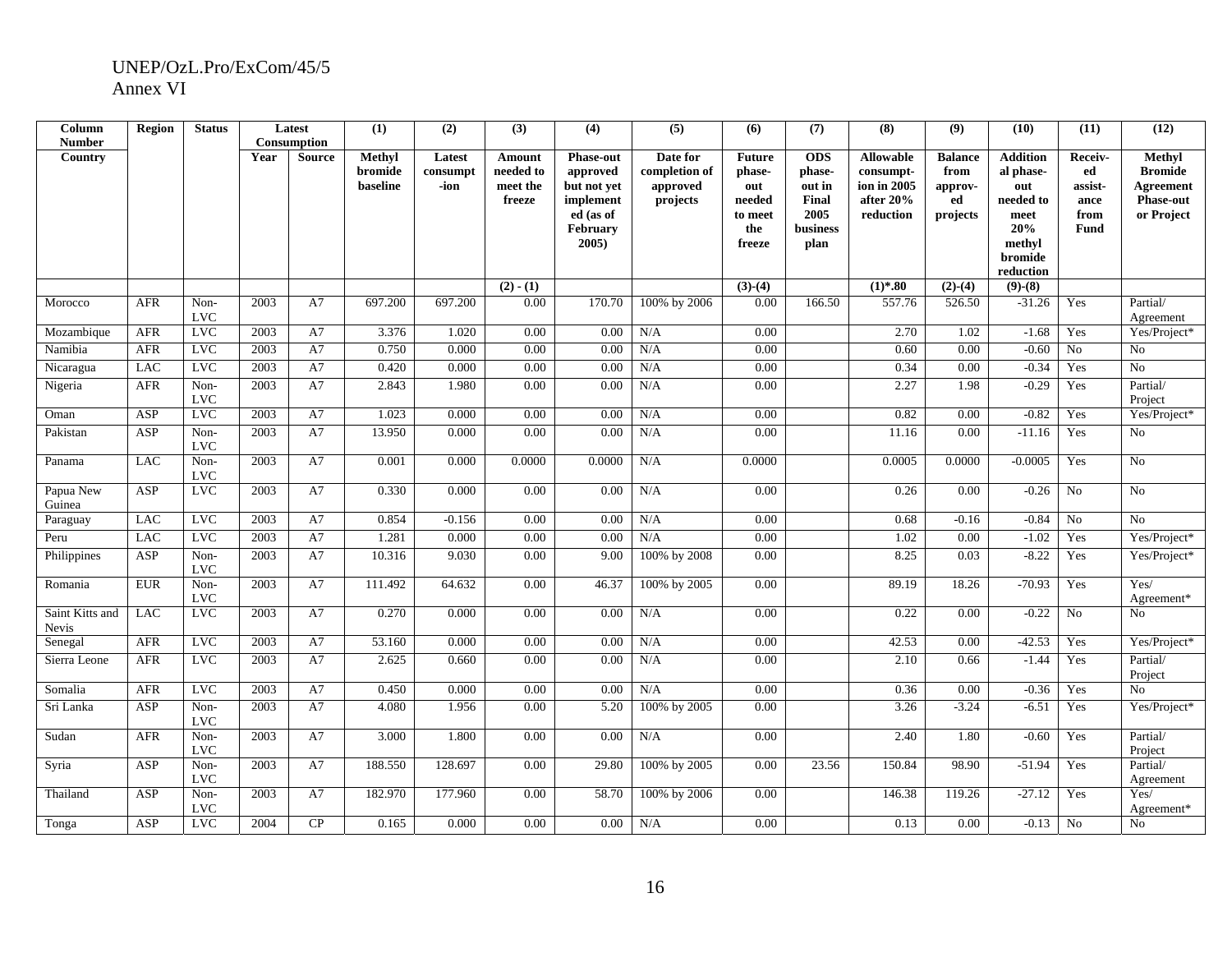| Column<br><b>Number</b>                                                          | <b>Region</b> | <b>Status</b>      |      | Latest<br>Consumption | (1)                                  | (2)                        | (3)                             | (4)                                                           | (5)                       | (6)                                | (7)                                      | (8)                                          | (9)                       | (10)                                                       | (11)                     | (12)                                  |
|----------------------------------------------------------------------------------|---------------|--------------------|------|-----------------------|--------------------------------------|----------------------------|---------------------------------|---------------------------------------------------------------|---------------------------|------------------------------------|------------------------------------------|----------------------------------------------|---------------------------|------------------------------------------------------------|--------------------------|---------------------------------------|
| Country                                                                          |               |                    | Year | <b>Source</b>         | <b>Methyl</b><br>bromide<br>baseline | Latest<br>consumpt<br>-ion | Amount<br>needed to<br>meet the | <b>Phase-out</b><br>approved                                  | Date for<br>completion of | <b>Future</b><br>phase-<br>out     | <b>ODS</b><br>phase-<br>out in           | <b>Allowable</b><br>consumpt-<br>ion in 2005 | <b>Balance</b><br>from    | <b>Addition</b><br>al phase-<br>out                        | Receiv-<br>ed<br>assist- | Methyl<br><b>Bromide</b><br>Agreement |
|                                                                                  |               |                    |      |                       |                                      |                            | freeze                          | but not yet<br>implement<br>ed (as of<br>February<br>$2005$ ) | approved<br>projects      | needed<br>to meet<br>the<br>freeze | <b>Final</b><br>2005<br>business<br>plan | after 20%<br>reduction                       | approv-<br>ed<br>projects | needed to<br>meet<br>20%<br>methyl<br>bromide<br>reduction | ance<br>from<br>Fund     | <b>Phase-out</b><br>or Project        |
|                                                                                  |               |                    |      |                       |                                      |                            | $(2) - (1)$                     |                                                               |                           | $(3)-(4)$                          |                                          | $(1)*.80$                                    | $(2)-(4)$                 | $(9)-(8)$                                                  |                          |                                       |
| Trinidad and<br>Tobago                                                           | <b>LAC</b>    | <b>LVC</b>         | 2003 | A7                    | 1.708                                | 0.394                      | 0.00                            | 0.00                                                          | N/A                       | 0.00                               |                                          | 1.37                                         | 0.39                      | $-0.97$                                                    | No                       | No                                    |
| Turkey                                                                           | <b>EUR</b>    | Non-<br><b>LVC</b> | 2003 | A7                    | 479.700                              | 185.400                    | 0.00                            | 88.00                                                         | 100% by 2005              | 0.00                               | 60.00                                    | 383.76                                       | 97.40                     | $-286.36$                                                  | Yes                      | Partial/<br>Agreement                 |
| Uruguay                                                                          | <b>LAC</b>    | <b>LVC</b>         | 2003 | A7                    | 11.202                               | 8.712                      | 0.00                            | 11.00                                                         | 100% by 2005              | 0.00                               |                                          | 8.96                                         | $-2.29$                   | $-11.25$                                                   | Yes                      | Yes/<br>Agreement*                    |
| Vanuatu                                                                          | ASP           | <b>LVC</b>         | 2003 | A7                    | 0.225                                | 0.000                      | 0.00                            | 0.00                                                          | N/A                       | 0.00                               |                                          | 0.18                                         | 0.00                      | $-0.18$                                                    | N <sub>o</sub>           | No                                    |
| Venezuela                                                                        | <b>LAC</b>    | Non-<br><b>LVC</b> | 2003 | A7                    | 10.281                               | 0.000                      | 0.00                            | 0.00                                                          | N/A                       | 0.00                               |                                          | 8.22                                         | 0.00                      | $-8.22$                                                    | Yes                      | No                                    |
| Vietnam                                                                          | ASP           | Non-<br><b>LVC</b> | 2003 | A7                    | 136.500                              | 56.400                     | 0.00                            | 0.00                                                          | N/A                       | 0.00                               |                                          | 109.20                                       | 56.40                     | $-52.80$                                                   | Yes                      | N <sub>o</sub>                        |
| Yemen                                                                            | ASP           | Non-<br><b>LVC</b> | 2003 | A7                    | 57.450                               | 49.800                     | 0.00                            | 9.10                                                          | 100% by 2006              | 0.00                               |                                          | 45.96                                        | 40.70                     | $-5.26$                                                    | Yes                      | Partial/<br>Project                   |
| Zimbabwe                                                                         | <b>AFR</b>    | Non-<br><b>LVC</b> | 2003 | A7                    | 556.950                              | 97.362                     | 0.00                            | 51.40                                                         | 100% by 2004              | 0.00                               | 48.33                                    | 445.56                                       | 45.96                     | $-399.60$                                                  | Yes                      | Partial/<br>Agreement                 |
|                                                                                  |               |                    |      |                       |                                      |                            |                                 |                                                               |                           |                                    |                                          |                                              |                           |                                                            |                          |                                       |
| Countries that could achieve compliance with implementation of approved projects |               |                    |      |                       |                                      |                            |                                 |                                                               |                           |                                    |                                          |                                              |                           |                                                            |                          |                                       |
| Bosnia and<br>Herzegovina                                                        | <b>EUR</b>    | <b>LVC</b>         | 2003 | A7                    | 3.525                                | 9.840                      | 6.32                            | 11.80                                                         | 100% by 2006              | 0.00                               |                                          | 2.82                                         | $-1.96$                   | $-4.78$                                                    | Yes                      | Yes/<br>Agreement*                    |
| Chile                                                                            | <b>LAC</b>    | Non-<br><b>LVC</b> | 2003 | A7                    | 212.510                              | 274.302                    | 61.79                           | 62.20                                                         | 100% by 2006              | 0.00                               | 45.00                                    | 170.01                                       | 212.10                    | 42.09                                                      | Yes                      | Partial/<br>Agreement                 |
| Cote D'Ivoire                                                                    | <b>AFR</b>    | <b>LVC</b>         | 2003 | A7                    | 8.138                                | 8.460                      | 0.32                            | 8.50                                                          | 100% by 2006              | 0.00                               |                                          | 6.51                                         | $-0.04$                   | $-6.55$                                                    | Yes                      | Yes/<br>Agreement*                    |
| Guatemala                                                                        | <b>LAC</b>    | <b>LVC</b>         | 2003 | A7                    | 400.700                              | 527.700                    | 127.00                          | 242.00                                                        | 100% by 2008              | 0.00                               |                                          | 320.56                                       | 285.70                    | $-34.86$                                                   | Yes                      | Partial/<br>Project                   |
| Honduras                                                                         | <b>LAC</b>    | <b>LVC</b>         | 2003 | A7                    | 259.428                              | 366.540                    | 107.11                          | 110.10                                                        | 100% by 2005              | 0.00                               |                                          | 207.54                                       | 256.44                    | 48.90                                                      | Yes                      | Partial/<br>Project                   |
|                                                                                  |               |                    |      |                       |                                      |                            |                                 |                                                               |                           |                                    |                                          |                                              |                           |                                                            |                          |                                       |
| Countries that may need additional actions to achieve compliance                 |               |                    |      |                       |                                      |                            |                                 |                                                               |                           |                                    |                                          |                                              |                           |                                                            |                          |                                       |
| Botswana                                                                         | <b>AFR</b>    | <b>LVC</b>         | 2003 | A7                    | 0.135                                | 0.300                      | 0.17                            | 0.00                                                          | N/A                       | 0.17                               |                                          | 0.11                                         | 0.30                      | 0.19                                                       | Yes                      | Yes/Project*                          |
| Fiji                                                                             | ASP           | <b>LVC</b>         | 2004 | A7                    | 0.671                                | 2.100                      | 1.43                            | 0.00                                                          | N/A                       | 1.43                               | 1.00                                     | 0.54                                         | $\overline{2.10}$         | 1.56                                                       | N <sub>o</sub>           | No                                    |
| Tunisia                                                                          | <b>AFR</b>    | Non-<br><b>LVC</b> | 2003 | A7                    | 8.250                                | 10.200                     | 1.95                            | $0.00\,$                                                      | N/A                       | 1.95                               |                                          | 6.60                                         | 10.20                     | 3.60                                                       | Yes                      | No                                    |
| Uganda                                                                           | <b>AFR</b>    | <b>LVC</b>         | 2003 | A7                    | 6.300                                | 24.000                     | 17.70                           | 12.00                                                         | 100% by 2006              | 5.70                               |                                          | 5.04                                         | 12.00                     | 6.96                                                       | Yes                      | Yes/<br>Agreement*                    |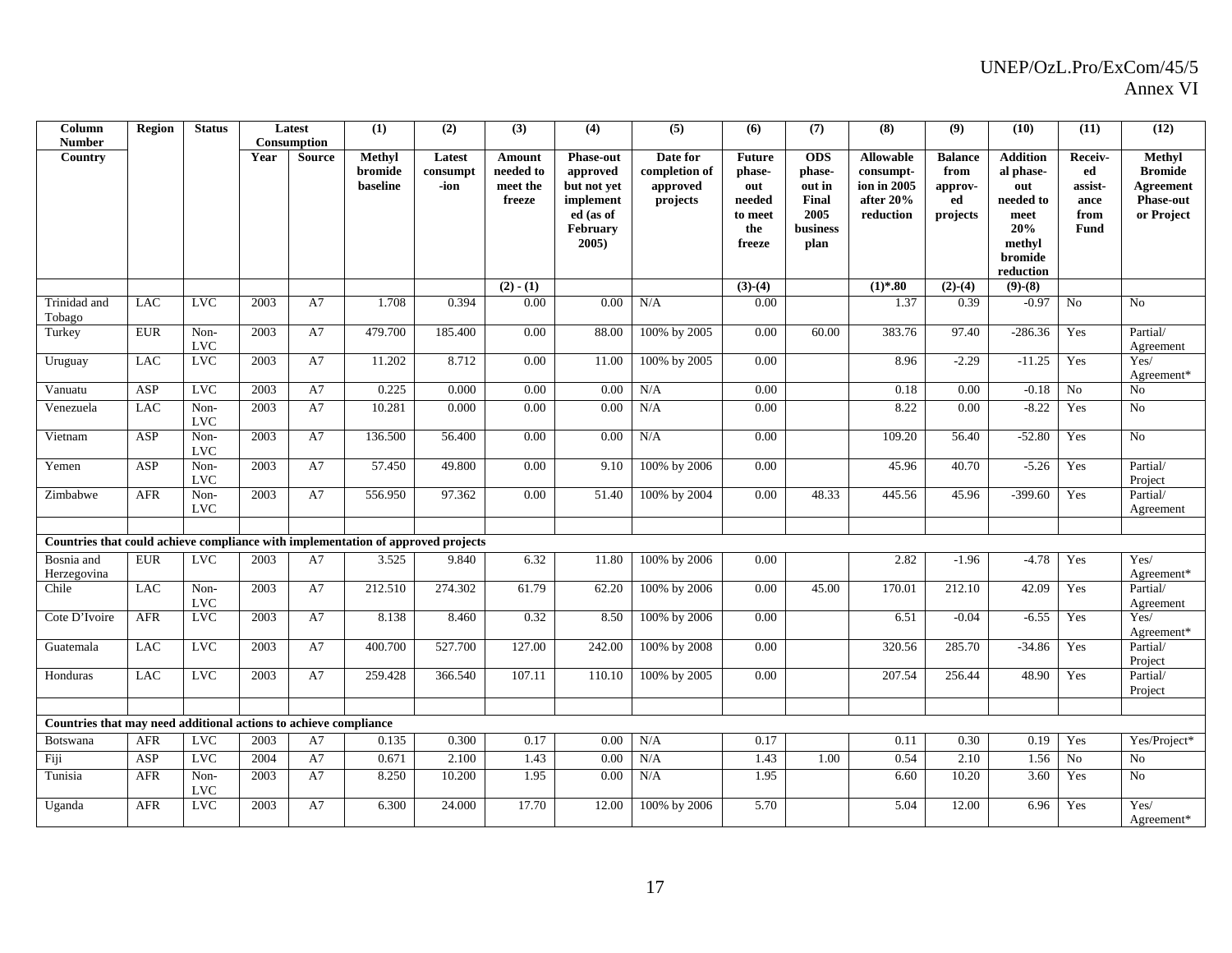| Column<br><b>Number</b>              | <b>Region</b> | <b>Status</b>      |      | Latest<br>Consumption | (1)      | (2)      | (3)                | (4)                      | (5)                  | (6)           | (7)             | (8)                      | (9)            | (10)                 | (11)            | (12)                          |
|--------------------------------------|---------------|--------------------|------|-----------------------|----------|----------|--------------------|--------------------------|----------------------|---------------|-----------------|--------------------------|----------------|----------------------|-----------------|-------------------------------|
| Country                              |               |                    | Year | <b>Source</b>         | Methyl   | Latest   | Amount             | <b>Phase-out</b>         | Date for             | <b>Future</b> | <b>ODS</b>      | <b>Allowable</b>         | <b>Balance</b> | <b>Addition</b>      | Receiv-         | Methyl                        |
|                                      |               |                    |      |                       | bromide  | consumpt | needed to          | approved                 | completion of        | phase-        | phase-          | consumpt-                | from           | al phase-            | ed              | <b>Bromide</b>                |
|                                      |               |                    |      |                       | baseline | -ion     | meet the<br>freeze | but not yet<br>implement | approved<br>projects | out<br>needed | out in<br>Final | ion in 2005<br>after 20% | approv-<br>ed  | out<br>needed to     | assist-<br>ance | Agreement<br><b>Phase-out</b> |
|                                      |               |                    |      |                       |          |          |                    | ed (as of                |                      | to meet       | 2005            | reduction                | projects       | meet                 | from            | or Project                    |
|                                      |               |                    |      |                       |          |          |                    | February                 |                      | the           | business        |                          |                | 20%                  | Fund            |                               |
|                                      |               |                    |      |                       |          |          |                    | 2005                     |                      | freeze        | plan            |                          |                | methyl               |                 |                               |
|                                      |               |                    |      |                       |          |          |                    |                          |                      |               |                 |                          |                | bromide<br>reduction |                 |                               |
|                                      |               |                    |      |                       |          |          | $(2) - (1)$        |                          |                      | $(3)-(4)$     |                 | $(1)*.80$                | $(2)-(4)$      | $(9)-(8)$            |                 |                               |
|                                      |               |                    |      |                       |          |          |                    |                          |                      |               |                 |                          |                |                      |                 |                               |
| <b>Countries with No Consumption</b> |               |                    |      |                       |          |          |                    |                          |                      |               |                 |                          |                |                      |                 |                               |
| Antigua and<br>Barbuda               | <b>LAC</b>    | <b>LVC</b>         | 2003 | A7                    | 0.000    | 0.000    | 0.00               | 0.00                     | N/A                  | 0.00          |                 | 0.00                     | 0.00           | 0.00                 | No              | No                            |
| Armenia                              | ASP           | <b>LVC</b>         | 2003 | A7                    | 0.000    | 0.000    | 0.00               | 0.00                     | N/A                  | 0.00          |                 | 0.00                     | 0.00           | 0.00                 | No              | No                            |
| Bahrain                              | <b>ASP</b>    | <b>LVC</b>         | 2003 | A7                    | 0.000    | 0.000    | 0.00               | 0.00                     | N/A                  | 0.00          |                 | 0.00                     | 0.00           | 0.00                 | No              | N <sub>o</sub>                |
| Bangladesh                           | ASP           | Non-<br><b>LVC</b> | 2003 | A7                    | 0.000    | 0.000    | 0.00               | 0.00                     | N/A                  | 0.00          |                 | 0.00                     | 0.00           | 0.00                 | N <sub>o</sub>  | No                            |
| Belize                               | <b>LAC</b>    | <b>LVC</b>         | 2003 | A7                    | 0.000    | 0.000    | 0.00               | 0.00                     | N/A                  | 0.00          |                 | 0.00                     | 0.00           | 0.00                 | N <sub>o</sub>  | N <sub>0</sub>                |
| Benin                                | <b>AFR</b>    | <b>LVC</b>         | 2003 | A7                    | 0.000    | 0.000    | 0.00               | 0.00                     | N/A                  | 0.00          |                 | 0.00                     | 0.00           | 0.00                 | Yes             | No                            |
| Bhutan                               | <b>ASP</b>    | <b>LVC</b>         | 2000 | A7                    | 0.000    | 0.000    | 0.00               | 0.00                     | N/A                  | 0.00          |                 | 0.00                     | 0.00           | 0.00                 | N <sub>o</sub>  | N <sub>o</sub>                |
| <b>Burkina Faso</b>                  | <b>AFR</b>    | <b>LVC</b>         | 2004 | A7                    | 0.000    | 0.000    | 0.00               | 0.00                     | N/A                  | 0.00          |                 | 0.00                     | 0.00           | 0.00                 | Yes             | N <sub>0</sub>                |
| Burundi                              | ${\sf AFR}$   | <b>LVC</b>         | 2003 | A7                    | 0.000    | 0.000    | 0.00               | 0.00                     | N/A                  | 0.00          |                 | 0.00                     | 0.00           | 0.00                 | Yes             | No                            |
| Cape Verde                           | <b>AFR</b>    | <b>LVC</b>         | 2003 | A7                    | 0.000    | 0.000    | 0.00               | 0.00                     | N/A                  | 0.00          |                 | 0.00                     | 0.00           | 0.00                 | No              | N <sub>o</sub>                |
| Chad                                 | <b>AFR</b>    | <b>LVC</b>         | 2003 | A7                    | 0.000    | 0.000    | 0.00               | 0.00                     | N/A                  | 0.00          |                 | 0.00                     | 0.00           | 0.00                 | Yes             | No                            |
| Comoros                              | <b>AFR</b>    | <b>LVC</b>         | 2003 | A7                    | 0.000    | 0.000    | 0.00               | 0.00                     | N/A                  | 0.00          |                 | 0.00                     | 0.00           | 0.00                 | Yes             | No                            |
| Djibouti                             | <b>AFR</b>    | <b>LVC</b>         | 2003 | A7                    | 0.000    | 0.000    | 0.00               | 0.00                     | N/A                  | 0.00          |                 | 0.00                     | 0.00           | 0.00                 | Yes             | $\overline{N_0}$              |
| Gabon                                | <b>AFR</b>    | <b>LVC</b>         | 2004 | A7                    | 0.000    | 0.000    | 0.00               | 0.00                     | N/A                  | 0.00          |                 | 0.00                     | 0.00           | 0.00                 | Yes             | N <sub>o</sub>                |
| Ghana                                | <b>AFR</b>    | <b>LVC</b>         | 2003 | A7                    | 0.000    | 0.000    | 0.00               | 6.30                     | 100% by 2005         | 0.00          |                 | 0.00                     | $-6.30$        | $-6.30$              | Yes             | N <sub>0</sub>                |
| Grenada                              | <b>LAC</b>    | <b>LVC</b>         | 2003 | A7                    | 0.000    | 0.000    | 0.00               | 0.00                     | N/A                  | 0.00          |                 | 0.00                     | 0.00           | 0.00                 | N <sub>0</sub>  | No                            |
| Guinea Bissau                        | AFR           | <b>LVC</b>         | 2003 | A7                    | 0.000    | 0.000    | 0.00               | 0.00                     | N/A                  | 0.00          |                 | 0.00                     | 0.00           | 0.00                 | No              | N <sub>0</sub>                |
| Haiti                                | <b>LAC</b>    | <b>LVC</b>         | 2003 | A7                    | 0.000    | 0.000    | 0.00               | 0.00                     | N/A                  | 0.00          |                 | 0.00                     | 0.00           | 0.00                 | No              | No                            |
| India                                | ASP           | Non-<br><b>LVC</b> | 2003 | A7                    | 0.000    | 0.000    | 0.00               | 0.00                     | N/A                  | 0.00          |                 | 0.00                     | 0.00           | 0.00                 | Yes             | No                            |
| Kiribati                             | ASP           | <b>LVC</b>         | 2003 | A7                    | 0.000    | 0.000    | 0.00               | 0.00                     | N/A                  | 0.00          |                 | 0.00                     | 0.00           | 0.00                 | N <sub>0</sub>  | N <sub>0</sub>                |
| Kuwait                               | ASP           | Non-<br><b>LVC</b> | 2003 | A7                    | 0.000    | 0.000    | 0.00               | 0.00                     | N/A                  | 0.00          |                 | 0.00                     | 0.00           | 0.00                 | No              | No                            |
| Liberia                              | <b>AFR</b>    | LVC                | 2003 | A7                    | 0.000    | 0.000    | 0.00               | 0.00                     | N/A                  | 0.00          |                 | 0.00                     | 0.00           | 0.00                 | N <sub>0</sub>  | No                            |
| Maldives                             | ASP           | <b>LVC</b>         | 2003 | A7                    | 0.000    | 0.000    | 0.00               | 0.00                     | N/A                  | 0.00          |                 | 0.00                     | 0.00           | 0.00                 | No              | No                            |
| Mali                                 | AFR           | <b>LVC</b>         | 2003 | A7                    | 0.000    | 0.000    | 0.00               | 0.00                     | N/A                  | 0.00          |                 | 0.00                     | 0.00           | 0.00                 | Yes             | No                            |
| Marshall<br>Islands                  | ASP           | <b>LVC</b>         | 2003 | A7                    | 0.000    | 0.000    | 0.00               | 0.00                     | N/A                  | 0.00          |                 | 0.00                     | 0.00           | 0.00                 | N <sub>0</sub>  | No                            |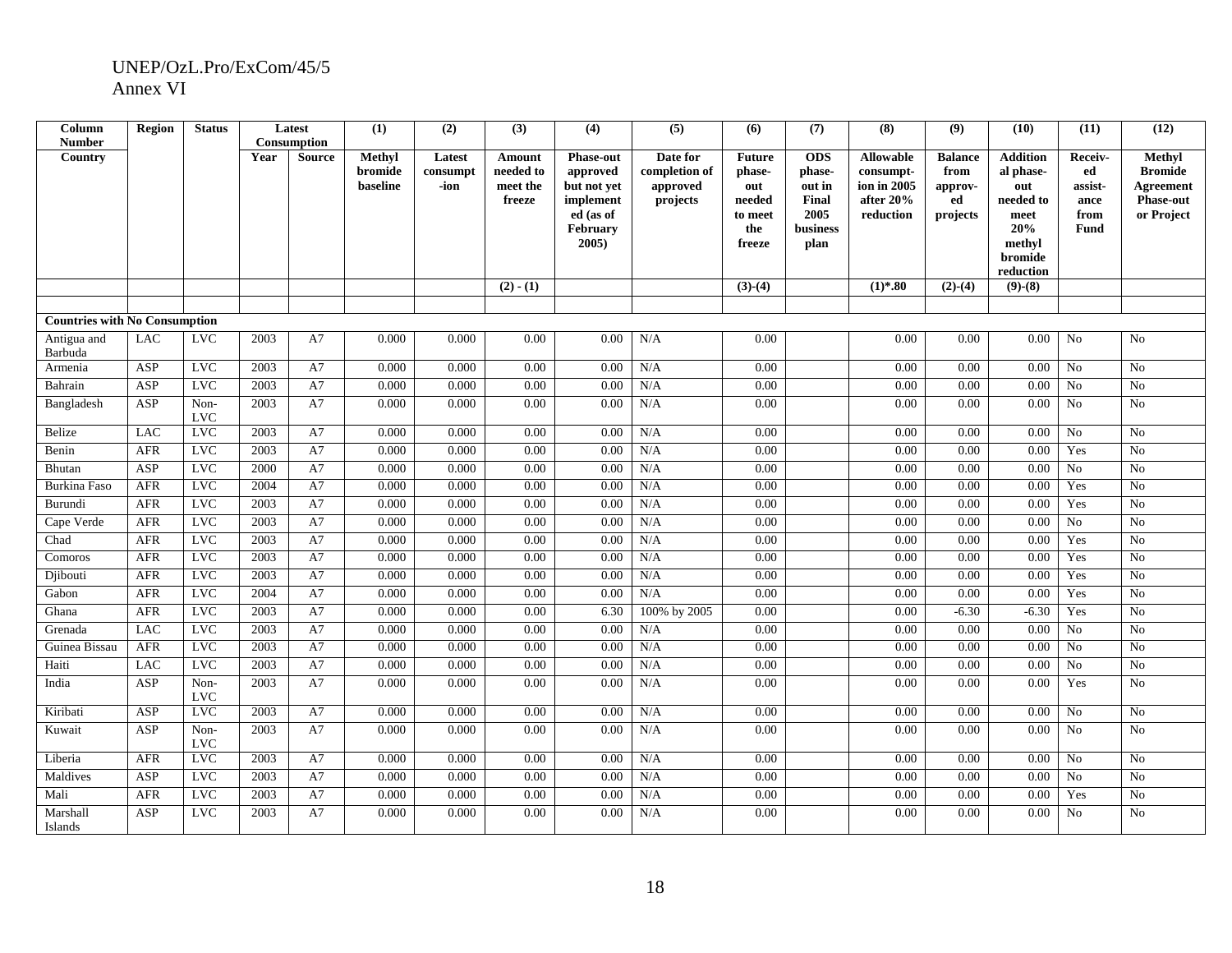| Column<br><b>Number</b>                                   | <b>Region</b> | <b>Status</b> |      | Latest<br><b>Consumption</b> | (1)                           | (2)                        | (3)                                       | (4)                                                                                                  | (5)                                               | (6)                                                                  | (7)                                                                 | (8)                                                                      | (9)                                                 | (10)                                                                                              | (11)                                                    | (12)                                                                           |
|-----------------------------------------------------------|---------------|---------------|------|------------------------------|-------------------------------|----------------------------|-------------------------------------------|------------------------------------------------------------------------------------------------------|---------------------------------------------------|----------------------------------------------------------------------|---------------------------------------------------------------------|--------------------------------------------------------------------------|-----------------------------------------------------|---------------------------------------------------------------------------------------------------|---------------------------------------------------------|--------------------------------------------------------------------------------|
| Country                                                   |               |               | Year | <b>Source</b>                | Methyl<br>bromide<br>baseline | Latest<br>consumpt<br>-ion | Amount<br>needed to<br>meet the<br>freeze | <b>Phase-out</b><br>approved<br>but not yet<br>implement<br>ed (as of<br><b>February</b><br>$2005$ ) | Date for<br>completion of<br>approved<br>projects | <b>Future</b><br>phase-<br>out<br>needed<br>to meet<br>the<br>freeze | <b>ODS</b><br>phase-<br>out in<br>Final<br>2005<br>business<br>plan | <b>Allowable</b><br>consumpt-<br>ion in 2005<br>after $20%$<br>reduction | <b>Balance</b><br>from<br>approv-<br>ed<br>projects | <b>Addition</b><br>al phase-<br>out<br>needed to<br>meet<br>20%<br>methyl<br>bromide<br>reduction | Receiv-<br>ed<br>assist-<br>ance<br>from<br><b>Fund</b> | Methyl<br><b>Bromide</b><br><b>Agreement</b><br><b>Phase-out</b><br>or Project |
| Mongolia                                                  | ASP           | <b>LVC</b>    | 2003 | A7                           | 0.000                         | 0.000                      | $(2) - (1)$<br>0.00                       | 0.00                                                                                                 | N/A                                               | $(3)-(4)$<br>0.00                                                    |                                                                     | $(1)*.80$<br>0.00                                                        | $(2)-(4)$<br>0.00                                   | $(9)-(8)$<br>0.00                                                                                 | No                                                      | N <sub>0</sub>                                                                 |
| Nauru                                                     | ASP           | <b>LVC</b>    | 2003 | A7                           | 0.000                         | 0.000                      | 0.00                                      | 0.00                                                                                                 | N/A                                               | 0.00                                                                 |                                                                     | 0.00                                                                     | 0.00                                                | 0.00                                                                                              | No                                                      | No                                                                             |
| Niger                                                     | <b>AFR</b>    | <b>LVC</b>    | 2003 | A7                           | 0.000                         | 0.000                      | 0.00                                      | 0.00                                                                                                 | N/A                                               | 0.00                                                                 |                                                                     | 0.00                                                                     | 0.00                                                | 0.00                                                                                              | Yes                                                     | N <sub>0</sub>                                                                 |
| Niue                                                      | ASP           | <b>LVC</b>    | 2003 | A7                           | 0.000                         | 0.000                      | 0.00                                      | 0.00                                                                                                 | N/A                                               | 0.00                                                                 |                                                                     | 0.00                                                                     | 0.00                                                | 0.00                                                                                              | No                                                      | No                                                                             |
| Palau                                                     | ASP           | <b>LVC</b>    | 2003 | A7                           | 0.000                         | 0.000                      | 0.00                                      | 0.00                                                                                                 | N/A                                               | 0.00                                                                 |                                                                     | 0.00                                                                     | 0.00                                                | 0.00                                                                                              | N <sub>0</sub>                                          | No                                                                             |
| Qatar                                                     | ASP           | $_{\rm LVC}$  | 2003 | A7                           | 0.000                         | 0.000                      | 0.00                                      | 0.00                                                                                                 | N/A                                               | 0.00                                                                 |                                                                     | 0.00                                                                     | 0.00                                                | 0.00                                                                                              | No                                                      | $\rm No$                                                                       |
| Rwanda                                                    | <b>AFR</b>    | <b>LVC</b>    | 2003 | A7                           | 0.000                         | 0.000                      | 0.00                                      | 0.00                                                                                                 | N/A                                               | 0.00                                                                 |                                                                     | 0.00                                                                     | 0.00                                                | 0.00                                                                                              | Yes                                                     | N <sub>o</sub>                                                                 |
| Saint Lucia                                               | <b>LAC</b>    | <b>LVC</b>    | 2003 | A7                           | 0.000                         | 0.000                      | 0.00                                      | 0.00                                                                                                 | N/A                                               | 0.00                                                                 |                                                                     | 0.00                                                                     | 0.00                                                | 0.00                                                                                              | No                                                      | No                                                                             |
| Saint Vincent<br>and the<br>Grenadines                    | <b>LAC</b>    | <b>LVC</b>    | 2003 | A7                           | 0.000                         | 0.000                      | 0.00                                      | 0.00                                                                                                 | N/A                                               | 0.00                                                                 |                                                                     | 0.00                                                                     | 0.00                                                | 0.00                                                                                              | N <sub>0</sub>                                          | N <sub>o</sub>                                                                 |
| Samoa                                                     | ASP           | <b>LVC</b>    | 2003 | A7                           | 0.000                         | 0.000                      | $0.00\,$                                  | 0.00                                                                                                 | N/A                                               | 0.00                                                                 |                                                                     | 0.00                                                                     | 0.00                                                | 0.00                                                                                              | No                                                      | No                                                                             |
| Sao Tome and<br>Principe                                  | <b>AFR</b>    | <b>LVC</b>    | 2003 | A7                           | 0.000                         | 0.000                      | 0.00                                      | 0.00                                                                                                 | N/A                                               | 0.00                                                                 |                                                                     | 0.00                                                                     | 0.00                                                | 0.00                                                                                              | Yes                                                     | N <sub>0</sub>                                                                 |
| Seychelles                                                | <b>AFR</b>    | LVC           | 2004 | CP                           | 0.000                         | 0.000                      | 0.00                                      | 0.00                                                                                                 | N/A                                               | 0.00                                                                 |                                                                     | 0.00                                                                     | 0.00                                                | 0.00                                                                                              | Yes                                                     | N <sub>0</sub>                                                                 |
| Solomon<br>Islands                                        | ASP           | <b>LVC</b>    | 2002 | A7                           | 0.000                         | 0.000                      | 0.00                                      | 0.00                                                                                                 | N/A                                               | 0.00                                                                 |                                                                     | 0.00                                                                     | 0.00                                                | 0.00                                                                                              | No                                                      | No                                                                             |
| Tanzania                                                  | <b>AFR</b>    | <b>LVC</b>    | 2003 | A7                           | 0.000                         | 0.000                      | 0.00                                      | 0.00                                                                                                 | N/A                                               | 0.00                                                                 |                                                                     | 0.00                                                                     | 0.00                                                | 0.00                                                                                              | Yes                                                     | No                                                                             |
| Togo                                                      | AFR           | <b>LVC</b>    | 2003 | A7                           | 0.000                         | 0.000                      | 0.00                                      | 0.00                                                                                                 | N/A                                               | 0.00                                                                 |                                                                     | 0.00                                                                     | 0.00                                                | 0.00                                                                                              | Yes                                                     | No                                                                             |
| Tuvalu                                                    | ASP           | <b>LVC</b>    | 2002 | A7                           | 0.000                         | 0.000                      | 0.00                                      | 0.00                                                                                                 | N/A                                               | 0.00                                                                 |                                                                     | 0.00                                                                     | 0.00                                                | 0.00                                                                                              | No                                                      | N <sub>o</sub>                                                                 |
| <b>Countries with insufficient data</b>                   |               |               |      |                              |                               |                            |                                           |                                                                                                      |                                                   |                                                                      |                                                                     |                                                                          |                                                     |                                                                                                   |                                                         |                                                                                |
| Afghanistan                                               | ASP           | <b>NDR</b>    |      |                              | <b>NDR</b>                    | <b>NDR</b>                 |                                           | 0.00                                                                                                 | N/A                                               |                                                                      |                                                                     |                                                                          |                                                     |                                                                                                   | No                                                      | No                                                                             |
| Cook Islands                                              | ASP           | <b>NDR</b>    | 2003 | A7                           | <b>NDR</b>                    | 0.000                      |                                           | 0.00                                                                                                 | N/A                                               |                                                                      |                                                                     |                                                                          |                                                     |                                                                                                   | No                                                      | N <sub>o</sub>                                                                 |
|                                                           |               |               |      |                              |                               |                            |                                           |                                                                                                      |                                                   |                                                                      |                                                                     |                                                                          |                                                     |                                                                                                   |                                                         |                                                                                |
| COUNTRIES THAT HAVE NOT RATIFIED THE COPENHAGEN AMENDMENT |               |               |      |                              |                               |                            |                                           |                                                                                                      |                                                   |                                                                      |                                                                     |                                                                          |                                                     |                                                                                                   |                                                         |                                                                                |
|                                                           |               |               |      |                              |                               |                            |                                           |                                                                                                      |                                                   |                                                                      |                                                                     |                                                                          |                                                     |                                                                                                   |                                                         |                                                                                |
| Countries that appear to be in compliance                 |               |               |      |                              |                               |                            |                                           |                                                                                                      |                                                   |                                                                      |                                                                     |                                                                          |                                                     |                                                                                                   |                                                         |                                                                                |
| Ethiopia                                                  | <b>AFR</b>    | <b>LVC</b>    | 2003 | A7                           | 15.600                        | 10.800                     | 0.00                                      | 0.00                                                                                                 | N/A                                               | 0.00                                                                 |                                                                     | 12.48                                                                    | 10.80                                               | $-1.68$                                                                                           | Yes                                                     | No                                                                             |
| Lesotho                                                   | <b>AFR</b>    | <b>LVC</b>    | 2004 | A7                           | 0.135                         | 0.000                      | 0.00                                      | 0.00                                                                                                 | N/A                                               | 0.00                                                                 |                                                                     | 0.11                                                                     | 0.00                                                | $-0.11$                                                                                           | No                                                      | No                                                                             |
| Myanmar                                                   | ASP           | <b>LVC</b>    | 2003 | A7                           | 3.380                         | 0.000                      | 0.00                                      | 0.00                                                                                                 | N/A                                               | 0.00                                                                 |                                                                     | 2.70                                                                     | 0.00                                                | $-2.70$                                                                                           | N <sub>0</sub>                                          | N <sub>0</sub>                                                                 |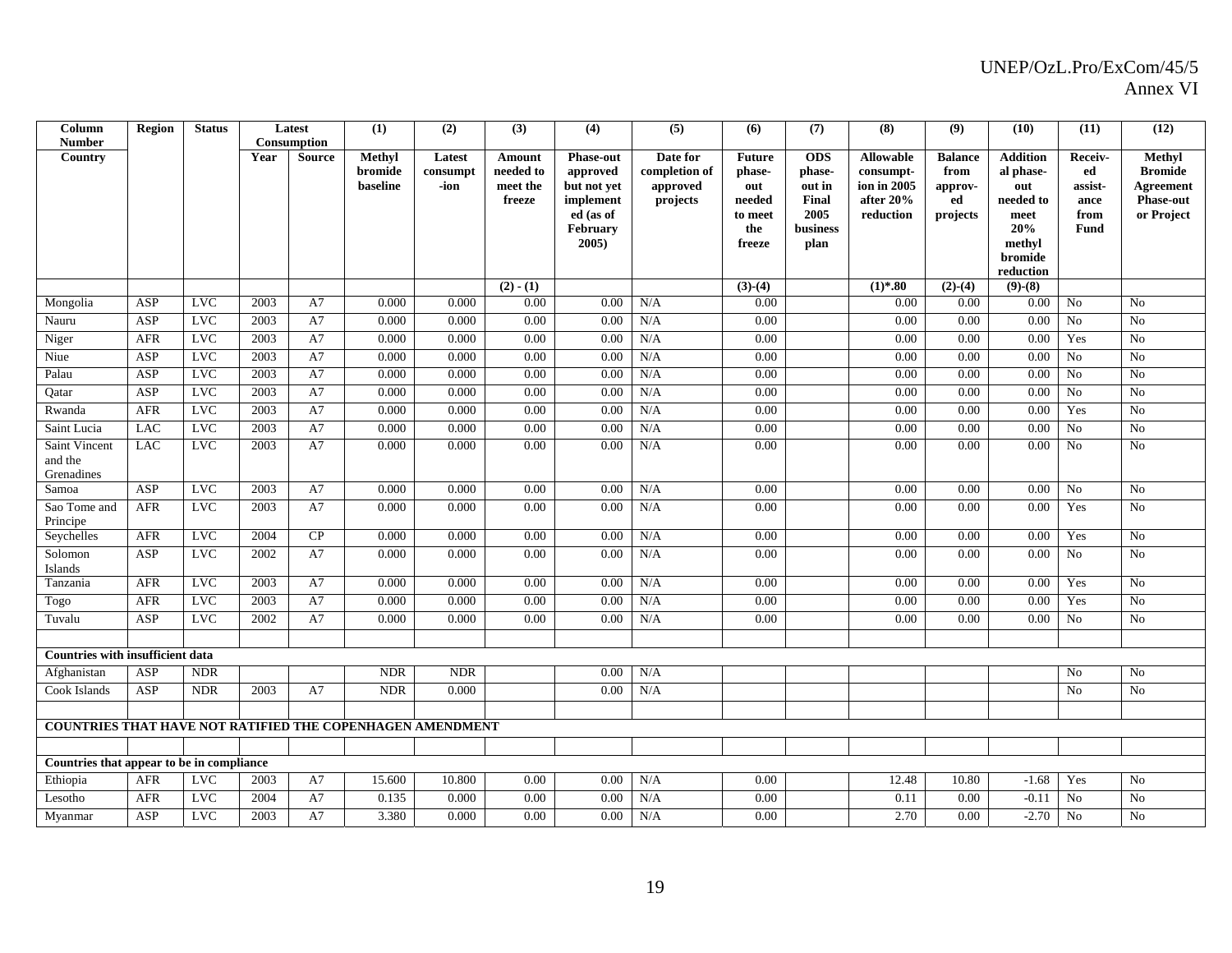| Column<br><b>Number</b>                                                                              | <b>Region</b> | <b>Status</b>      |      | Latest<br>Consumption | (1)                           | (2)                        | (3)                                       | (4)                                                                                           | (5)                                               | (6)                                                                  | (7)                                                                 | (8)                                                                       | (9)                                                 | (10)                                                                                              | (11)                                             | (12)                                                                    |
|------------------------------------------------------------------------------------------------------|---------------|--------------------|------|-----------------------|-------------------------------|----------------------------|-------------------------------------------|-----------------------------------------------------------------------------------------------|---------------------------------------------------|----------------------------------------------------------------------|---------------------------------------------------------------------|---------------------------------------------------------------------------|-----------------------------------------------------|---------------------------------------------------------------------------------------------------|--------------------------------------------------|-------------------------------------------------------------------------|
| Country                                                                                              |               |                    | Year | <b>Source</b>         | Methyl<br>bromide<br>baseline | Latest<br>consumpt<br>-ion | Amount<br>needed to<br>meet the<br>freeze | <b>Phase-out</b><br>approved<br>but not yet<br>implement<br>ed (as of<br>February<br>$2005$ ) | Date for<br>completion of<br>approved<br>projects | <b>Future</b><br>phase-<br>out<br>needed<br>to meet<br>the<br>freeze | <b>ODS</b><br>phase-<br>out in<br>Final<br>2005<br>business<br>plan | <b>Allowable</b><br>consumpt-<br>ion in 2005<br>after $20\%$<br>reduction | <b>Balance</b><br>from<br>approv-<br>ed<br>projects | <b>Addition</b><br>al phase-<br>out<br>needed to<br>meet<br>20%<br>methyl<br>bromide<br>reduction | Receiv-<br>ed<br>assist-<br>ance<br>from<br>Fund | Methyl<br><b>Bromide</b><br>Agreement<br><b>Phase-out</b><br>or Project |
|                                                                                                      |               |                    |      |                       |                               |                            | $(2) - (1)$                               |                                                                                               |                                                   | $(3)-(4)$                                                            |                                                                     | $(1)*.80$                                                                 | $(2)-(4)$                                           | $(9)-(8)$                                                                                         |                                                  |                                                                         |
| Swaziland                                                                                            | <b>AFR</b>    | <b>LVC</b>         | 2003 | A7                    | 0.561                         | 0.000                      | 0.00                                      | 0.00                                                                                          | N/A                                               | 0.00                                                                 |                                                                     | 0.45                                                                      | 0.00                                                | $-0.45$                                                                                           | Yes                                              | N <sub>0</sub>                                                          |
| Zambia                                                                                               | <b>AFR</b>    | <b>LVC</b>         | 2003 | A7                    | 29.342                        | 11.700                     | 0.00                                      | 0.00                                                                                          | N/A                                               | 0.00                                                                 |                                                                     | 23.47                                                                     | 11.70                                               | $-11.77$                                                                                          | Yes                                              | No                                                                      |
|                                                                                                      |               |                    |      |                       |                               |                            |                                           |                                                                                               |                                                   |                                                                      |                                                                     |                                                                           |                                                     |                                                                                                   |                                                  |                                                                         |
| <b>Countries with No Consumption</b>                                                                 |               |                    |      |                       |                               |                            |                                           |                                                                                               |                                                   |                                                                      |                                                                     |                                                                           |                                                     |                                                                                                   |                                                  |                                                                         |
| Albania                                                                                              | <b>EUR</b>    | <b>LVC</b>         | 2003 | A7                    | 0.000                         | 0.000                      | 0.00                                      | 0.00                                                                                          | N/A                                               | 0.00                                                                 |                                                                     | 0.00                                                                      | 0.00                                                | 0.00                                                                                              | No                                               | No                                                                      |
| Brunei<br>Darussalam                                                                                 | ASP           | <b>LVC</b>         | 2003 | A7                    | 0.000                         | 0.000                      | 0.00                                      | 0.00                                                                                          | N/A                                               | 0.00                                                                 |                                                                     | 0.00                                                                      | 0.00                                                | 0.00                                                                                              | No                                               | No                                                                      |
| Cambodia                                                                                             | ASP           | <b>LVC</b>         | 2003 | A7                    | 0.000                         | 0.000                      | 0.00                                      | 0.00                                                                                          | N/A                                               | 0.00                                                                 |                                                                     | 0.00                                                                      | 0.00                                                | 0.00                                                                                              | No                                               | No                                                                      |
| Central<br>African<br>Republic                                                                       | AFR           | <b>LVC</b>         | 2003 | A7                    | 0.000                         | 0.000                      | 0.00                                      | 0.00                                                                                          | N/A                                               | 0.00                                                                 |                                                                     | 0.00                                                                      | 0.00                                                | 0.00                                                                                              | Yes                                              | No                                                                      |
| Dominica                                                                                             | <b>LAC</b>    | <b>LVC</b>         | 2003 | A7                    | 0.000                         | 0.000                      | 0.00                                      | 0.00                                                                                          | N/A                                               | 0.00                                                                 |                                                                     | 0.00                                                                      | 0.00                                                | 0.00                                                                                              | No                                               | N <sub>0</sub>                                                          |
| Gambia                                                                                               | <b>AFR</b>    | <b>LVC</b>         | 2003 | A7                    | 0.000                         | 0.000                      | 0.00                                      | 0.00                                                                                          | N/A                                               | 0.00                                                                 |                                                                     | 0.00                                                                      | 0.00                                                | 0.00                                                                                              | Yes                                              | No                                                                      |
| Mauritania                                                                                           | <b>AFR</b>    | <b>LVC</b>         | 2003 | A7                    | 0.000                         | 0.000                      | 0.00                                      | 0.00                                                                                          | N/A                                               | 0.00                                                                 |                                                                     | 0.00                                                                      | 0.00                                                | 0.00                                                                                              | Yes                                              | No                                                                      |
| Nepal                                                                                                | ASP           | <b>LVC</b>         | 2003 | A7                    | 0.000                         | 0.000                      | 0.00                                      | 0.00                                                                                          | N/A                                               | 0.00                                                                 |                                                                     | 0.00                                                                      | 0.00                                                | 0.00                                                                                              | No                                               | No                                                                      |
| Suriname                                                                                             | <b>LAC</b>    | <b>LVC</b>         | 2003 | A7                    | 0.000                         | 0.000                      | 0.00                                      | 0.00                                                                                          | N/A                                               | 0.00                                                                 |                                                                     | 0.00                                                                      | 0.00                                                | 0.00                                                                                              | No                                               | No                                                                      |
| Turkmenistan                                                                                         | ASP           | <b>LVC</b>         | 2002 | A7                    | 0.000                         | 0.000                      | 0.00                                      | 0.00                                                                                          | N/A                                               | 0.00                                                                 |                                                                     | 0.00                                                                      | 0.00                                                | 0.00                                                                                              | No                                               | No                                                                      |
| <b>Countries with insufficient data</b>                                                              |               |                    |      |                       |                               |                            |                                           |                                                                                               |                                                   |                                                                      |                                                                     |                                                                           |                                                     |                                                                                                   |                                                  |                                                                         |
| Angola                                                                                               | <b>AFR</b>    | <b>LVC</b>         | 2003 | A7                    | <b>NDR</b>                    | 0.000                      |                                           | 0.00                                                                                          | N/A                                               |                                                                      |                                                                     |                                                                           |                                                     |                                                                                                   | Yes                                              | No                                                                      |
| Guinea                                                                                               | AFR           | <b>LVC</b>         | 2003 | A7                    | <b>NDR</b>                    | 0.000                      |                                           | 0.00                                                                                          | N/A                                               |                                                                      |                                                                     |                                                                           |                                                     |                                                                                                   | Yes                                              | No                                                                      |
| Lao People's<br>Democratic<br>Republic                                                               | ASP           | <b>LVC</b>         | 2003 | A7                    | <b>NDR</b>                    | 0.000                      |                                           | 0.00                                                                                          | N/A                                               |                                                                      |                                                                     |                                                                           |                                                     |                                                                                                   | N <sub>o</sub>                                   | No                                                                      |
| Serbia and<br>Montenegro<br>*Countries with approved projects for complete Methyl Bromide phase out. | <b>EUR</b>    | Non-<br><b>LVC</b> | 2003 | A7                    | <b>NDR</b>                    | 0.000                      |                                           | 0.00                                                                                          | N/A                                               |                                                                      |                                                                     |                                                                           |                                                     |                                                                                                   | No                                               | No                                                                      |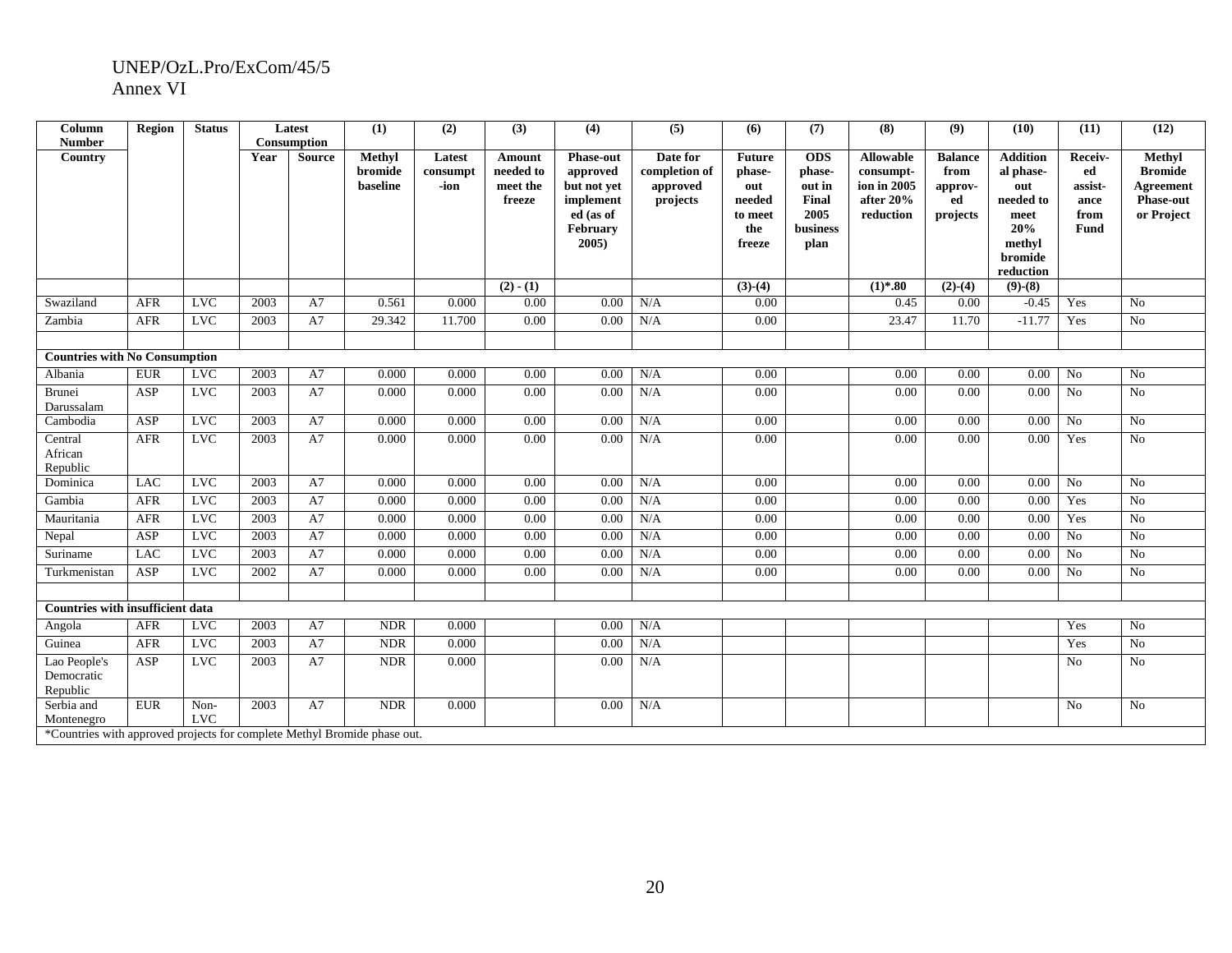#### **D: CTC ANALYSIS**

| Country                                                  | Region      | <b>Status</b>      | <b>Latest Consumption</b> |               | (1)                    | (2)                        | (3)                                                                                    | (4)                                               | (6)                                                             | (7)                  | (8)                                         | (9)                                                                             | (10)                                |
|----------------------------------------------------------|-------------|--------------------|---------------------------|---------------|------------------------|----------------------------|----------------------------------------------------------------------------------------|---------------------------------------------------|-----------------------------------------------------------------|----------------------|---------------------------------------------|---------------------------------------------------------------------------------|-------------------------------------|
|                                                          |             |                    | Year                      | <b>Source</b> | <b>CTC</b><br>baseline | Latest<br>consumpt-<br>ion | <b>Phase-out</b><br>approved but not<br>vet implemented<br>(as of February<br>$2005$ ) | Date for<br>completion of<br>approved<br>projects | <b>ODS</b><br>phase-out<br>in Final<br>2005<br>business<br>plan | 85% CTC<br>reduction | <b>Balance from</b><br>approved<br>projects | <b>Additional</b><br>phase-out<br>needed to meet<br><b>85% CTC</b><br>reduction | Received<br>assistance<br>from Fund |
|                                                          |             |                    |                           |               |                        |                            |                                                                                        |                                                   |                                                                 | $(1)*.15$            | $(2)-(3)$                                   | $(8)-(7)$                                                                       |                                     |
| <b>COUNTRIES THAT HAVE RATIFIED THE LONDON AMENDMENT</b> |             |                    |                           |               |                        |                            |                                                                                        |                                                   |                                                                 |                      |                                             |                                                                                 |                                     |
| Countries that appear to be in compliance                |             |                    |                           |               |                        |                            |                                                                                        |                                                   |                                                                 |                      |                                             |                                                                                 |                                     |
| Bolivia                                                  | <b>LAC</b>  | <b>LVC</b>         | 2003                      | A7            | 0.301                  | 0.000                      | 0.00                                                                                   | N/A                                               | 5.00                                                            | 0.05                 | 0.00                                        | $-0.05$                                                                         | No                                  |
| Burundi                                                  | AFR         | <b>LVC</b>         | 2003                      | A7            | 0.001                  | 0.000                      | 0.000                                                                                  | N/A                                               |                                                                 | 0.000                | 0.000                                       | 0.000                                                                           | No                                  |
| Chile                                                    | <b>LAC</b>  | Non-<br><b>LVC</b> | 2003                      | A7            | 0.605                  | 0.836                      | 1.10                                                                                   | 100% by 2005                                      |                                                                 | 0.09                 | $-0.26$                                     | $-0.35$                                                                         | $Yes*$                              |
| Congo                                                    | <b>AFR</b>  | <b>LVC</b>         | 2003                      | A7            | 0.595                  | 0.000                      | 0.00                                                                                   | N/A                                               |                                                                 | 0.09                 | 0.00                                        | $-0.09$                                                                         | No                                  |
| Costa Rica                                               | <b>LAC</b>  | <b>LVC</b>         | 2003                      | A7            | 0.007                  | 0.000                      | 0.000                                                                                  | N/A                                               |                                                                 | 0.001                | 0.000                                       | $-0.001$                                                                        | $\rm No$                            |
| Cuba                                                     | <b>LAC</b>  | Non-<br><b>LVC</b> | 2003                      | A7            | 2.677                  | 0.121                      | 0.00                                                                                   | N/A                                               | 5.00                                                            | 0.40                 | 0.12                                        | $-0.28$                                                                         | Yes*                                |
| Dominican<br>Republic                                    | <b>LAC</b>  | Non-<br><b>LVC</b> | 2004                      | CP            | 28.967                 | 0.000                      | 0.00                                                                                   | N/A                                               |                                                                 | 4.35                 | 0.00                                        | $-4.35$                                                                         | N <sub>o</sub>                      |
| Egypt                                                    | AFR         | Non-<br><b>LVC</b> | 2004                      | A7            | 38.500                 | 12.100                     | 11.80                                                                                  | 100% by 2006                                      |                                                                 | 5.78                 | 0.30                                        | $-5.48$                                                                         | Yes*                                |
| Fiji                                                     | ASP         | <b>LVC</b>         | 2004                      | A7            | 0.000                  | 0.000                      | 0.00                                                                                   | N/A                                               |                                                                 | 0.00                 | 0.00                                        | 0.00                                                                            | No                                  |
| Guatemala                                                | <b>LAC</b>  | <b>LVC</b>         | 2003                      | A7            | 10.604                 | 0.000                      | 0.00                                                                                   | N/A                                               | 5.00                                                            | 1.59                 | 0.00                                        | $-1.59$                                                                         | No                                  |
| Indonesia                                                | ASP         | Non-<br><b>LVC</b> | 2003                      | A7            | 0.000                  | 16.500                     | 16.50                                                                                  | 100% by 2006                                      |                                                                 | 0.00                 | 0.00                                        | 0.00                                                                            | Yes*                                |
| Jamaica                                                  | <b>LAC</b>  | <b>LVC</b>         | 2003                      | A7            | 2.827                  | 0.000                      | 0.00                                                                                   | N/A                                               |                                                                 | 0.42                 | 0.00                                        | $-0.42$                                                                         | Yes*                                |
| Jordan                                                   | ASP         | Non-<br><b>LVC</b> | 2003                      | A7            | 40.333                 | 3.300                      | 7.70                                                                                   | 100% by 2009                                      |                                                                 | 6.05                 | $-4.40$                                     | $-10.45$                                                                        | $Yes*$                              |
| Kenya                                                    | <b>AFR</b>  | <b>LVC</b>         | 2003                      | A7            | 65.890                 | 0.000                      | 0.00                                                                                   | N/A                                               |                                                                 | 9.88                 | 0.00                                        | $-9.88$                                                                         | N <sub>o</sub>                      |
| Kuwait                                                   | ASP         | Non-<br><b>LVC</b> | 2003                      | A7            | 0.014                  | 0.000                      | 0.00                                                                                   | N/A                                               |                                                                 | 0.00                 | 0.00                                        | 0.00                                                                            | $\overline{N_0}$                    |
| Lebanon                                                  | ASP         | Non-<br><b>LVC</b> | 2003                      | A7            | 0.044                  | 0.000                      | 0.00                                                                                   | N/A                                               |                                                                 | 0.01                 | 0.00                                        | $-0.01$                                                                         | No                                  |
| Liberia                                                  | AFR         | <b>LVC</b>         | 2003                      | A7            | 0.183                  | 0.000                      | 0.00                                                                                   | N/A                                               |                                                                 | 0.03                 | 0.00                                        | $-0.03$                                                                         | No                                  |
| Macedonia                                                | ${\rm EUR}$ | Non-<br><b>LVC</b> | 2003                      | A7            | 0.066                  | 0.000                      | $0.00\,$                                                                               | N/A                                               |                                                                 | 0.01                 | 0.00                                        | $-0.01$                                                                         | No                                  |
| Madagascar                                               | AFR         | <b>LVC</b>         | 2003                      | A7            | 0.013                  | 0.000                      | 0.00                                                                                   | N/A                                               |                                                                 | 0.00                 | 0.00                                        | 0.00                                                                            | No                                  |
| Malaysia                                                 | ASP         | Non-<br><b>LVC</b> | 2003                      | A7            | 4.510                  | 0.000                      | 0.00                                                                                   | N/A                                               | 1.60                                                            | 0.68                 | 0.00                                        | $-0.68$                                                                         | Yes*                                |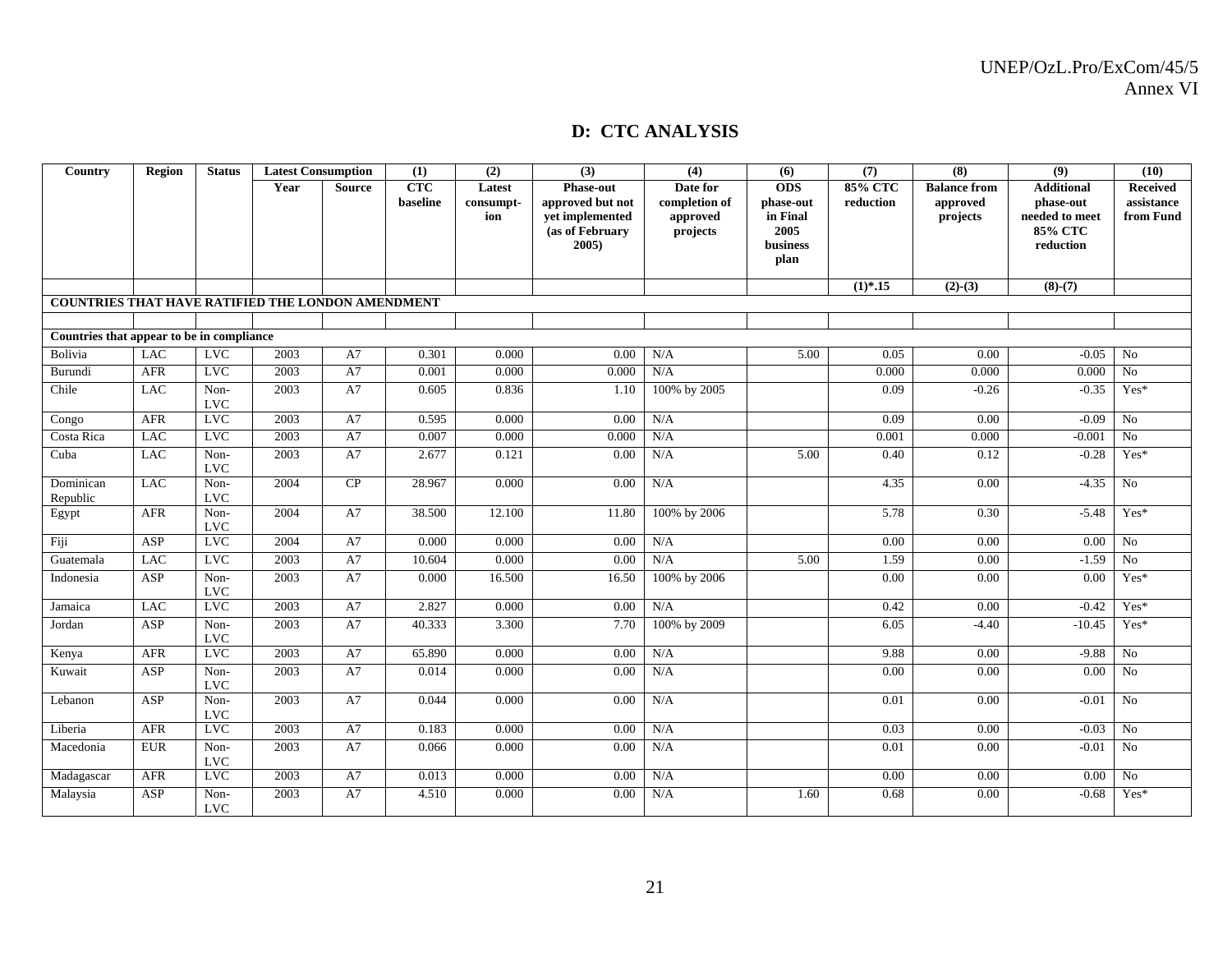| Country                                                          | <b>Region</b> | <b>Status</b>      | <b>Latest Consumption</b> |               | (1)                         | (2)                        | (3)                                                                                | $\overline{(4)}$                                  | (6)                                                             | (7)                     | (8)                                         | (9)                                                                      | (10)                                       |
|------------------------------------------------------------------|---------------|--------------------|---------------------------|---------------|-----------------------------|----------------------------|------------------------------------------------------------------------------------|---------------------------------------------------|-----------------------------------------------------------------|-------------------------|---------------------------------------------|--------------------------------------------------------------------------|--------------------------------------------|
|                                                                  |               |                    | Year                      | <b>Source</b> | <b>CTC</b><br>baseline      | Latest<br>consumpt-<br>ion | <b>Phase-out</b><br>approved but not<br>vet implemented<br>(as of February<br>2005 | Date for<br>completion of<br>approved<br>projects | <b>ODS</b><br>phase-out<br>in Final<br>2005<br>business<br>plan | $85\%$ CTC<br>reduction | <b>Balance from</b><br>approved<br>projects | <b>Additional</b><br>phase-out<br>needed to meet<br>85% CTC<br>reduction | <b>Received</b><br>assistance<br>from Fund |
|                                                                  |               |                    |                           |               |                             |                            |                                                                                    |                                                   |                                                                 | $(1)*.15$               | $(2)-(3)$                                   | $(8)-(7)$                                                                |                                            |
| Morocco                                                          | <b>AFR</b>    | Non-<br><b>LVC</b> | 2003                      | A7            | 1.100                       | 0.099                      | 0.00                                                                               | N/A                                               |                                                                 | 0.17                    | 0.10                                        | $-0.07$                                                                  | No                                         |
| Nigeria                                                          | <b>AFR</b>    | Non-<br><b>LVC</b> | 2003                      | A7            | 152.753                     | 166.650                    | 143.80                                                                             | 100% by 2005                                      | 39.85                                                           | 22.91                   | 22.85                                       | $-0.06$                                                                  | Yes*                                       |
| Peru                                                             | <b>LAC</b>    | <b>LVC</b>         | 2003                      | A7            | 0.970                       | 0.000                      | 0.00                                                                               | N/A                                               |                                                                 | 0.15                    | 0.00                                        | $-0.15$                                                                  | No                                         |
| Sierra Leone                                                     | <b>AFR</b>    | <b>LVC</b>         | 2003                      | A7            | 2.567                       | 0.143                      | 0.00                                                                               | $\rm N/A$                                         |                                                                 | 0.39                    | 0.14                                        | $-0.24$                                                                  | No                                         |
| Tanzania                                                         | <b>AFR</b>    | <b>LVC</b>         | 2003                      | A7            | 0.119                       | 0.002                      | 0.00                                                                               | N/A                                               |                                                                 | 0.02                    | 0.00                                        | $-0.02$                                                                  | $\overline{No}$                            |
| Thailand                                                         | ASP           | Non-<br><b>LVC</b> | 2003                      | A7            | 7.517                       | 0.000                      | 0.00                                                                               | N/A                                               | 1.90                                                            | 1.13                    | 0.00                                        | $-1.13$                                                                  | Yes*                                       |
| Turkey                                                           | <b>EUR</b>    | Non-<br><b>LVC</b> | 2003                      | A7            | 105.116                     | 13.200                     | 13.20                                                                              | 100% by 2006                                      |                                                                 | 15.77                   | 0.00                                        | $-15.77$                                                                 | Yes*                                       |
| Venezuela                                                        | <b>LAC</b>    | Non-<br><b>LVC</b> | 2003                      | A7            | 1,107.153                   | 0.000                      | 0.00                                                                               | N/A                                               |                                                                 | 166.07                  | 0.00                                        | $-166.07$                                                                | No                                         |
| Vietnam                                                          | <b>ASP</b>    | Non-<br><b>LVC</b> | 2003                      | A7            | 1.613                       | 0.000                      | 0.00                                                                               | N/A                                               |                                                                 | 0.24                    | 0.00                                        | $-0.24$                                                                  | No                                         |
| Zambia                                                           | AFR           | <b>LVC</b>         | 2003                      | A7            | 0.656                       | 0.000                      | 0.00                                                                               | N/A                                               |                                                                 | 0.10                    | 0.00                                        | $-0.10$                                                                  | No                                         |
| Countries that may need additional actions to achieve compliance |               |                    |                           |               |                             |                            |                                                                                    |                                                   |                                                                 |                         |                                             |                                                                          |                                            |
| Algeria                                                          | <b>AFR</b>    | Non-<br><b>LVC</b> | 2003                      | A7            | 20.900                      | 18.700                     | 0.00                                                                               | N/A                                               | 21.00                                                           | 3.14                    | 18.70                                       | 15.57                                                                    | No                                         |
| Argentina                                                        | <b>LAC</b>    | Non-<br><b>LVC</b> | 2003                      | A7            | 187.170                     | 58.817                     | 29.80                                                                              | 100% by 2009                                      |                                                                 | 28.08                   | 29.02                                       | 0.94                                                                     | $Yes*$                                     |
| Bahrain                                                          | ASP           | <b>LVC</b>         | 2003                      | A7            | 0.733                       | 0.990                      | 0.00                                                                               | N/A                                               |                                                                 | 0.11                    | 0.99                                        | 0.88                                                                     | N <sub>o</sub>                             |
| Bangladesh                                                       | <b>ASP</b>    | Non-<br><b>LVC</b> | 2003                      | A7            | 5.683                       | 6.688                      | 0.00                                                                               | N/A                                               |                                                                 | 0.85                    | 6.69                                        | 5.84                                                                     | Yes*                                       |
| <b>Barbados</b>                                                  | $_{\rm LAC}$  | <b>LVC</b>         | 2003                      | A7            | 0.000                       | 0.011                      | 0.00                                                                               | N/A                                               |                                                                 | 0.00                    | 0.01                                        | 0.01                                                                     | $\rm No$                                   |
| <b>Brazil</b>                                                    | <b>LAC</b>    | Non-<br><b>LVC</b> | 2003                      | A7            | 411.569                     | 274.395                    | 0.00                                                                               | N/A                                               | 16.00                                                           | 61.74                   | 274.40                                      | 212.66                                                                   | N <sub>o</sub>                             |
| China                                                            | ASP           | Non-<br><b>LVC</b> | 2003                      | $\rm A7$      | 38,220.60<br>$\overline{0}$ | 20,019.894                 | 147.27                                                                             | 100% by 2005                                      | 1,471.61                                                        | 5,733.09                | 19,872.62                                   | 14,139.53                                                                | Yes*                                       |
| Colombia                                                         | <b>LAC</b>    | Non-<br><b>LVC</b> | 2003                      | A7            | 6.120                       | 1.375                      | 0.00                                                                               | N/A                                               | 6.00                                                            | 0.92                    | 1.38                                        | 0.46                                                                     | No                                         |
| Congo, DR                                                        | AFR           | Non-<br><b>LVC</b> | 2003                      | A7            | 15.253                      | 11.000                     | $0.00\,$                                                                           | N/A                                               | 11.00                                                           | 2.29                    | 11.00                                       | 8.71                                                                     | No                                         |
| Croatia                                                          | <b>EUR</b>    | LVC                | 2003                      | A7            | 3.931                       | 2.343                      | 0.00                                                                               | N/A                                               |                                                                 | 0.59                    | 2.34                                        | 1.75                                                                     | No                                         |
| Ecuador                                                          | <b>LAC</b>    | <b>LVC</b>         | 2003                      | A7            | 0.517                       | 0.099                      | 0.00                                                                               | N/A                                               |                                                                 | 0.08                    | 0.10                                        | 0.02                                                                     | No                                         |
| Ghana                                                            | <b>AFR</b>    | <b>LVC</b>         | 2003                      | A7            | 0.374                       | 0.440                      | 0.00                                                                               | N/A                                               |                                                                 | 0.06                    | 0.44                                        | 0.38                                                                     | Yes*                                       |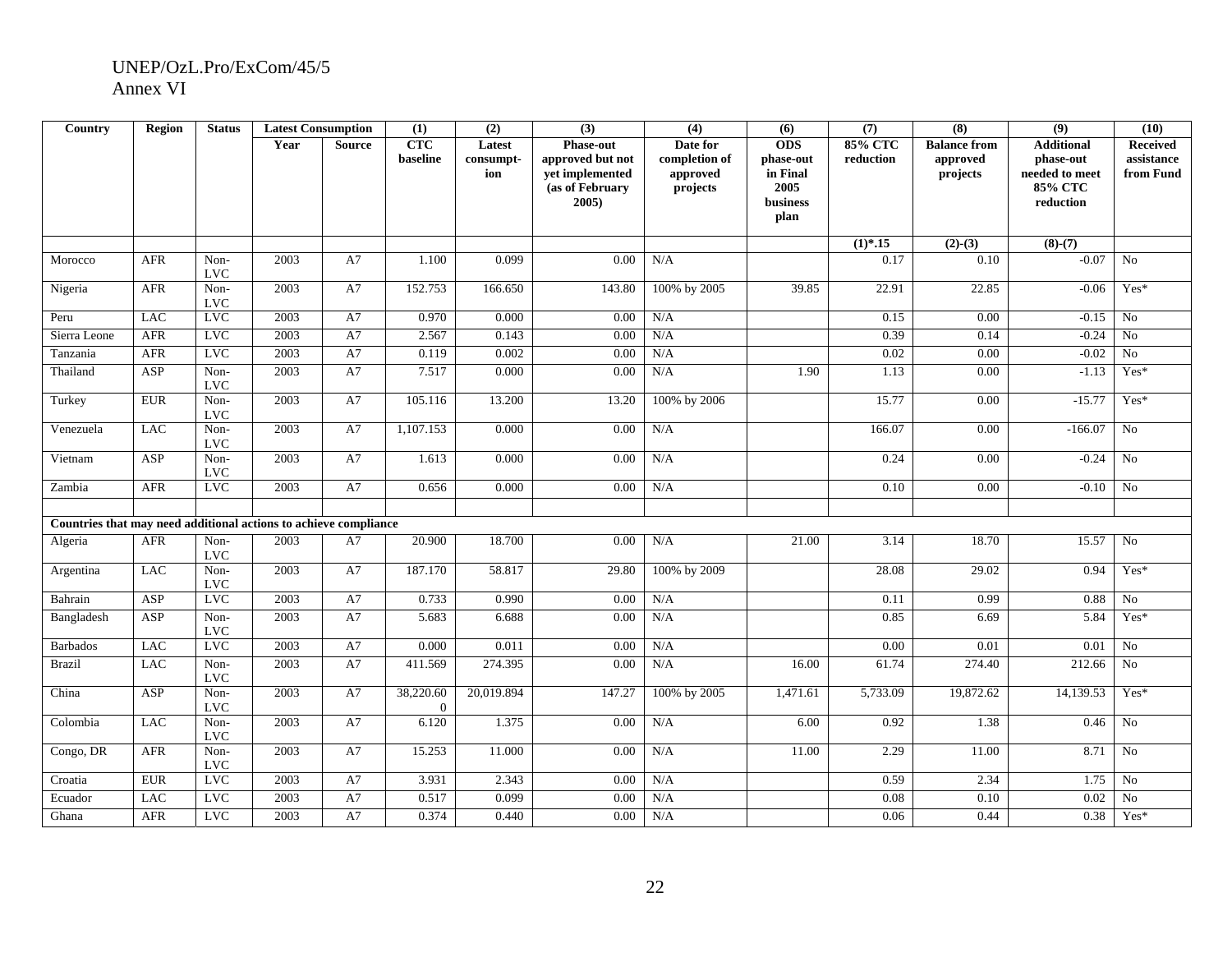| Country                              | <b>Region</b> | <b>Status</b>        | <b>Latest Consumption</b> |               | (1)                    | (2)                        | (3)                                                                                    | (4)                                               | (6)                                                                    | (7)                         | (8)                                         | (9)                                                                             | (10)                                |
|--------------------------------------|---------------|----------------------|---------------------------|---------------|------------------------|----------------------------|----------------------------------------------------------------------------------------|---------------------------------------------------|------------------------------------------------------------------------|-----------------------------|---------------------------------------------|---------------------------------------------------------------------------------|-------------------------------------|
|                                      |               |                      | Year                      | <b>Source</b> | <b>CTC</b><br>baseline | Latest<br>consumpt-<br>ion | <b>Phase-out</b><br>approved but not<br>vet implemented<br>(as of February<br>$2005$ ) | Date for<br>completion of<br>approved<br>projects | <b>ODS</b><br>phase-out<br>in Final<br>2005<br><b>business</b><br>plan | <b>85% CTC</b><br>reduction | <b>Balance from</b><br>approved<br>projects | <b>Additional</b><br>phase-out<br>needed to meet<br><b>85% CTC</b><br>reduction | Received<br>assistance<br>from Fund |
|                                      |               |                      |                           |               |                        |                            |                                                                                        |                                                   |                                                                        | $(1)*.15$                   | $(2)-(3)$                                   | $(8)-(7)$                                                                       |                                     |
| India                                | ASP           | Non-<br><b>LVC</b>   | 2003                      | A7            | 11,505.35              | 10.856.165                 | 312.70                                                                                 | 100% by 2004                                      | 1,829.30                                                               | 1,725.80                    | 10,543.47                                   | 8,817.66                                                                        | $Yes*$                              |
| Iran                                 | ASP           | Non-<br>$_{\rm LVC}$ | 2003                      | A7            | 77.000                 | 2,169.200                  | 0.00                                                                                   | N/A                                               | 77.00                                                                  | 11.55                       | 2,169.20                                    | 2,157.65                                                                        | Yes                                 |
| Korea, DPR                           | ASP           | Non-<br><b>LVC</b>   | 2003                      | A7            | 2,053.700              | 1,585.210                  | 565.80                                                                                 | 100% by 2004                                      | 373.70                                                                 | 308.06                      | 1,019.41                                    | 711.36                                                                          | Yes*                                |
| Marshall<br><b>Islands</b>           | ASP           | <b>LVC</b>           | 2003                      | A7            | 0.000                  | 0.220                      | 0.00                                                                                   | N/A                                               |                                                                        | 0.00                        | 0.22                                        | 0.22                                                                            | No                                  |
| Mauritius                            | AFR           | <b>LVC</b>           | 2003                      | A7            | 0.014                  | 0.030                      | 0.00                                                                                   | N/A                                               |                                                                        | 0.00                        | 0.03                                        | 0.03                                                                            | N <sub>0</sub>                      |
| Nepal                                | ASP           | <b>LVC</b>           | 2003                      | A7            | 0.887                  | 0.880                      | 0.00                                                                                   | N/A                                               |                                                                        | 0.13                        | 0.88                                        | 0.75                                                                            | No                                  |
| Oman                                 | ASP           | <b>LVC</b>           | 2003                      | A7            | 0.108                  | 0.099                      | 0.00                                                                                   | N/A                                               |                                                                        | 0.02                        | 0.10                                        | 0.08                                                                            | No                                  |
| Pakistan                             | ASP           | Non-<br><b>LVC</b>   | 2003                      | A7            | 412.867                | 589.054                    | 279.90                                                                                 | 100% by 2005                                      | 43.75                                                                  | 61.93                       | 309.15                                      | 247.22                                                                          | Yes*                                |
| Paraguay                             | <b>LAC</b>    | <b>LVC</b>           | 2003                      | $\rm A7$      | 0.598                  | 2.420                      | 0.00                                                                                   | N/A                                               | 5.00                                                                   | 0.09                        | 2.42                                        | 2.33                                                                            | No                                  |
| Romania                              | <b>EUR</b>    | Non-<br><b>LVC</b>   | 2003                      | A7            | 368.622                | 200.013                    | 11.10                                                                                  | 100% by 2004                                      |                                                                        | 55.29                       | 188.91                                      | 133.62                                                                          | Yes*                                |
| Sri Lanka                            | ASP           | Non-<br>$_{\rm LVC}$ | 2003                      | A7            | 35.083                 | 23.925                     | 0.00                                                                                   | N/A                                               |                                                                        | 5.26                        | 23.93                                       | 18.66                                                                           | Yes*                                |
| Sudan                                | AFR           | Non-<br><b>LVC</b>   | 2003                      | A7            | 2.200                  | 1.100                      | 0.00                                                                                   | N/A                                               |                                                                        | 0.33                        | 1.10                                        | 0.77                                                                            | Yes*                                |
| Tunisia                              | AFR           | Non-<br><b>LVC</b>   | 2003                      | A7            | 2.933                  | 0.880                      | 0.00                                                                                   | N/A                                               |                                                                        | 0.44                        | 0.88                                        | 0.44                                                                            | No                                  |
| Uganda                               | <b>AFR</b>    | <b>LVC</b>           | 2003                      | A7            | 0.418                  | 0.330                      | 0.00                                                                                   | N/A                                               |                                                                        | 0.06                        | 0.33                                        | 0.27                                                                            | N <sub>o</sub>                      |
| Uruguay                              | <b>LAC</b>    | LVC                  | 2003                      | A7            | 0.374                  | 0.275                      | 0.00                                                                                   | N/A                                               | 4.00                                                                   | 0.06                        | 0.28                                        | 0.22                                                                            | No                                  |
| Zimbabwe                             | <b>AFR</b>    | Non-<br><b>LVC</b>   | 2003                      | A7            | 11.579                 | 9.130                      | 0.00                                                                                   | N/A                                               | 9.00                                                                   | 1.74                        | 9.13                                        | 7.39                                                                            | N <sub>o</sub>                      |
|                                      |               |                      |                           |               |                        |                            |                                                                                        |                                                   |                                                                        |                             |                                             |                                                                                 |                                     |
| <b>Countries with No Consumption</b> |               |                      |                           |               |                        |                            |                                                                                        |                                                   |                                                                        |                             |                                             |                                                                                 |                                     |
| Antigua and<br>Barbuda               | <b>LAC</b>    | <b>LVC</b>           | 2003                      | A7            | 0.000                  | 0.000                      | 0.00                                                                                   | N/A                                               |                                                                        | 0.00                        | 0.00                                        | 0.00                                                                            | N <sub>0</sub>                      |
| Armenia                              | ASP           | <b>LVC</b>           | 2003                      | A7            | 0.000                  | 0.000                      | 0.00                                                                                   | N/A                                               |                                                                        | 0.00                        | 0.00                                        | 0.00                                                                            | No                                  |
| <b>Bahamas</b>                       | <b>LAC</b>    | <b>LVC</b>           | 2003                      | A7            | 0.000                  | 0.000                      | 0.00                                                                                   | N/A                                               |                                                                        | 0.00                        | 0.00                                        | $0.00\,$                                                                        | No                                  |
| Belize                               | <b>LAC</b>    | <b>LVC</b>           | 2003                      | A7            | 0.000                  | 0.000                      | 0.00                                                                                   | N/A                                               |                                                                        | 0.00                        | 0.00                                        | 0.00                                                                            | No                                  |
| Benin                                | AFR           | <b>LVC</b>           | 2003                      | A7            | 0.000                  | 0.000                      | 0.00                                                                                   | N/A                                               |                                                                        | 0.00                        | 0.00                                        | 0.00                                                                            | No                                  |
| Bhutan                               | ASP           | LVC                  | 2000                      | A7            | 0.000                  | 0.000                      | 0.00                                                                                   | N/A                                               |                                                                        | 0.00                        | 0.00                                        | 0.00                                                                            | N <sub>o</sub>                      |
| Bosnia and<br>Herzegovina            | ${\rm EUR}$   | <b>LVC</b>           | 2003                      | A7            | 0.000                  | 0.000                      | 0.00                                                                                   | N/A                                               |                                                                        | 0.00                        | 0.00                                        | 0.00                                                                            | N <sub>o</sub>                      |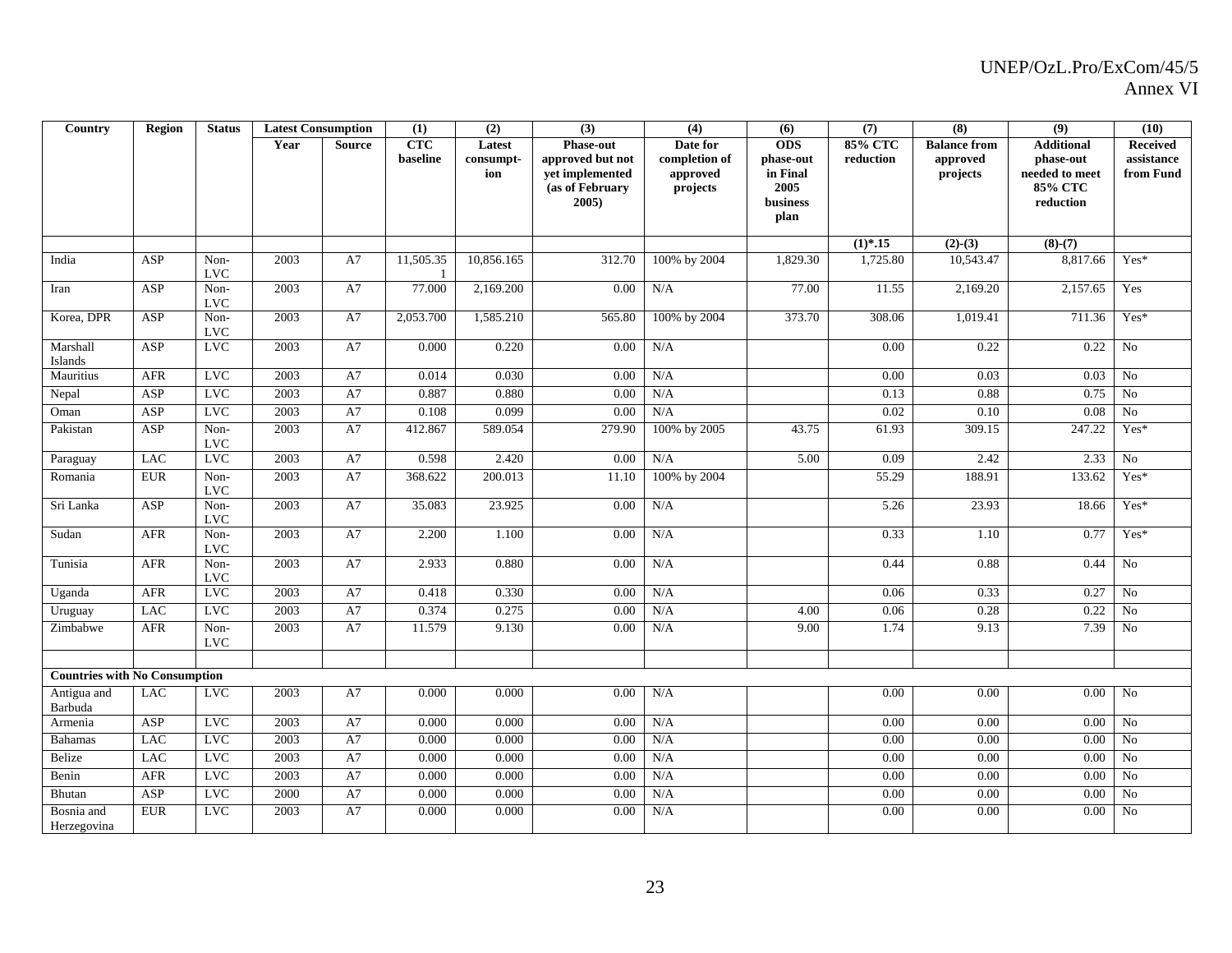| Country             | <b>Region</b> | <b>Status</b>      |      | <b>Latest Consumption</b> | (1)             | (2)                        | (3)                                                                                 | $\overline{(4)}$                                  | (6)                                                     | (7)                     | (8)                                         | (9)                                                                             | (10)                                       |
|---------------------|---------------|--------------------|------|---------------------------|-----------------|----------------------------|-------------------------------------------------------------------------------------|---------------------------------------------------|---------------------------------------------------------|-------------------------|---------------------------------------------|---------------------------------------------------------------------------------|--------------------------------------------|
|                     |               |                    | Year | <b>Source</b>             | CTC<br>baseline | Latest<br>consumpt-<br>ion | <b>Phase-out</b><br>approved but not<br>vet implemented<br>(as of February<br>2005) | Date for<br>completion of<br>approved<br>projects | <b>ODS</b><br>phase-out<br>in Final<br>2005<br>business | $85\%$ CTC<br>reduction | <b>Balance from</b><br>approved<br>projects | <b>Additional</b><br>phase-out<br>needed to meet<br><b>85% CTC</b><br>reduction | <b>Received</b><br>assistance<br>from Fund |
|                     |               |                    |      |                           |                 |                            |                                                                                     |                                                   | plan                                                    |                         |                                             |                                                                                 |                                            |
|                     |               |                    |      |                           |                 |                            |                                                                                     |                                                   |                                                         | $(1)*.15$               | $(2)-(3)$                                   | $(8)-(7)$                                                                       |                                            |
| <b>Botswana</b>     | <b>AFR</b>    | <b>LVC</b>         | 2003 | A7                        | 0.000           | 0.000                      | 0.00                                                                                | N/A                                               |                                                         | 0.00                    | 0.00                                        | 0.00                                                                            | N <sub>0</sub>                             |
| <b>Burkina Faso</b> | AFR           | <b>LVC</b>         | 2004 | A7                        | 0.000           | 0.000                      | 0.00                                                                                | N/A                                               |                                                         | 0.00                    | 0.00                                        | 0.00                                                                            | No                                         |
| Cameroon            | AFR           | <b>LVC</b>         | 2003 | A7                        | 0.000           | 0.000                      | 0.00                                                                                | N/A                                               |                                                         | 0.00                    | 0.00                                        | 0.00                                                                            | No                                         |
| Cape Verde          | AFR           | <b>LVC</b>         | 2003 | A7                        | 0.000           | 0.000                      | 0.00                                                                                | N/A                                               |                                                         | 0.00                    | 0.00                                        | 0.00                                                                            | No                                         |
| Chad                | AFR           | LVC                | 2003 | A7                        | 0.000           | 0.000                      | 0.00                                                                                | N/A                                               |                                                         | 0.00                    | 0.00                                        | 0.00                                                                            | No                                         |
| Comoros             | AFR           | <b>LVC</b>         | 2003 | A7                        | 0.000           | 0.000                      | 0.00                                                                                | N/A                                               |                                                         | 0.00                    | 0.00                                        | 0.00                                                                            | No                                         |
| Cote D'Ivoire       | AFR           | LVC                | 2003 | A7                        | 0.000           | 0.000                      | 0.00                                                                                | N/A                                               |                                                         | 0.00                    | 0.00                                        | 0.00                                                                            | N <sub>0</sub>                             |
| Djibouti            | AFR           | <b>LVC</b>         | 2003 | A7                        | 0.000           | 0.000                      | 0.00                                                                                | N/A                                               |                                                         | 0.00                    | 0.00                                        | 0.00                                                                            | No                                         |
| Dominica            | <b>LAC</b>    | LVC                | 2003 | A7                        | 0.000           | 0.000                      | 0.00                                                                                | N/A                                               |                                                         | 0.00                    | 0.00                                        | 0.00                                                                            | N <sub>o</sub>                             |
| El Salvador         | <b>LAC</b>    | LVC                | 2003 | A7                        | 0.000           | 0.000                      | 0.00                                                                                | N/A                                               |                                                         | 0.00                    | 0.00                                        | 0.00                                                                            | No                                         |
| Gabon               | <b>AFR</b>    | <b>LVC</b>         | 2004 | A7                        | 0.000           | 0.000                      | 0.00                                                                                | N/A                                               |                                                         | 0.00                    | 0.00                                        | 0.00                                                                            | No                                         |
| Gambia              | <b>AFR</b>    | <b>LVC</b>         | 2003 | A7                        | 0.000           | 0.000                      | 0.00                                                                                | N/A                                               |                                                         | 0.00                    | 0.00                                        | 0.00                                                                            | N <sub>0</sub>                             |
| Georgia             | <b>EUR</b>    | <b>LVC</b>         | 2003 | A7                        | 0.000           | 0.000                      | 0.00                                                                                | N/A                                               |                                                         | $0.00\,$                | 0.00                                        | 0.00                                                                            | $\rm No$                                   |
| Grenada             | <b>LAC</b>    | LVC                | 2003 | A7                        | 0.000           | 0.000                      | 0.00                                                                                | N/A                                               |                                                         | 0.00                    | 0.00                                        | 0.00                                                                            | No                                         |
| Guinea              | AFR           | <b>LVC</b>         | 2003 | A7                        | 0.000           | 0.000                      | 0.00                                                                                | N/A                                               |                                                         | 0.00                    | 0.00                                        | 0.00                                                                            | No                                         |
| Guinea Bissau       | <b>AFR</b>    | LVC                | 2003 | A7                        | 0.000           | 0.000                      | 0.00                                                                                | N/A                                               |                                                         | 0.00                    | 0.00                                        | 0.00                                                                            | N <sub>o</sub>                             |
| Guyana              | <b>LAC</b>    | <b>LVC</b>         | 2003 | A7                        | 0.000           | 0.000                      | 0.00                                                                                | N/A                                               |                                                         | 0.00                    | 0.00                                        | 0.00                                                                            | No                                         |
| Haiti               | <b>LAC</b>    | <b>LVC</b>         | 2003 | A7                        | 0.000           | 0.000                      | 0.00                                                                                | N/A                                               |                                                         | 0.00                    | 0.00                                        | 0.00                                                                            | N <sub>o</sub>                             |
| Honduras            | <b>LAC</b>    | LVC                | 2003 | A7                        | 0.000           | 0.000                      | 0.00                                                                                | N/A                                               |                                                         | 0.00                    | 0.00                                        | 0.00                                                                            | No                                         |
| Kiribati            | ASP           | <b>LVC</b>         | 2003 | A7                        | 0.000           | 0.000                      | 0.00                                                                                | N/A                                               |                                                         | 0.00                    | 0.00                                        | 0.00                                                                            | No                                         |
| Kyrgyzstan          | ASP           | <b>LVC</b>         | 2003 | A7                        | 0.000           | 0.000                      | 0.00                                                                                | N/A                                               |                                                         | 0.00                    | 0.00                                        | 0.00                                                                            | N <sub>o</sub>                             |
| Libya               | AFR           | Non-<br><b>LVC</b> | 2003 | A7                        | 0.000           | 0.000                      | 0.00                                                                                | N/A                                               |                                                         | 0.00                    | 0.00                                        | 0.00                                                                            | No                                         |
| Malawi              | <b>AFR</b>    | <b>LVC</b>         | 2003 | A7                        | 0.000           | 0.000                      | 0.00                                                                                | N/A                                               |                                                         | 0.00                    | 0.00                                        | 0.00                                                                            | No                                         |
| Maldives            | ASP           | LVC                | 2003 | A7                        | 0.000           | 0.000                      | 0.00                                                                                | N/A                                               |                                                         | 0.00                    | 0.00                                        | 0.00                                                                            | N <sub>o</sub>                             |
| Mali                | <b>AFR</b>    | $_{\rm LVC}$       | 2003 | A7                        | 0.000           | 0.000                      | 0.00                                                                                | N/A                                               |                                                         | 0.00                    | 0.00                                        | 0.00                                                                            | No                                         |
| Mexico              | <b>LAC</b>    | Non-<br><b>LVC</b> | 2003 | A7                        | 0.000           | 0.000                      | 0.00                                                                                | N/A                                               |                                                         | 0.00                    | 0.00                                        | 0.00                                                                            | N <sub>0</sub>                             |
| Micronesia          | ASP           | <b>LVC</b>         | 2000 | A7                        | 0.000           | 0.000                      | 0.00                                                                                | N/A                                               |                                                         | 0.00                    | 0.00                                        | 0.00                                                                            | N <sub>o</sub>                             |
| Moldova             | <b>EUR</b>    | <b>LVC</b>         | 2003 | A7                        | 0.000           | 0.000                      | 0.00                                                                                | N/A                                               |                                                         | 0.00                    | 0.00                                        | 0.00                                                                            | No                                         |
| Mongolia            | ASP           | LVC                | 2003 | A7                        | 0.000           | 0.000                      | 0.00                                                                                | N/A                                               |                                                         | 0.00                    | 0.00                                        | 0.00                                                                            | No                                         |
| Mozambique          | ${\rm AFR}$   | <b>LVC</b>         | 2003 | A7                        | 0.000           | 0.000                      | 0.00                                                                                | N/A                                               |                                                         | 0.00                    | 0.00                                        | 0.00                                                                            | No                                         |
| Myanmar             | ASP           | <b>LVC</b>         | 2003 | A7                        | 0.000           | 0.000                      | 0.00                                                                                | N/A                                               |                                                         | 0.00                    | 0.00                                        | 0.00                                                                            | N <sub>0</sub>                             |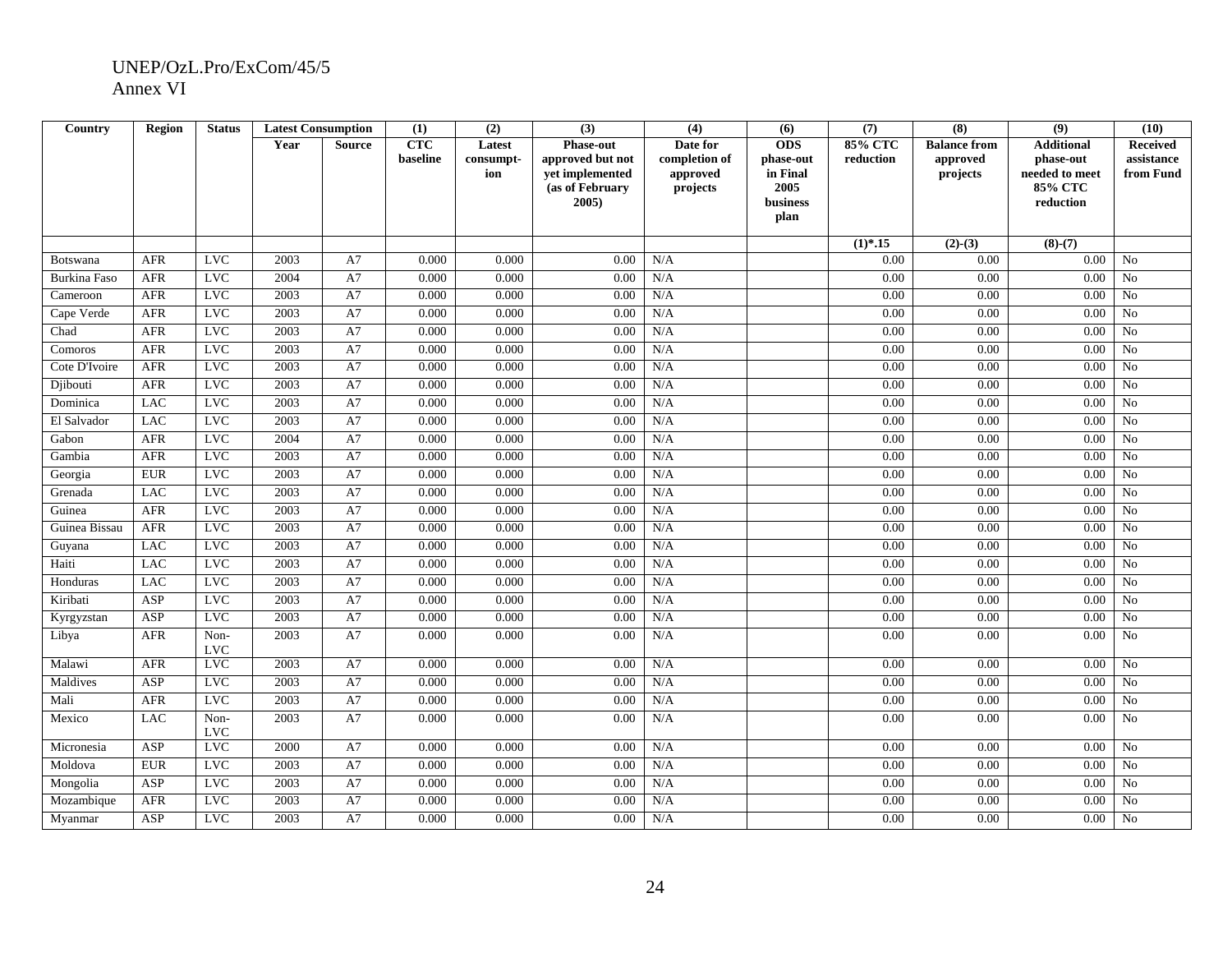| Country                                | <b>Region</b> | <b>Status</b>        | <b>Latest Consumption</b> |               | (1)                    | (2)                        | (3)                                                                                    | (4)                                               | (6)                                                             | (7)                         | (8)                                         | (9)                                                                      | (10)                                       |
|----------------------------------------|---------------|----------------------|---------------------------|---------------|------------------------|----------------------------|----------------------------------------------------------------------------------------|---------------------------------------------------|-----------------------------------------------------------------|-----------------------------|---------------------------------------------|--------------------------------------------------------------------------|--------------------------------------------|
|                                        |               |                      | Year                      | <b>Source</b> | <b>CTC</b><br>baseline | Latest<br>consumpt-<br>ion | <b>Phase-out</b><br>approved but not<br>vet implemented<br>(as of February<br>$2005$ ) | Date for<br>completion of<br>approved<br>projects | <b>ODS</b><br>phase-out<br>in Final<br>2005<br>business<br>plan | <b>85% CTC</b><br>reduction | <b>Balance from</b><br>approved<br>projects | <b>Additional</b><br>phase-out<br>needed to meet<br>85% CTC<br>reduction | <b>Received</b><br>assistance<br>from Fund |
|                                        |               |                      |                           |               |                        |                            |                                                                                        |                                                   |                                                                 | $(1)*.15$                   | $(2)-(3)$                                   | $(8)-(7)$                                                                |                                            |
| Namibia                                | <b>AFR</b>    | <b>LVC</b>           | 2003                      | A7            | 0.000                  | 0.000                      | 0.00                                                                                   | N/A                                               |                                                                 | 0.00                        | 0.00                                        | 0.00                                                                     | N <sub>o</sub>                             |
| Nauru                                  | ASP           | <b>LVC</b>           | 2003                      | $\rm A7$      | 0.000                  | 0.000                      | 0.00                                                                                   | N/A                                               |                                                                 | 0.00                        | 0.00                                        | 0.00                                                                     | $\rm No$                                   |
| Nicaragua                              | <b>LAC</b>    | LVC                  | 2003                      | A7            | 0.000                  | 0.000                      | 0.00                                                                                   | N/A                                               |                                                                 | 0.00                        | 0.00                                        | 0.00                                                                     | No                                         |
| Niger                                  | AFR           | <b>LVC</b>           | 2003                      | A7            | 0.000                  | 0.000                      | 0.00                                                                                   | N/A                                               |                                                                 | 0.00                        | $0.00\,$                                    | 0.00                                                                     | N <sub>o</sub>                             |
| Niue                                   | ASP           | <b>LVC</b>           | 2003                      | A7            | 0.000                  | 0.000                      | 0.00                                                                                   | N/A                                               |                                                                 | 0.00                        | 0.00                                        | 0.00                                                                     | N <sub>o</sub>                             |
| Palau                                  | ASP           | <b>LVC</b>           | 2003                      | A7            | 0.000                  | 0.000                      | 0.00                                                                                   | N/A                                               |                                                                 | 0.00                        | $0.00\,$                                    | 0.00                                                                     | $\overline{No}$                            |
| Panama                                 | <b>LAC</b>    | Non-<br><b>LVC</b>   | 2003                      | A7            | 0.000                  | 0.000                      | 0.00                                                                                   | N/A                                               |                                                                 | 0.00                        | 0.00                                        | 0.00                                                                     | N <sub>o</sub>                             |
| Papua New<br>Guinea                    | ASP           | <b>LVC</b>           | 2003                      | A7            | 0.000                  | 0.000                      | 0.00                                                                                   | N/A                                               |                                                                 | 0.00                        | 0.00                                        | 0.00                                                                     | No                                         |
| Philippines                            | ASP           | Non-<br>$_{\rm LVC}$ | 2003                      | A7            | 0.000                  | 0.000                      | 0.00                                                                                   | N/A                                               |                                                                 | 0.00                        | 0.00                                        | 0.00                                                                     | No                                         |
| Qatar                                  | ASP           | <b>LVC</b>           | 2003                      | A7            | 0.000                  | 0.000                      | 0.00                                                                                   | N/A                                               |                                                                 | 0.00                        | 0.00                                        | 0.00                                                                     | N <sub>o</sub>                             |
| Rwanda                                 | <b>AFR</b>    | <b>LVC</b>           | 2003                      | A7            | 0.000                  | 0.000                      | 0.00                                                                                   | N/A                                               |                                                                 | 0.00                        | 0.00                                        | $0.00\,$                                                                 | No                                         |
| Saint Kitts and<br>Nevis               | <b>LAC</b>    | <b>LVC</b>           | 2003                      | A7            | 0.000                  | 0.000                      | 0.00                                                                                   | N/A                                               |                                                                 | 0.00                        | 0.00                                        | 0.00                                                                     | N <sub>0</sub>                             |
| Saint Lucia                            | <b>LAC</b>    | <b>LVC</b>           | 2003                      | A7            | 0.000                  | 0.000                      | 0.00                                                                                   | N/A                                               |                                                                 | 0.00                        | 0.00                                        | 0.00                                                                     | N <sub>o</sub>                             |
| Saint Vincent<br>and the<br>Grenadines | <b>LAC</b>    | LVC                  | 2003                      | $\rm A7$      | 0.000                  | 0.000                      | 0.00                                                                                   | N/A                                               |                                                                 | 0.00                        | 0.00                                        | $0.00\,$                                                                 | N <sub>o</sub>                             |
| Samoa                                  | ASP           | <b>LVC</b>           | 2003                      | A7            | 0.000                  | 0.000                      | 0.00                                                                                   | N/A                                               |                                                                 | 0.00                        | 0.00                                        | 0.00                                                                     | No                                         |
| Sao Tome and<br>Principe               | <b>AFR</b>    | <b>LVC</b>           | 2003                      | A7            | 0.000                  | 0.000                      | 0.00                                                                                   | N/A                                               |                                                                 | 0.00                        | 0.00                                        | 0.00                                                                     | N <sub>o</sub>                             |
| Senegal                                | AFR           | <b>LVC</b>           | 2003                      | A7            | 0.000                  | 0.000                      | 0.00                                                                                   | N/A                                               |                                                                 | 0.00                        | 0.00                                        | 0.00                                                                     | N <sub>0</sub>                             |
| Seychelles                             | AFR           | <b>LVC</b>           | 2004                      | ${\bf CP}$    | 0.000                  | 0.000                      | 0.00                                                                                   | N/A                                               |                                                                 | 0.00                        | 0.00                                        | 0.00                                                                     | No                                         |
| Solomon<br>Islands                     | ASP           | <b>LVC</b>           | 2002                      | A7            | 0.000                  | 0.000                      | 0.00                                                                                   | N/A                                               |                                                                 | 0.00                        | 0.00                                        | 0.00                                                                     | N <sub>o</sub>                             |
| Somalia                                | <b>AFR</b>    | <b>LVC</b>           | 2003                      | A7            | 0.000                  | 0.000                      | 0.00                                                                                   | N/A                                               |                                                                 | 0.00                        | 0.00                                        | 0.00                                                                     | N <sub>o</sub>                             |
| Syria                                  | ASP           | Non-<br><b>LVC</b>   | 2003                      | A7            | 0.000                  | 0.000                      | 0.00                                                                                   | N/A                                               |                                                                 | 0.00                        | 0.00                                        | 0.00                                                                     | N <sub>o</sub>                             |
| Togo                                   | <b>AFR</b>    | <b>LVC</b>           | 2003                      | A7            | 0.000                  | 0.000                      | 0.00                                                                                   | N/A                                               |                                                                 | 0.00                        | $0.00\,$                                    | 0.00                                                                     | No                                         |
| Tonga                                  | ASP           | LVC                  | 2004                      | CP            | 0.000                  | 0.000                      | 0.00                                                                                   | N/A                                               |                                                                 | 0.00                        | 0.00                                        | 0.00                                                                     | No                                         |
| Trinidad and<br>Tobago                 | <b>LAC</b>    | <b>LVC</b>           | 2003                      | A7            | 0.000                  | 0.000                      | 0.00                                                                                   | N/A                                               |                                                                 | 0.00                        | 0.00                                        | 0.00                                                                     | No                                         |
| Turkmenistan                           | ASP           | <b>LVC</b>           | 2002                      | A7            | 0.000                  | 0.000                      | 0.00                                                                                   | N/A                                               |                                                                 | 0.00                        | 0.00                                        | 0.00                                                                     | N <sub>o</sub>                             |
| Tuvalu                                 | ASP           | LVC                  | 2002                      | A7            | 0.000                  | 0.000                      | 0.00                                                                                   | N/A                                               |                                                                 | 0.00                        | 0.00                                        | 0.00                                                                     | No                                         |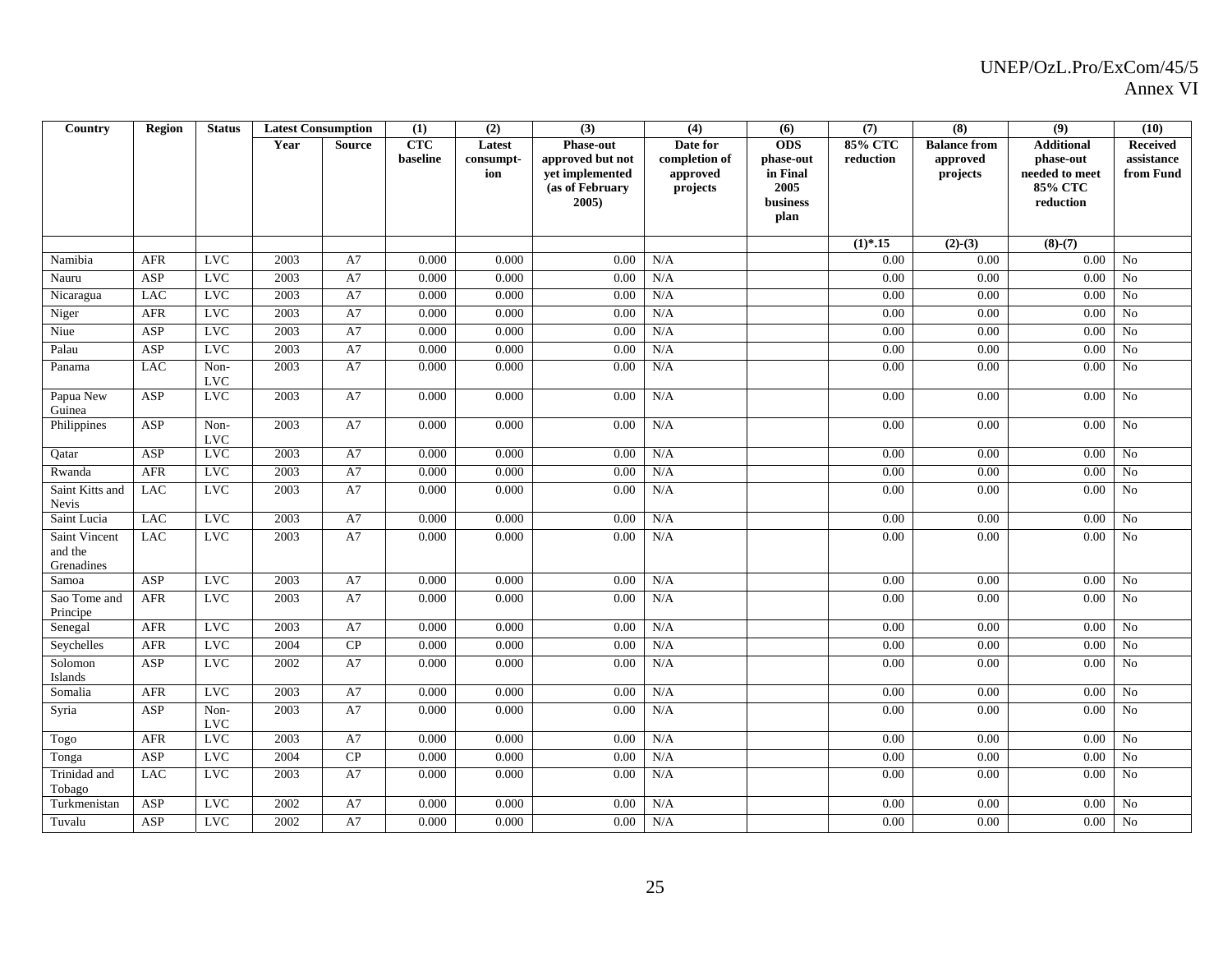| Country                                                          | Region           | <b>Status</b>      |      | <b>Latest Consumption</b> | (1)                    | (2)                        | (3)                                                                                    | (4)                                               | (6)                                                             | (7)                         | (8)                                         | (9)                                                                      | (10)                                       |
|------------------------------------------------------------------|------------------|--------------------|------|---------------------------|------------------------|----------------------------|----------------------------------------------------------------------------------------|---------------------------------------------------|-----------------------------------------------------------------|-----------------------------|---------------------------------------------|--------------------------------------------------------------------------|--------------------------------------------|
|                                                                  |                  |                    | Year | <b>Source</b>             | <b>CTC</b><br>baseline | Latest<br>consumpt-<br>ion | <b>Phase-out</b><br>approved but not<br>vet implemented<br>(as of February<br>$2005$ ) | Date for<br>completion of<br>approved<br>projects | <b>ODS</b><br>phase-out<br>in Final<br>2005<br>business<br>plan | <b>85% CTC</b><br>reduction | <b>Balance from</b><br>approved<br>projects | <b>Additional</b><br>phase-out<br>needed to meet<br>85% CTC<br>reduction | <b>Received</b><br>assistance<br>from Fund |
|                                                                  |                  |                    |      |                           |                        |                            |                                                                                        |                                                   |                                                                 | $(1)*.15$                   | $(2)-(3)$                                   | $(8)-(7)$                                                                |                                            |
| Vanuatu                                                          | ASP              | <b>LVC</b>         | 2003 | A7                        | 0.000                  | 0.000                      | 0.00                                                                                   | N/A                                               |                                                                 | 0.00                        | 0.00                                        | $0.00\,$                                                                 | N <sub>0</sub>                             |
| Yemen                                                            | ASP              | Non-<br><b>LVC</b> | 2003 | A7                        | 0.000                  | 0.000                      | 0.00                                                                                   | N/A                                               |                                                                 | 0.00                        | 0.00                                        | 0.00                                                                     | N <sub>0</sub>                             |
| <b>Countries with insufficient data</b>                          |                  |                    |      |                           |                        |                            |                                                                                        |                                                   |                                                                 |                             |                                             |                                                                          |                                            |
| Afghanistan                                                      | ASP              | <b>NDR</b>         |      |                           | <b>NDR</b>             | <b>NDR</b>                 | 0.00                                                                                   | N/A                                               |                                                                 |                             |                                             |                                                                          | N <sub>0</sub>                             |
| Cook Islands                                                     | $\overline{ASP}$ | <b>NDR</b>         | 2003 | A7                        | <b>NDR</b>             | 0.000                      | 0.00                                                                                   | N/A                                               |                                                                 |                             |                                             |                                                                          | $\overline{No}$                            |
|                                                                  |                  |                    |      |                           |                        |                            |                                                                                        |                                                   |                                                                 |                             |                                             |                                                                          |                                            |
| COUNTRIES THAT HAVE NOT RATIFIED THE LONDON AMENDMENT            |                  |                    |      |                           |                        |                            |                                                                                        |                                                   |                                                                 |                             |                                             |                                                                          |                                            |
|                                                                  |                  |                    |      |                           |                        |                            |                                                                                        |                                                   |                                                                 |                             |                                             |                                                                          |                                            |
| Countries that appear to<br>be in compliance                     |                  |                    |      |                           |                        |                            |                                                                                        |                                                   |                                                                 |                             |                                             |                                                                          |                                            |
| Serbia and<br>Montenegro                                         | <b>EUR</b>       | Non-<br><b>LVC</b> | 2003 | A7                        | 11.000                 | 0.000                      | 0.00                                                                                   | N/A                                               |                                                                 | 1.65                        | 0.00                                        | $-1.65$                                                                  | No                                         |
|                                                                  |                  |                    |      |                           |                        |                            |                                                                                        |                                                   |                                                                 |                             |                                             |                                                                          |                                            |
| Countries that may need additional actions to achieve compliance |                  |                    |      |                           |                        |                            |                                                                                        |                                                   |                                                                 |                             |                                             |                                                                          |                                            |
| Albania                                                          | <b>EUR</b>       | LVC                | 2003 | A7                        | 3.146                  | 2.860                      | 2.30                                                                                   | 100% by 2005                                      |                                                                 | 0.47                        | 0.56                                        | 0.09                                                                     | Yes*                                       |
| <b>Countries with No Consumption</b>                             |                  |                    |      |                           |                        |                            |                                                                                        |                                                   |                                                                 |                             |                                             |                                                                          |                                            |
| Brunei                                                           | ASP              | <b>LVC</b>         | 2003 | A7                        | 0.000                  | 0.000                      | 0.00                                                                                   | N/A                                               |                                                                 | 0.00                        | 0.00                                        | $0.00\,$                                                                 | No                                         |
| Darussalem                                                       |                  |                    |      |                           |                        |                            |                                                                                        |                                                   |                                                                 |                             |                                             |                                                                          |                                            |
| Cambodia                                                         | ASP              | <b>LVC</b>         | 2003 | A7                        | 0.000                  | 0.000                      | 0.00                                                                                   | N/A                                               |                                                                 | 0.00                        | 0.00                                        | 0.00                                                                     | No                                         |
| Central<br>African<br>Republic                                   | <b>AFR</b>       | <b>LVC</b>         | 2003 | A7                        | 0.000                  | 0.000                      | 0.00                                                                                   | N/A                                               |                                                                 | 0.00                        | 0.00                                        | 0.00                                                                     | No                                         |
| Ethiopia                                                         | AFR              | <b>LVC</b>         | 2003 | ${\rm A}7$                | 0.000                  | 0.000                      | 0.00                                                                                   | N/A                                               |                                                                 | 0.00                        | 0.00                                        | 0.00                                                                     | No                                         |
| Lao People's<br>Democratic<br>Republic                           | ASP              | <b>LVC</b>         | 2003 | A7                        | 0.000                  | 0.000                      | 0.00                                                                                   | N/A                                               |                                                                 | 0.00                        | 0.00                                        | 0.00                                                                     | No                                         |
| Lesotho                                                          | AFR              | <b>LVC</b>         | 2004 | A7                        | 0.000                  | 0.000                      | 0.00                                                                                   | N/A                                               |                                                                 | 0.00                        | 0.00                                        | 0.00                                                                     | No                                         |
| Mauritania                                                       | AFR              | <b>LVC</b>         | 2003 | A7                        | 0.000                  | 0.000                      | 0.00                                                                                   | N/A                                               |                                                                 | 0.00                        | 0.00                                        | 0.00                                                                     | $\rm No$                                   |
| Suriname                                                         | <b>LAC</b>       | <b>LVC</b>         | 2003 | A7                        | 0.000                  | 0.000                      | 0.00                                                                                   | N/A                                               |                                                                 | 0.00                        | 0.00                                        | 0.00                                                                     | No                                         |
| Swaziland                                                        | AFR              | <b>LVC</b>         | 2003 | A7                        | 0.000                  | 0.000                      | 0.00                                                                                   | N/A                                               |                                                                 | 0.00                        | 0.00                                        | 0.00                                                                     | No                                         |
|                                                                  |                  |                    |      |                           |                        |                            |                                                                                        |                                                   |                                                                 |                             |                                             |                                                                          |                                            |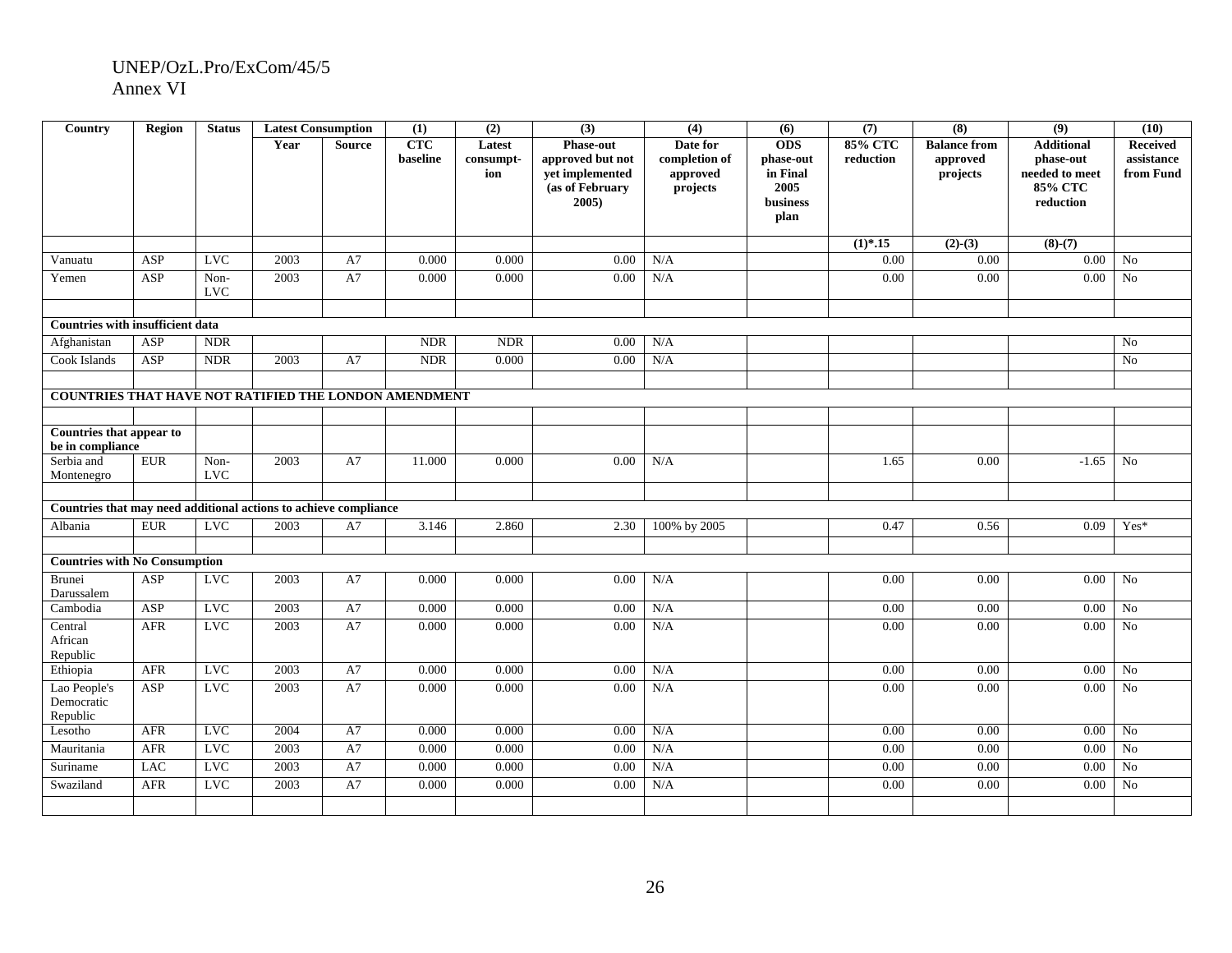| Country                                                        | Region | <b>Status</b> |      | <b>Latest Consumption</b> | (1)                    | (2)                        | (3)                                                                                  | (4)                                               | (6)                                                             | (7)                  | (8)                                         | (9)                                                                             | (10)                                       |
|----------------------------------------------------------------|--------|---------------|------|---------------------------|------------------------|----------------------------|--------------------------------------------------------------------------------------|---------------------------------------------------|-----------------------------------------------------------------|----------------------|---------------------------------------------|---------------------------------------------------------------------------------|--------------------------------------------|
|                                                                |        |               | Year | Source                    | <b>CTC</b><br>baseline | Latest<br>consumpt-<br>ion | <b>Phase-out</b><br>approved but not<br>yet implemented<br>(as of February)<br>2005) | Date for<br>completion of<br>approved<br>projects | <b>ODS</b><br>phase-out<br>in Final<br>2005<br>business<br>plan | 85% CTC<br>reduction | <b>Balance from</b><br>approved<br>projects | <b>Additional</b><br>phase-out<br>needed to meet<br><b>85% CTC</b><br>reduction | <b>Received</b><br>assistance<br>from Fund |
|                                                                |        |               |      |                           |                        |                            |                                                                                      |                                                   |                                                                 | $(1)*.15$            | $(2)-(3)$                                   | $(8)-(7)$                                                                       |                                            |
| <b>Countries with insufficient data</b>                        |        |               |      |                           |                        |                            |                                                                                      |                                                   |                                                                 |                      |                                             |                                                                                 |                                            |
| Angola                                                         | AFR    | <b>LVC</b>    | 2003 | A7                        | <b>NDR</b>             | 0.000                      | 0.00                                                                                 | N/A                                               |                                                                 |                      |                                             |                                                                                 | N <sub>0</sub>                             |
|                                                                |        |               |      |                           |                        |                            |                                                                                      |                                                   |                                                                 |                      |                                             |                                                                                 |                                            |
| * Countries with an approved CTC or ODS phase out plan/project |        |               |      |                           |                        |                            |                                                                                      |                                                   |                                                                 |                      |                                             |                                                                                 |                                            |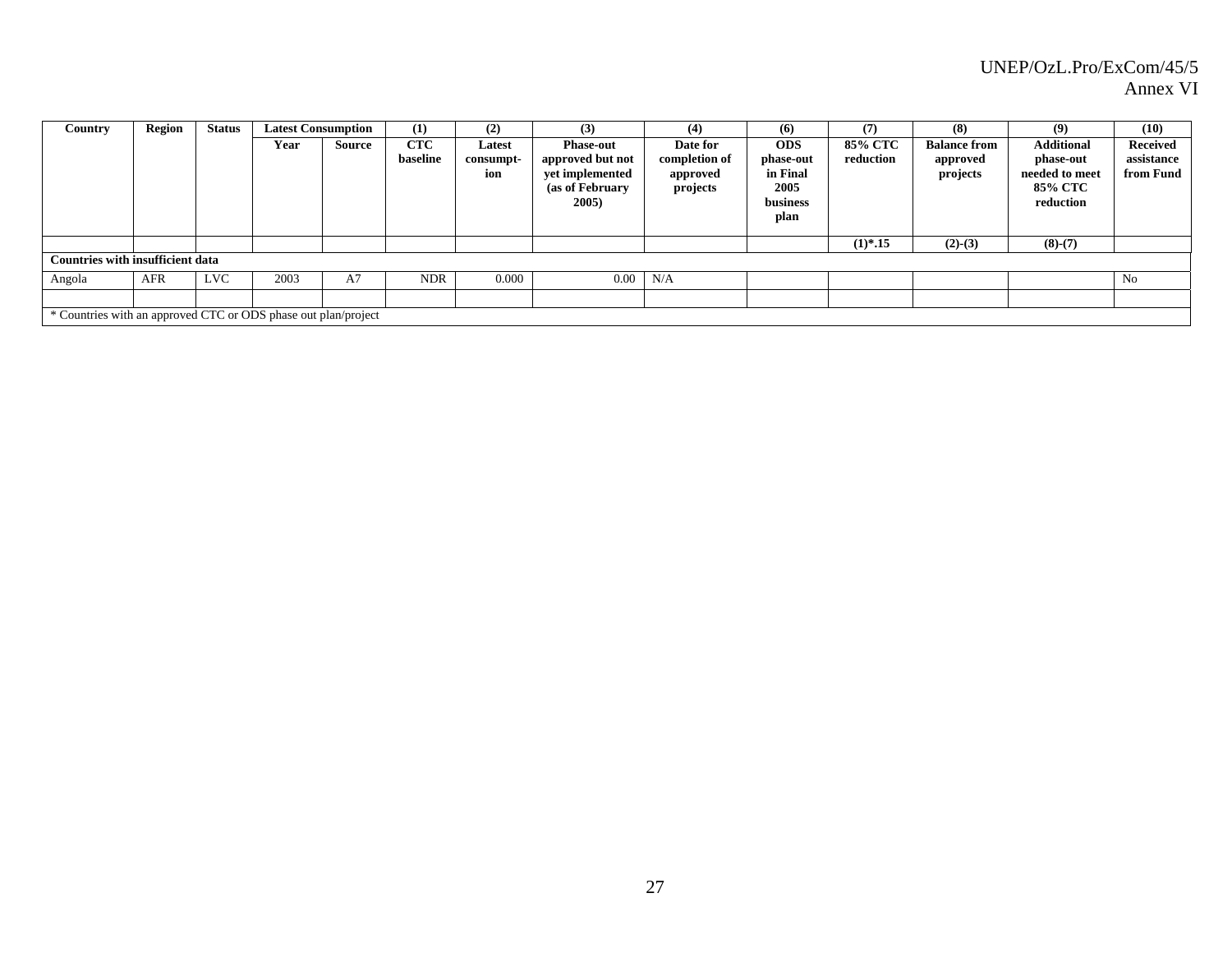## **E: TCA ANALYSIS**

| Country                                           | <b>Region</b> | <b>Status</b>              |      | Latest        | (1)        | (2)       | (3)         | (4)                  | $\overline{(5)}$ | (6)           | (7)        | (8)        | (9)            | (10)              | (11)             |
|---------------------------------------------------|---------------|----------------------------|------|---------------|------------|-----------|-------------|----------------------|------------------|---------------|------------|------------|----------------|-------------------|------------------|
|                                                   |               |                            |      | Consumption   |            |           |             |                      |                  |               |            |            |                |                   |                  |
|                                                   |               |                            | Year | <b>Source</b> | <b>TCA</b> | Latest    | Amount      | <b>Phase-out</b>     | Date for         | <b>Future</b> | <b>ODS</b> | 30%        | <b>Balance</b> | <b>Additional</b> | Received         |
|                                                   |               |                            |      |               | baseline   | consumpt- | needed to   | approved             | completion of    | phase-out     | phase-out  | <b>TCA</b> | from           | phase-out         | assistance       |
|                                                   |               |                            |      |               |            | ion       | meet the    | but not yet          | approved         | needed to     | in Final   | reduct-    | approved       | needed to meet    | from             |
|                                                   |               |                            |      |               |            |           | 2003        | implement-           | projects         | meet the      | 2005       | ion        | projects       | 30% TCA           | Fund             |
|                                                   |               |                            |      |               |            |           | freeze      | ed (as of            |                  | freeze        | business   |            |                | reduction         |                  |
|                                                   |               |                            |      |               |            |           |             | February<br>$2005$ ) |                  |               | plan       |            |                |                   |                  |
|                                                   |               |                            |      |               |            |           |             |                      |                  |               |            |            |                |                   |                  |
|                                                   |               |                            |      |               |            |           | $(2) - (1)$ |                      |                  | $(3)-(4)$     |            | $(1)$ *.70 | $(2)-(4)$      | $(9)-(8)$         |                  |
| COUNTRIES THAT HAVE RATIFIED THE LONDON AMENDMENT |               |                            |      |               |            |           |             |                      |                  |               |            |            |                |                   |                  |
|                                                   |               |                            |      |               |            |           |             |                      |                  |               |            |            |                |                   |                  |
| Countries that appear to be in                    |               |                            |      |               |            |           |             |                      |                  |               |            |            |                |                   |                  |
| compliance                                        |               |                            |      |               |            |           |             |                      |                  |               |            |            |                |                   |                  |
| Algeria                                           | AFR           | Non-<br><b>LVC</b>         | 2003 | A7            | 5.800      | 5.000     | 0.00        | 0.00                 | N/A              | 0.00          | 5.80       | 4.06       | 5.00           | 0.94              | N <sub>0</sub>   |
| Argentina                                         | <b>LAC</b>    | Non-                       | 2003 | A7            | 65.722     | 20.900    | 0.00        | 12.20                | 100% by 2009     | 0.00          |            | 46.01      | 8.70           | $-37.31$          | $Yes*$           |
|                                                   |               | <b>LVC</b>                 |      |               |            |           |             |                      |                  |               |            |            |                |                   |                  |
| <b>Bahamas</b>                                    | <b>LAC</b>    | <b>LVC</b>                 | 2003 | A7            | 0.026      | 0.000     | 0.00        | 0.00                 | N/A              | 0.00          |            | 0.02       | 0.00           | $-0.02$           | No               |
| Bahrain                                           | ASP           | <b>LVC</b>                 | 2003 | A7            | 22.667     | 0.673     | 0.00        | 0.00                 | N/A              | 0.00          |            | 15.87      | 0.67           | $-15.19$          | $\overline{N_0}$ |
| Benin                                             | AFR           | LVC                        | 2003 | A7            | 0.003      | 0.000     | 0.000       | 0.000                | N/A              | 0.000         |            | 0.002      | 0.000          | $-0.002$          | N <sub>0</sub>   |
| Bolivia                                           | <b>LAC</b>    | <b>LVC</b>                 | 2003 | A7            | 0.003      | 0.000     | 0.000       | 0.000                | N/A              | 0.000         |            | 0.002      | 0.000          | $-0.002$          | No               |
| <b>Brazil</b>                                     | <b>LAC</b>    | Non-                       | 2003 | A7            | 32.425     | 0.000     | 0.00        | 0.00                 | N/A              | 0.00          |            | 22.70      | 0.00           | $-22.70$          | Yes              |
| Burundi                                           | <b>AFR</b>    | <b>LVC</b><br><b>LVC</b>   | 2003 | A7            | 0.093      | 0.023     | 0.00        | 0.00                 | N/A              | 0.00          |            | 0.07       | 0.02           | $-0.04$           | No               |
|                                                   | <b>AFR</b>    | <b>LVC</b>                 | 2003 | A7            | 8.167      | 0.000     | 0.00        | 0.00                 | N/A              | 0.00          |            | 5.72       | 0.00           | $-5.72$           | N <sub>o</sub>   |
| Cameroon                                          |               |                            |      |               |            |           |             |                      |                  |               |            |            |                |                   |                  |
| China                                             | <b>ASP</b>    | Non-<br><b>LVC</b>         | 2003 | A7            | 721.233    | 336.830   | 0.00        | 123.50               | 100% by 2005     | 0.00          | 112.97     | 504.86     | 213.33         | $-291.53$         | Yes*             |
| Colombia                                          | <b>LAC</b>    | Non-                       | 2003 | A7            | 0.634      | 0.001     | 0.000       | 0.000                | N/A              | 0.000         |            | 0.444      | 0.001          | $-0.443$          | N <sub>0</sub>   |
|                                                   | <b>AFR</b>    | $_{\rm LVC}$<br><b>LVC</b> | 2003 | A7            | 0.015      | 0.000     | 0.00        | 0.00                 | N/A              | 0.00          |            | 0.01       | 0.00           | $-0.01$           | N <sub>0</sub>   |
| Congo                                             | <b>AFR</b>    | Non-                       | 2003 | A7            | 4.757      | 0.600     | 0.00        | 0.00                 | N/A              | 0.00          |            | 3.33       | 0.60           | $-2.73$           | No               |
| Congo, DR                                         |               | <b>LVC</b>                 |      |               |            |           |             |                      |                  |               |            |            |                |                   |                  |
| Costa Rica                                        | <b>LAC</b>    | <b>LVC</b>                 | 2003 | A7            | 0.018      | 0.000     | 0.000       | 0.000                | N/A              | 0.000         |            | 0.013      | 0.000          | $-0.013$          | No               |
| Cuba                                              | <b>LAC</b>    | Non-                       | 2003 | A7            | 0.007      | 0.001     | 0.000       | 0.000                | N/A              | 0.000         |            | 0.005      | 0.001          | $-0.004$          | N <sub>0</sub>   |
| Dominican                                         | <b>LAC</b>    | <b>LVC</b>                 |      | CP            |            |           |             |                      |                  |               |            |            |                |                   | No               |
| Republic                                          |               | Non-<br><b>LVC</b>         | 2004 |               | 3.600      | 0.000     | 0.00        | 0.00                 | N/A              | 0.00          |            | 2.52       | 0.00           | $-2.52$           |                  |
| Egypt                                             | AFR           | Non-<br><b>LVC</b>         | 2004 | A7            | 26.000     | 17.500    | 0.00        | 18.00                | 100% by 2006     | 0.00          |            | 18.20      | $-0.50$        | $-18.70$          | $Yes*$           |
| Haiti                                             | <b>LAC</b>    | <b>LVC</b>                 | 2003 | A7            | 0.150      | 0.000     | 0.00        | 0.00                 | N/A              | 0.00          |            | 0.11       | 0.00           | $-0.11$           | N <sub>0</sub>   |
| India                                             | ASP           | Non-                       | 2003 | A7            | 122.221    | 0.000     | 0.00        | 0.00                 | N/A              | 0.00          |            | 85.55      | 0.00           | $-85.55$          | Yes              |
|                                                   |               | <b>LVC</b>                 |      |               |            |           |             |                      |                  |               |            |            |                |                   |                  |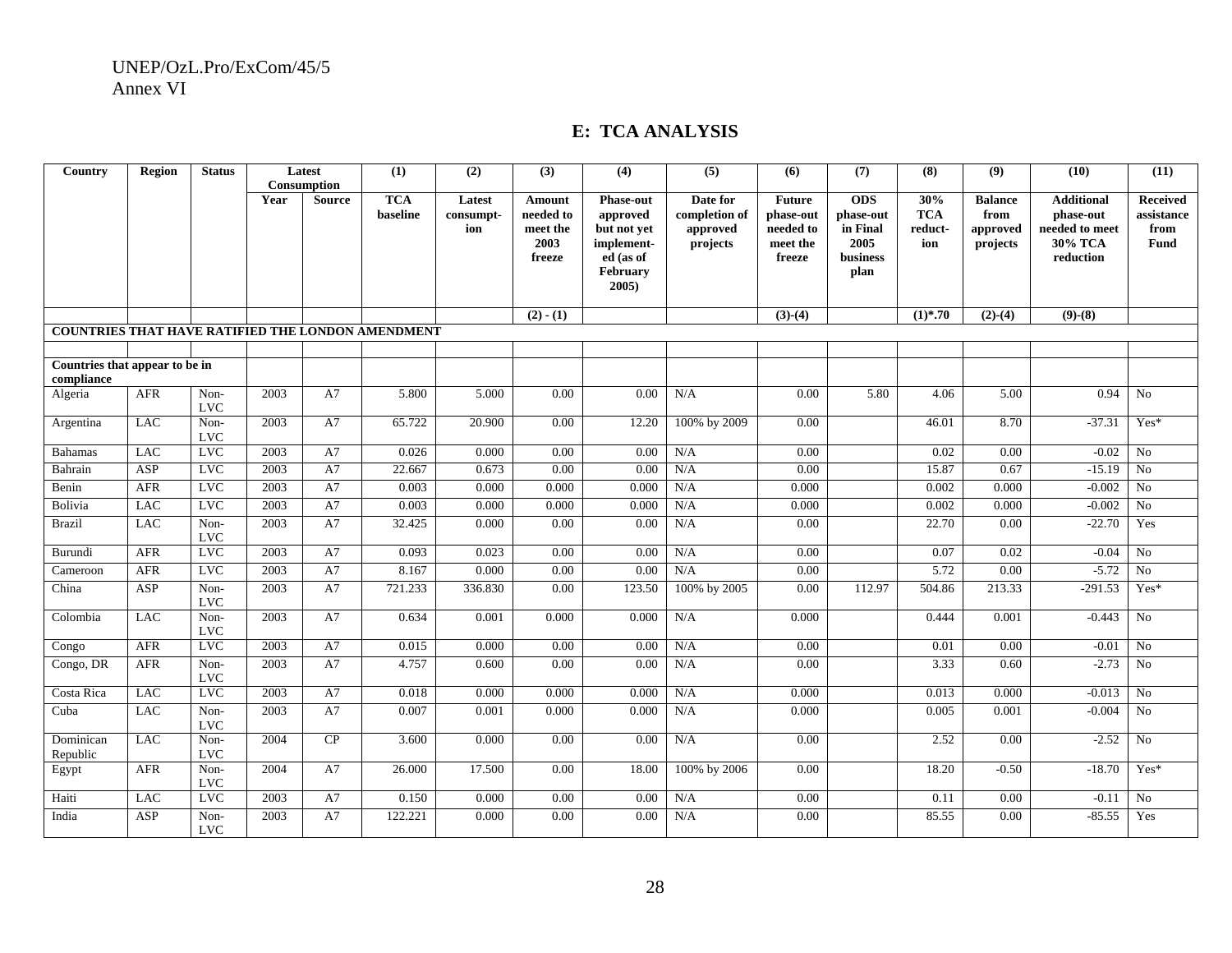| Country      | Region     | <b>Status</b>            |      | Latest        | (1)        | (2)       | (3)         | (4)               | (5)           | (6)           | (7)        | (8)        | (9)            | (10)              | (11)            |
|--------------|------------|--------------------------|------|---------------|------------|-----------|-------------|-------------------|---------------|---------------|------------|------------|----------------|-------------------|-----------------|
|              |            |                          |      | Consumption   |            |           |             |                   |               |               |            |            |                |                   |                 |
|              |            |                          | Year | <b>Source</b> | <b>TCA</b> | Latest    | Amount      | <b>Phase-out</b>  | Date for      | <b>Future</b> | <b>ODS</b> | 30%        | <b>Balance</b> | <b>Additional</b> | <b>Received</b> |
|              |            |                          |      |               | baseline   | consumpt- | needed to   | approved          | completion of | phase-out     | phase-out  | <b>TCA</b> | from           | phase-out         | assistance      |
|              |            |                          |      |               |            | ion       | meet the    | but not yet       | approved      | needed to     | in Final   | reduct-    | approved       | needed to meet    | from            |
|              |            |                          |      |               |            |           | 2003        | implement-        | projects      | meet the      | 2005       | ion        | projects       | 30% TCA           | <b>Fund</b>     |
|              |            |                          |      |               |            |           | freeze      | ed (as of         |               | freeze        | business   |            |                | reduction         |                 |
|              |            |                          |      |               |            |           |             | February<br>2005) |               |               | plan       |            |                |                   |                 |
|              |            |                          |      |               |            |           |             |                   |               |               |            |            |                |                   |                 |
|              |            |                          |      |               |            |           | $(2) - (1)$ |                   |               | $(3)-(4)$     |            | $(1)$ *.70 | $(2)-(4)$      | $(9)-(8)$         |                 |
| Indonesia    | ASP        | Non-                     | 2003 | A7            | 13.333     | 10.740    | 0.00        | 5.60              | 100% by 2006  | 0.00          |            | 9.33       | 5.14           | $-4.19$           | $Yes*$          |
|              |            | <b>LVC</b>               |      |               |            |           |             |                   |               |               |            |            |                |                   |                 |
| Jamaica      | <b>LAC</b> | <b>LVC</b>               | 2003 | A7            | 1.391      | 0.000     | 0.00        | 0.00              | N/A           | 0.00          |            | 0.97       | 0.00           | $-0.97$           | Yes*            |
| Jordan       | ASP        | Non-                     | 2003 | A7            | 18.167     | 8.000     | 0.00        | 45.00             | 100% by 2005  | 0.00          |            | 12.72      | $-37.00$       | $-49.72$          | Yes*            |
|              |            | <b>LVC</b>               |      |               |            |           |             |                   |               |               |            |            |                |                   |                 |
| Kenya        | <b>AFR</b> | <b>LVC</b>               | 2003 | A7            | 1.123      | 0.000     | 0.00        | 1.90              | 100% by 2004  | 0.00          | 10.00      | 0.79       | $-1.90$        | $-2.69$           | Yes             |
| Korea, DPR   | ASP        | Non-                     | 2003 | A7            | 7.700      | 0.000     | 0.00        | 0.00              | N/A           | 0.00          |            | 5.39       | 0.00           | $-5.39$           | N <sub>o</sub>  |
|              |            | <b>LVC</b>               |      |               |            |           |             |                   |               |               |            |            |                |                   |                 |
| Kuwait       | ASP        | Non-                     | 2003 | A7            | 0.003      | 0.000     | 0.000       | 0.000             | N/A           | 0.000         |            | 0.002      | 0.000          | $-0.002$          | No              |
|              |            | <b>LVC</b>               |      |               |            |           |             |                   |               |               |            |            |                |                   |                 |
| Lebanon      | ASP        | Non-                     | 2003 | A7            | 0.003      | 0.000     | 0.000       | 0.000             | N/A           | 0.000         |            | 0.002      | 0.000          | $-0.002$          | N <sub>o</sub>  |
|              |            | <b>LVC</b>               |      |               |            |           |             |                   |               |               |            |            |                |                   |                 |
| Malaysia     | ASP        | Non-                     | 2003 | A7            | 49.481     | 11.436    | 0.00        | 0.00              | N/A           | 0.00          | 12.80      | 34.64      | 11.44          | $-23.20$          | Yes*            |
| Mauritius    | <b>AFR</b> | <b>LVC</b><br><b>LVC</b> | 2003 | A7            | 0.107      | 0.000     | 0.00        | 0.00              | N/A           | 0.00          |            | 0.07       | 0.00           | $-0.07$           | Yes*            |
|              |            |                          |      |               |            |           |             |                   |               |               |            |            |                |                   |                 |
| Mexico       | <b>LAC</b> | Non-<br><b>LVC</b>       | 2003 | A7            | 56.397     | 0.000     | 0.00        | 0.00              | N/A           | 0.00          |            | 39.48      | 0.00           | $-39.48$          | Yes             |
| Morocco      | <b>AFR</b> | Non-                     | 2003 | A7            | 0.067      | 0.001     | 0.0000      | 0.0000            | N/A           | 0.0000        |            | 0.0467     | 0.0008         | $-0.0459$         | N <sub>o</sub>  |
|              |            | <b>LVC</b>               |      |               |            |           |             |                   |               |               |            |            |                |                   |                 |
| Nigeria      | AFR        | Non-                     | 2003 | A7            | 32.857     | 31.300    | 0.00        | 8.30              | 100% by 2005  | 0.00          |            | 23.00      | 23.00          | 0.00              | Yes*            |
|              |            | <b>LVC</b>               |      |               |            |           |             |                   |               |               |            |            |                |                   |                 |
| Pakistan     | ASP        | Non-                     | 2003 | A7            | 2.333      | 0.000     | 0.00        | 9.20              | 100% by 2005  | 0.00          |            | 1.63       | $-9.20$        | $-10.83$          | Yes             |
|              |            | <b>LVC</b>               |      |               |            |           |             |                   |               |               |            |            |                |                   |                 |
| Paraguay     | <b>LAC</b> | <b>LVC</b>               | 2003 | A7            | 0.033      | 0.000     | 0.00        | 0.00              | N/A           | 0.00          |            | 0.02       | 0.00           | $-0.02$           | $\overline{No}$ |
| Peru         | <b>LAC</b> | <b>LVC</b>               | 2003 | A7            | 0.004      | 0.000     | 0.000       | 0.000             | N/A           | 0.000         |            | 0.002      | 0.000          | $-0.002$          | Yes             |
| Romania      | <b>EUR</b> | Non-                     | 2003 | A7            | 0.022      | 0.000     | 0.00        | 0.00              | N/A           | 0.00          |            | 0.02       | 0.00           | $-0.02$           | No              |
|              |            | <b>LVC</b>               |      |               |            |           |             |                   |               |               |            |            |                |                   |                 |
| Samoa        | ASP        | <b>LVC</b>               | 2003 | A7            | 0.003      | 0.000     | 0.000       | 0.000             | N/A           | 0.000         |            | 0.002      | 0.000          | $-0.002$          | N <sub>o</sub>  |
| Sri Lanka    | ASP        | Non-                     | 2003 | A7            | 2.962      | 0.000     | 0.00        | 0.00              | N/A           | 0.00          |            | 2.07       | 0.00           | $-2.07$           | Yes*            |
|              |            | <b>LVC</b>               |      |               |            |           |             |                   |               |               |            |            |                |                   |                 |
| Thailand     | ASP        | Non-                     | 2003 | A7            | 54.567     | 2.390     | 0.00        | 0.00              | N/A           | 0.00          | 8.60       | 38.20      | 2.39           | $-35.81$          | Yes*            |
|              |            | <b>LVC</b>               |      |               |            |           |             |                   |               |               |            |            |                |                   |                 |
| Trinidad and | <b>LAC</b> | <b>LVC</b>               | 2003 | A7            | 0.727      | 0.000     | 0.00        | 0.00              | N/A           | 0.00          |            | 0.51       | 0.00           | $-0.51$           | No              |
| Tobago       |            |                          |      |               |            |           |             |                   |               |               |            |            |                |                   | No              |
| Tunisia      | <b>AFR</b> | Non-<br><b>LVC</b>       | 2003 | A7            | 0.083      | 0.000     | 0.00        | 0.00              | N/A           | 0.00          |            | 0.06       | 0.00           | $-0.06$           |                 |
|              |            |                          |      |               |            |           |             |                   |               |               |            |            |                |                   |                 |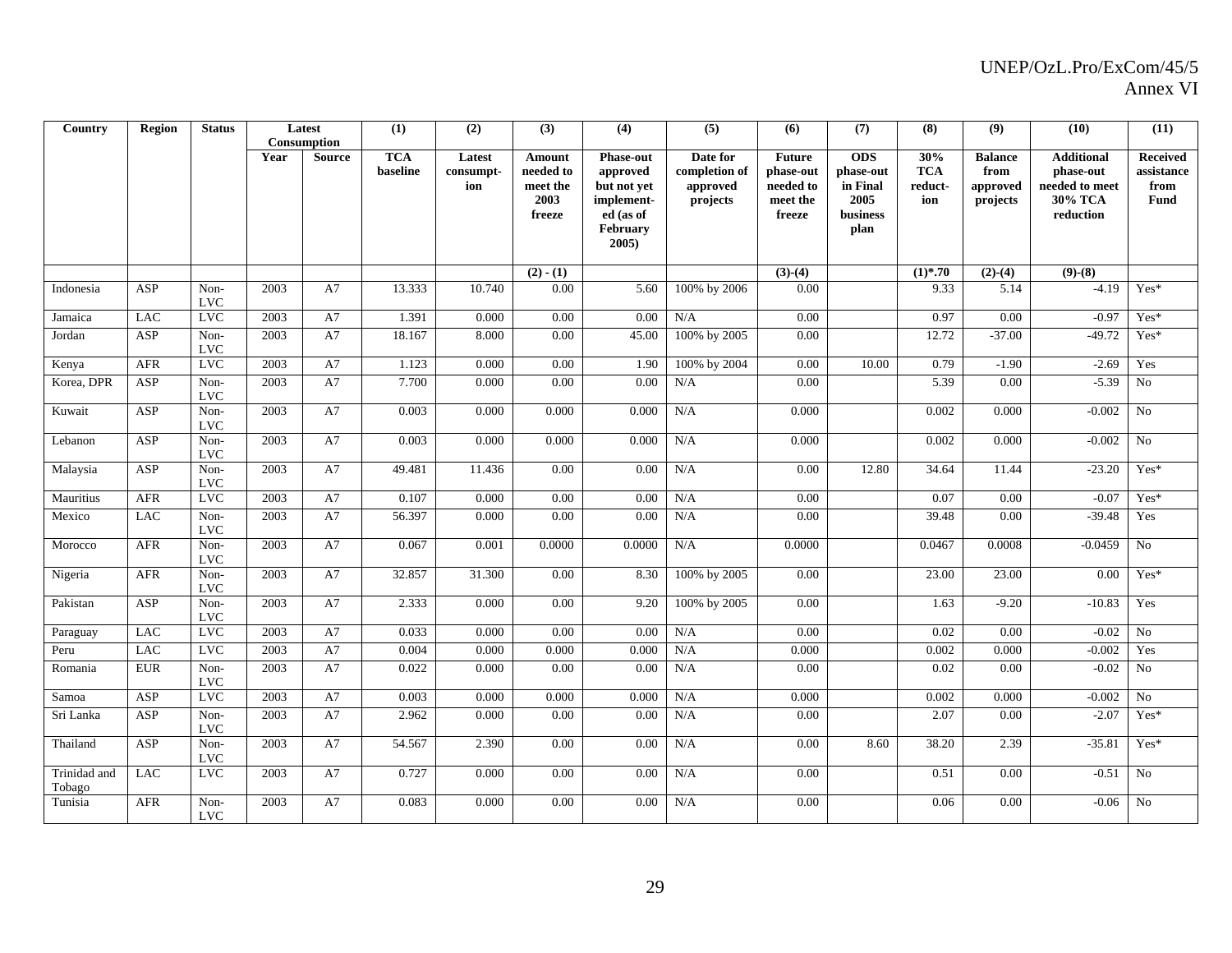| Country                                                          | <b>Region</b> | <b>Status</b>            |      | Latest        | (1)        | (2)                 | (3)                 | (4)                          | (5)                       | (6)                        | (7)        | (8)        | (9)                    | (10)                           | (11)                          |
|------------------------------------------------------------------|---------------|--------------------------|------|---------------|------------|---------------------|---------------------|------------------------------|---------------------------|----------------------------|------------|------------|------------------------|--------------------------------|-------------------------------|
|                                                                  |               |                          |      | Consumption   | <b>TCA</b> |                     |                     |                              |                           |                            | <b>ODS</b> | 30%        |                        |                                |                               |
|                                                                  |               |                          | Year | <b>Source</b> | baseline   | Latest<br>consumpt- | Amount<br>needed to | <b>Phase-out</b><br>approved | Date for<br>completion of | <b>Future</b><br>phase-out | phase-out  | <b>TCA</b> | <b>Balance</b><br>from | <b>Additional</b><br>phase-out | <b>Received</b><br>assistance |
|                                                                  |               |                          |      |               |            | ion                 | meet the            | but not yet                  | approved                  | needed to                  | in Final   | reduct-    | approved               | $\bf{needed}$ to $\bf{meet}$   | from                          |
|                                                                  |               |                          |      |               |            |                     | 2003                | implement-                   | projects                  | meet the                   | 2005       | ion        | projects               | 30% TCA                        | <b>Fund</b>                   |
|                                                                  |               |                          |      |               |            |                     | freeze              | ed (as of                    |                           | freeze                     | business   |            |                        | reduction                      |                               |
|                                                                  |               |                          |      |               |            |                     |                     | <b>February</b>              |                           |                            | plan       |            |                        |                                |                               |
|                                                                  |               |                          |      |               |            |                     |                     | $2005$ )                     |                           |                            |            |            |                        |                                |                               |
|                                                                  |               |                          |      |               |            |                     |                     |                              |                           |                            |            |            |                        |                                |                               |
|                                                                  |               |                          |      |               |            |                     | $(2) - (1)$         |                              |                           | $(3)-(4)$                  |            | $(1)*.70$  | $(2)-(4)$              | $(9)-(8)$                      |                               |
| Turkey                                                           | <b>EUR</b>    | Non-<br><b>LVC</b>       | 2003 | A7            | 37.433     | 10.800              | 0.00                | 18.70                        | 100% by 2006              | 0.00                       |            | 26.20      | $-7.90$                | $-34.10$                       | $Yes*$                        |
| Uganda                                                           | <b>AFR</b>    | <b>LVC</b>               | 2003 | A7            | 0.027      | 0.000               | $\overline{0.00}$   | 0.00                         | N/A                       | 0.00                       |            | 0.02       | 0.00                   | $-0.02$                        | No                            |
| Venezuela                                                        | <b>LAC</b>    | Non-                     | 2003 | A7            | 4.637      | 1.852               | $0.00\,$            | 0.00                         | N/A                       | 0.00                       |            | 3.25       | 1.85                   | $-1.39$                        | Yes                           |
|                                                                  |               | <b>LVC</b>               |      |               |            |                     |                     |                              |                           |                            |            |            |                        |                                |                               |
| Vietnam                                                          | <b>ASP</b>    | Non-                     | 2003 | A7            | 0.167      | 0.000               | 0.00                | 0.00                         | N/A                       | 0.00                       |            | 0.12       | 0.00                   | $-0.12$                        | No                            |
|                                                                  |               | <b>LVC</b>               |      |               |            |                     |                     |                              |                           |                            |            |            |                        |                                |                               |
| Yemen                                                            | <b>ASP</b>    | Non-                     | 2003 | A7            | 0.900      | 0.200               | $0.00\,$            | 0.00                         | N/A                       | 0.00                       |            | 0.63       | 0.20                   | $-0.43$                        | $\rm No$                      |
|                                                                  |               | <b>LVC</b>               |      |               |            |                     |                     |                              |                           |                            |            |            |                        |                                |                               |
| Zambia                                                           | <b>AFR</b>    | <b>LVC</b>               | 2003 | A7            | 0.064      | 0.000               | 0.00                | 0.00                         | N/A                       | 0.00                       |            | 0.05       | 0.00                   | $-0.05$                        | No                            |
| Zimbabwe                                                         | ${\sf AFR}$   | Non-                     | 2003 | A7            | 0.003      | 0.000               | 0.000               | 0.00                         | N/A                       | 0.000                      |            | 0.002      | 0.000                  | $-0.002$                       | No                            |
|                                                                  |               | <b>LVC</b>               |      |               |            |                     |                     |                              |                           |                            |            |            |                        |                                |                               |
| Countries that may need additional actions to achieve compliance |               |                          |      |               |            |                     |                     |                              |                           |                            |            |            |                        |                                |                               |
|                                                                  |               |                          |      |               |            |                     |                     |                              |                           |                            |            |            |                        |                                |                               |
| Bangladesh                                                       | ASP           | Non-<br><b>LVC</b>       | 2003 | A7            | 0.867      | 0.892               | 0.03                | 0.00                         | N/A                       | 0.03                       |            | 0.61       | 0.89                   | 0.29                           | $Yes*$                        |
| Bosnia and                                                       | ${\rm EUR}$   | <b>LVC</b>               | 2003 | A7            | 1.548      | 3.600               | 2.05                | 0.60                         | 100% by 2004              | 1.45                       | 1.10       | 1.08       | 3.00                   | 1.92                           | Yes*                          |
| Herzegovina                                                      |               |                          |      |               |            |                     |                     |                              |                           |                            |            |            |                        |                                |                               |
| Chile                                                            | <b>LAC</b>    | Non-                     | 2003 | A7            | 6.445      | 6.967               | 0.52                | 3.70                         | 100% by 2005              | 0.00                       |            | 4.51       | 3.27                   | $-1.24$                        | Yes*                          |
|                                                                  |               | <b>LVC</b>               |      |               |            |                     |                     |                              |                           |                            |            |            |                        |                                |                               |
| Ecuador                                                          | <b>LAC</b>    | <b>LVC</b>               | 2003 | A7            | 1.997      | 3.484               | 1.49                | 0.00                         | N/A                       | 1.49                       | 1.00       | 1.40       | 3.48                   | 2.09                           | N <sub>o</sub>                |
| Iran                                                             | <b>ASP</b>    | Non-                     | 2003 | A7            | 8.667      | 386.800             | 378.13              | 0.00                         | N/A                       | 378.13                     | 29.01      | 6.07       | 386.80                 | 380.73                         | N <sub>0</sub>                |
| Oman                                                             | ASP           | <b>LVC</b><br><b>LVC</b> | 2003 | A7            | 0.000      | 0.003               | 0.003               | 0.000                        | N/A                       | 0.003                      |            | 0.000      | 0.003                  | 0.003                          | No                            |
|                                                                  |               |                          |      |               |            |                     |                     |                              |                           |                            |            |            |                        |                                |                               |
| <b>Countries with No Consumption</b>                             |               |                          |      |               |            |                     |                     |                              |                           |                            |            |            |                        |                                |                               |
| Antigua and                                                      | <b>LAC</b>    | <b>LVC</b>               | 2003 | A7            | 0.000      | 0.000               | 0.00                | 0.00                         | N/A                       | 0.00                       |            | 0.00       | 0.00                   | 0.00                           | No                            |
| Barbuda                                                          |               |                          |      |               |            |                     |                     |                              |                           |                            |            |            |                        |                                |                               |
| Armenia                                                          | ASP           | <b>LVC</b>               | 2003 | A7            | 0.000      | 0.000               | 0.00                | 0.00                         | N/A                       | 0.00                       |            | 0.00       | 0.00                   | 0.00                           | No                            |
| <b>Barbados</b>                                                  | LAC           | <b>LVC</b>               | 2003 | A7            | 0.000      | 0.000               | 0.00                | 0.00                         | N/A                       | 0.00                       |            | 0.00       | 0.00                   | 0.00                           | No                            |
| Belize                                                           | <b>LAC</b>    | <b>LVC</b>               | 2003 | A7            | 0.000      | 0.000               | 0.00                | 0.00                         | N/A                       | 0.00                       |            | 0.00       | 0.00                   | 0.00                           | No                            |
| Bhutan                                                           | ASP           | LVC                      | 2000 | ${\rm A}7$    | 0.000      | 0.000               | 0.00                | 0.00                         | N/A                       | 0.00                       |            | 0.00       | 0.00                   | 0.00                           | No                            |
| <b>Botswana</b>                                                  | <b>AFR</b>    | <b>LVC</b>               | 2003 | A7            | 0.000      | 0.000               | 0.00                | 0.00                         | N/A                       | 0.00                       |            | 0.00       | 0.00                   | 0.00                           | N <sub>o</sub>                |
| Burkina Faso                                                     | <b>AFR</b>    | <b>LVC</b>               | 2004 | A7            | 0.000      | 0.000               | 0.00                | 0.00                         | N/A                       | 0.00                       |            | 0.00       | 0.00                   | 0.00                           | N <sub>o</sub>                |
| Cape Verde                                                       | <b>AFR</b>    | <b>LVC</b>               | 2003 | A7            | 0.000      | 0.000               | 0.00                | 0.00                         | N/A                       | 0.00                       |            | 0.00       | 0.00                   | 0.00                           | N <sub>o</sub>                |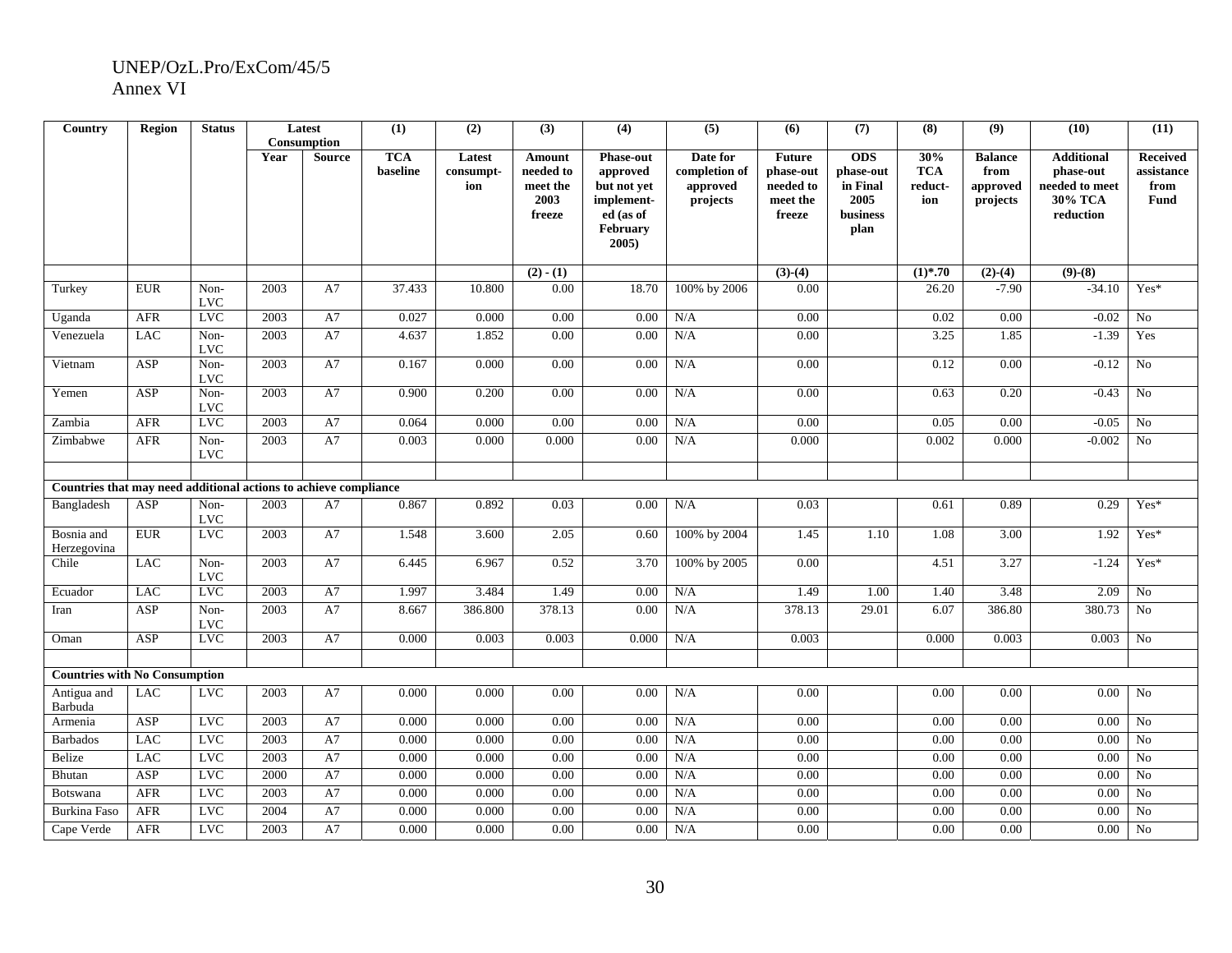| Country         | Region      | <b>Status</b>      |      | Latest        | (1)        | (2)       | (3)              | (4)                     | (5)           | (6)                | (7)              | (8)        | (9)            | (10)                 | (11)            |
|-----------------|-------------|--------------------|------|---------------|------------|-----------|------------------|-------------------------|---------------|--------------------|------------------|------------|----------------|----------------------|-----------------|
|                 |             |                    |      | Consumption   |            |           |                  |                         |               |                    |                  |            |                |                      |                 |
|                 |             |                    | Year | <b>Source</b> | <b>TCA</b> | Latest    | Amount           | <b>Phase-out</b>        | Date for      | <b>Future</b>      | <b>ODS</b>       | 30%        | <b>Balance</b> | <b>Additional</b>    | <b>Received</b> |
|                 |             |                    |      |               | baseline   | consumpt- | needed to        | approved                | completion of | phase-out          | phase-out        | <b>TCA</b> | from           | phase-out            | assistance      |
|                 |             |                    |      |               |            | ion       | meet the<br>2003 | but not yet             | approved      | needed to          | in Final         | reduct-    | approved       | needed to meet       | from            |
|                 |             |                    |      |               |            |           | freeze           | implement-<br>ed (as of | projects      | meet the<br>freeze | 2005<br>business | ion        | projects       | 30% TCA<br>reduction | <b>Fund</b>     |
|                 |             |                    |      |               |            |           |                  | February                |               |                    | plan             |            |                |                      |                 |
|                 |             |                    |      |               |            |           |                  | 2005)                   |               |                    |                  |            |                |                      |                 |
|                 |             |                    |      |               |            |           |                  |                         |               |                    |                  |            |                |                      |                 |
|                 |             |                    |      |               |            |           | $(2) - (1)$      |                         |               | $(3)-(4)$          |                  | $(1)$ *.70 | $(2)-(4)$      | $(9)-(8)$            |                 |
| Chad            | <b>AFR</b>  | <b>LVC</b>         | 2003 | A7            | 0.000      | 0.000     | 0.00             | 0.00                    | N/A           | 0.00               |                  | 0.00       | 0.00           | 0.00                 | No              |
| Comoros         | <b>AFR</b>  | <b>LVC</b>         | 2003 | A7            | 0.000      | 0.000     | 0.00             | 0.00                    | N/A           | 0.00               |                  | 0.00       | 0.00           | 0.00                 | $\rm No$        |
| Cote            | <b>AFR</b>  | <b>LVC</b>         | 2003 | A7            | 0.000      | 0.000     | 0.00             | 0.00                    | $\rm N/A$     | 0.00               |                  | 0.00       | 0.00           | 0.00                 | No              |
| <b>D'Ivoire</b> |             |                    |      |               |            |           |                  |                         |               |                    |                  |            |                |                      |                 |
| Croatia         | <b>EUR</b>  | <b>LVC</b>         | 2003 | A7            | 0.000      | 0.000     | 0.00             | 0.00                    | N/A           | 0.00               |                  | 0.00       | 0.00           | 0.00                 | No              |
| Djibouti        | <b>AFR</b>  | <b>LVC</b>         | 2003 | A7            | 0.000      | 0.000     | 0.00             | 0.00                    | N/A           | 0.00               |                  | 0.00       | 0.00           | 0.00                 | N <sub>o</sub>  |
| Dominica        | <b>LAC</b>  | <b>LVC</b>         | 2003 | A7            | 0.000      | 0.000     | 0.00             | 0.00                    | N/A           | 0.00               |                  | 0.00       | 0.00           | 0.00                 | N <sub>0</sub>  |
| El Salvador     | <b>LAC</b>  | <b>LVC</b>         | 2003 | A7            | 0.000      | 0.000     | 0.00             | 0.00                    | N/A           | 0.00               |                  | 0.00       | 0.00           | 0.00                 | $\overline{No}$ |
| Fiji            | ASP         | <b>LVC</b>         | 2004 | A7            | 0.000      | 0.000     | 0.00             | 0.00                    | N/A           | 0.00               |                  | 0.00       | 0.00           | 0.00                 | N <sub>0</sub>  |
| Gabon           | <b>AFR</b>  | <b>LVC</b>         | 2004 | A7            | 0.000      | 0.000     | 0.00             | 0.00                    | N/A           | 0.00               |                  | 0.00       | 0.00           | 0.00                 | N <sub>0</sub>  |
| Gambia          | <b>AFR</b>  | <b>LVC</b>         | 2003 | A7            | 0.000      | 0.000     | 0.00             | 0.00                    | N/A           | 0.00               |                  | 0.00       | 0.00           | 0.00                 | No              |
| Georgia         | <b>EUR</b>  | <b>LVC</b>         | 2003 | A7            | 0.000      | 0.000     | 0.00             | 0.00                    | N/A           | 0.00               |                  | 0.00       | 0.00           | 0.00                 | No              |
| Ghana           | <b>AFR</b>  | <b>LVC</b>         | 2003 | A7            | 0.000      | 0.000     | 0.00             | 0.00                    | N/A           | 0.00               |                  | 0.00       | 0.00           | 0.00                 | $\rm No$        |
| Grenada         | <b>LAC</b>  | <b>LVC</b>         | 2003 | A7            | 0.000      | 0.000     | 0.00             | 0.00                    | N/A           | 0.00               |                  | 0.00       | 0.00           | 0.00                 | No              |
| Guatemala       | <b>LAC</b>  | <b>LVC</b>         | 2003 | A7            | 0.000      | 0.000     | 0.00             | 0.00                    | $\rm N/A$     | 0.00               |                  | 0.00       | 0.00           | 0.00                 | N <sub>o</sub>  |
| Guinea          | <b>AFR</b>  | <b>LVC</b>         | 2003 | A7            | 0.000      | 0.000     | 0.00             | 0.00                    | $\rm N/A$     | 0.00               |                  | 0.00       | 0.00           | 0.00                 | $\rm No$        |
| Guinea          | <b>AFR</b>  | LVC                | 2003 | A7            | 0.000      | 0.000     | 0.00             | 0.00                    | N/A           | 0.00               |                  | 0.00       | 0.00           | 0.00                 | N <sub>o</sub>  |
| <b>Bissau</b>   |             | <b>LVC</b>         | 2003 | A7            |            | 0.000     |                  |                         |               |                    |                  |            | 0.00           |                      | No              |
| Guyana          | <b>LAC</b>  | <b>LVC</b>         |      |               | 0.000      |           | 0.00             | 0.00                    | N/A           | 0.00               |                  | 0.00       |                | 0.00                 |                 |
| Honduras        | <b>LAC</b>  |                    | 2003 | A7            | 0.000      | 0.000     | 0.00             | 0.00                    | N/A           | 0.00               |                  | 0.00       | 0.00           | 0.00                 | No              |
| Kiribati        | ASP         | <b>LVC</b>         | 2003 | A7            | 0.000      | 0.000     | 0.00             | 0.00                    | N/A           | 0.00               |                  | 0.00       | 0.00           | 0.00                 | No              |
| Kyrgyzstan      | ASP         | <b>LVC</b>         | 2003 | A7            | 0.000      | 0.000     | 0.00             | 0.00                    | N/A           | 0.00               |                  | 0.00       | 0.00           | 0.00                 | N <sub>0</sub>  |
| Liberia         | <b>AFR</b>  | <b>LVC</b>         | 2003 | A7            | 0.000      | 0.000     | 0.00             | 0.00                    | N/A           | 0.00               |                  | 0.00       | 0.00           | 0.00                 | $\rm No$        |
| Libya           | <b>AFR</b>  | Non-<br><b>LVC</b> | 2003 | A7            | 0.000      | 0.000     | 0.00             | 0.00                    | N/A           | 0.00               |                  | 0.00       | 0.00           | 0.00                 | $\rm No$        |
| Macedonia       | <b>EUR</b>  | Non-               | 2003 | A7            | 0.000      | 0.000     | 0.00             | 0.00                    | N/A           | 0.00               |                  | 0.00       | 0.00           | 0.00                 | No              |
|                 |             | <b>LVC</b>         |      |               |            |           |                  |                         |               |                    |                  |            |                |                      |                 |
| Madagascar      | ${\rm AFR}$ | <b>LVC</b>         | 2003 | A7            | 0.000      | 0.000     | 0.00             | 0.00                    | N/A           | 0.00               |                  | 0.00       | 0.00           | 0.00                 | No              |
| Malawi          | <b>AFR</b>  | <b>LVC</b>         | 2003 | A7            | 0.000      | 0.000     | 0.00             | 0.00                    | $\rm N/A$     | 0.00               |                  | 0.00       | 0.00           | 0.00                 | No              |
| Maldives        | ASP         | <b>LVC</b>         | 2003 | A7            | 0.000      | 0.000     | 0.00             | 0.00                    | N/A           | 0.00               |                  | 0.00       | 0.00           | 0.00                 | No              |
| Mali            | <b>AFR</b>  | <b>LVC</b>         | 2003 | A7            | 0.000      | 0.000     | 0.00             | 0.00                    | N/A           | 0.00               |                  | 0.00       | 0.00           | 0.00                 | $\rm No$        |
| Marshall        | ASP         | <b>LVC</b>         | 2003 | A7            | 0.000      | 0.000     | 0.00             | 0.00                    | N/A           | 0.00               |                  | 0.00       | 0.00           | 0.00                 | No              |
| Islands         |             |                    |      |               |            |           |                  |                         |               |                    |                  |            |                |                      |                 |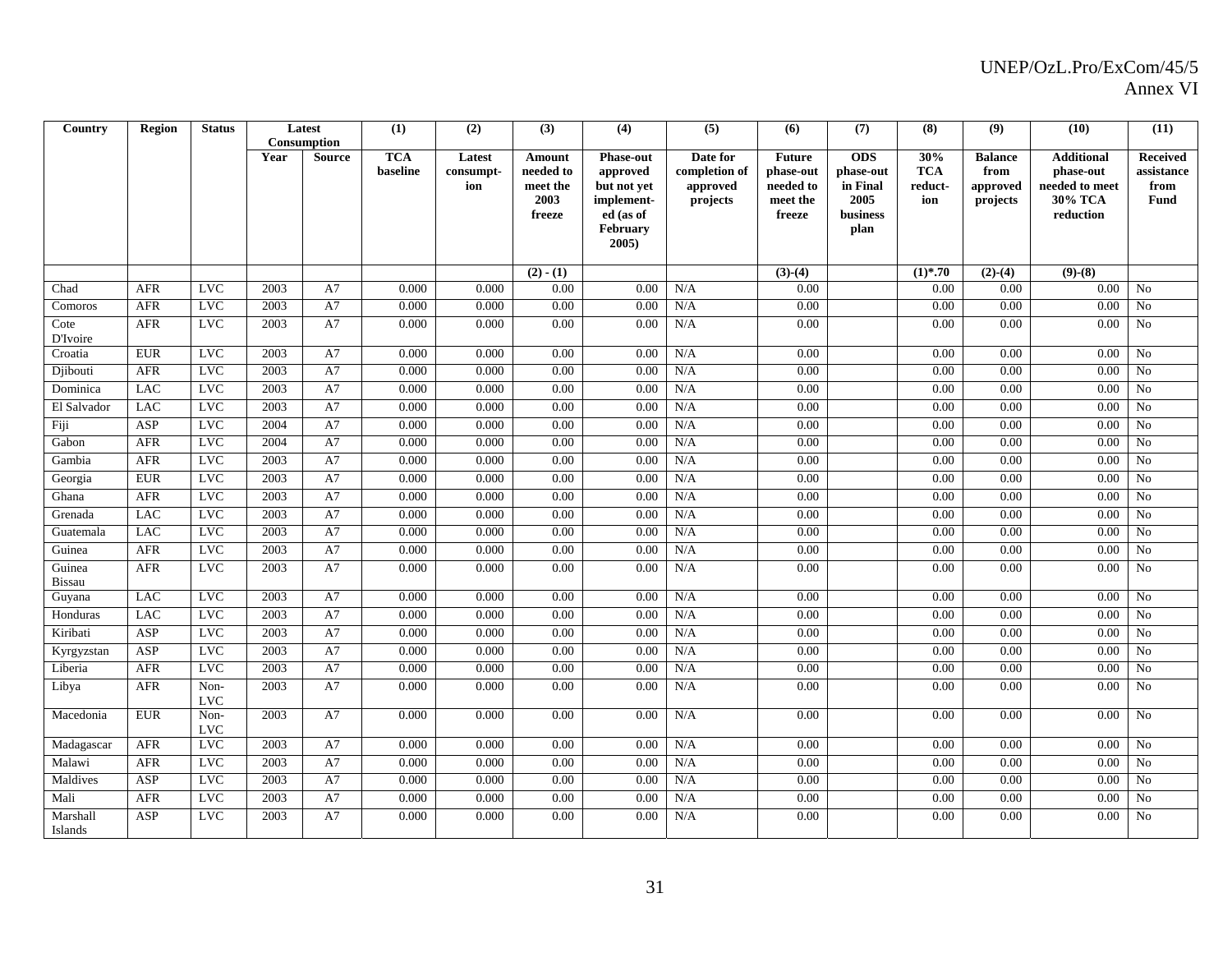| Country           | Region     | <b>Status</b> | Latest |               | (1)                    | (2)                 | (3)                 | (4)                          | (5)                       | (6)                        | (7)                     | (8)               | (9)                    | (10)                           | (11)                          |
|-------------------|------------|---------------|--------|---------------|------------------------|---------------------|---------------------|------------------------------|---------------------------|----------------------------|-------------------------|-------------------|------------------------|--------------------------------|-------------------------------|
|                   |            |               |        | Consumption   |                        |                     |                     |                              |                           |                            |                         |                   |                        |                                |                               |
|                   |            |               | Year   | <b>Source</b> | <b>TCA</b><br>baseline | Latest<br>consumpt- | Amount<br>needed to | <b>Phase-out</b><br>approved | Date for<br>completion of | <b>Future</b><br>phase-out | <b>ODS</b><br>phase-out | 30%<br><b>TCA</b> | <b>Balance</b><br>from | <b>Additional</b><br>phase-out | <b>Received</b><br>assistance |
|                   |            |               |        |               |                        | ion                 | meet the            | but not yet                  | approved                  | needed to                  | in Final                | reduct-           | approved               | needed to meet                 | from                          |
|                   |            |               |        |               |                        |                     | 2003                | implement-                   | projects                  | meet the                   | 2005                    | ion               | projects               | 30% TCA                        | Fund                          |
|                   |            |               |        |               |                        |                     | freeze              | ed (as of                    |                           | freeze                     | business                |                   |                        | reduction                      |                               |
|                   |            |               |        |               |                        |                     |                     | February                     |                           |                            | plan                    |                   |                        |                                |                               |
|                   |            |               |        |               |                        |                     |                     | 2005                         |                           |                            |                         |                   |                        |                                |                               |
|                   |            |               |        |               |                        |                     |                     |                              |                           |                            |                         |                   |                        |                                |                               |
|                   |            |               |        |               |                        |                     | $(2) - (1)$         |                              |                           | $\overline{(3)-(4)}$       |                         | $(1)$ *.70        | $(2)-(4)$              | $(9)-(8)$                      |                               |
| Micronesia        | ASP        | <b>LVC</b>    | 2000   | A7            | 0.000                  | 0.000               | 0.00                | 0.00                         | N/A                       | 0.00                       |                         | 0.00              | 0.00                   | 0.00                           | No                            |
| Moldova           | <b>EUR</b> | <b>LVC</b>    | 2003   | A7            | 0.000                  | 0.000               | 0.00                | 0.00                         | N/A                       | 0.00                       |                         | 0.00              | 0.00                   | 0.00                           | No                            |
| Mongolia          | ASP        | <b>LVC</b>    | 2003   | A7            | 0.000                  | 0.000               | 0.00                | 0.00                         | N/A                       | 0.00                       |                         | 0.00              | 0.00                   | 0.00                           | No                            |
| Mozambique        | AFR        | <b>LVC</b>    | 2003   | A7            | 0.000                  | 0.000               | 0.00                | 0.00                         | N/A                       | 0.00                       |                         | 0.00              | 0.00                   | 0.00                           | No                            |
| Myanmar           | ASP        | <b>LVC</b>    | 2003   | A7            | 0.000                  | 0.000               | 0.00                | 0.00                         | N/A                       | 0.00                       |                         | 0.00              | 0.00                   | 0.00                           | No                            |
| Namibia           | <b>AFR</b> | <b>LVC</b>    | 2003   | A7            | 0.000                  | 0.000               | 0.00                | 0.00                         | N/A                       | 0.00                       |                         | 0.00              | 0.00                   | 0.00                           | No                            |
| Nauru             | ASP        | <b>LVC</b>    | 2003   | A7            | 0.000                  | 0.000               | 0.00                | 0.00                         | N/A                       | 0.00                       |                         | 0.00              | 0.00                   | 0.00                           | N <sub>o</sub>                |
| Nepal             | ASP        | <b>LVC</b>    | 2003   | A7            | 0.000                  | 0.000               | 0.00                | 0.00                         | N/A                       | 0.00                       |                         | 0.00              | 0.00                   | 0.00                           | N <sub>o</sub>                |
| Nicaragua         | <b>LAC</b> | <b>LVC</b>    | 2003   | A7            | 0.000                  | 0.000               | 0.00                | 0.00                         | N/A                       | 0.00                       |                         | 0.00              | 0.00                   | 0.00                           | No                            |
| Niger             | <b>AFR</b> | <b>LVC</b>    | 2003   | A7            | 0.000                  | 0.000               | 0.00                | 0.00                         | N/A                       | 0.00                       |                         | 0.00              | 0.00                   | 0.00                           | No                            |
| Niue              | ASP        | <b>LVC</b>    | 2003   | A7            | 0.000                  | 0.000               | 0.00                | 0.00                         | N/A                       | 0.00                       |                         | 0.00              | 0.00                   | 0.00                           | No                            |
| Palau             | ASP        | <b>LVC</b>    | 2003   | A7            | 0.000                  | 0.000               | 0.00                | 0.00                         | N/A                       | 0.00                       |                         | 0.00              | 0.00                   | 0.00                           | No                            |
| Panama            | <b>LAC</b> | Non-          | 2003   | A7            | 0.000                  | 0.000               | 0.00                | 0.00                         | N/A                       | 0.00                       |                         | 0.00              | 0.00                   | 0.00                           | No                            |
|                   |            | <b>LVC</b>    |        |               |                        |                     |                     |                              |                           |                            |                         |                   |                        |                                |                               |
| Papua New         | ASP        | <b>LVC</b>    | 2003   | A7            | 0.000                  | 0.000               | 0.00                | 0.00                         | N/A                       | 0.00                       |                         | 0.00              | 0.00                   | 0.00                           | N <sub>o</sub>                |
| Guinea            | ASP        | Non-          | 2003   | A7            | 0.000                  | 0.000               | 0.00                | 0.00                         | N/A                       | 0.00                       |                         | 0.00              | 0.00                   | 0.00                           | Yes                           |
| Philippines       |            | <b>LVC</b>    |        |               |                        |                     |                     |                              |                           |                            |                         |                   |                        |                                |                               |
| Qatar             | ASP        | <b>LVC</b>    | 2003   | A7            | 0.000                  | 0.000               | 0.00                | 0.00                         | N/A                       | 0.00                       |                         | 0.00              | 0.00                   | 0.00                           | No                            |
| Rwanda            | <b>AFR</b> | <b>LVC</b>    | 2003   | A7            | 0.000                  | 0.000               | 0.00                | 0.00                         | N/A                       | 0.00                       |                         | 0.00              | 0.00                   | 0.00                           | No                            |
| Saint Kitts       | <b>LAC</b> | <b>LVC</b>    | 2003   | A7            | 0.000                  | 0.000               | 0.00                | 0.00                         | N/A                       | 0.00                       |                         | 0.00              | 0.00                   | 0.00                           | N <sub>o</sub>                |
| and Nevis         |            |               |        |               |                        |                     |                     |                              |                           |                            |                         |                   |                        |                                |                               |
| Saint Lucia       | <b>LAC</b> | <b>LVC</b>    | 2003   | A7            | 0.000                  | 0.000               | 0.00                | 0.00                         | N/A                       | 0.00                       |                         | 0.00              | 0.00                   | 0.00                           | N <sub>o</sub>                |
| Saint             | <b>LAC</b> | <b>LVC</b>    | 2003   | A7            | 0.000                  | 0.000               | 0.00                | 0.00                         | N/A                       | 0.00                       |                         | 0.00              | 0.00                   | 0.00                           | N <sub>o</sub>                |
| Vincent and       |            |               |        |               |                        |                     |                     |                              |                           |                            |                         |                   |                        |                                |                               |
| the<br>Grenadines |            |               |        |               |                        |                     |                     |                              |                           |                            |                         |                   |                        |                                |                               |
| Sao Tome          | <b>AFR</b> | <b>LVC</b>    | 2003   | A7            | 0.000                  | 0.000               | 0.00                | 0.00                         | N/A                       | 0.00                       |                         | 0.00              | 0.00                   | 0.00                           | No                            |
| and Principe      |            |               |        |               |                        |                     |                     |                              |                           |                            |                         |                   |                        |                                |                               |
| Senegal           | <b>AFR</b> | <b>LVC</b>    | 2003   | A7            | 0.000                  | 0.000               | 0.00                | 0.00                         | N/A                       | 0.00                       |                         | 0.00              | 0.00                   | 0.00                           | No                            |
| Seychelles        | <b>AFR</b> | <b>LVC</b>    | 2004   | CP            | 0.000                  | 0.000               | 0.00                | 0.00                         | N/A                       | 0.00                       |                         | 0.00              | 0.00                   | 0.00                           | No                            |
| Sierra Leone      | <b>AFR</b> | <b>LVC</b>    | 2003   | A7            | 0.000                  | 0.000               | 0.00                | 0.00                         | N/A                       | 0.00                       |                         | 0.00              | 0.00                   | 0.00                           | No                            |
| Solomon           | ASP        | <b>LVC</b>    | 2002   | A7            | 0.000                  | 0.000               | 0.00                | 0.00                         | N/A                       | 0.00                       |                         | 0.00              | 0.00                   | 0.00                           | No                            |
| Islands           |            |               |        |               |                        |                     |                     |                              |                           |                            |                         |                   |                        |                                |                               |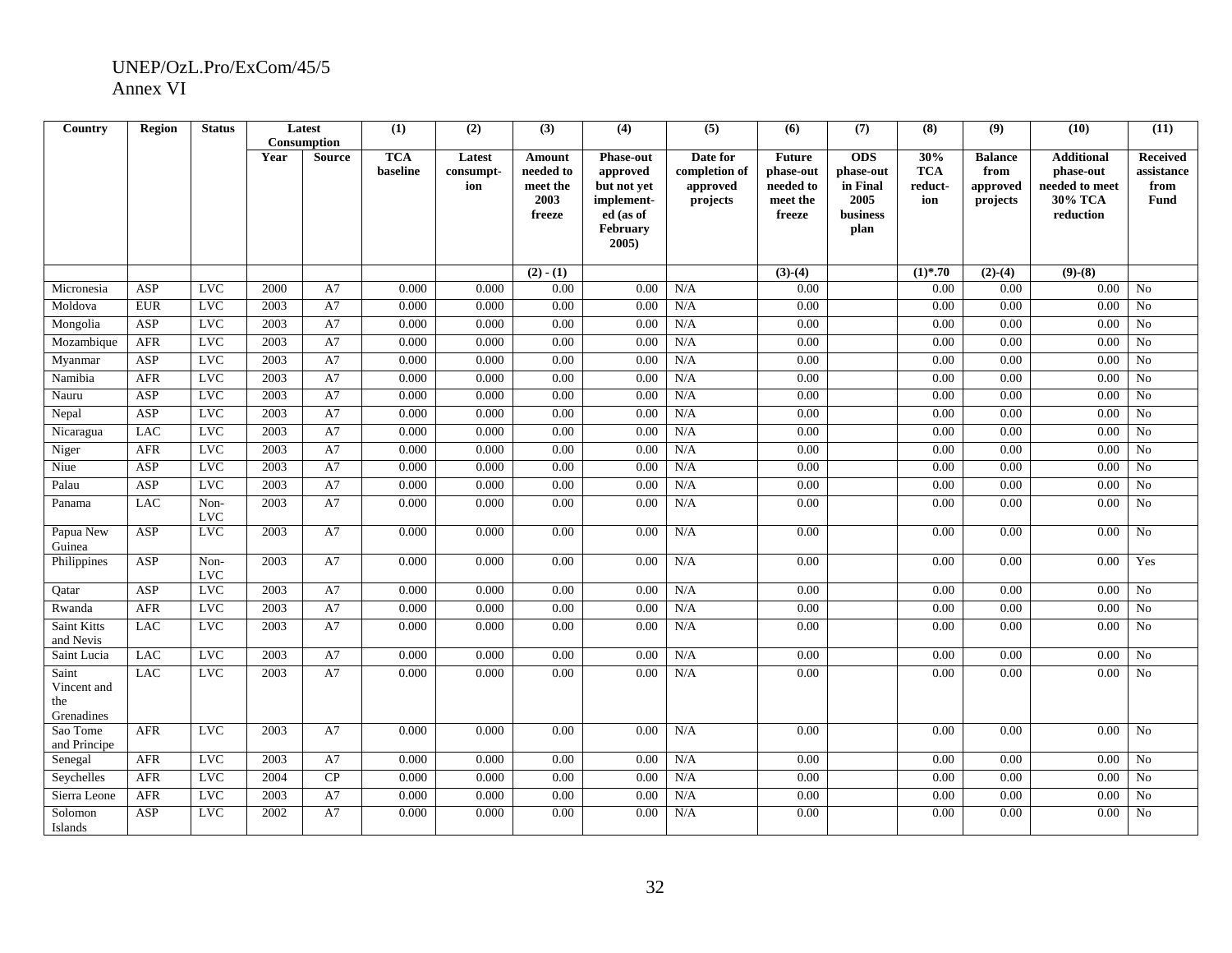| Country                                                          | <b>Region</b> | <b>Status</b>      |      | Latest<br>Consumption | (1)                    | (2)                        | (3)                                     | (4)                                                       | (5)                                               | (6)                                                 | (7)                                         | (8)                                 | (9)                                            | (10)                                                        | (11)                                                 |
|------------------------------------------------------------------|---------------|--------------------|------|-----------------------|------------------------|----------------------------|-----------------------------------------|-----------------------------------------------------------|---------------------------------------------------|-----------------------------------------------------|---------------------------------------------|-------------------------------------|------------------------------------------------|-------------------------------------------------------------|------------------------------------------------------|
|                                                                  |               |                    | Year | <b>Source</b>         | <b>TCA</b><br>baseline | Latest<br>consumpt-<br>ion | Amount<br>needed to<br>meet the<br>2003 | <b>Phase-out</b><br>approved<br>but not yet<br>implement- | Date for<br>completion of<br>approved<br>projects | <b>Future</b><br>phase-out<br>needed to<br>meet the | <b>ODS</b><br>phase-out<br>in Final<br>2005 | 30%<br><b>TCA</b><br>reduct-<br>ion | <b>Balance</b><br>from<br>approved<br>projects | <b>Additional</b><br>phase-out<br>needed to meet<br>30% TCA | <b>Received</b><br>assistance<br>from<br><b>Fund</b> |
|                                                                  |               |                    |      |                       |                        |                            | freeze                                  | ed (as of<br>February<br>2005)                            |                                                   | freeze                                              | business<br>plan                            |                                     |                                                | reduction                                                   |                                                      |
|                                                                  |               |                    |      |                       |                        |                            | $(2) - (1)$                             |                                                           |                                                   | $(3)-(4)$                                           |                                             | $(1)$ *.70                          | $\overline{(2)}$ - $(4)$                       | $(9)-(8)$                                                   |                                                      |
| Somalia                                                          | AFR           | <b>LVC</b>         | 2003 | A7                    | 0.000                  | 0.000                      | 0.00                                    | 0.00                                                      | N/A                                               | 0.00                                                |                                             | 0.00                                | 0.00                                           | $0.00\,$                                                    | N <sub>o</sub>                                       |
| Sudan                                                            | <b>AFR</b>    | Non-<br><b>LVC</b> | 2003 | A7                    | 0.000                  | 0.000                      | 0.00                                    | 0.00                                                      | N/A                                               | 0.00                                                |                                             | 0.00                                | 0.00                                           | 0.00                                                        | N <sub>o</sub>                                       |
| Syria                                                            | ASP           | Non-<br><b>LVC</b> | 2003 | A7                    | 0.000                  | 0.000                      | 0.00                                    | 0.00                                                      | N/A                                               | 0.00                                                |                                             | 0.00                                | 0.00                                           | $0.00\,$                                                    | No                                                   |
| Tanzania                                                         | <b>AFR</b>    | <b>LVC</b>         | 2003 | A7                    | 0.000                  | 0.000                      | 0.00                                    | 0.00                                                      | N/A                                               | 0.00                                                |                                             | 0.00                                | 0.00                                           | 0.00                                                        | N <sub>0</sub>                                       |
| Togo                                                             | <b>AFR</b>    | <b>LVC</b>         | 2003 | A7                    | 0.000                  | 0.000                      | 0.00                                    | 0.00                                                      | N/A                                               | 0.00                                                |                                             | 0.00                                | 0.00                                           | 0.00                                                        | No                                                   |
| Tonga                                                            | ASP           | <b>LVC</b>         | 2004 | CP                    | 0.000                  | 0.000                      | 0.00                                    | 0.00                                                      | N/A                                               | 0.00                                                |                                             | 0.00                                | 0.00                                           | 0.00                                                        | No                                                   |
| Turkmenista                                                      | ASP           | <b>LVC</b>         | 2002 | A7                    | 0.000                  | 0.000                      | 0.00                                    | 0.00                                                      | N/A                                               | 0.00                                                |                                             | 0.00                                | 0.00                                           | 0.00                                                        | No                                                   |
| Tuvalu                                                           | ASP           | <b>LVC</b>         | 2002 | A7                    | 0.000                  | 0.000                      | 0.00                                    | 0.00                                                      | N/A                                               | 0.00                                                |                                             | 0.00                                | 0.00                                           | 0.00                                                        | No                                                   |
| Uruguay                                                          | <b>LAC</b>    | <b>LVC</b>         | 2003 | A7                    | 0.000                  | 0.000                      | 0.00                                    | 0.00                                                      | N/A                                               | 0.00                                                |                                             | 0.00                                | 0.00                                           | 0.00                                                        | N <sub>0</sub>                                       |
| Vanuatu                                                          | ASP           | $_{\rm LVC}$       | 2003 | A7                    | 0.000                  | 0.000                      | 0.00                                    | 0.00                                                      | N/A                                               | 0.00                                                |                                             | 0.00                                | 0.00                                           | 0.00                                                        | $\rm No$                                             |
| Countries with insufficient data                                 |               |                    |      |                       |                        |                            |                                         |                                                           |                                                   |                                                     |                                             |                                     |                                                |                                                             |                                                      |
| Afghanistan                                                      | ASP           | <b>NDR</b>         |      |                       | <b>NDR</b>             | <b>NDR</b>                 |                                         | 0.00                                                      | N/A                                               |                                                     |                                             |                                     |                                                |                                                             | N <sub>0</sub>                                       |
| Cook Islands                                                     | ASP           | <b>NDR</b>         | 2003 | A7                    | <b>NDR</b>             | 0.000                      |                                         | 0.00                                                      | N/A                                               |                                                     |                                             |                                     |                                                |                                                             | N <sub>o</sub>                                       |
| COUNTRIES THAT HAVE NOT RATIFIED THE LONDON AMENDMENT            |               |                    |      |                       |                        |                            |                                         |                                                           |                                                   |                                                     |                                             |                                     |                                                |                                                             |                                                      |
|                                                                  |               |                    |      |                       |                        |                            |                                         |                                                           |                                                   |                                                     |                                             |                                     |                                                |                                                             |                                                      |
| Countries that appear to be in compliance                        |               |                    |      |                       |                        |                            |                                         |                                                           |                                                   |                                                     |                                             |                                     |                                                |                                                             |                                                      |
| Cambodia                                                         | ASP           | <b>LVC</b>         | 2003 | A7                    | 0.478                  | 0.378                      | 0.00                                    | 0.00                                                      | N/A                                               | 0.00                                                |                                             | 0.33                                | 0.38                                           | 0.04                                                        | No                                                   |
| Ethiopia                                                         | <b>AFR</b>    | <b>LVC</b>         | 2003 | A7                    | 0.456                  | 0.000                      | 0.00                                    | 0.00                                                      | N/A                                               | 0.00                                                |                                             | 0.32                                | 0.00                                           | $-0.32$                                                     | No                                                   |
| Countries that may need additional actions to achieve compliance |               |                    |      |                       |                        |                            |                                         |                                                           |                                                   |                                                     |                                             |                                     |                                                |                                                             |                                                      |
| Albania                                                          | <b>EUR</b>    | <b>LVC</b>         | 2003 | A7                    | 0.028                  | 0.136                      | 0.11                                    | 0.00                                                      | N/A                                               | 0.11                                                |                                             | 0.02                                | 0.14                                           | 0.12                                                        | Yes*                                                 |
| <b>Countries with No</b>                                         |               |                    |      |                       |                        |                            |                                         |                                                           |                                                   |                                                     |                                             |                                     |                                                |                                                             |                                                      |
| Consumption<br><b>Brunei</b>                                     | ASP           | <b>LVC</b>         | 2003 | A7                    | 0.000                  | 0.000                      | 0.00                                    | 0.00                                                      | N/A                                               | 0.00                                                |                                             | 0.00                                | 0.00                                           | 0.00                                                        | No                                                   |
| Darussalem                                                       |               |                    |      |                       |                        |                            |                                         | 0.00                                                      |                                                   |                                                     |                                             |                                     |                                                |                                                             |                                                      |
| Central<br>African<br>Republic                                   | AFR           | <b>LVC</b>         | 2003 | A7                    | 0.000                  | 0.000                      | 0.00                                    |                                                           | N/A                                               | 0.00                                                |                                             | 0.00                                | 0.00                                           | 0.00                                                        | No                                                   |